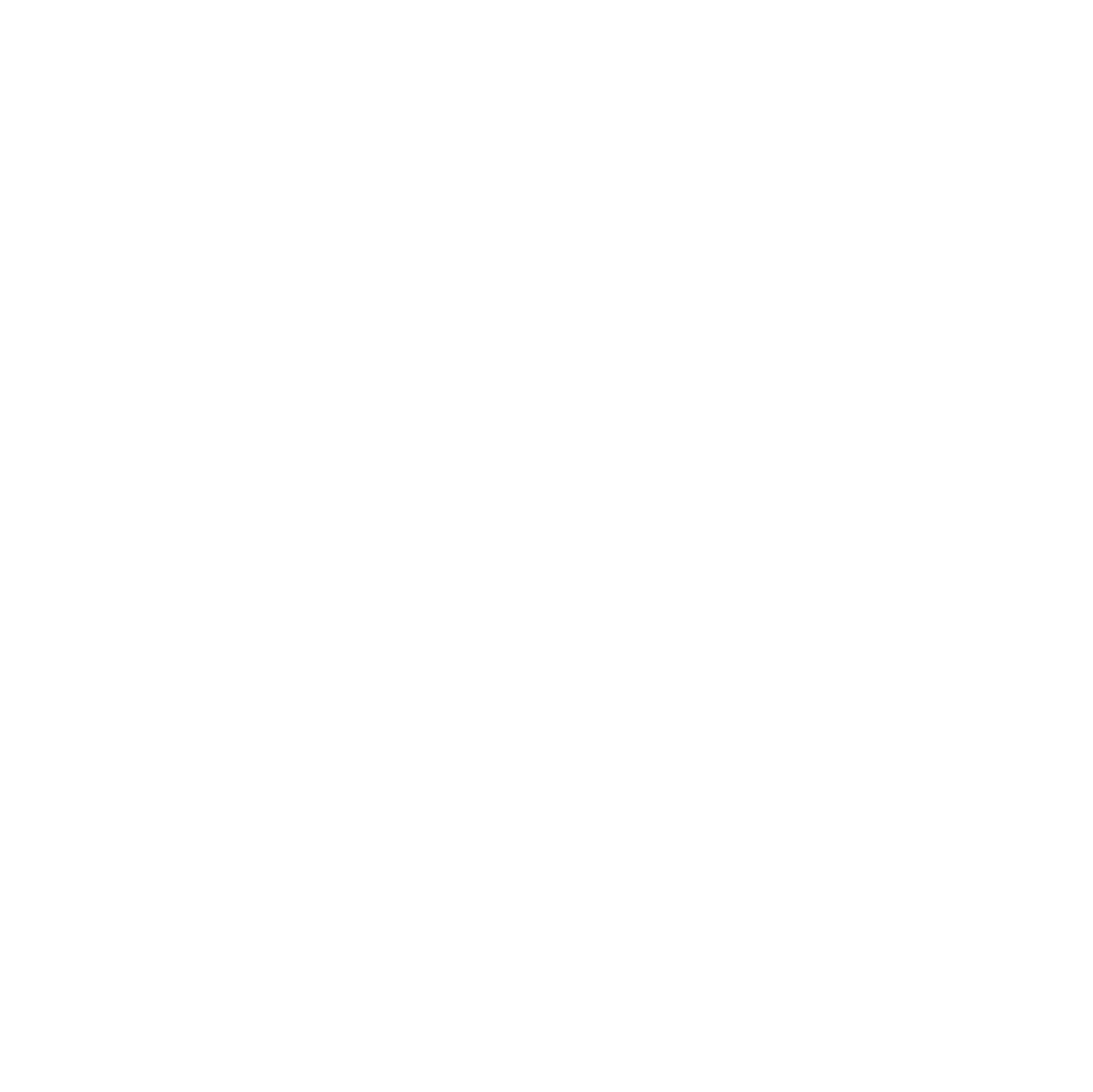

# **CHILD SAFETY LEGISLATION AMENDMENT ACT 2004**

#### **TABLE OF PROVISIONS**

#### Section Page

#### **[PART 1—PRELIMINARY](#page-13-0)**

| 1              |                                                                                                                            | 12 |
|----------------|----------------------------------------------------------------------------------------------------------------------------|----|
| $\overline{2}$ |                                                                                                                            | 12 |
|                | PART 2-AMENDMENT OF BIRTHS, DEATHS AND<br><b>MARRIAGES REGISTRATION ACT 2003</b>                                           |    |
| 3              |                                                                                                                            | 12 |
| $\overline{4}$ |                                                                                                                            |    |
|                | Registrar to give notice of registration of child death to<br>48A<br>commissioner                                          | 12 |
|                | Registrar may enter into arrangement with commissioner<br>48B                                                              | 13 |
| 5              |                                                                                                                            | 14 |
|                | <b>PART 3-AMENDMENT OF CHILD PROTECTION ACT 1999</b>                                                                       |    |
| 6              |                                                                                                                            | 15 |
| 7              | Amendment of s 5 (Principles for administration of Act)                                                                    | 15 |
| 8              | Amendment of s 7 (Chief executive's functions)                                                                             | 15 |
| 9              |                                                                                                                            |    |
|                | 21A                                                                                                                        | 16 |
| 10             | Amendment of s 22 (Protection from liability for notification of, or                                                       | 16 |
| 11             | Amendment of s 74 (Charter of rights for a child in care)                                                                  | 17 |
| 12             | Amendment of s 148 (Obligation to report harm to children in<br>residential care)                                          | 17 |
| 13             | Amendment of s 186 (Confidentiality of notifiers of harm)                                                                  | 18 |
| 14             | Amendment of s 188 (Confidentiality of information given by persons<br>involved in administration of Act to other persons) | 18 |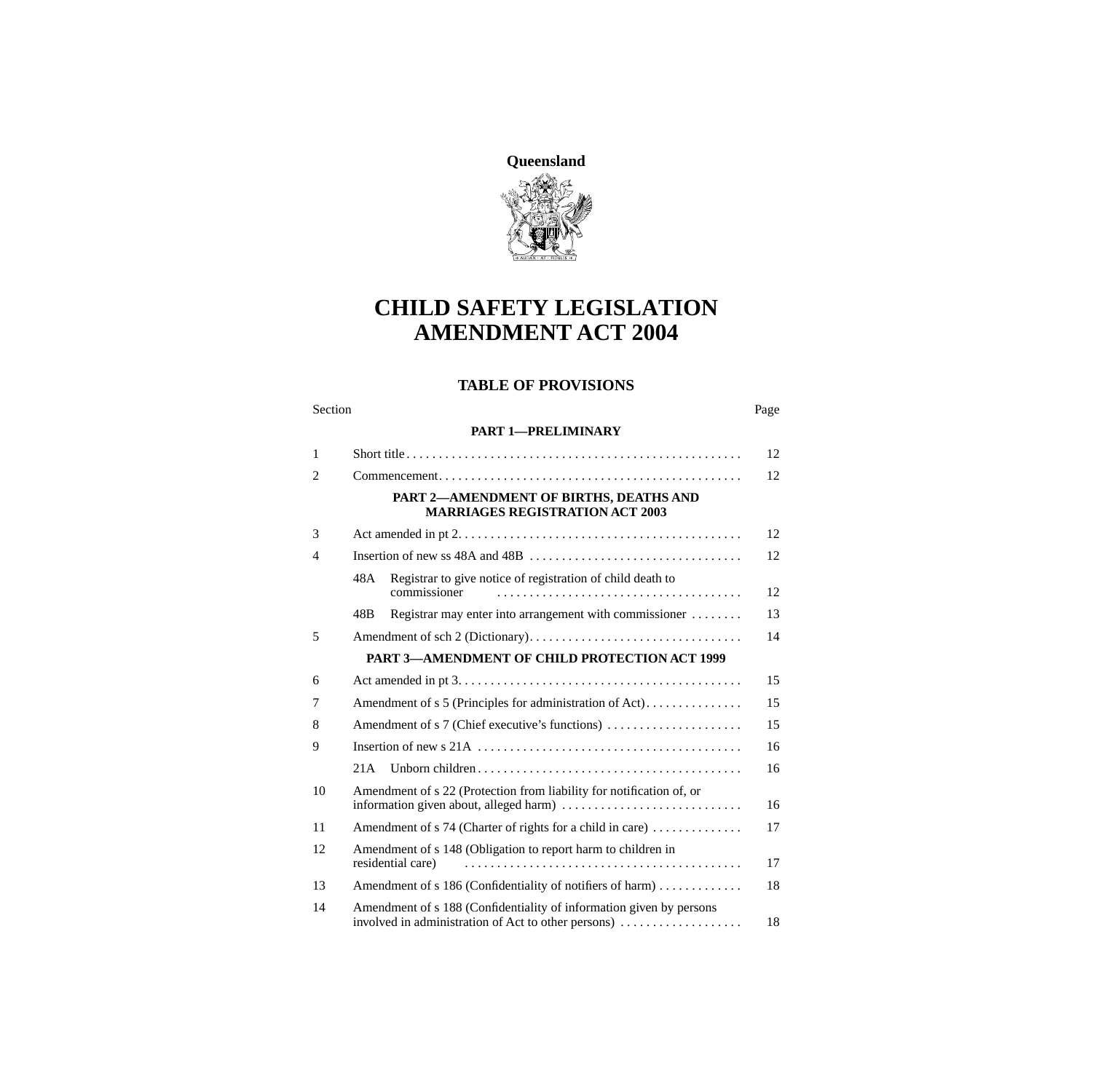| 15 | Replacement of s 194 (Release of information by health service<br>employees)                 | 18 |  |
|----|----------------------------------------------------------------------------------------------|----|--|
|    | Release of information by health service employees<br>194                                    | 18 |  |
| 16 |                                                                                              | 19 |  |
|    | <b>CHAPTER 7A-CHILD DEATHS</b>                                                               |    |  |
|    | 246A Chief executive to review department's involvement with                                 | 19 |  |
|    | 246B Terms of reference and extent of review                                                 | 20 |  |
|    | 246C Chief executive may seek information from entities                                      | 21 |  |
|    |                                                                                              | 21 |  |
|    | 246E Protection from liability for giving information to chief executive                     | 21 |  |
|    | No liability for defamation if report made in good faith<br>246F                             | 21 |  |
|    | 246G Preparation of supplementary report                                                     | 22 |  |
|    | 246H Chief executive to give reports to State Coroner                                        | 22 |  |
| 17 |                                                                                              | 23 |  |
|    | 248<br>Annual reporting about child protection matters                                       | 23 |  |
|    | 248A Acting in support of the Commissioner for Children and Young                            | 24 |  |
| 18 | Amendment of ch 9, pt 2, hdg (Savings and transitional provisions)                           | 24 |  |
| 19 | 24                                                                                           |    |  |
|    | PART 3-SAVINGS AND TRANSITIONAL PROVISION FOR CHILD<br>SAFETY LEGISLATION AMENDMENT ACT 2004 |    |  |
|    | 261                                                                                          | 25 |  |
| 20 |                                                                                              | 25 |  |
|    | PART 4-AMENDMENT OF CHILDREN SERVICES TRIBUNAL<br><b>ACT 2000</b>                            |    |  |
| 21 |                                                                                              | 25 |  |
| 22 | Amendment of s 7 (Principles underlying this Act)                                            | 25 |  |
| 23 |                                                                                              |    |  |
| 24 |                                                                                              |    |  |
| 25 | Amendment of s 60 (Registrar to give notice of review application)                           |    |  |
| 26 | Amendment of s 62 (Certain persons may elect to become parties)<br>27                        |    |  |
| 27 | Amendment of s 70 (Stay of reviewable decision's operation).                                 | 27 |  |
| 28 | Amendment of s 73 (President or presiding member may constitute                              | 28 |  |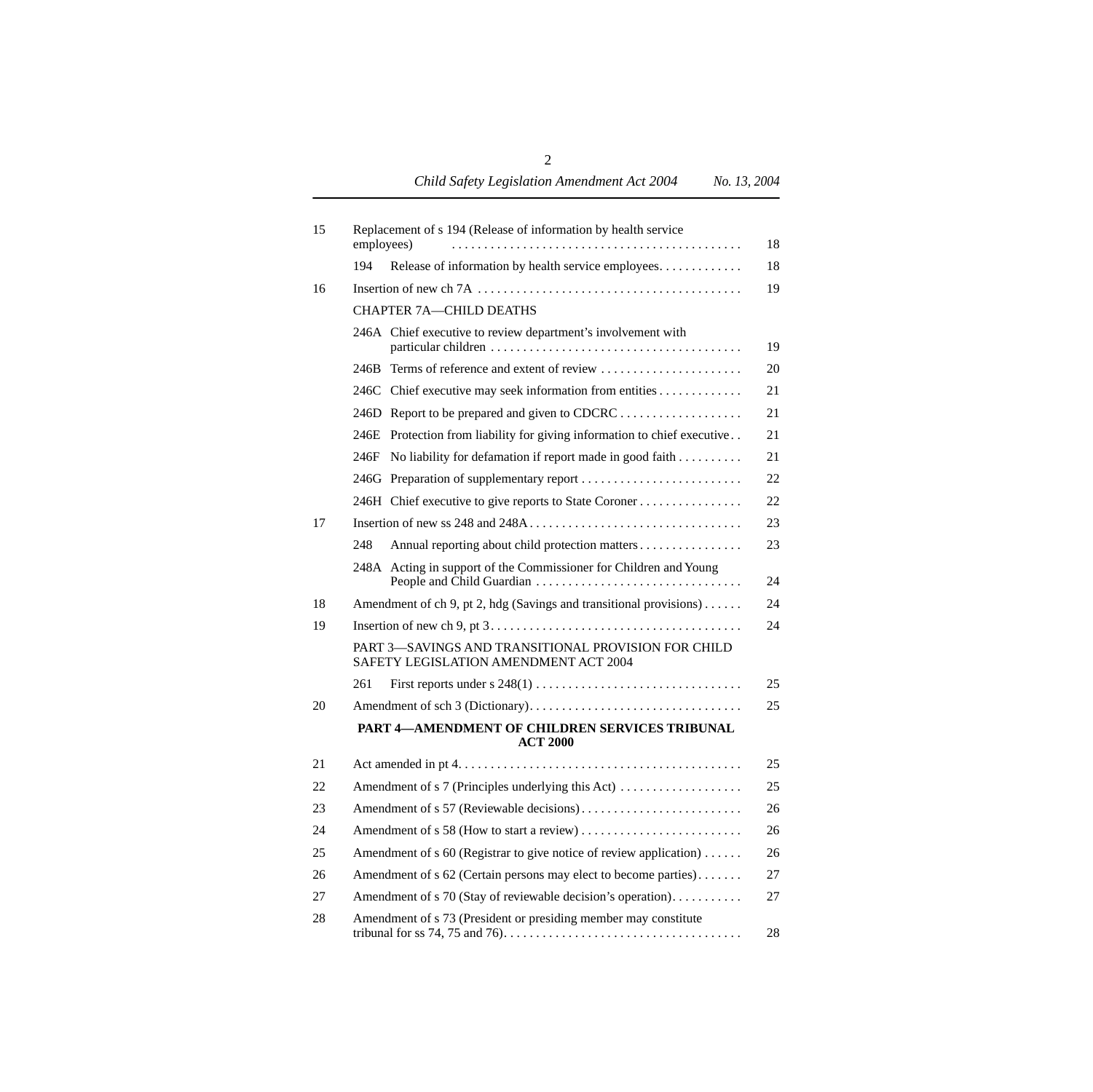*Child Safety Legislation Amendment Act 2004 No. 13, 2004*

| 29 |                                                                                 | 28 |
|----|---------------------------------------------------------------------------------|----|
|    | PART 5-AMENDMENT OF COMMISSION FOR CHILDREN<br><b>AND YOUNG PEOPLE ACT 2000</b> |    |
| 30 |                                                                                 | 28 |
| 31 |                                                                                 | 29 |
| 32 |                                                                                 | 29 |
| 33 |                                                                                 | 29 |
|    | 4A                                                                              | 29 |
| 34 |                                                                                 | 29 |
| 35 | Amendment of s 6 (Principles underlying this Act)                               | 29 |
| 36 |                                                                                 | 30 |
|    | 7Α<br>Scope of Act relating to children in the child safety system              | 30 |
| 37 | Insertion of new pt $1, div 4, \ldots, , , , , , ,$                             | 30 |
|    | Division 4—Children in the child safety system                                  |    |
|    | 11A                                                                             | 31 |
| 38 | Replacement of pt 2, hdg (Commissioner and Commission for                       | 31 |
| 39 | Replacement of s 12 (Establishment of commissioner and commission)              |    |
|    | Establishment of commissioner, assistant commissioner and<br>12<br>commission   | 31 |
| 40 | Amendment of s 15 (Commissioner's functions)                                    | 32 |
| 41 |                                                                                 | 33 |
|    | 15A                                                                             | 33 |
| 42 |                                                                                 | 33 |
| 43 |                                                                                 | 33 |
|    | 16A                                                                             | 34 |
| 44 | Amendment of s 18 (Way in which commissioner is to perform                      | 34 |
| 45 | Amendment of s 20 (Referral of matters or offences to other persons)<br>35      |    |
| 46 |                                                                                 | 35 |
|    | Division 3A-Appointment of assistant commissioner                               |    |
|    | 28A                                                                             | 35 |
| 47 |                                                                                 | 36 |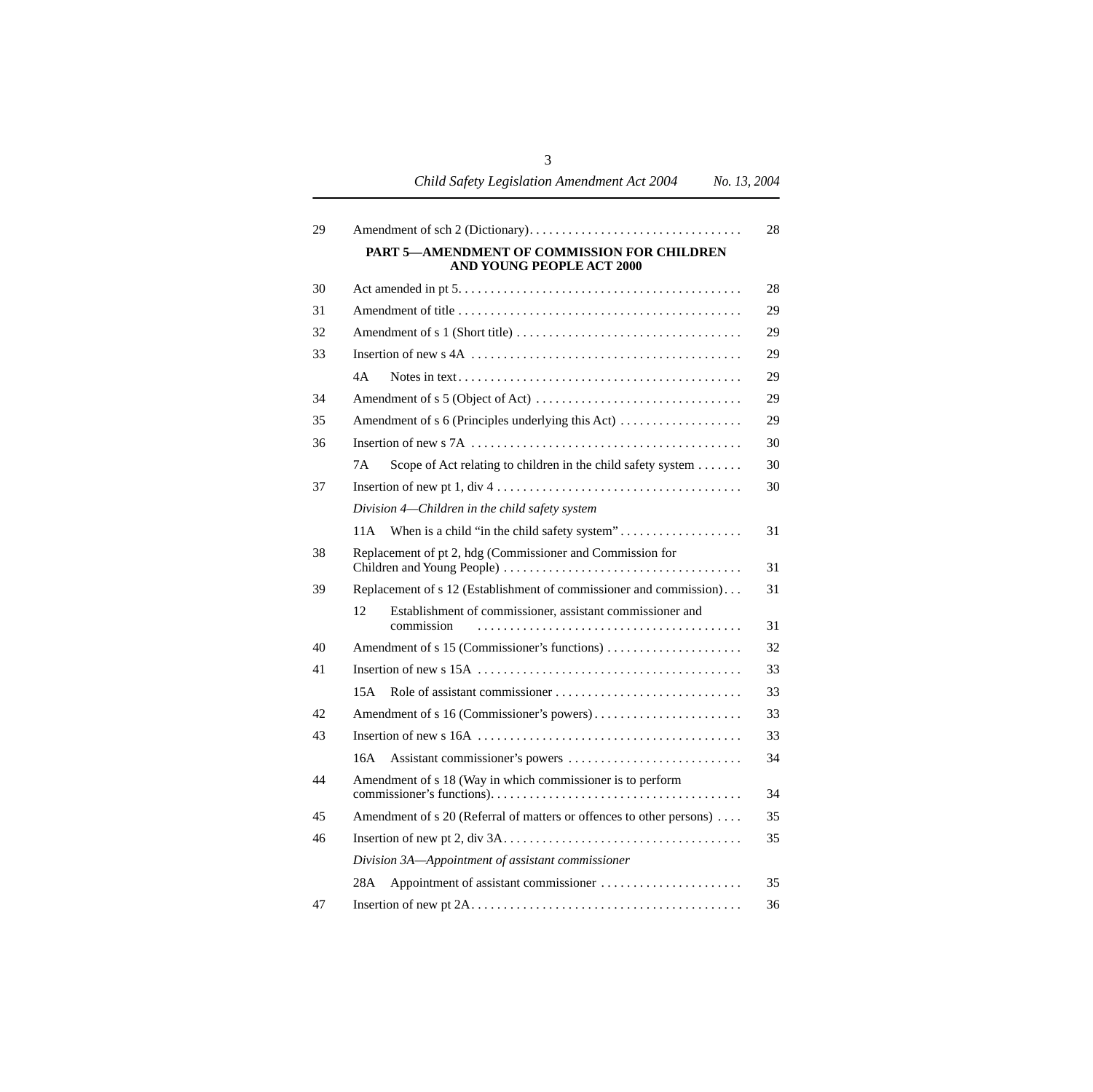#### [PART 2A—POWERS AND OBLIGATIONS RELATING TO THE](#page-37-1)  COMMISSIONER'S MONITORING FUNCTIONS

|    |                 | Division 1-Operation of part 2A                                                   |    |
|----|-----------------|-----------------------------------------------------------------------------------|----|
|    | 31A             |                                                                                   | 36 |
|    | 31B             | Service providers to which this part applies                                      | 36 |
|    |                 | Division 2-Powers and obligations                                                 |    |
|    | 31C             | Power to require information or documents                                         | 37 |
|    | 31D             | Access to documents of the child safety department                                | 38 |
|    | 31E             | Help to obtain information or documents from a licensee                           | 38 |
|    | 31F             |                                                                                   | 39 |
|    | 31 <sub>G</sub> |                                                                                   | 39 |
|    | 31H             |                                                                                   | 40 |
|    | 31I             |                                                                                   | 40 |
|    | 31J             |                                                                                   | 40 |
| 48 |                 |                                                                                   | 41 |
| 49 |                 |                                                                                   | 41 |
|    |                 | Division 1AA-Preliminary                                                          |    |
|    | 31K             |                                                                                   | 41 |
| 50 |                 |                                                                                   | 41 |
| 51 |                 | Replacement of pt 3, div 3, hdg (Investigating complaints) $\dots\dots\dots\dots$ | 41 |
| 52 |                 | Amendment of s 41 (Commissioner may investigate complaint)                        | 42 |
| 53 |                 |                                                                                   | 42 |
| 54 |                 |                                                                                   | 42 |
|    | 42              |                                                                                   | 42 |
| 55 |                 |                                                                                   | 43 |
| 56 |                 | Amendment of s 56 (Ending an investigation in child's best interests)             | 43 |
| 57 |                 |                                                                                   | 44 |
| 58 |                 | Amendment of s 58 (Report after investigation)                                    | 44 |
| 59 |                 |                                                                                   | 44 |
|    | 64              |                                                                                   | 45 |
|    | 64A             |                                                                                   | 45 |
|    | 64B             |                                                                                   | 45 |
| 60 |                 | Amendment of pt 4, div 2, hdg (Visits to visitable sites)                         | 45 |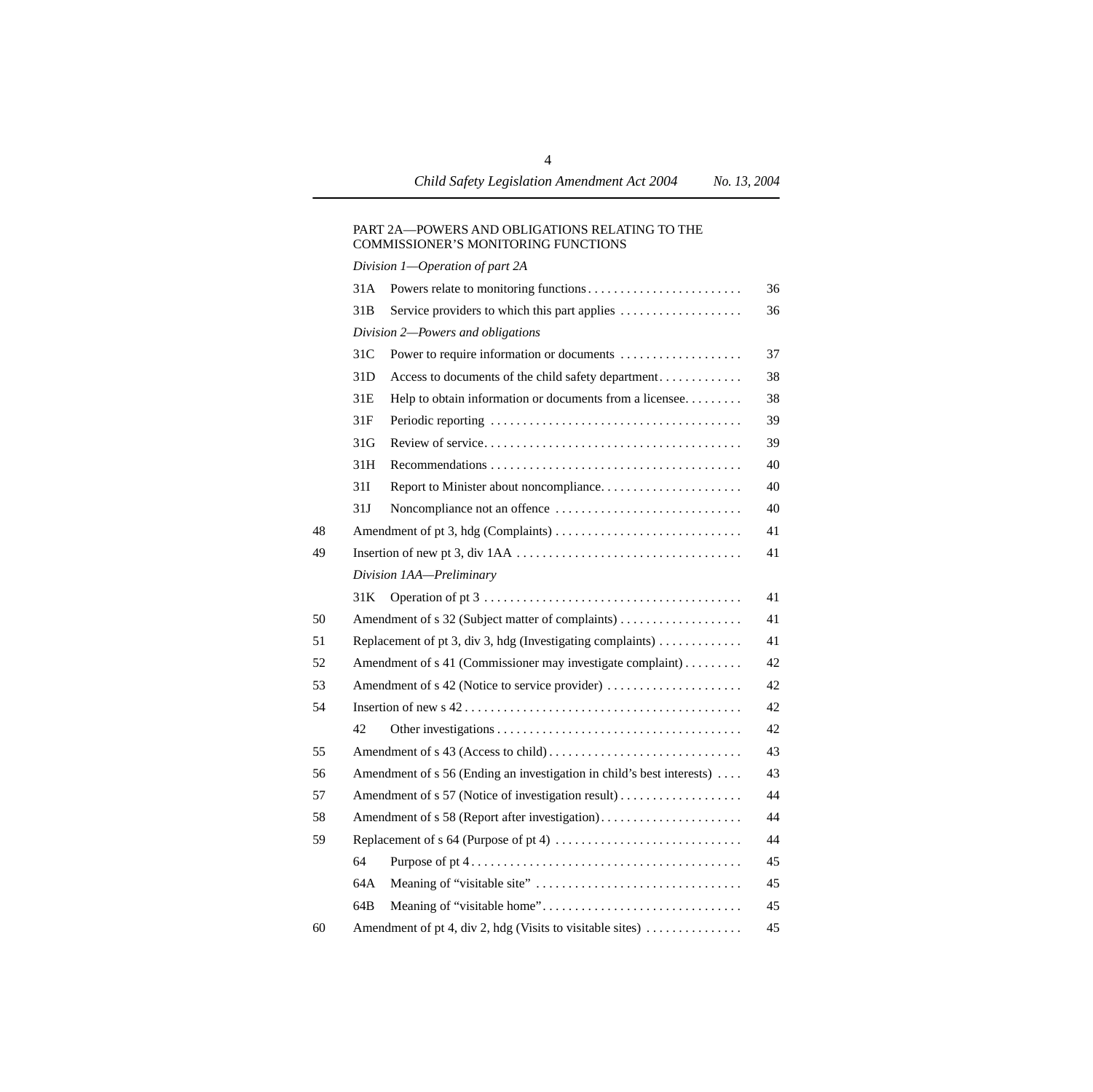| 61 | Amendment of s 65 (Commissioner must arrange regular and<br>frequent visits) | 45 |  |
|----|------------------------------------------------------------------------------|----|--|
| 62 | Amendment of s 66 (Requirement to visit or communicate if asked)             | 46 |  |
| 63 |                                                                              | 46 |  |
|    | Requirement to visit visitable home or communicate if asked<br>66A           | 46 |  |
| 64 |                                                                              | 46 |  |
| 65 |                                                                              | 47 |  |
| 66 | Amendment of pt 4, div 3, sdiv 2, hdg (Power of entry to visitable sites).   | 48 |  |
| 67 |                                                                              | 48 |  |
| 68 |                                                                              | 49 |  |
| 69 | Amendment of s 71 (Application for warrant)                                  | 49 |  |
| 70 |                                                                              | 49 |  |
| 71 | Replacement of s 73 (Warrants—procedure before entry)                        | 50 |  |
|    | 73                                                                           | 50 |  |
| 72 |                                                                              | 50 |  |
| 73 | Amendment of s 75 (Powers in relation to staff of sites)                     | 51 |  |
| 74 | Amendment of s 76 (Power to require documents to be produced) $\dots\dots$   | 51 |  |
| 75 |                                                                              | 51 |  |
|    | 76A.                                                                         | 51 |  |
| 76 |                                                                              | 52 |  |
| 77 | Amendment of s 78 (Community visitor to respect privacy of children          |    |  |
| 78 |                                                                              | 53 |  |
| 79 | Omission of s 89 (Annual report by commissioner)                             | 53 |  |
| 80 |                                                                              | 53 |  |
|    | PART 4A-CHILD DEATHS                                                         |    |  |
|    | Division 1—Child Death Case Review Committee                                 |    |  |
|    | Subdivision 1-Preliminary                                                    |    |  |
|    | 89A                                                                          | 53 |  |
|    | Subdivision 2-Establishment and functions                                    |    |  |
|    | 89B                                                                          | 54 |  |
|    | 89C                                                                          | 54 |  |
|    | CDCRC must act independently<br>89D                                          | 54 |  |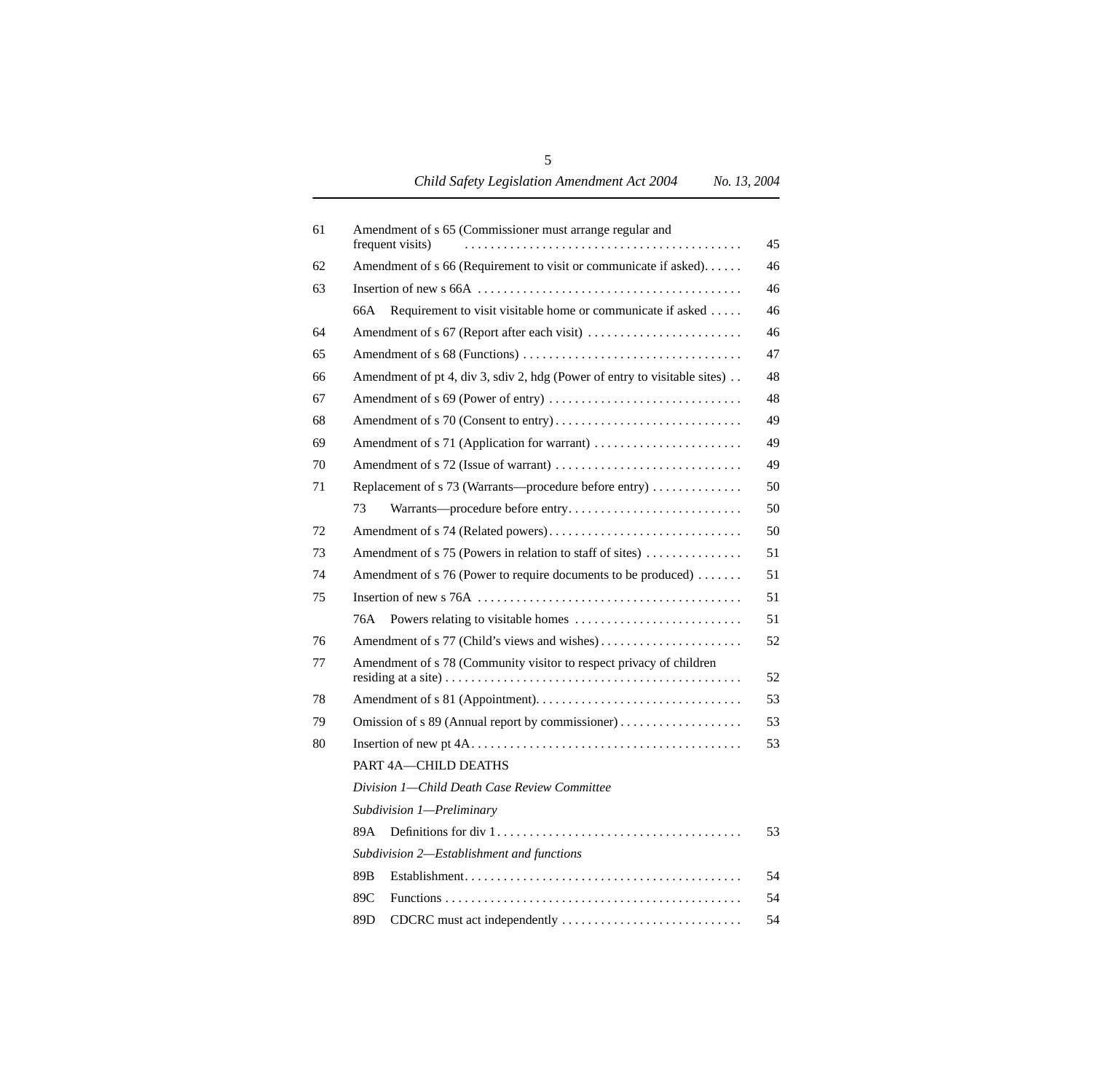*Child Safety Legislation Amendment Act 2004 No. 13, 2004*

| 89E             | CDCRC may use expert advisors                                             | 55 |
|-----------------|---------------------------------------------------------------------------|----|
|                 | Subdivision 3-Membership                                                  |    |
| 89F             |                                                                           | 55 |
| 89G             | Provision relating to appointment of State Coroner as appointed<br>member | 56 |
| 89H             | Minister may obtain report from police commissioner                       | 57 |
| <b>89I</b>      | Application of Criminal Law (Rehabilitation of Offenders)<br>Act 1986     | 57 |
| 89J             |                                                                           | 57 |
| 89K             |                                                                           | 58 |
| 89L             |                                                                           | 58 |
|                 | Subdivision 4-Chairperson                                                 |    |
| 89M             |                                                                           | 58 |
|                 | Subdivision 5-Conduct of business                                         |    |
| 89N             |                                                                           | 59 |
| 89O             |                                                                           | 59 |
| 89P             |                                                                           | 59 |
| 89Q             |                                                                           | 59 |
| 89R             |                                                                           | 60 |
|                 | Subdivision 6—Reviews and reports                                         |    |
| 89S             | Criteria to be used in carrying out review                                | 61 |
| 89T             |                                                                           | 61 |
| 89U             | CDCRC to give copy of its report to certain persons                       | 62 |
|                 | Subdivision 7-Recommendations                                             |    |
| 89 <sub>V</sub> |                                                                           | 62 |
| 89W             | CDCRC may give report to Minister in certain circumstances                | 62 |
|                 | Subdivision 8-Other provisions                                            |    |
| 89X             |                                                                           | 63 |
| 89Y             | No liability for defamation if report made in good faith                  | 63 |
| 89Z             |                                                                           | 64 |
|                 |                                                                           | 64 |
|                 | 89ZB Administrative support for CDCRC                                     | 64 |
|                 | Division 2-Commissioner's functions relating to child deaths              |    |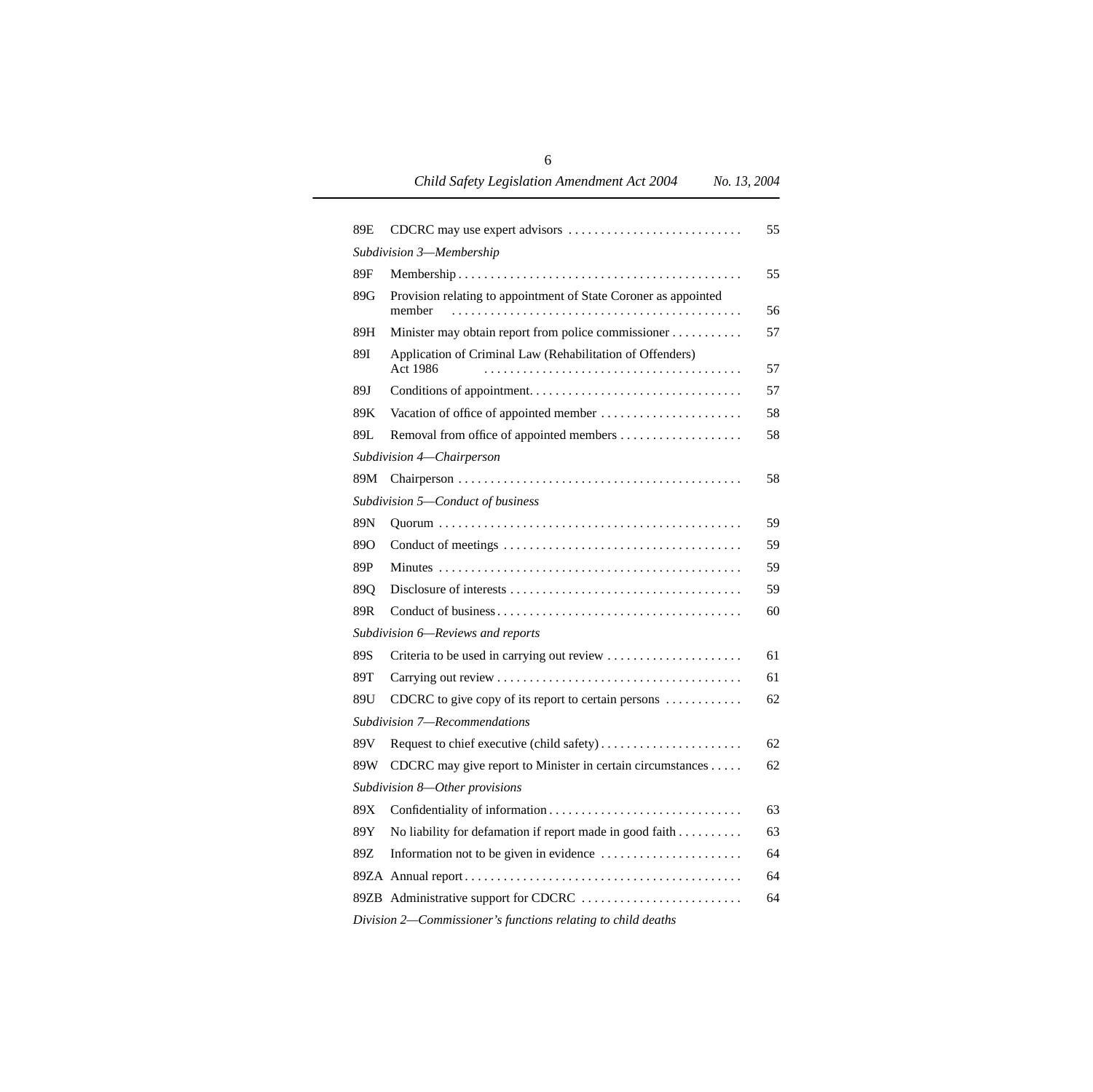|    |                                                                                                      | 65 |
|----|------------------------------------------------------------------------------------------------------|----|
|    | 89ZD Access to information in the register for research purposes                                     | 65 |
|    | 89ZE Other functions relating to information about child deaths                                      | 66 |
|    |                                                                                                      | 66 |
|    | 89ZG Government entity may enter into arrangement with commissioner.                                 | 67 |
|    |                                                                                                      | 68 |
| 81 |                                                                                                      | 69 |
|    | PART 7A-COMMISSIONER MAY APPLY FOR REVIEW OF<br>PARTICULAR DECISIONS                                 |    |
|    | 140A Meaning of "reviewable decision" for pt 7A                                                      | 69 |
|    | 140B Commissioner may apply for review of reviewable decisions                                       |    |
| 82 | Amendment of s 159 (Relationship with complaints agencies)                                           |    |
| 83 | Amendment of s 161 (Protection from liability)                                                       |    |
| 84 |                                                                                                      |    |
|    |                                                                                                      |    |
| 85 | Amendment of s 165 (Delegation by commissioner)                                                      |    |
| 86 | Insertion of new pt 9, div $6 \ldots \ldots \ldots \ldots \ldots \ldots \ldots \ldots \ldots \ldots$ |    |
|    | Division 6—Transitional provisions for Child Safety Legislation<br>Amendment Act 2004                |    |
|    | 183                                                                                                  |    |
|    | 184                                                                                                  |    |
|    | 185                                                                                                  |    |
|    | 186                                                                                                  |    |
|    | 187                                                                                                  |    |
| 87 |                                                                                                      |    |
|    | PART 6-AMENDMENT OF CORONERS ACT 2003                                                                |    |
| 88 |                                                                                                      |    |
| 89 |                                                                                                      |    |
| 90 |                                                                                                      |    |
|    | State Coroner to notify children's commissioner of deaths<br>10A                                     |    |
| 91 |                                                                                                      |    |
| 92 |                                                                                                      |    |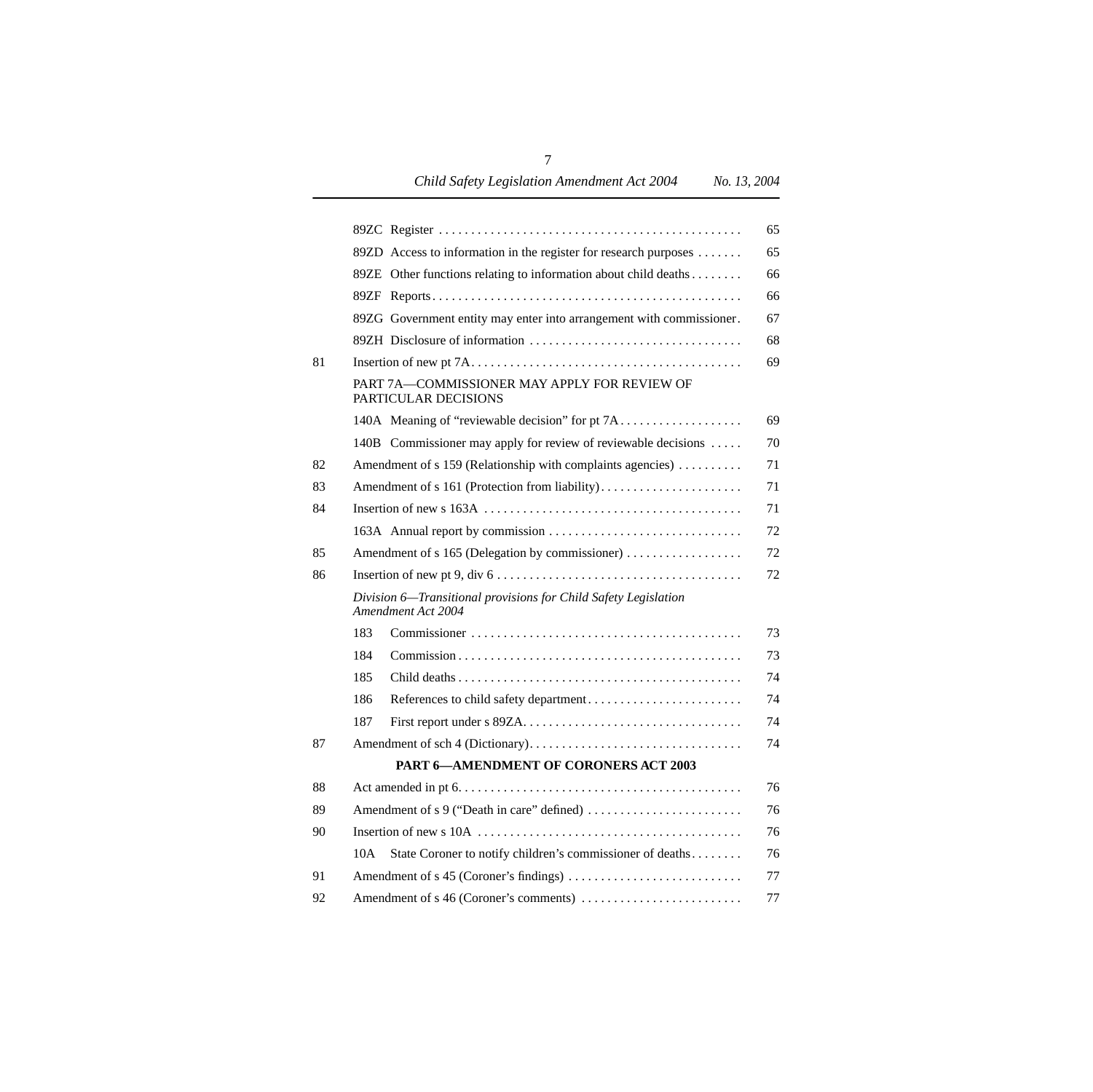| 93  |                 | Amendment of s 47 (Coroner's comments and findings for deaths                                                          | 77 |
|-----|-----------------|------------------------------------------------------------------------------------------------------------------------|----|
| 94  |                 |                                                                                                                        | 77 |
|     | 54A             | Access to investigation documents by the children's commissioner.                                                      | 78 |
|     | 54 <sub>B</sub> |                                                                                                                        | 78 |
|     | 54C             |                                                                                                                        | 79 |
| 95  |                 | Amendment of s 71 (Functions and powers of State Coroner)                                                              | 79 |
| 96  |                 |                                                                                                                        | 80 |
|     |                 | <b>PART 7-AMENDMENT OF HEALTH SERVICES ACT 1991</b>                                                                    |    |
| 97  |                 |                                                                                                                        | 81 |
| 98  |                 | Amendment of s 57 (Duty of confidentiality of officials)                                                               | 81 |
| 99  |                 |                                                                                                                        | 81 |
|     |                 | PART 7A-AMENDMENT OF LEGAL PROFESSION ACT 2004                                                                         |    |
| 99A |                 |                                                                                                                        | 83 |
| 99B |                 | Amendment of s 161 (Defaults relating to financial services or investments)                                            | 83 |
| 99C |                 | Amendment of s 252 (Chapter also applies to law practice employees)                                                    | 83 |
| 99D |                 |                                                                                                                        | 84 |
| 99E |                 | Amendment of s 491 (Functions and powers of board)                                                                     | 84 |
| 99F |                 | Amendment of s 492 (Administrative support of the board)                                                               | 85 |
| 99G |                 |                                                                                                                        | 85 |
|     |                 | PART 8-AMENDMENT OF OMBUDSMAN ACT 2001                                                                                 |    |
| 100 |                 |                                                                                                                        | 85 |
| 101 |                 |                                                                                                                        | 85 |
|     | 57A             | Copy of report may be given to particular persons                                                                      | 85 |
|     | 57 <sub>B</sub> |                                                                                                                        | 86 |
|     |                 | PART 9-AMENDMENT OF OTHER ACTS                                                                                         |    |
| 102 |                 |                                                                                                                        | 87 |
|     |                 |                                                                                                                        | 88 |
|     |                 | MINOR AMENDMENTS OF COMMISSION FOR CHILDREN<br><b>AND YOUNG PEOPLE ACT 2000</b>                                        |    |
|     |                 |                                                                                                                        | 89 |
|     |                 | AMENDMENT OF REFERENCES TO COMMISSION FOR<br>CHILDREN AND YOUNG PEOPLE ACT 2000, COMMISSIONER<br><b>AND COMMISSION</b> |    |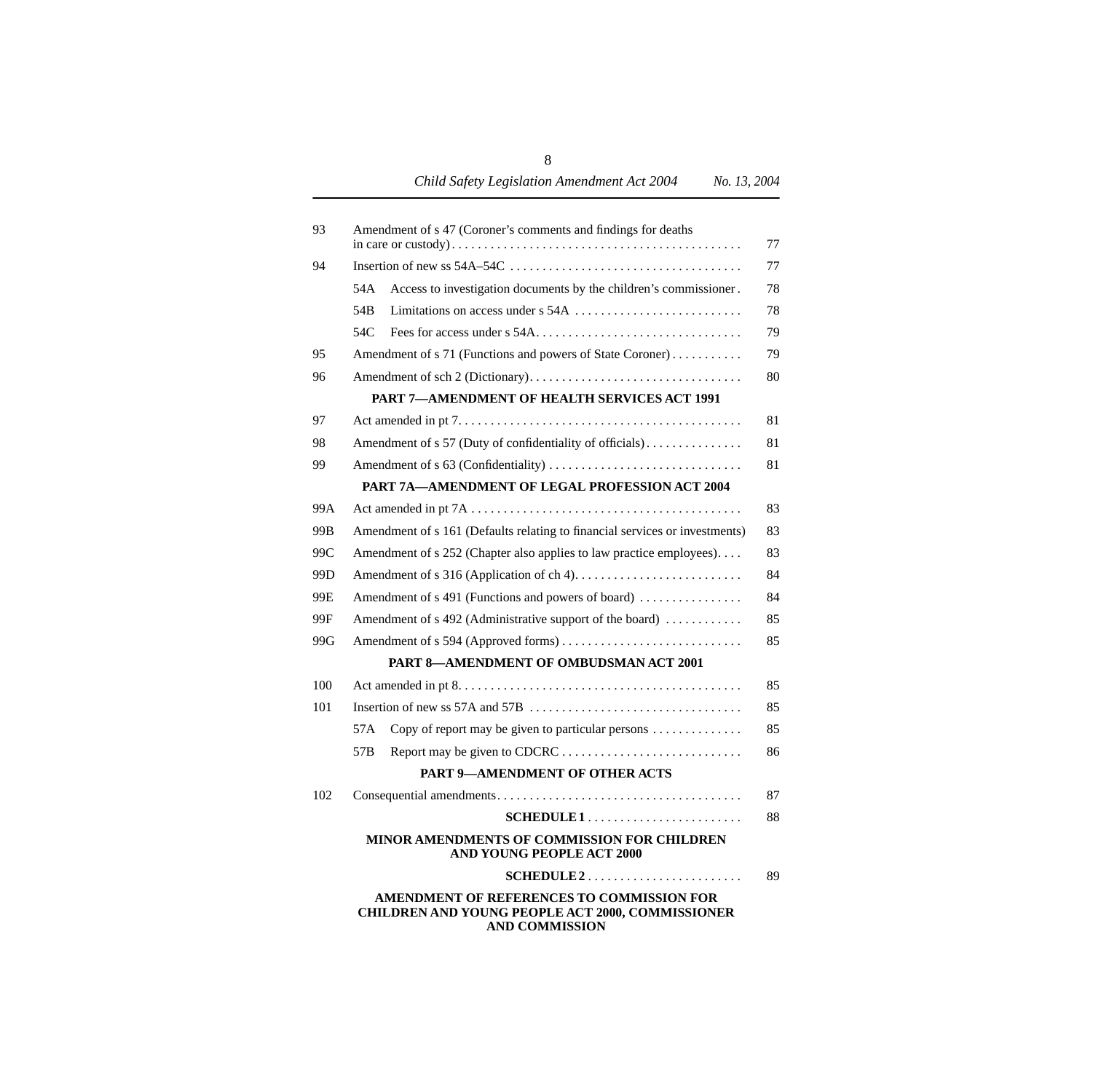#### **[PART 1—REFERENCES TO COMMISSION FOR CHILDREN](#page-90-2)  AND YOUNG PEOPLE ACT 2000**

| 1              |                                                                                  | 89 |
|----------------|----------------------------------------------------------------------------------|----|
| $\overline{2}$ |                                                                                  | 89 |
| 3              | Education (Accreditation of Non-State Schools) Act 2001.                         | 89 |
| 4              |                                                                                  | 90 |
| 5              |                                                                                  | 90 |
| 6              |                                                                                  | 90 |
| 7              |                                                                                  | 90 |
| 8              |                                                                                  | 90 |
|                | <b>PART 2-REFERENCES TO COMMISSIONER FOR CHILDREN</b><br><b>AND YOUNG PEOPLE</b> |    |
| 9              |                                                                                  | 90 |
| 10             |                                                                                  | 91 |
| 11             | Education (Accreditation of Non-State Schools) Act 2001.                         | 91 |
| 12             |                                                                                  | 91 |
| 13             |                                                                                  | 91 |
| 14             |                                                                                  | 91 |
| 15             |                                                                                  | 91 |
| 16             |                                                                                  | 91 |
| 17             |                                                                                  | 91 |
| 18             |                                                                                  | 91 |
|                | <b>PART 3-REFERENCES TO COMMISSION FOR CHILDREN</b><br><b>AND YOUNG PEOPLE</b>   |    |
| 19             |                                                                                  | 92 |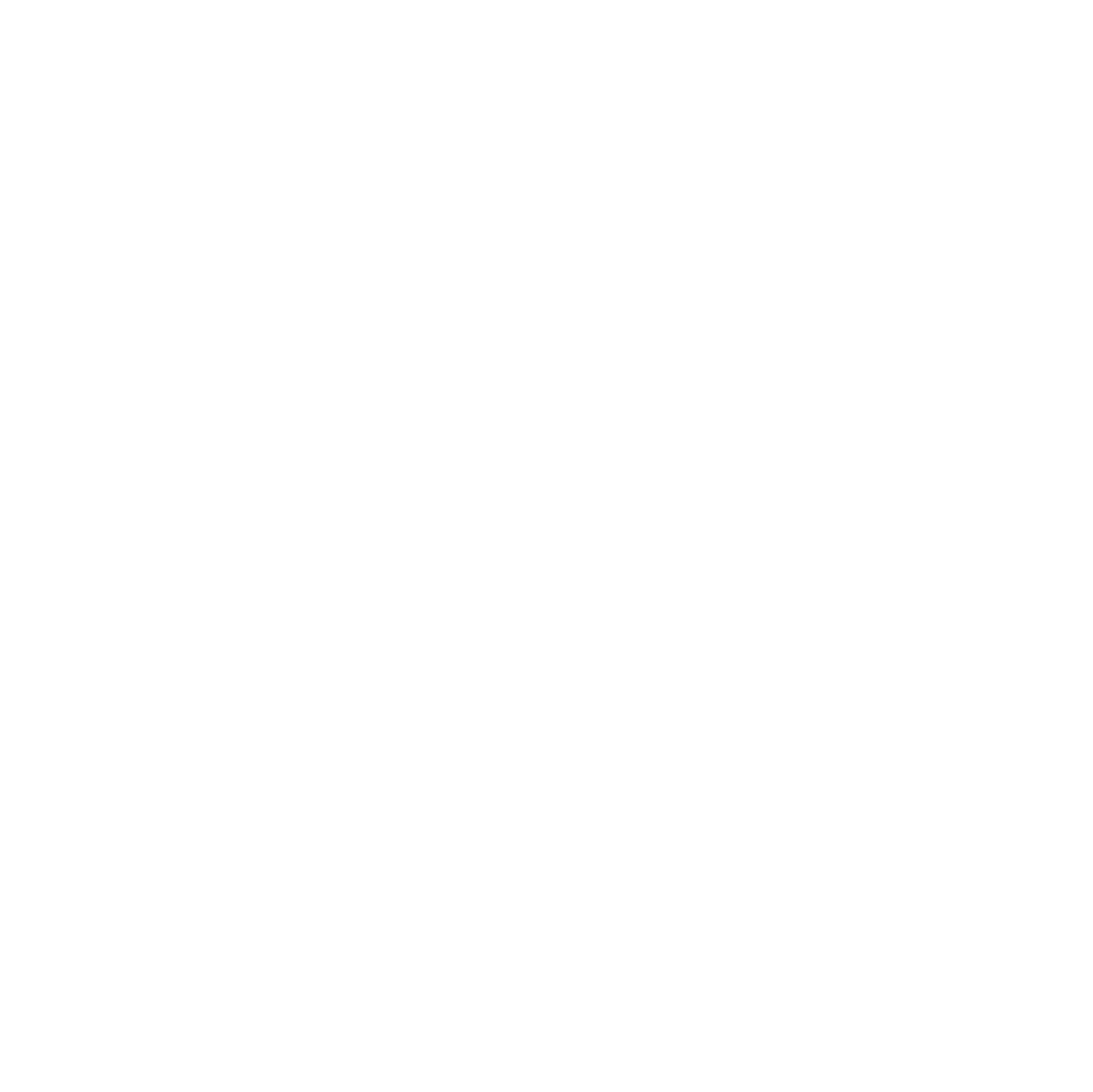

# **Child Safety Legislation Amendment Act 2004**

# **Act No. 13 of 2004**

**An Act to amend particular Acts to increase child safety, and for other purposes**

*[Assented to 24 June 2004]*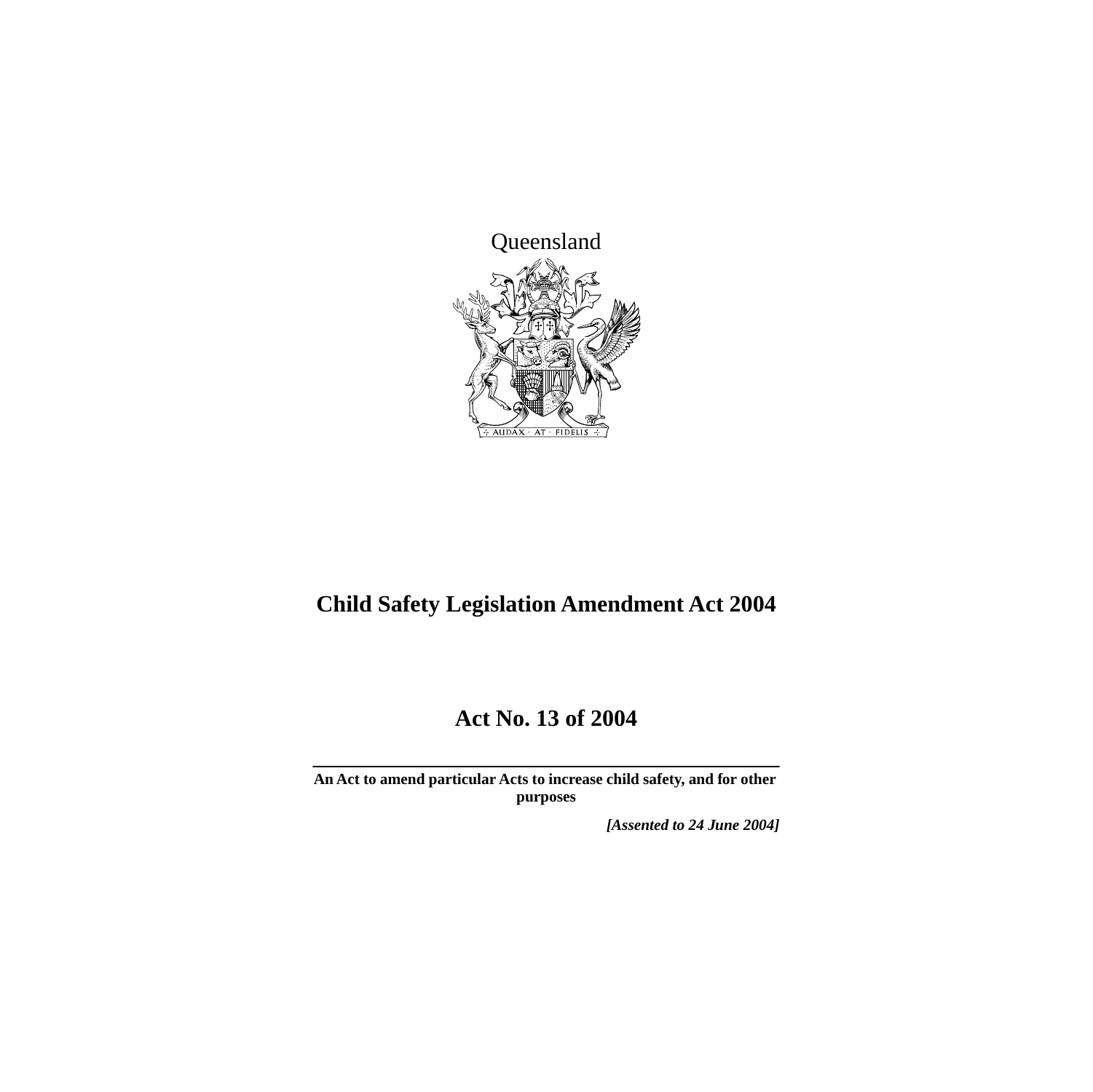#### **The Parliament of Queensland enacts—**

# **PART 1—PRELIMINARY**

#### <span id="page-13-1"></span><span id="page-13-0"></span>**1 Short title**

This Act may be cited as the *Child Safety Legislation Amendment Act 2004*.

#### <span id="page-13-2"></span>**2 Commencement**

**(1)** This Act, other than part 7A,1 commences on a day to be fixed by proclamation.

**(2)** Part 7A commences on 1 July 2004.

# <span id="page-13-3"></span>**PART 2—AMENDMENT OF BIRTHS, DEATHS AND MARRIAGES REGISTRATION ACT 2003**

#### <span id="page-13-4"></span>**3 Act amended in pt 2**

This part amends the *Births, Deaths and Marriages Registration Act 2003*.

#### <span id="page-13-5"></span>**4 Insertion of new ss 48A and 48B**

Part 7, after section 48—

*insert—*

#### <span id="page-13-6"></span>**'48A Registrar to give notice of registration of child death to commissioner**

'**(1)** This section applies if the registrar registers the death of a child, other than a stillborn child.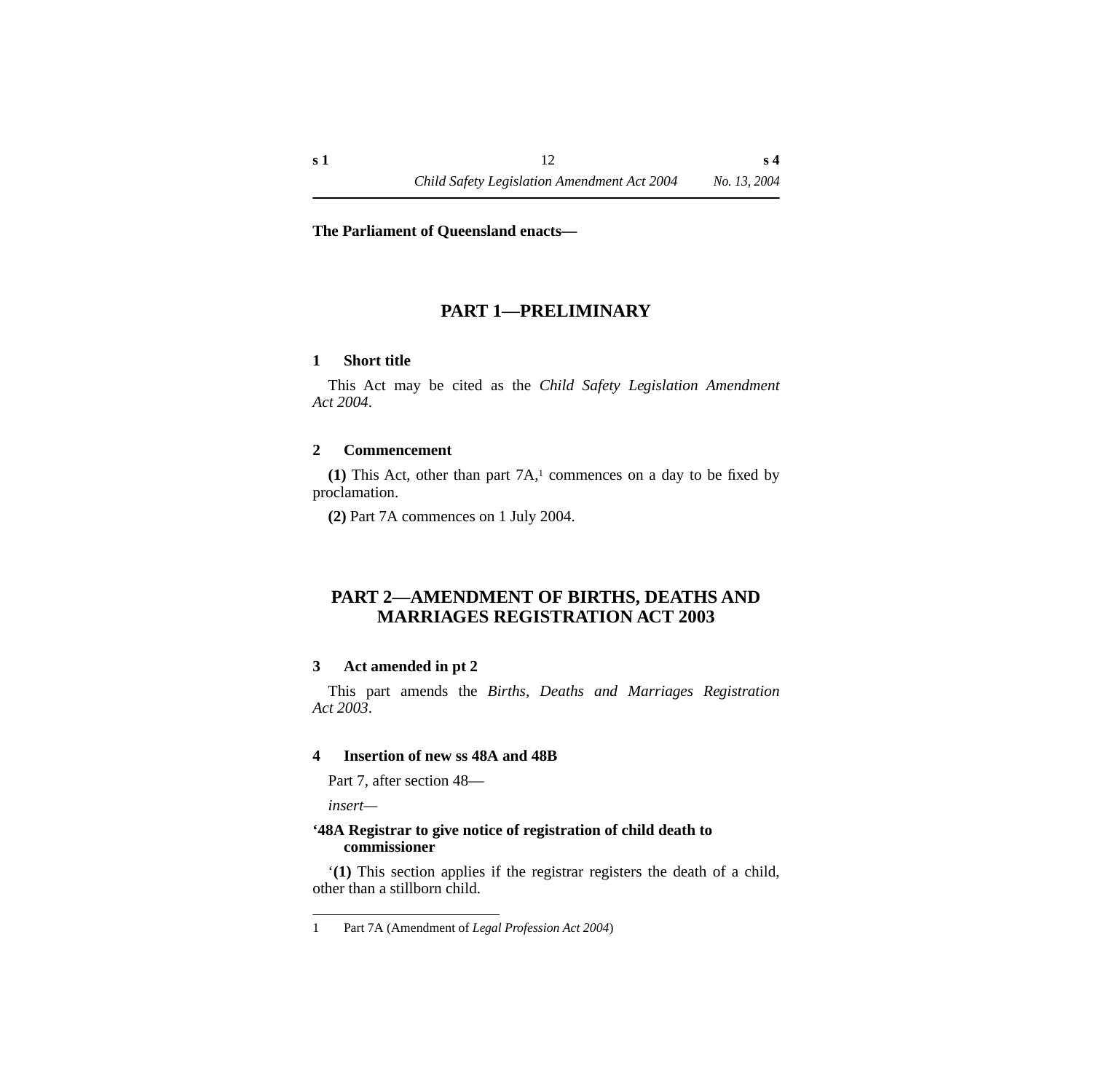'**(2)** The registrar must give notice of the registration to—

- (a) the commissioner; and
- (b) the chief executive (child safety).

'**(3)** The notice must include the following information, to the extent it is known to the registrar—

- (a) for the notice to the commissioner—
	- (i) the registration number for the registration; and
	- (ii) the child's name; and
	- (iii) the child's place of birth; and
	- (iv) the child's usual place of residence; and
	- (v) the child's age; and
	- (vi) the child's sex; and
	- (vii) the child's occupation, if any;

(viii)the duration of the last illness, if any, had by the child; and

- (ix) the date and place of death; and
- (x) the cause of death;
- (b) for the notice to the chief executive (child safety)—
	- (i) the child's name; and
	- (ii) the child's place of birth; and
	- (iii) the child's usual place of residence; and
	- (iv) the date and place of death.

'**(4)** To the extent that it is practicable to do so, the registrar must give the notice within 30 days after registering the death.

'**(5)** In this section—

**"chief executive (child safety)"** means the chief executive of the department in which the *Child Protection Act 1999* is administered.

## <span id="page-14-0"></span>**'48B Registrar may enter into arrangement with commissioner**

'**(1)** The registrar may enter into an arrangement with the commissioner about providing to the commissioner information from a register or a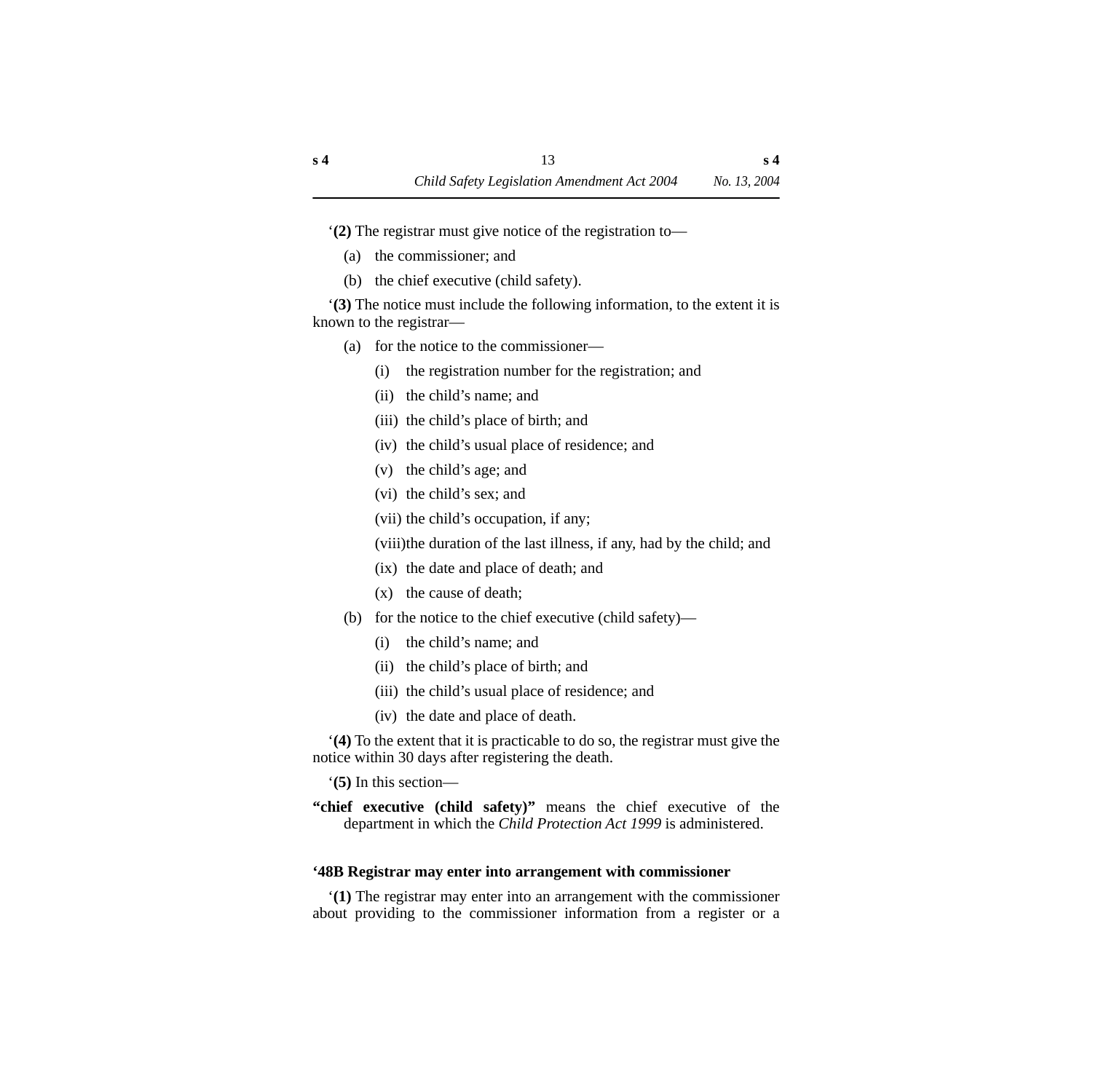source document, or providing to the commissioner a copy of a source document, about—

- (a) the births of children, whether particular children, children of a class or children generally; or
- (b) the deaths of children, whether particular children, children of a class or children generally.

'**(2)** The registrar may provide information or a copy of a source document to the commissioner under the arrangement.

'**(3)** The registrar and the commissioner must, as far as practicable having regard to the commissioner's child death research functions, protect the persons to whom the information or source document relates from unjustified intrusion on their privacy.

'**(4)** If the registrar enters into an arrangement with the commissioner, the registrar may charge a fee for the service that is not more than the actual cost of providing the service.

'**(5)** This section applies despite sections 44 to 46 and 48.

'**(6)** In this section—

- **"child death research functions"**, for the commissioner, means the functions set out in the *Commission for Children and Young People and Child Guardian Act 2000*, part 4A, division 2.
- **"source document"** has the same meaning as in section 44(1)(b) but does not include a source document prescribed under a regulation for that paragraph.'.

## <span id="page-15-0"></span>**5 Amendment of sch 2 (Dictionary)**

Schedule 2—

*insert—*

' **"commissioner"** means the Commissioner for Children and Young People and Child Guardian appointed under the *Commission for Children and Young People and Child Guardian Act 2000*.'.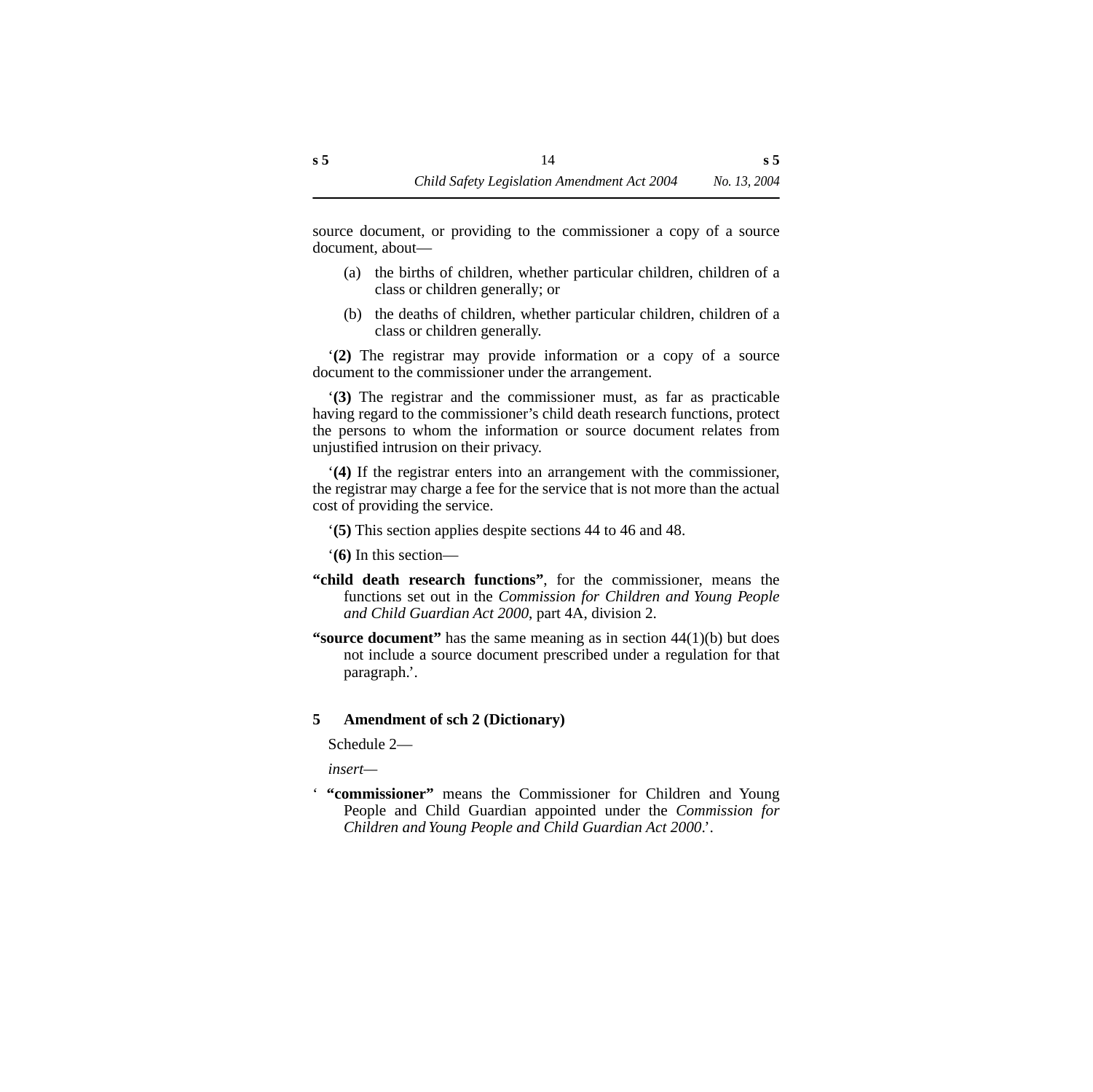# <span id="page-16-0"></span>**PART 3—AMENDMENT OF CHILD PROTECTION ACT 1999**

#### <span id="page-16-1"></span>**6 Act amended in pt 3**

This part amends the *Child Protection Act 1999.*

#### <span id="page-16-2"></span>**7 Amendment of s 5 (Principles for administration of Act)**

**(1)** Section 5(b)—

*omit.*

**(2)** Section 5(c) to (g)—

*renumber* as section 5(b) to (f).

**(3)** Section 5—

*insert—*

'(g) a child should be kept informed of matters affecting him or her in a way and to an extent that is appropriate, having regard to the child's age and ability to understand;'.

**(4)** Section 5, from 'This Act' to 'principles—'—

*omit, insert—*

'**(1)** This Act is to be administered under the principle that the welfare and best interests of a child are paramount.

*Example*—

The chief executive is making a decision under this Act, concerning a child, in circumstances where there is a conflict between the child's welfare and best interests and the interests of an adult caring for the child. The conflict must be resolved in favour of the child's welfare and best interests.

'**(2)** Subject to subsection (1), this Act is also to be administered under the following principles—'.

## <span id="page-16-3"></span>**8 Amendment of s 7 (Chief executive's functions)**

**(1)** Section 7(p) to (s)—

*renumber* as section 7(q) to (t).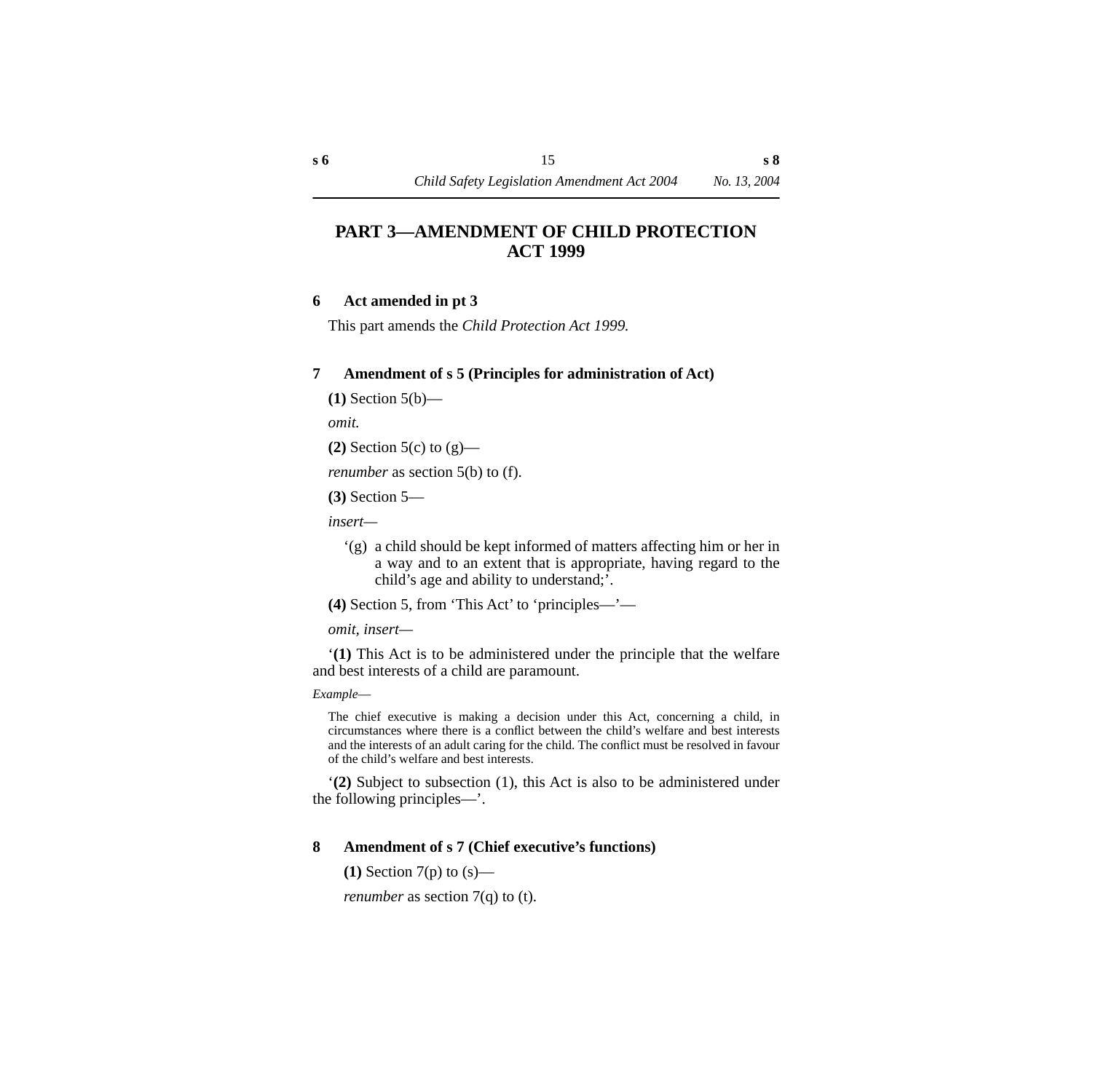**(2)** Section 7—

*insert—*

- '(p) reviewing, under chapter 7A, the department's involvement with certain children who have since died—
	- (i) to facilitate ongoing learning and improvement in the provision of services by the department; and
	- (ii) to promote the accountability of the department; and'.

## <span id="page-17-0"></span>**9 Insertion of new s 21A**

After section 21—

*insert—*

#### <span id="page-17-1"></span>**'21A Unborn children**

'**(1)** This section applies if, before the birth of a child, the chief executive reasonably suspects the child may be in need of protection after he or she is born.

'**(2)** The chief executive must take the action the chief executive considers appropriate including, for example—

- (a) having an authorised officer investigate the circumstances and assess the likelihood that the child will need protection after he or she is born; or
- (b) offering help and support to the pregnant woman.

'**(3)** The purpose of this section is to reduce the likelihood that the child will need protection after he or she is born (as opposed to interfering with the pregnant woman's rights or liberties).'.

## <span id="page-17-2"></span>**10 Amendment of s 22 (Protection from liability for notification of, or information given about, alleged harm)**

**(1)** Section 22, heading, after '**harm**'—

*insert—*

'**or risk of harm**'.

**(2)** Section 22(1)—

*omit, insert—*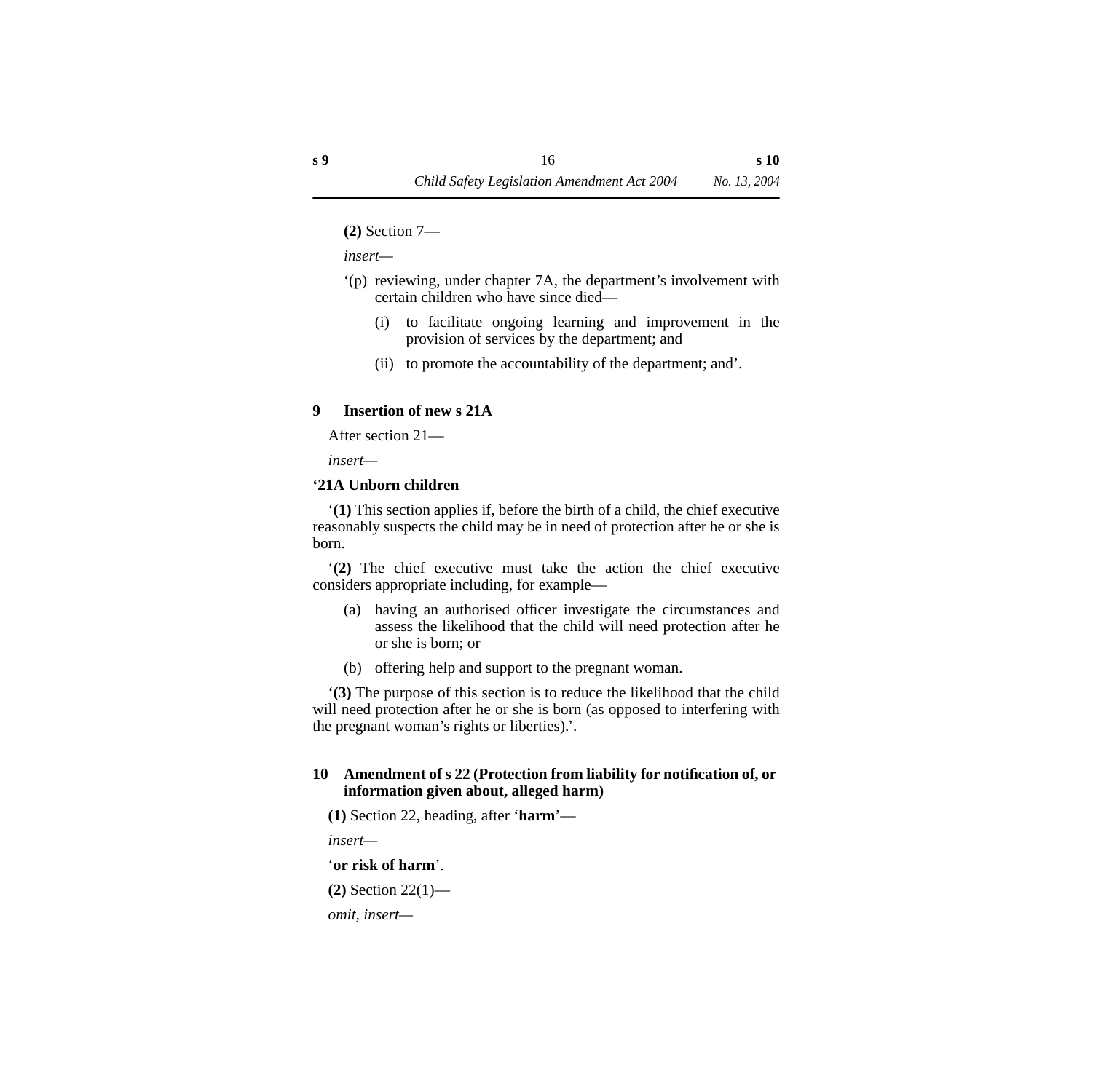'**(1)** This section applies if a person, acting honestly—

- (a) notifies the chief executive or another officer of the department that the person suspects—
	- (i) a child has been, is being or is likely to be, harmed; or
	- (ii) an unborn child may be at risk of harm after he or she is born; or
- (b) gives the chief executive, an authorised officer or a police officer*—*
	- (i) information about alleged harm or alleged risk of harm to a child; or
	- (ii) information, relating to an unborn child, about a suspected risk of harm to the child after he or she is born.'.

## <span id="page-18-0"></span>**11 Amendment of s 74 (Charter of rights for a child in care)**

Section 74(4)—

*insert—*

'(c) is told about the Commission for Children and Young People and Child Guardian and other entities known to the chief executive that can help the child if the child considers that the charter of rights is not being complied with in relation to the child.'.

## <span id="page-18-1"></span>**12 Amendment of s 148 (Obligation to report harm to children in residential care)**

**(1)** Section 148(5)—

*renumber* as section 148(6).

**(2)** Section 148—

*insert—*

'**(5)** As soon as practicable after receiving a report under this section, the chief executive must give a copy to the Commissioner for Children and Young People and Child Guardian, to help the commissioner to perform the commissioner's monitoring functions under the *Commission for Children and Young People and Child Guardian Act 2000*.'.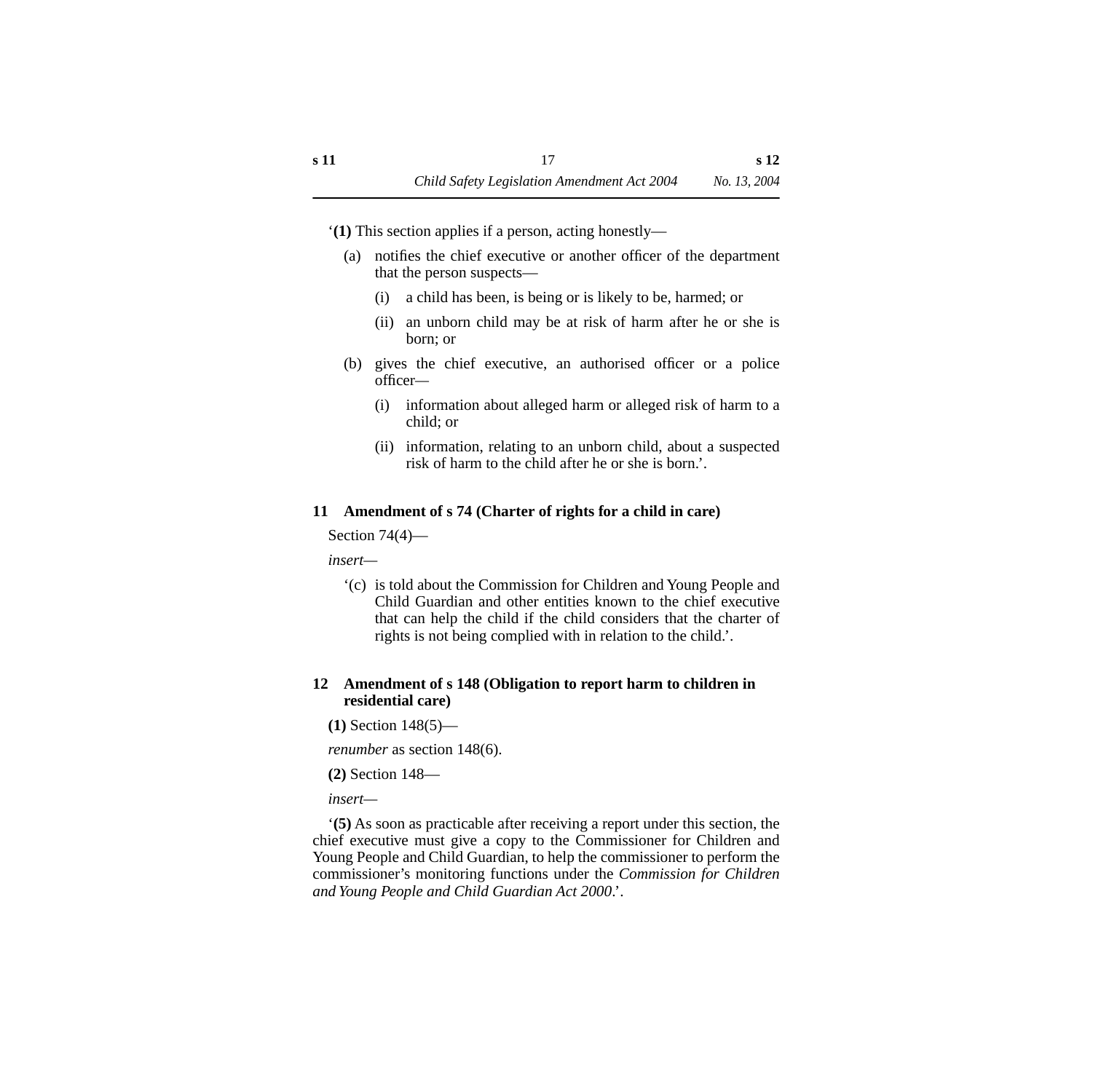## <span id="page-19-0"></span>**13 Amendment of s 186 (Confidentiality of notifiers of harm)**

**(1)** Section 186, heading, after '**harm**'—

*insert—*

#### '**or risk of harm**'.

**(2)** Section 186(1)—

*omit, insert—*

'**(1)** This section applies if a person (the **"notifier"**) notifies the chief executive, an authorised officer or a police officer that the notifier suspects—

- (a) a child has been, is being or is likely to be, harmed; or
- (b) an unborn child may be at risk of harm after he or she is born.'.

## <span id="page-19-1"></span>**14 Amendment of s 188 (Confidentiality of information given by persons involved in administration of Act to other persons)**

**(1)** Section 188(3)(b)—

*renumber* as section  $188(3)(c)$ .

**(2)** Section 188(3)—

*insert—*

'(b) if the disclosure is for purposes directly related to obtaining information requested by the chief executive under section  $246C$ ;  $2 \text{ or }$ .

## <span id="page-19-2"></span>**15 Replacement of s 194 (Release of information by health service employees)**

Section 194—

*omit, insert—*

# <span id="page-19-3"></span>**'194 Release of information by health service employees**

'**(1)** A health service employee may, for this Act, give a relevant person or the Childrens Court confidential information if—

<sup>2</sup> Section 246C (Chief executive may seek information from entities)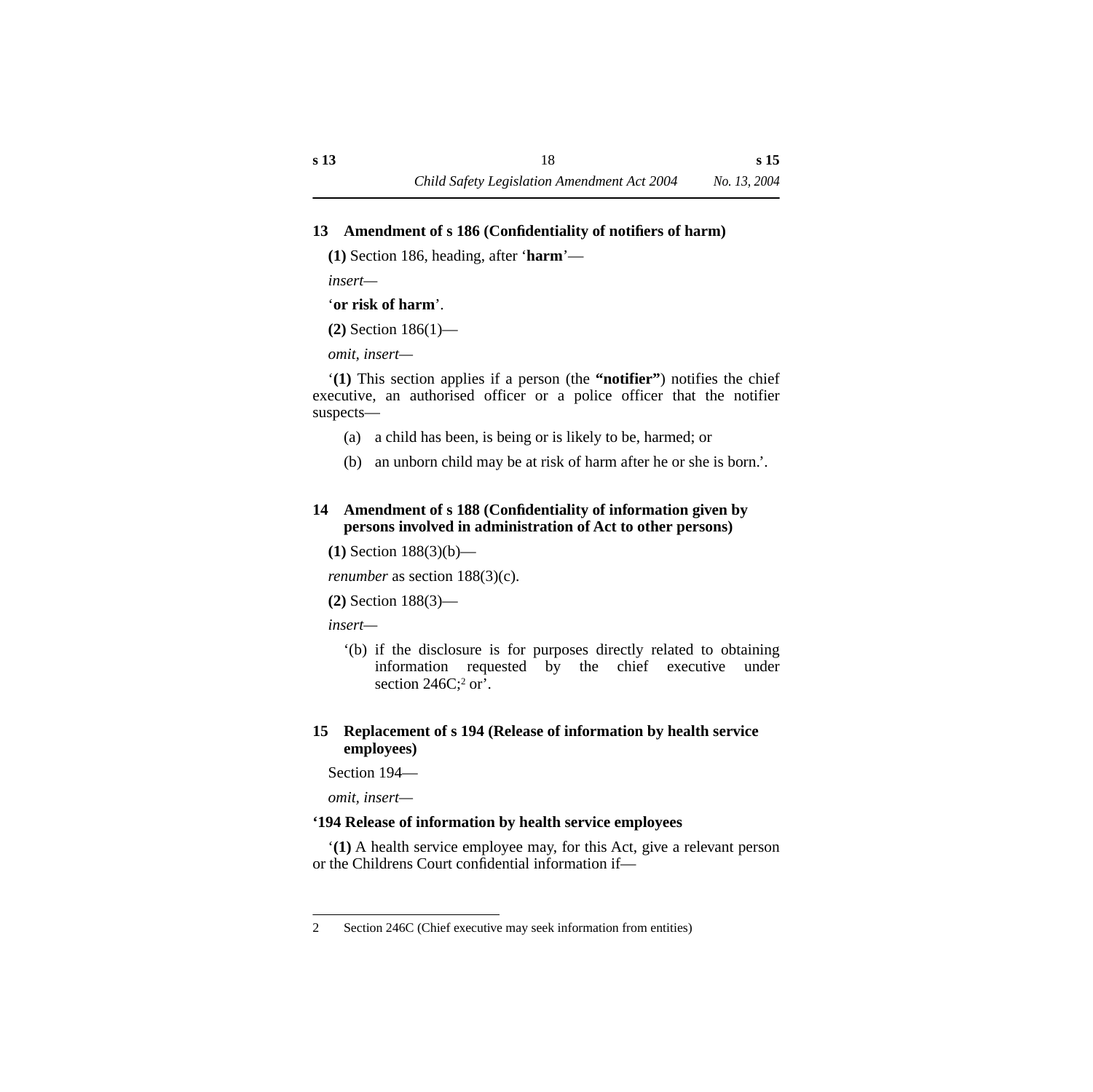- (a) for a relevant person or the Children's Court—the information is relevant to the protection or welfare of a child; or
- (b) for a relevant person who is the chief executive and without limiting paragraph (a)—the information is relevant to the chief executive's review, or the preparation of a supplementary report, under chapter 7A.3

'**(2)** Subsection (1)(a) includes the giving of information, before a child is born, that is relevant to the protection or welfare of the child after he or she is born.

'**(3)** In this section—

- **"confidential information"** means information mentioned in the *Health Services Act 1991*, section 63(1).
- **"health service employee"** means an officer, employee or agent of the department in which the *Health Services Act 1991* is administered.

**"relevant person"** means—

- (a) the chief executive; or
- (b) an authorised officer; or
- (c) a police officer.'.

# <span id="page-20-0"></span>**16 Insertion of new ch 7A**

Before chapter 8—

<span id="page-20-1"></span>*insert—*

# **'CHAPTER 7A—CHILD DEATHS**

# <span id="page-20-2"></span>**'246A Chief executive to review department's involvement with particular children**

'**(1)** This section applies if—

- (a) a child dies; and
- (b) within 3 years before the child's death—
	- (i) the chief executive—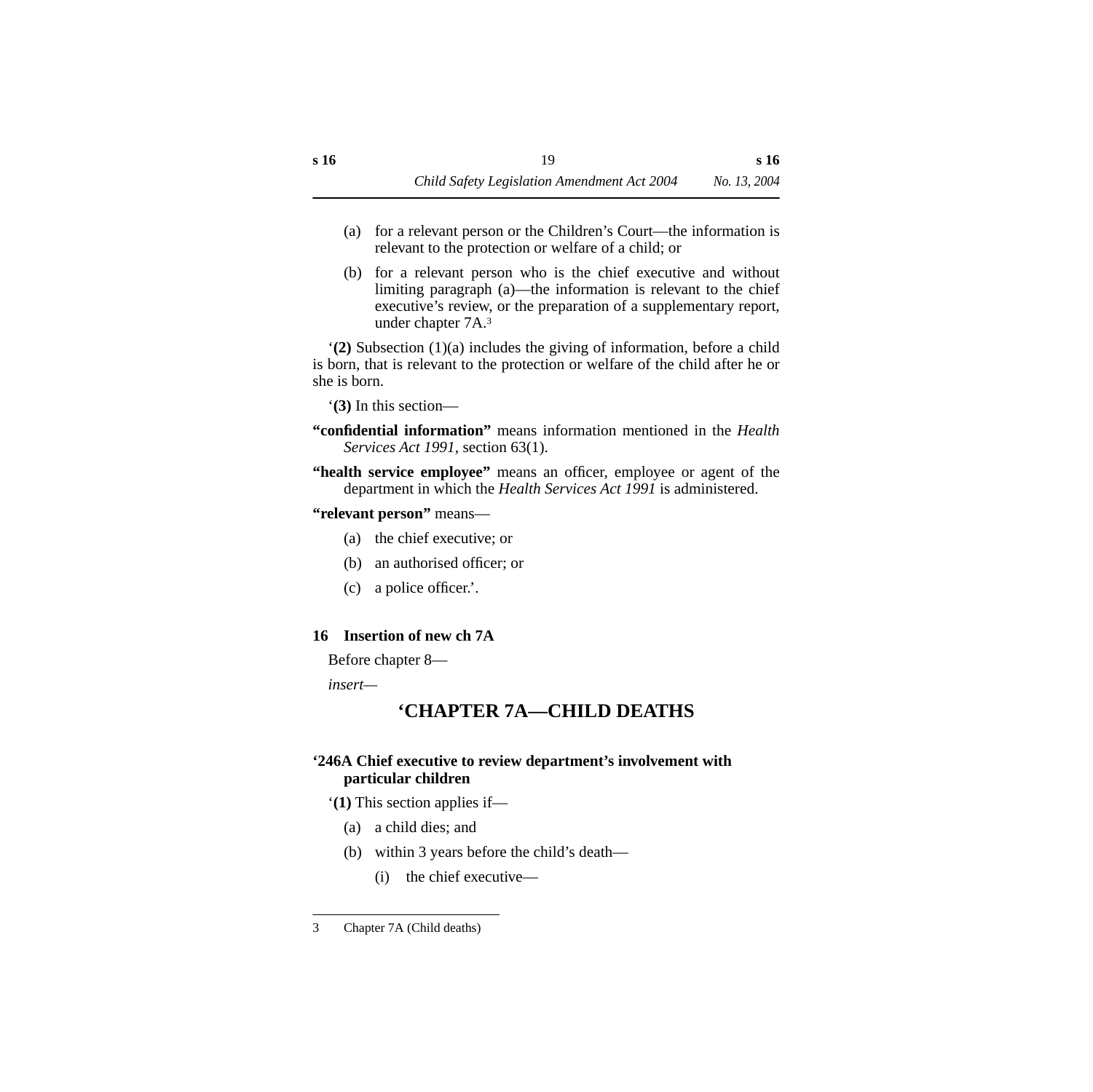- (A) became aware of alleged harm or alleged risk of harm to the child; or
- (B) took action under this Act in relation to the child; or
- (ii) the child was born and, before the child was born, the chief executive reasonably suspected that the child might be in need of protection after he or she was born.

'**(2)** The chief executive must carry out a review about the department's involvement with the child.

#### <span id="page-21-0"></span>**'246B Terms of reference and extent of review**

'**(1)** The chief executive must decide—

- (a) the extent of the review; and
- (b) the terms of reference for the review.

'**(2)** Without limiting subsection (1)(b), the terms of reference may include any of the following—

- (a) finding out whether the department's involvement with the child and the child's family complied with legislative requirements and the department's policies;
- (b) considering the adequacy and appropriateness of the department's involvement with the child and the child's family;
- (c) commenting on the sufficiency of the department's involvement with other entities in the delivery of services to the child and the child's family;
- (d) commenting on the adequacy of legislative requirements and the department's policies relating to the child;
- (e) making recommendations relating to matters mentioned in paragraphs (a) to (d) and suggesting strategies to put into effect the recommendations.

'**(3)** In this section—

**"policies"** includes guidelines, procedures, protocols, standards and systems.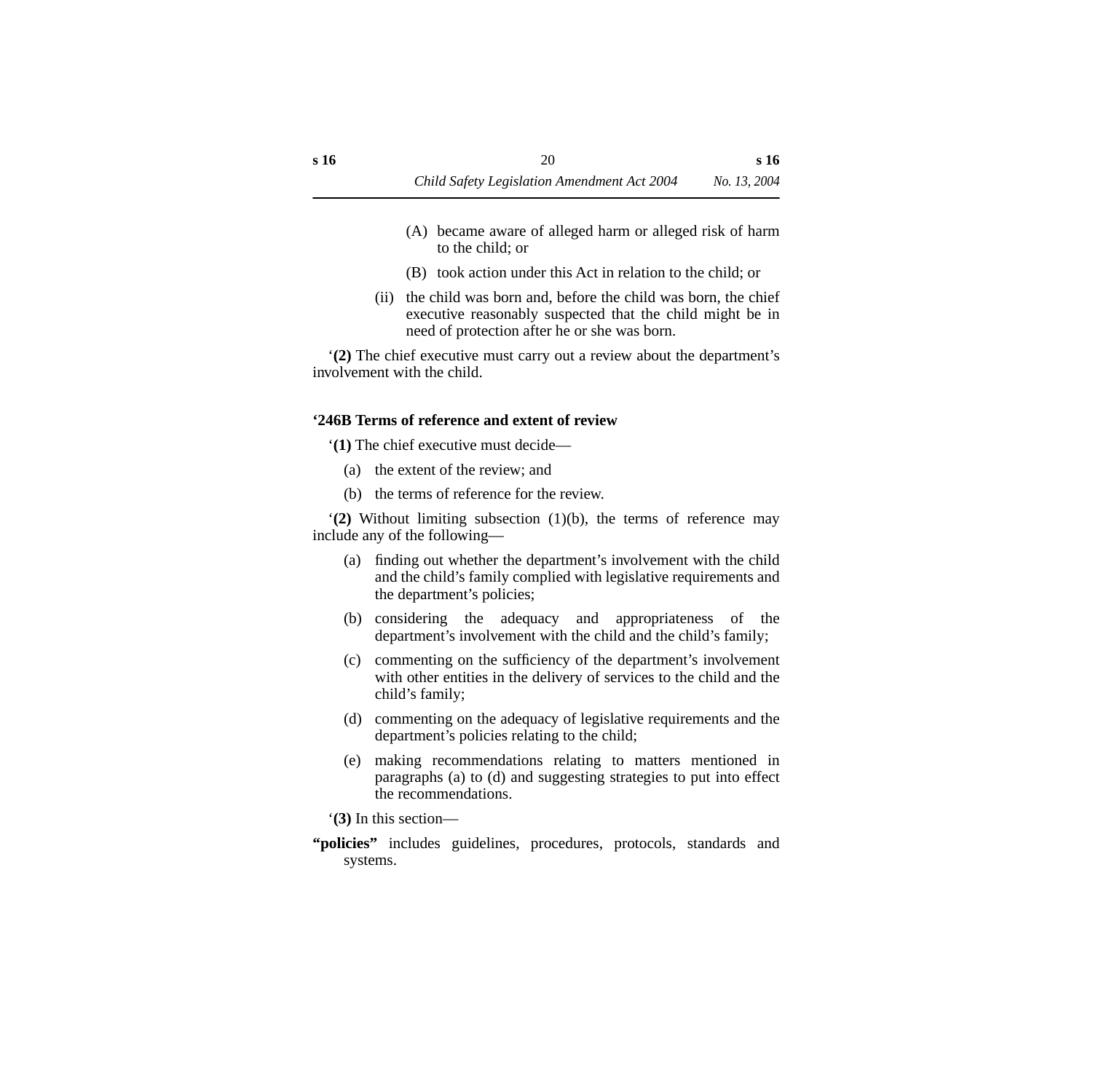#### <span id="page-22-0"></span>**'246C Chief executive may seek information from entities**

'For the review, the chief executive may ask another entity who the chief executive reasonably considers has information about the child for information about the child that was relevant to the child's protection or welfare while the child was alive.

#### <span id="page-22-1"></span>**'246D Report to be prepared and given to CDCRC**

'**(1)** The chief executive must complete the review, and a report about the review, as soon as practicable and, in any case, so that the chief executive can comply with subsection (2).

'**(2)** The chief executive must give a copy of the report, and of any documents obtained by the chief executive and used for the review, to the CDCRC within 6 months after the chief executive becomes aware of the child's death.

#### <span id="page-22-2"></span>**'246E Protection from liability for giving information to chief executive**

'**(1)** This section applies if a person, acting honestly, gives the chief executive information for the review.

'**(2)** The person does not incur liability for giving the information.

'**(3)** Also, merely because the person gives the information, the person can not be held to have—

- (a) breached any code of professional etiquette or ethics; or
- (b) departed from accepted standards of professional conduct.

'**(4)** To remove doubt, it is declared that this section applies despite any other Act.

#### <span id="page-22-3"></span>**'246F No liability for defamation if report made in good faith**

'It is a lawful excuse for the publication of a defamatory statement made in a report under this part, including a supplementary report, that the publication is made in good faith and is, or purports to be, made for this Act.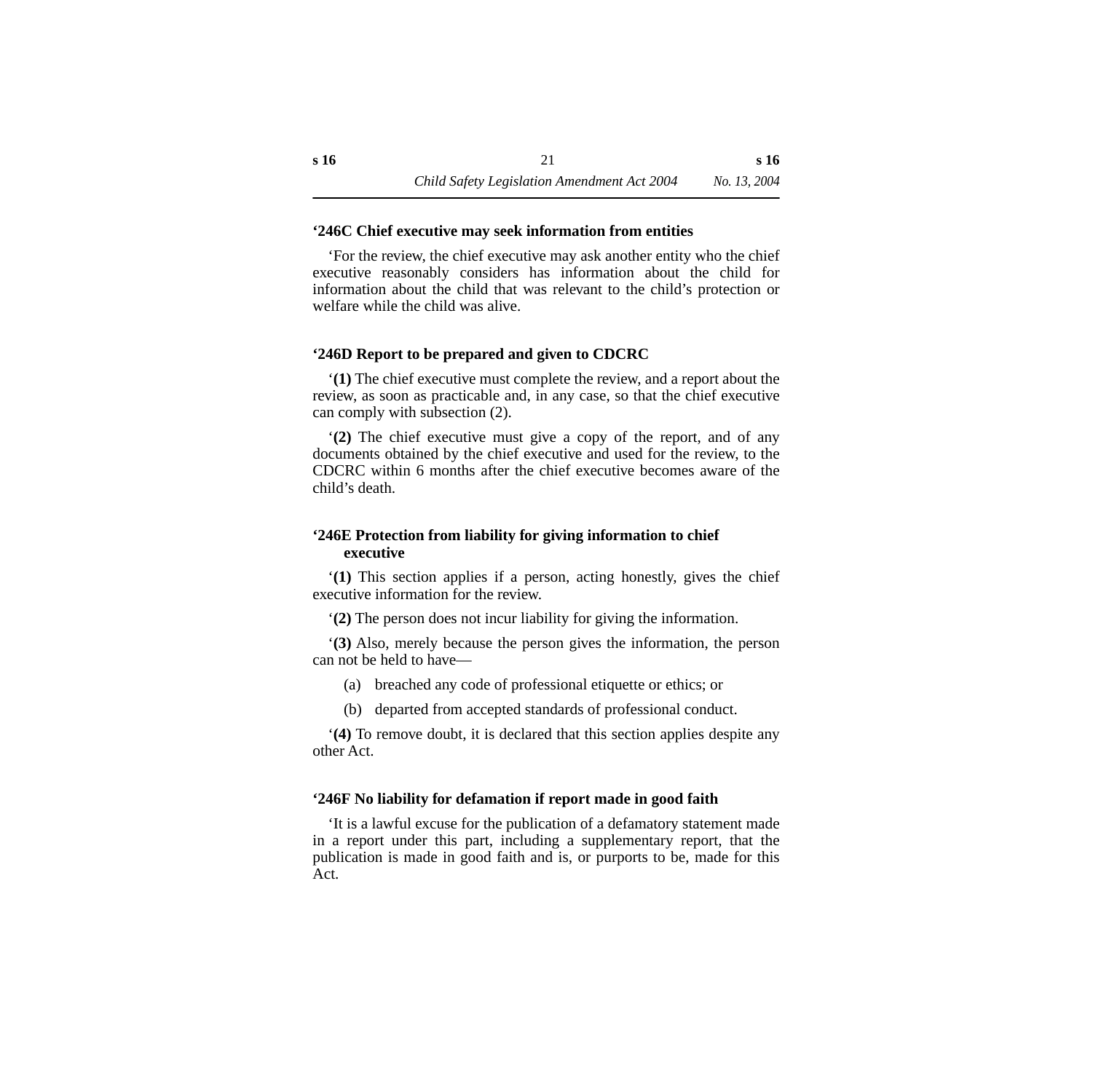#### <span id="page-23-0"></span>**'246G Preparation of supplementary report**

'**(1)** This section applies if the chief executive is given a notice under the *Commission for Children and Young People and Child Guardian Act 2000*, section 89T(3), requiring the chief executive to give the CDCRC a supplementary report about a review.

'**(2)** The chief executive must comply with the requirement as soon as practicable but, in any case, so that the CDCRC can comply with the *Commission for Children and Young People and Child Guardian Act 2000*, section 89U(1).

'**(3)** Sections 246C and 246E apply for the preparation of the supplementary report in the same way that they apply to the carrying out of the review.

#### <span id="page-23-1"></span>**'246H Chief executive to give reports to State Coroner**

'**(1)** This section applies if—

- (a) the chief executive—
	- (i) completes a report under section 246D; or
	- (ii) gives the CDCRC a supplementary report under section 246G; or
	- (iii) is given, under the *Commission for Children and Young People and Child Guardian Act 2000*, section 89U, a copy of a report by the CDCRC; and
- (b) the report concerns the department's involvement with a child whose death is a reportable death under the *Coroners Act 2003*.

'**(2)** The chief executive must, as soon as practicable, give a copy of the report to the State Coroner for use by a coroner to help in an investigation under the *Coroners Act 2003*.

'**(3)** If the report does not identify the child to whom it relates, the copy given to the State Coroner must be accompanied by a document that states—

- (a) the child's name; and
- (b) the child's date of birth; and
- (c) the child's date of death.'.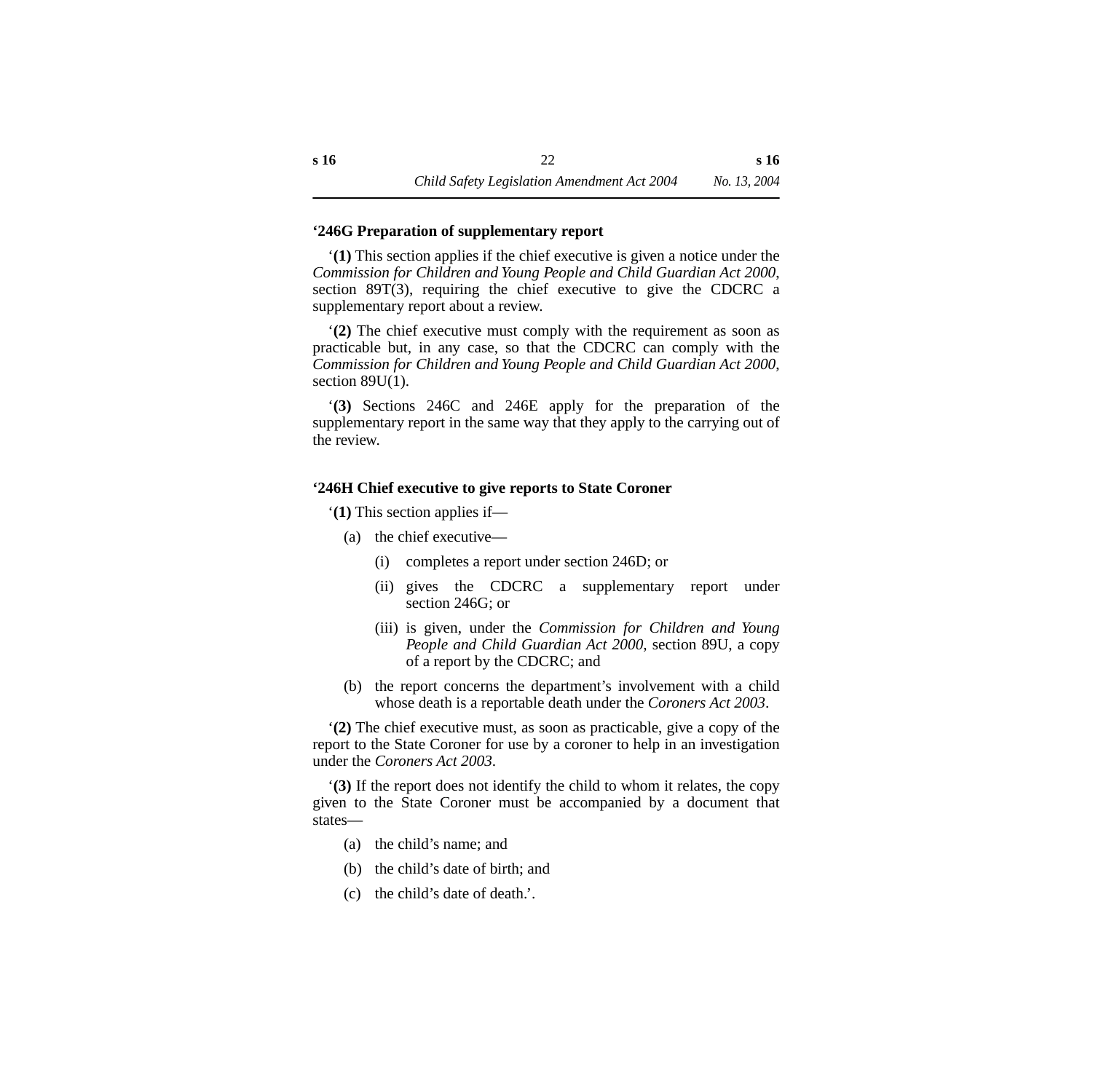#### <span id="page-24-0"></span>**17 Insertion of new ss 248 and 248A**

After section 247—

*insert—*

#### <span id="page-24-1"></span>**'248 Annual reporting about child protection matters**

'**(1)** By 31 October in each year, the chief executive of a prescribed entity must give to the chief executive a report about the matters, relating to the entity's operations during the previous financial year, that are relevant to child protection.

'**(2)** A regulation may prescribe the matters that must be included in a prescribed entity's report.

'**(3)** As soon as practicable after receiving the reports from all the prescribed entities, the chief executive must consolidate them into a single report and give the consolidated report to the Minister.

'**(4)** Within 14 sitting days after receiving the consolidated report, the Minister must table it in the Legislative Assembly.

'**(5)** In this section—

**"prescribed entity"** means—

- (a) a department that is mainly responsible for any of the following matters—
	- (i) Aboriginal and Torres Strait Islander policy;
	- (ii) administration of justice;
	- (iii) adult corrective services;
	- (iv) community services;
	- (v) disability services;
	- (vi) education;
	- (vii) housing services;
	- (viii)public health;
	- (ix) the State budget;
	- (x) youth justice; or
- (b) the Queensland Police Service.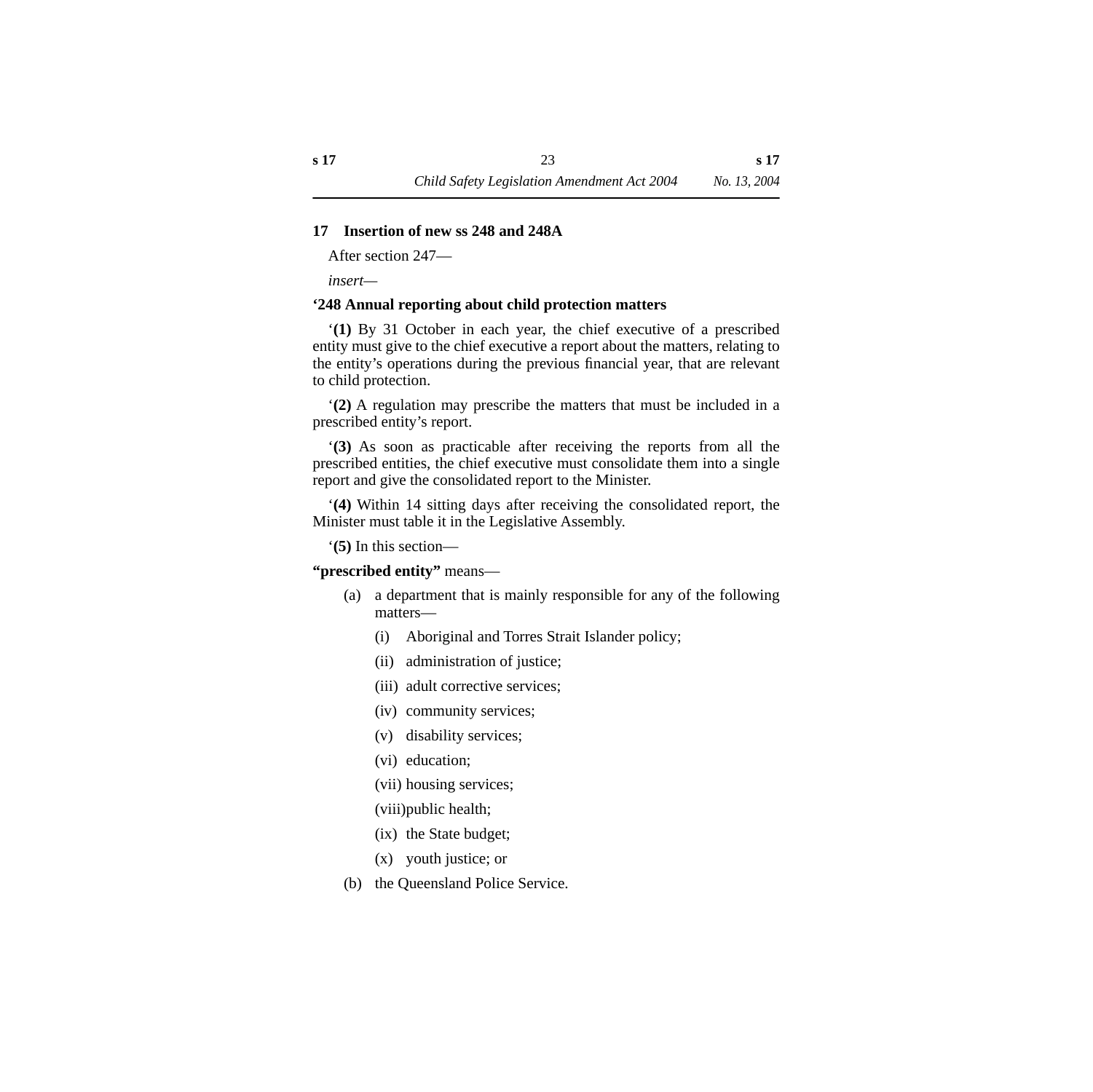#### <span id="page-25-0"></span>**'248A Acting in support of the Commissioner for Children and Young People and Child Guardian**

'**(1)** A power under a prescribed provision may be exercised, and information or a document obtained under a prescribed provision may be given to the commissioner, for the purpose of supporting the commissioner in the performance of the commissioner's monitoring functions.

'**(2)** In this section—

- **"commissioner"** means the Commissioner for Children and Young People and Child Guardian.
- **"monitoring functions"** means the monitoring functions under the *Commissioner for Children and Young People and Child Guardian Act 2000*.

**"prescribed provision"** means any of the following provisions—

- (a) sections  $145$  and  $146$ ;<sup>4</sup>
- (b) a regulation under section  $249(2)(c)$ .<sup>5'</sup>.

## <span id="page-25-1"></span>**18 Amendment of ch 9, pt 2, hdg (Savings and transitional provisions)**

Chapter 9, part 2, heading, after '**PROVISIONS**'—

*insert—*

# '**FOR ACT No. 10 OF 1999**'.

## <span id="page-25-2"></span>**19 Insertion of new ch 9, pt 3**

Chapter 9, after part 2—

*insert—*

<sup>4</sup> Sections 145 (Authorised officer may require production of licence, approval etc.) and 146 (Authorised officer may enter and inspect licensed premises)

<sup>5</sup> Section 249(2)(c)—

**<sup>(2)</sup>** A regulation may be made for or about the following—

<sup>(</sup>c) the records to be kept and returns to be made by persons and the inspection of records;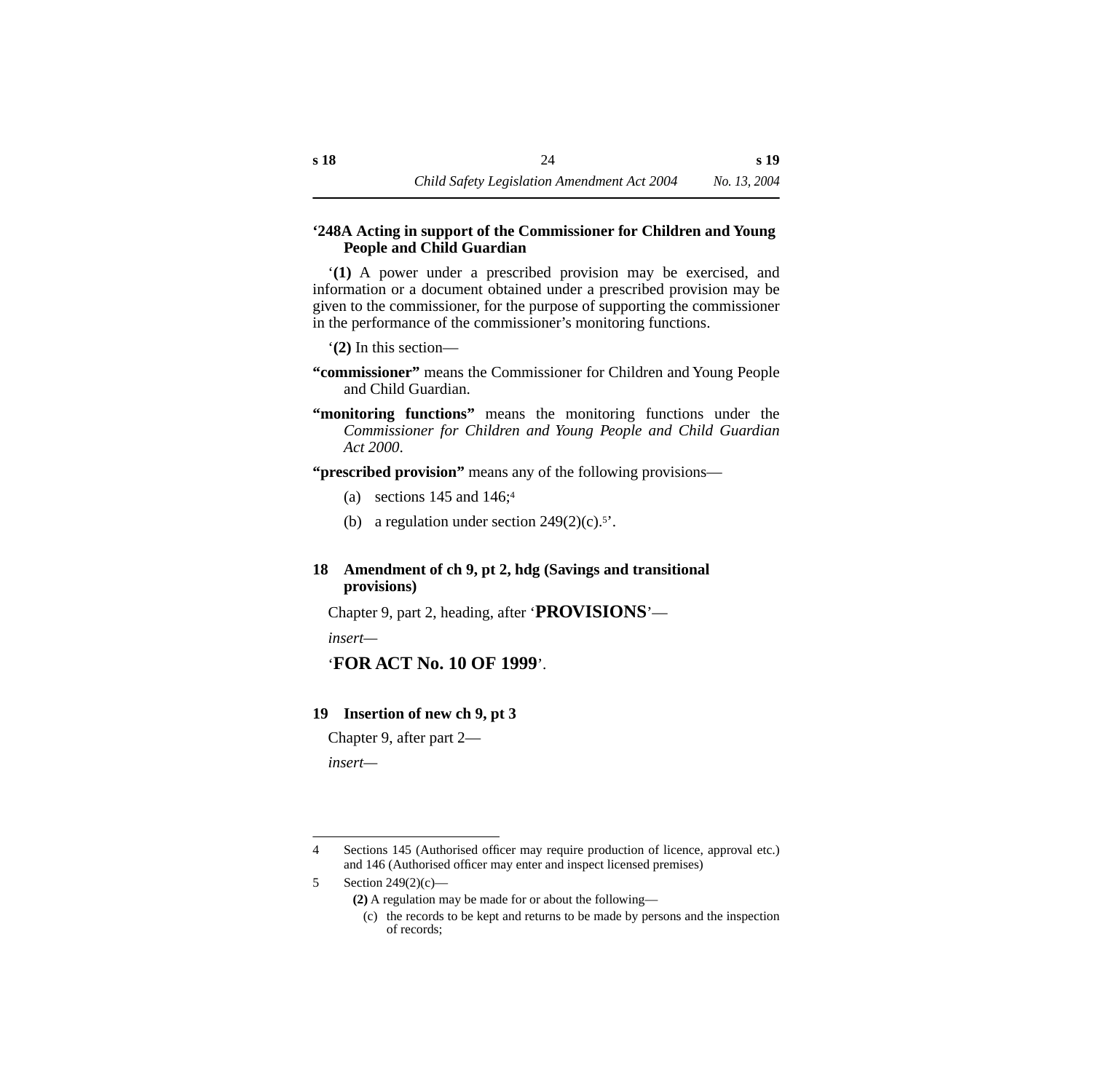# <span id="page-26-0"></span>**'PART 3—SAVINGS AND TRANSITIONAL PROVISION FOR CHILD SAFETY LEGISLATION AMENDMENT ACT 2004**

#### <span id="page-26-1"></span>**'261 First reports under s 248(1)**

'The first reports prepared under section 248(1)6 are due by 31 October 2005 and must relate to the period starting on the day section 248 commences and ending on 30 June 2005.'.

## <span id="page-26-2"></span>**20 Amendment of sch 3 (Dictionary)**

Schedule 3—

*insert—*

' **"CDCRC"** means the Child Death Case Review Committee established under the *Commission for Children and Young People and Child Guardian Act 2000*, part 4A, division 1.

**"woman"** includes any female.'.

# <span id="page-26-3"></span>**PART 4—AMENDMENT OF CHILDREN SERVICES TRIBUNAL ACT 2000**

## <span id="page-26-4"></span>**21 Act amended in pt 4**

This part amends the *Children Services Tribunal Act 2000.*

# <span id="page-26-5"></span>**22 Amendment of s 7 (Principles underlying this Act)**

**(1)** Section 7, heading—

*omit, insert—*

# **'7 Principles for administering this Act'.**

**(2)** Section 7, from 'The following' to 'child's age and maturity;'—

<sup>6</sup> Section 248 (Annual reporting about child protection matters)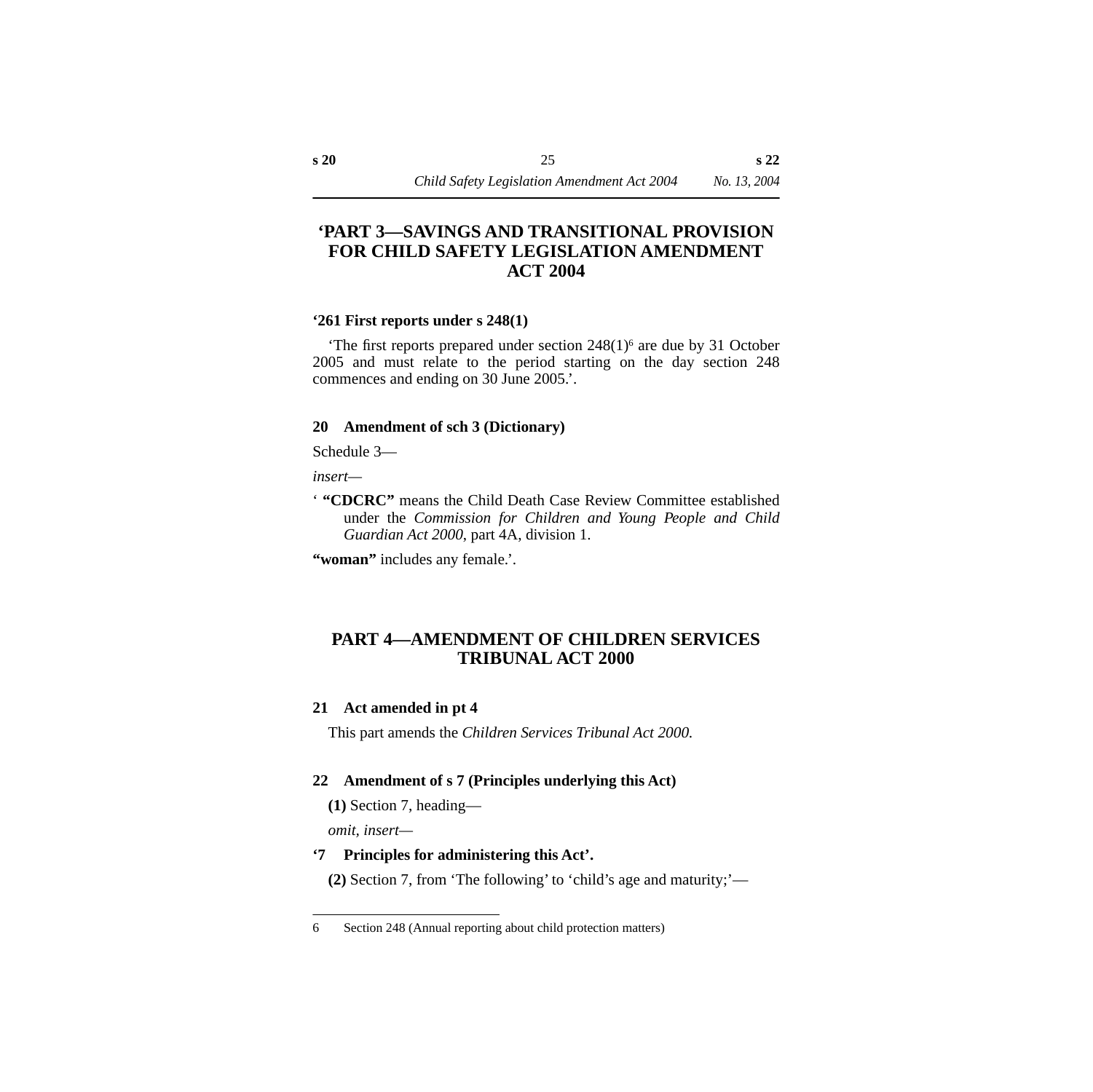*omit, insert—*

'**(1)** This Act is to be administered under the principle that the welfare and best interests of a child are paramount.

'**(2)** Subject to subsection (1), this Act is also to be administered under the following principles—

(a) in decisions involving a child, the child's views and wishes should be taken into account in a way that has regard to the child's age and ability to understand;'.

## <span id="page-27-0"></span>**23 Amendment of s 57 (Reviewable decisions)**

Section 57(1), 'those Acts'—

*omit, insert—*

'Acts'.

## <span id="page-27-1"></span>**24 Amendment of s 58 (How to start a review)**

Section 58(3)—

*omit, insert—*

'**(3)** The review application must be filed—

- (a) within 28 days after the applicant receives notice of the reviewable decision; or
- (b) if the applicant is the commissioner—within 28 days after the commissioner gives notice, under the *Commission for Children and Young People and Child Guardian Act 2000*, section  $140B(4)$ ,<sup>7</sup> to the chief executive (child safety) about the reviewable decision.'.

## <span id="page-27-2"></span>**25 Amendment of s 60 (Registrar to give notice of review application)**

**(1)** After section 60(2)—

*insert—*

<sup>7</sup> *Commission for Children and Young People and Child Guardian Act 2000*, section 140B (Commissioner may apply for review of reviewable decision)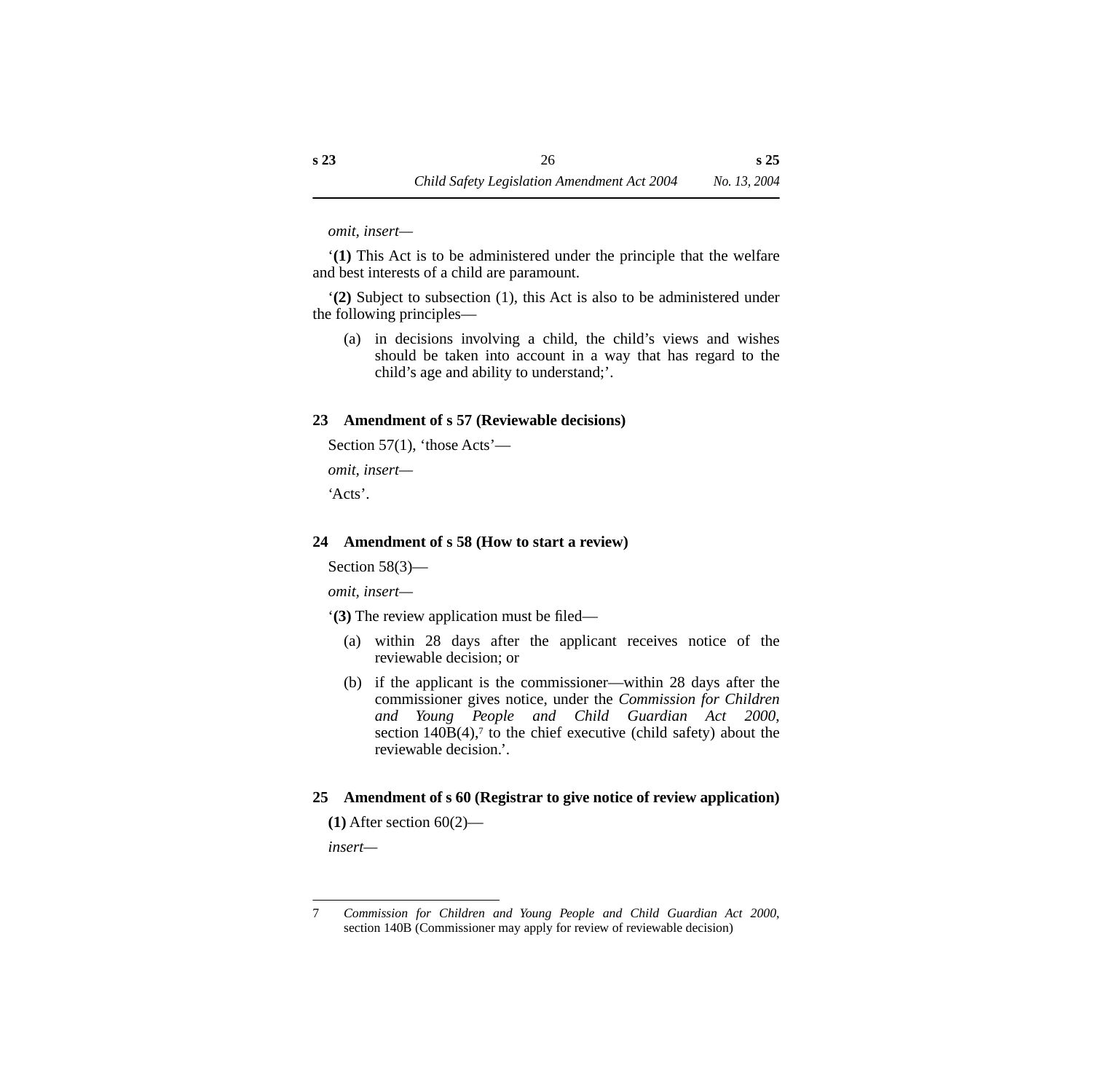'**(2A)** The tribunal may shorten the period for giving the decision maker's notice to the registrar.

'**(2B)** The tribunal may act under subsection (3) only if satisfied that not to do so will result in a child's interests being adversely affected or another party to the review suffering hardship.'.

**(2)** Section 60(5)(b), 'within 7 days of receipt of the notice'—

*omit, insert—*

'and the period within which the notice of election must be filed under section 62'.

**(3)** Section 60(2A) to (5)—

*renumber* as section 60(3) to (7).

## <span id="page-28-0"></span>**26 Amendment of s 62 (Certain persons may elect to become parties)**

**(1)** Section 62(1), 'section 60(4)'—

*omit, insert—*

's ection  $60(6)$ '.

**(2)** Section 62—

*insert—*

'**(4)** The tribunal may shorten the period for filing the notice of election.

'**(5)** The tribunal may act under subsection (4) only if satisfied that not to do so will result in a child's interests being adversely affected or another party to the review suffering hardship.'.

# <span id="page-28-1"></span>**27 Amendment of s 70 (Stay of reviewable decision's operation)**

```
Section 70(3)(a), 'section 7(a)(i);8'—
```
*omit, insert—*

's ection  $7(1)$ ;<sup>8'</sup>.

8 Section 7(1)—

**<sup>(1)</sup>** This Act is to be administered under the principle that the welfare and best interests of a child are paramount.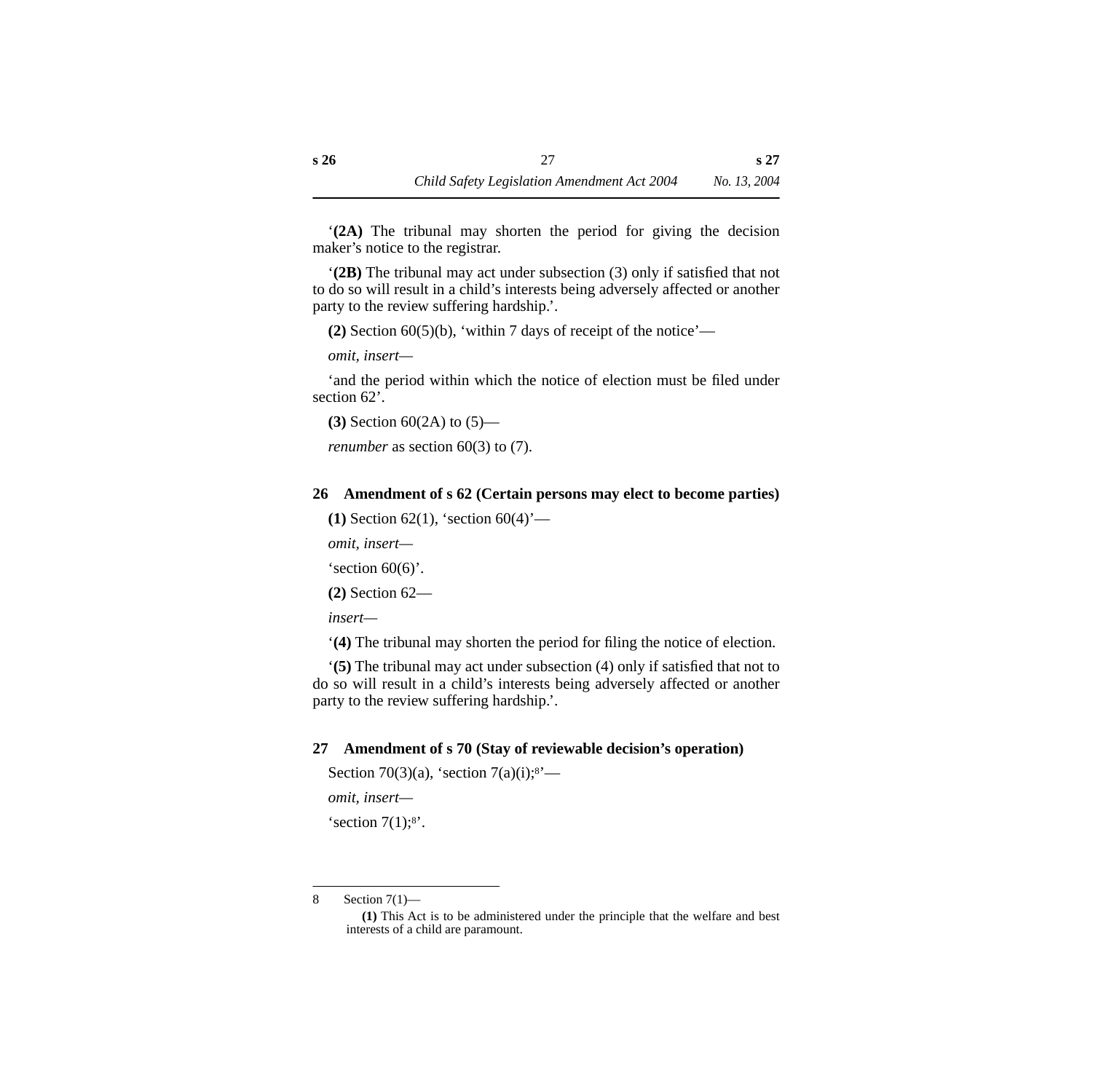#### <span id="page-29-0"></span>**28 Amendment of s 73 (President or presiding member may constitute tribunal for ss 74, 75 and 76)**

**(1)** Section 73, heading, '**ss 74, 75 and 76**'—

*omit, insert—*

#### '**exercising particular powers**'.

**(2)** Section 73(2), after 'sections'—

*insert—*

 $60, 62.$ 

## <span id="page-29-1"></span>**29 Amendment of sch 2 (Dictionary)**

**(1)** Schedule 2, definition "commissioner"—

*omit.*

**(2)** Schedule 2—

*insert—*

- ' **"chief executive (child safety)"** means the chief executive of the department in which the *Child Protection Act 1999* is administered.
- **"commission"** means the Commission for Children and Young People and Child Guardian established under the *Commission for Children and Young People and Child Guardian Act 2000*, section 12.
- **"commissioner"** means the Commissioner for Children and Young People and Child Guardian established under the *Commission for Children and Young People and Child Guardian Act 2000*.'.

# <span id="page-29-2"></span>**PART 5—AMENDMENT OF COMMISSION FOR CHILDREN AND YOUNG PEOPLE ACT 2000**

## <span id="page-29-3"></span>**30 Act amended in pt 5**

This part and schedule 1 amend the *Commission for Children and Young People Act 2000.*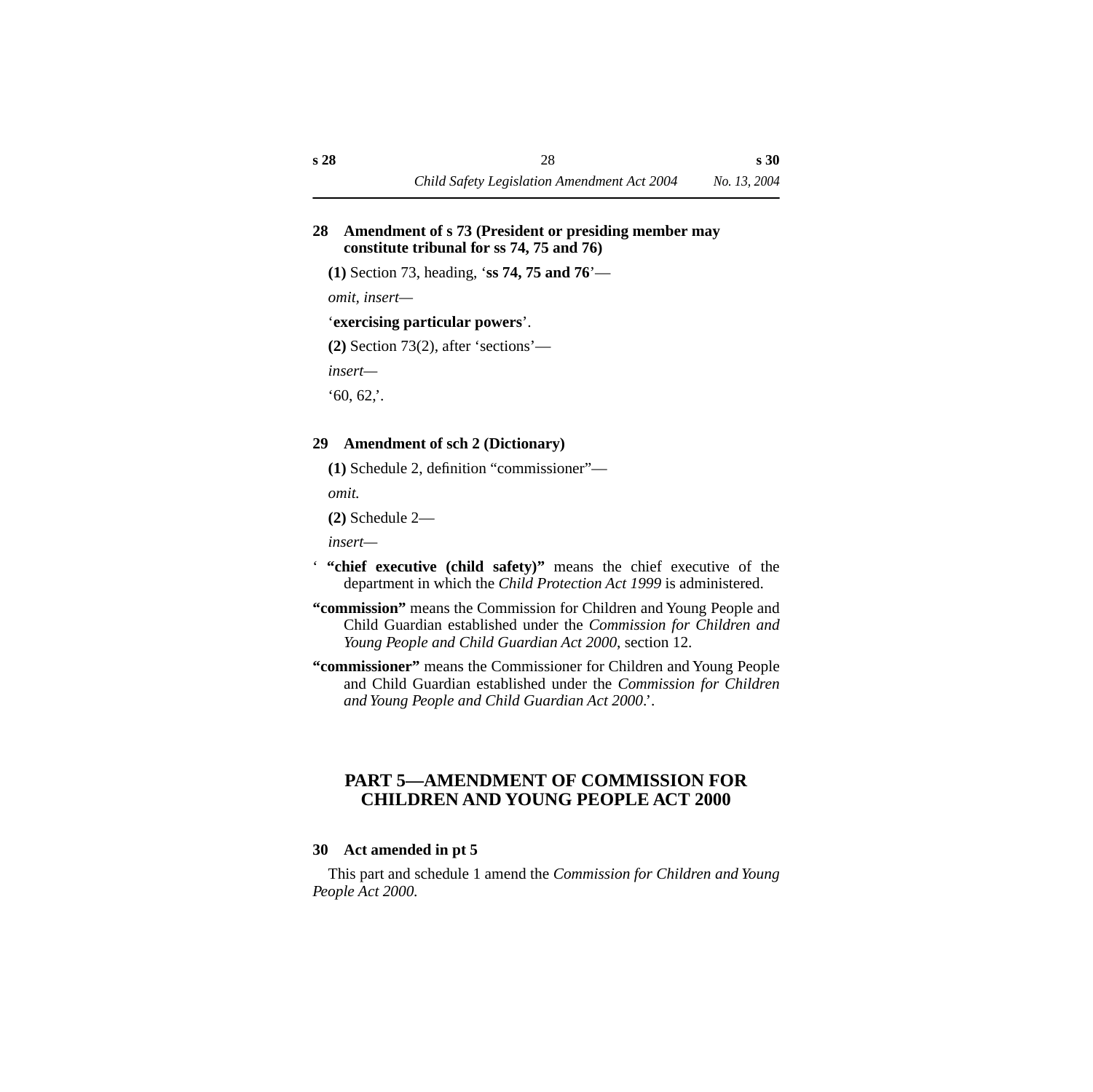#### <span id="page-30-0"></span>**31 Amendment of title**

Title, after '**People**'—

*insert—*

'**and Child Guardian**'.

## <span id="page-30-1"></span>**32 Amendment of s 1 (Short title)**

Section 1, after '*People*' *insert—* '*and Child Guardian*'.

## <span id="page-30-2"></span>**33 Insertion of new s 4A**

Part 1, division 1, after section 4 *insert—*

#### <span id="page-30-3"></span>**'4A Notes in text**

'A note in the text of this Act is part of this Act.'.

## <span id="page-30-4"></span>**34 Amendment of s 5 (Object of Act)**

Section 5, after 'Young People'—

*insert—*

'and Child Guardian'.

# <span id="page-30-5"></span>**35 Amendment of s 6 (Principles underlying this Act)**

**(1)** Section 6, heading—

*omit, insert—*

# **'6 Principles for administering this Act'.**

**(2)** Section 6(1)(b)—

*omit, insert—*

'(b) in decisions involving a child, the child's views and wishes should be taken into account in a way that has regard to the child's age and ability to understand;'.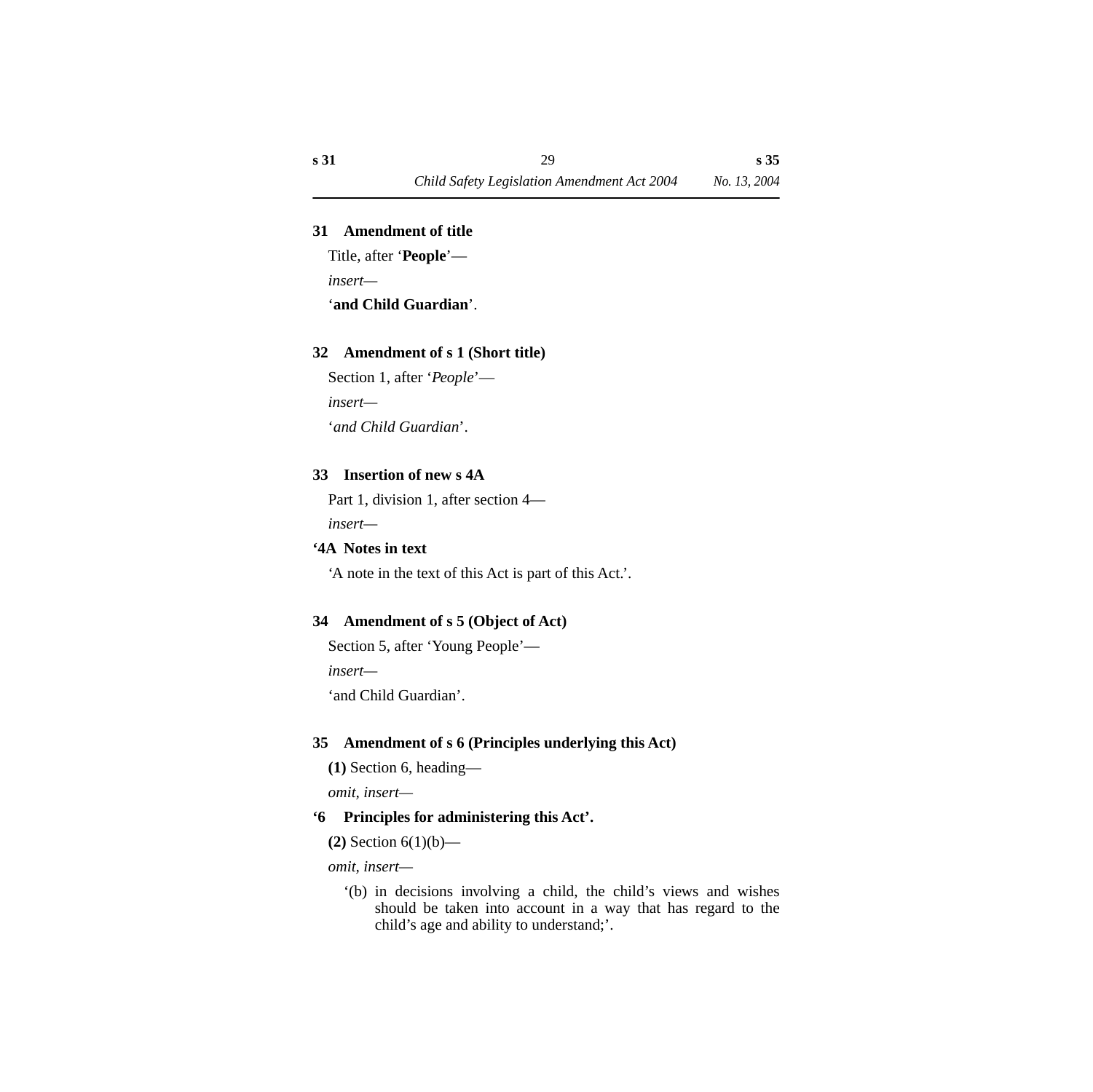**(4)** Section 6(2)—

*omit*.

**(5)** Section 6(1), '**(1)** The following principles underlie this Act—'—

*omit, insert—*

'**(1)** This Act is to be administered under the principle that the welfare and best interests of a child are paramount.

'**(2)** Subject to subsection (1), this Act is also to be administered under the following principles—'.

#### <span id="page-31-0"></span>**36 Insertion of new s 7A**

Part 1, division 2, after section 7—

*insert—*

## <span id="page-31-1"></span>**'7A Scope of Act relating to children in the child safety system**

'To remove any doubt, it is declared that this Act applies to matters relating to children in the child safety system even if the children are no longer in the child safety system when the matters are dealt with under this Act.

*Examples*—

- 1. Under section  $15(1)(c)$ , the commissioner may review a particular service provider's handling of cases of children in the child safety system, even though some of the children are no longer in the child safety system at the time of the review.
- 2. Under section 32(a), a complaint may be made about a service provided to a child in the child safety system, even though the child is no longer in the child safety system when the complaint is made.'.

# <span id="page-31-2"></span>**37 Insertion of new pt 1, div 4**

Part 1, after division 3—

*insert—*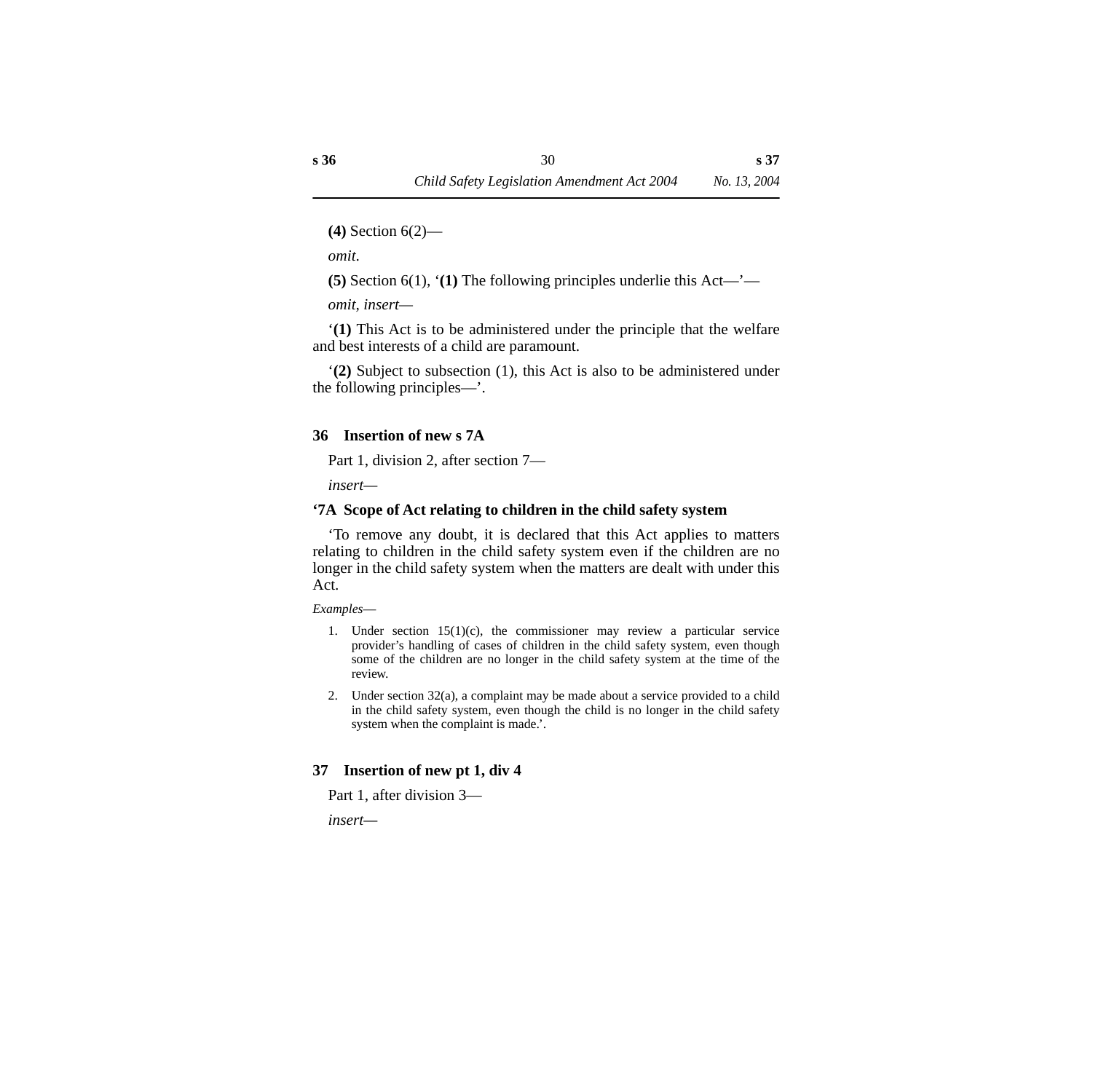#### *'Division 4—Children in the child safety system*

#### <span id="page-32-1"></span><span id="page-32-0"></span>**'11A When is a child "in the child safety system"**

'**(1)** A child starts being **"in the child safety system"** if the chief executive (child safety) becomes aware (whether because of receiving a notification or otherwise) of alleged harm or alleged risk of harm to the child.

'**(2)** A child stops being **"in the child safety system"** if—

- (a) the chief executive (child safety) decides there is no ground for forming a reasonable suspicion that the child is in need of protection; or
- (b) otherwise—
	- (i) the child is not the subject of an order under the *Child Protection Act 1999*; and
	- (ii) the chief executive (child safety) decides not to take action, or further action, relating to the child.'.

#### <span id="page-32-2"></span>**38 Replacement of pt 2, hdg (Commissioner and Commission for Children and Young People)**

Part 2, heading—

*omit, insert—*

# **'PART 2—COMMISSIONER, ASSISTANT COMMISSIONER AND COMMISSION'.**

#### <span id="page-32-3"></span>**39 Replacement of s 12 (Establishment of commissioner and commission)**

Section 12—

*omit, insert—*

#### <span id="page-32-4"></span>**'12 Establishment of commissioner, assistant commissioner and commission**

'**(1)** There is to be a Commissioner for Children and Young People and Child Guardian.

'**(2)** There is to be an Assistant Commissioner.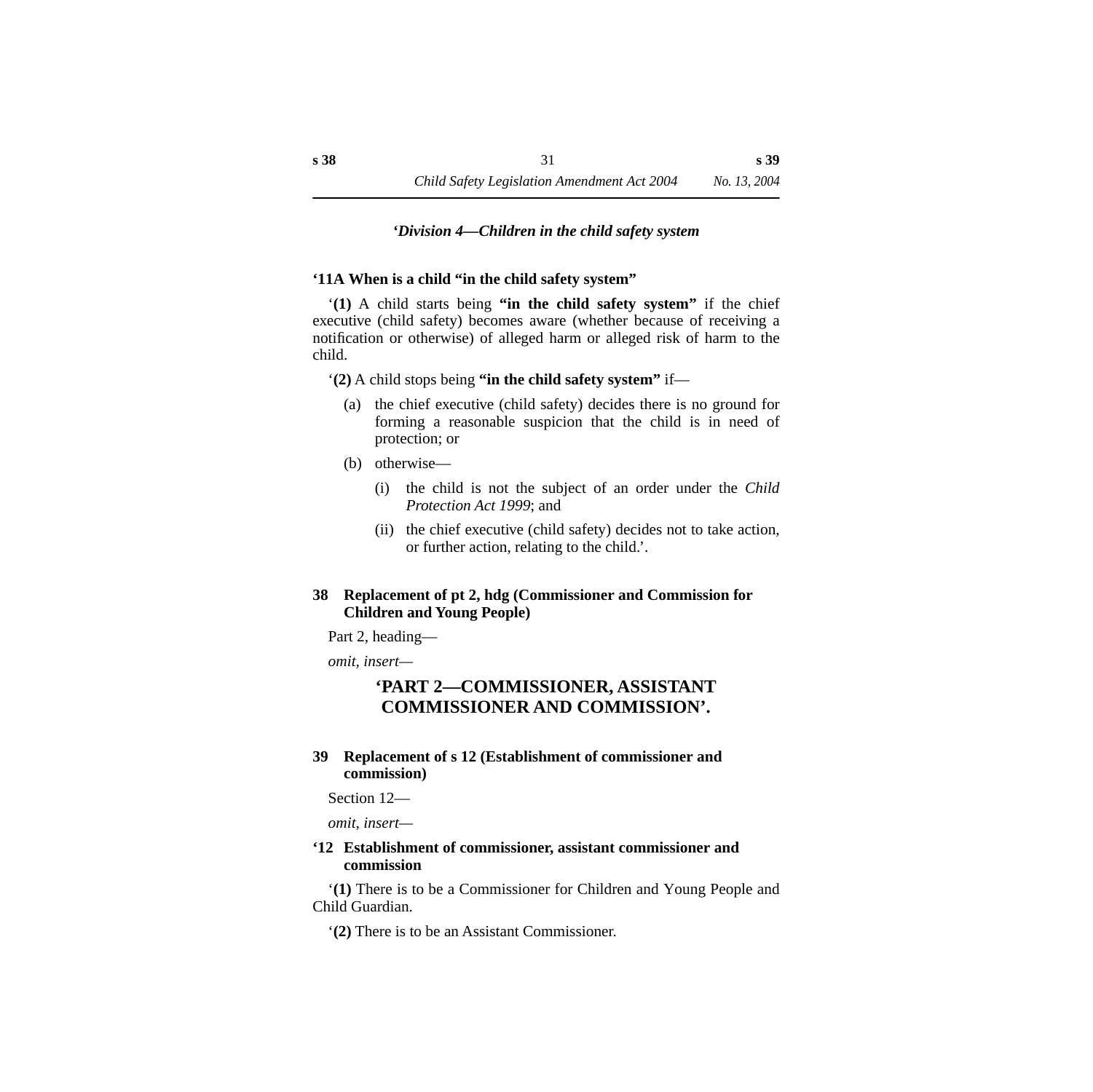'**(3)** A commission called the 'Commission for Children and Young People and Child Guardian' is established.

'**(4)** The commission consists of the commissioner, the assistant commissioner and the staff of the commission.'.

#### <span id="page-33-0"></span>**40 Amendment of s 15 (Commissioner's functions)**

**(1)** Section 15—

*insert—*

'(ba)to monitor, audit and review—

- (i) the handling of cases of children in the child safety system by the child safety department and other service providers; and
- (ii) the systems, policies and practices of the child safety department and other service providers that affect children in the child safety system;

*Note*—

Part 2A includes powers of the commissioner that may be exercised to perform the functions under this paragraph. The powers may be exercised only in relation to the service providers specified in section 31B.

- (bb) to investigate matters relating to services provided to children in the child safety system;
- (bc) to seek to resolve, with the chief executive (child safety), disputes about reviewable decisions under part 7A;
- (bd) to monitor compliance by the chief executive (child safety) with the *Child Protection Act 1999*, section 83;9'.
- **(2)** Section 15(k)—

*omit, insert—*

- '(k) to administer a community visitor program;
- (ka) to record, analyse, research and report on information about child deaths;'.

<sup>9</sup> *Child Protection Act 1999*, section 83 (Additional provisions for placing Aboriginal and Torres Strait Islander children in care)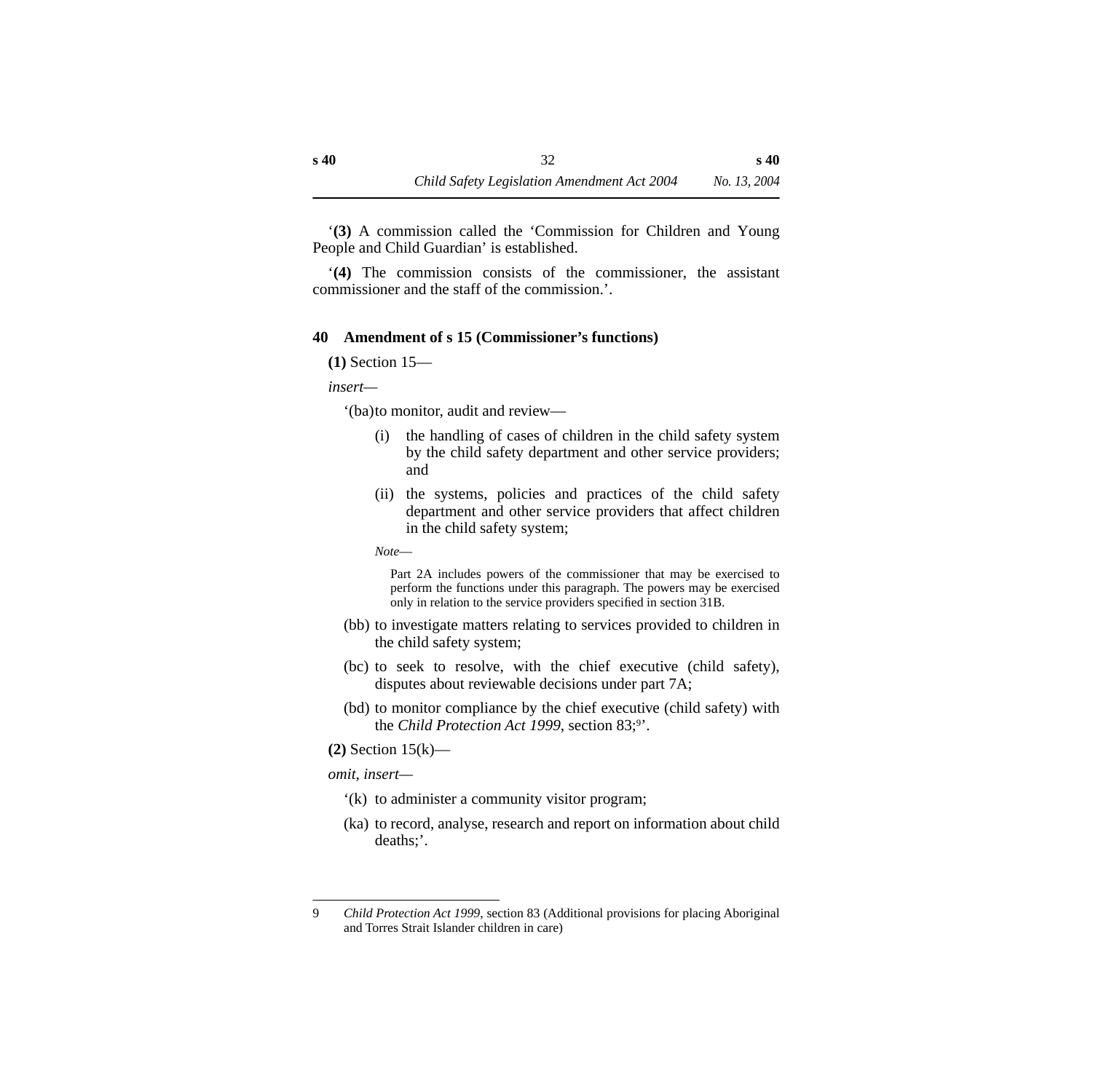**(3)** Section 15(ba) to (o)—

*renumber* as section 15(c) to (t).

**(4)** Section 15—

*insert—*

'**(2)** The commissioner's **"child guardian functions"** are—

- (a) the functions under subsection  $(1)(c)$  to  $(f)$ ; and
- (b) the other functions, so far as they relate to children in the child safety system.

'**(3)** The commissioner's **"monitoring functions"** are the functions under subsection  $(1)(c)$  and  $(f)$ .

# <span id="page-34-0"></span>**41 Insertion of new s 15A**

After section 15—

*insert—*

# <span id="page-34-1"></span>**'15A Role of assistant commissioner**

'The assistant commissioner is responsible to the commissioner for the proper performance of the commissioner's child guardian functions.'.

# <span id="page-34-2"></span>**42 Amendment of s 16 (Commissioner's powers)**

Section 16, after 'functions'—

*insert—*

', including the powers under parts 2A and 310'.

# <span id="page-34-3"></span>**43 Insertion of new s 16A**

After section 16—

*insert—*

<sup>10</sup> Parts 2A (Powers and obligations relating to the commissioner's monitoring functions) and 3 (Complaints and investigations)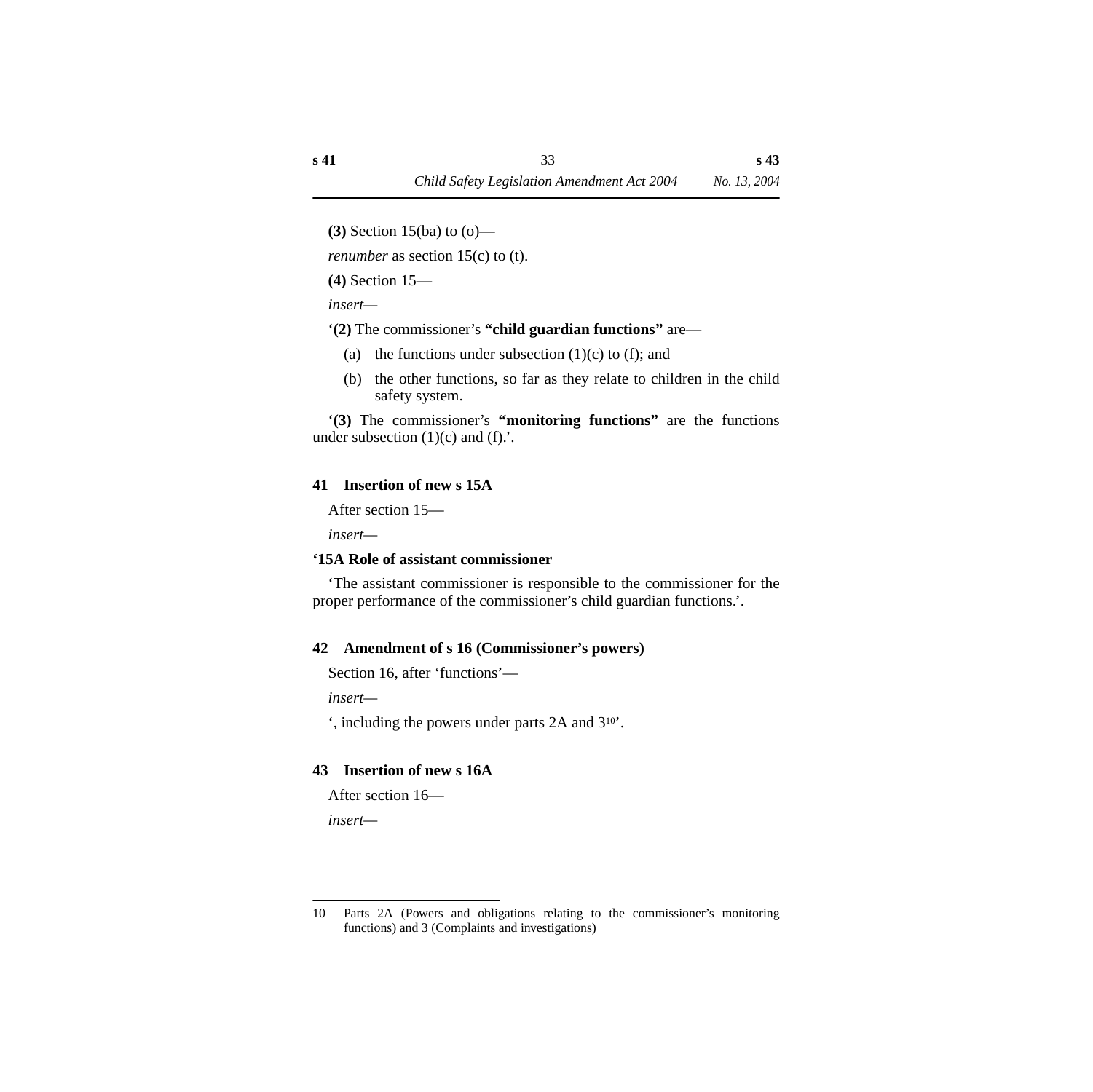#### <span id="page-35-0"></span>**'16A Assistant commissioner's powers**

'**(1)** The assistant commissioner has the powers of the commissioner under this Act that are necessary or convenient to perform the assistant commissioner's role.

'**(2)** For subsection (1), a provision of this Act about a power of the commissioner applies, with necessary changes, as if a reference to the commissioner were a reference to the assistant commissioner.

'**(3)** The assistant commissioner is subject to the directions of the commissioner in the exercise of the powers.'.

#### <span id="page-35-1"></span>**44 Amendment of s 18 (Way in which commissioner is to perform commissioner's functions)**

Section 18—

*insert—*

'**(2)** Also, in performing the commissioner's monitoring functions, the commissioner must—

- (a) to the greatest extent practicable—
	- (i) work cooperatively with service providers; and
	- (ii) help build their capacity to meet the needs of children in the child safety system; and

*Example for subparagraph (ii)*—

The commissioner may prepare, and issue to service providers, guidelines about systems, policies or practices affecting children in the child safety system.

- (b) exercise the commissioner's powers in relation to service providers in a way that is fair and reasonable, having regard to—
	- (i) their capacity, and the resources available to them, to comply with requests or requirements made by the commissioner; and
	- (ii) for a service provider holding a licence to provide care services under the *Child Protection Act 1999*—its licence conditions and other requirements applying to it under that Act; and
- (c) respect and promote the role of Aboriginal and Torres Strait Islander service providers in supporting Aboriginal and Torres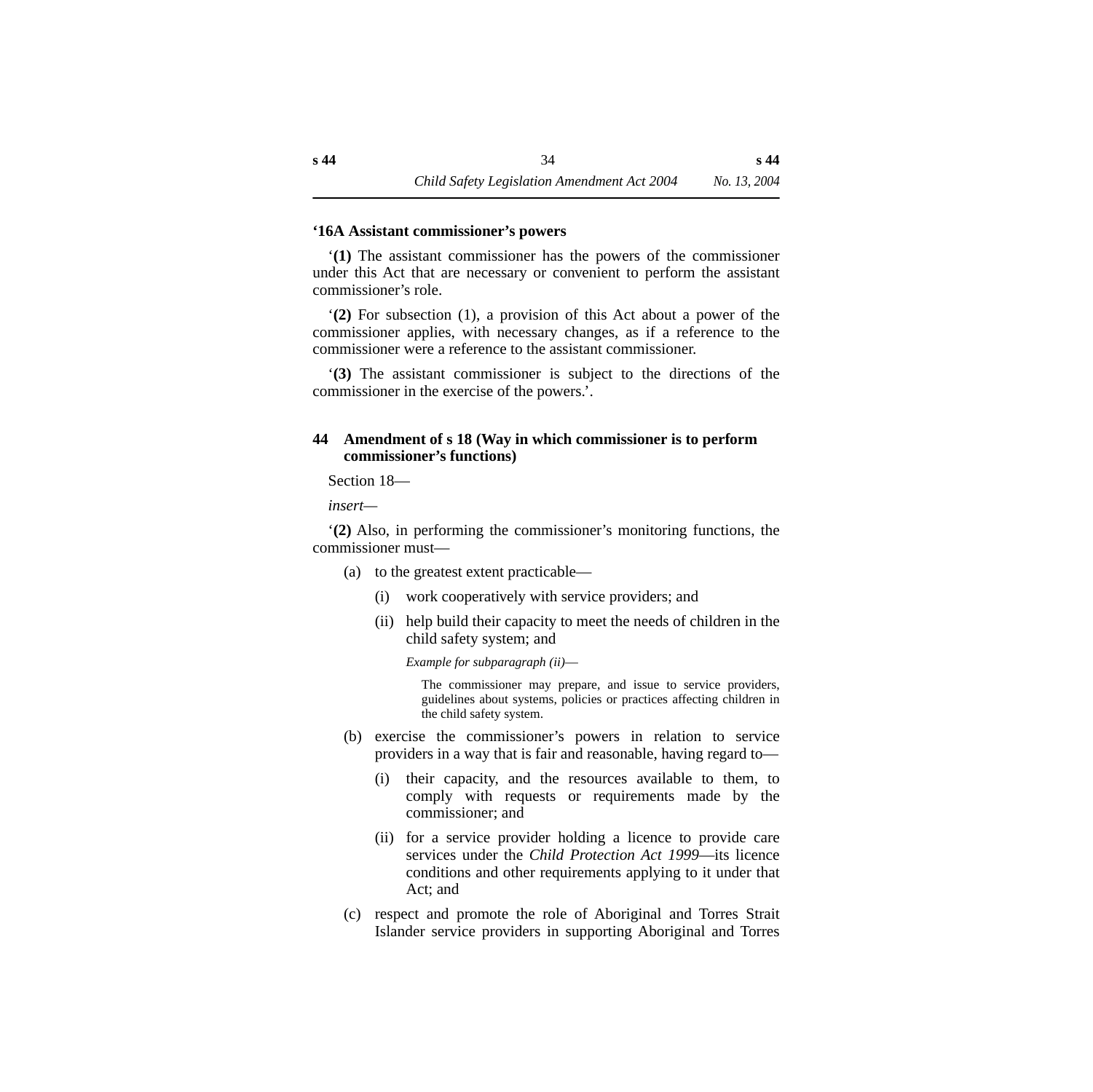Strait Islander families and communities to care for their children; and

(d) to the greatest extent practicable, enter into arrangements with service providers to facilitate the performance by the commissioner of the functions.

*Example for paragraph (d)*—

The commissioner may agree with a service provider on a plan for how the commissioner will perform the commissioner's monitoring functions in relation to the service provider over the following year.

'**(3)** Subsection (2) does not limit the commissioner's powers under this Act.'.

### **45 Amendment of s 20 (Referral of matters or offences to other persons)**

**(1)** Section 20(4)—

*renumber* as section 20(5).

**(2)** Section 20—

*insert—*

'**(4)** A reference in subsection (2)(b) to a child who is, or may be, the victim of a criminal offence includes a child who was, or may have been, the victim of a criminal offence and who has died.'.

#### **46 Insertion of new pt 2, div 3A**

Part 2, after division 3—

*insert—*

#### *'Division 3A—Appointment of assistant commissioner*

#### **'28A Appointment of assistant commissioner**

'**(1)** The assistant commissioner is to be appointed by the Governor in Council.

'**(2)** Division 3 applies, with necessary changes, in relation to the assistant commissioner as if—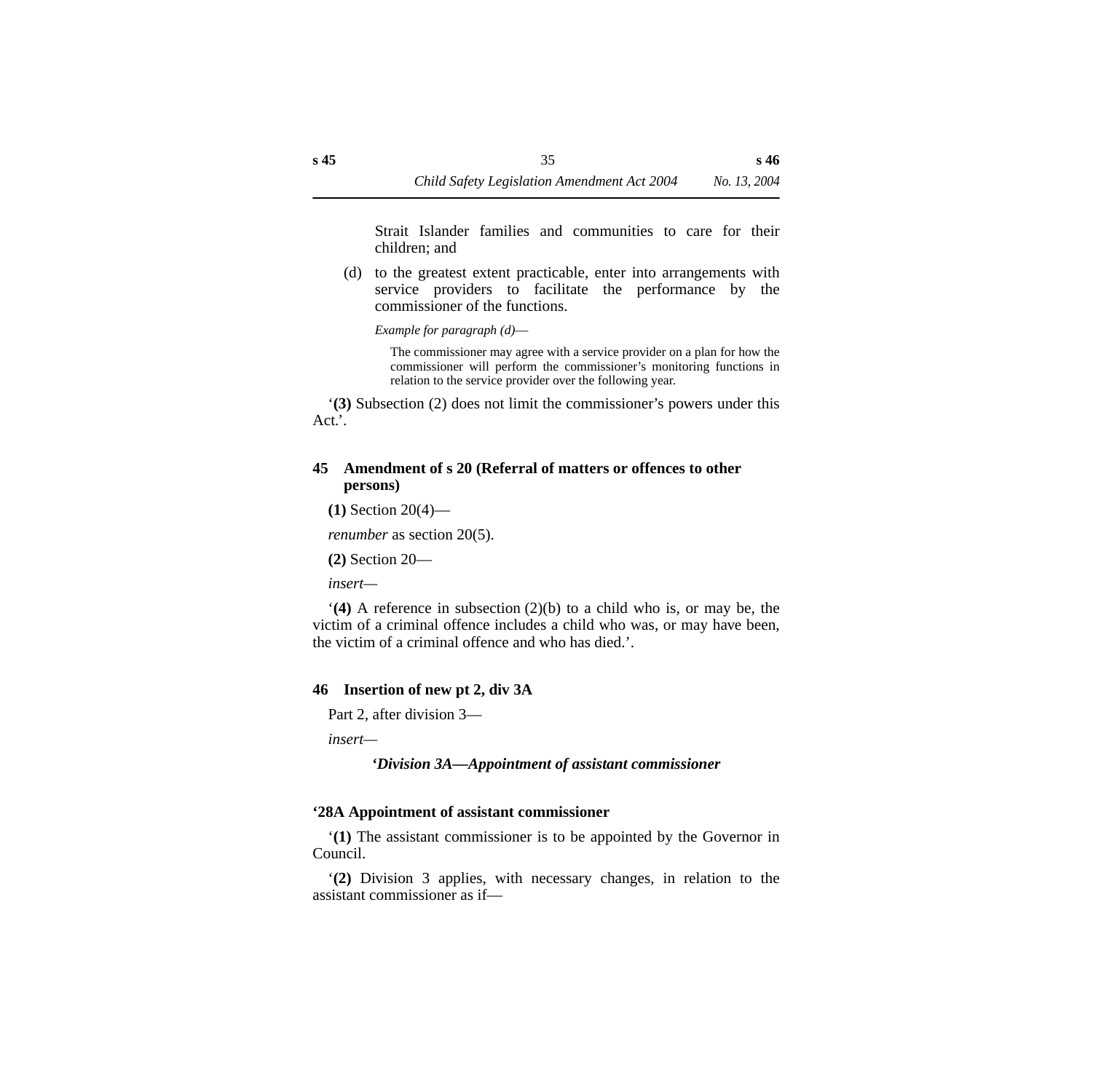- (a) a reference to the commissioner were a reference to the assistant commissioner; and
- (b) a reference to the commissioner's duties were a reference to the assistant commissioner's role.

'**(3)** Without limiting the application of section 21(2) in relation to the assistant commissioner, a person is eligible for appointment as the assistant commissioner only if the person has knowledge of laws and practice relating to child protection.'.

### **47 Insertion of new pt 2A**

After part 2—

*insert—*

# **'PART 2A—POWERS AND OBLIGATIONS RELATING TO THE COMMISSIONER'S MONITORING FUNCTIONS**

*'Division 1—Operation of part 2A*

# **'31A Powers relate to monitoring functions**

'The powers under this part may be exercised only to perform the commissioner's monitoring functions.

# **'31B Service providers to which this part applies**

'This part applies only to the following service providers (**"relevant service providers"**)—

- (a) the child safety department;
- (b) a service provider holding a licence to provide care services under the *Child Protection Act 1999* (a **"licensee"**).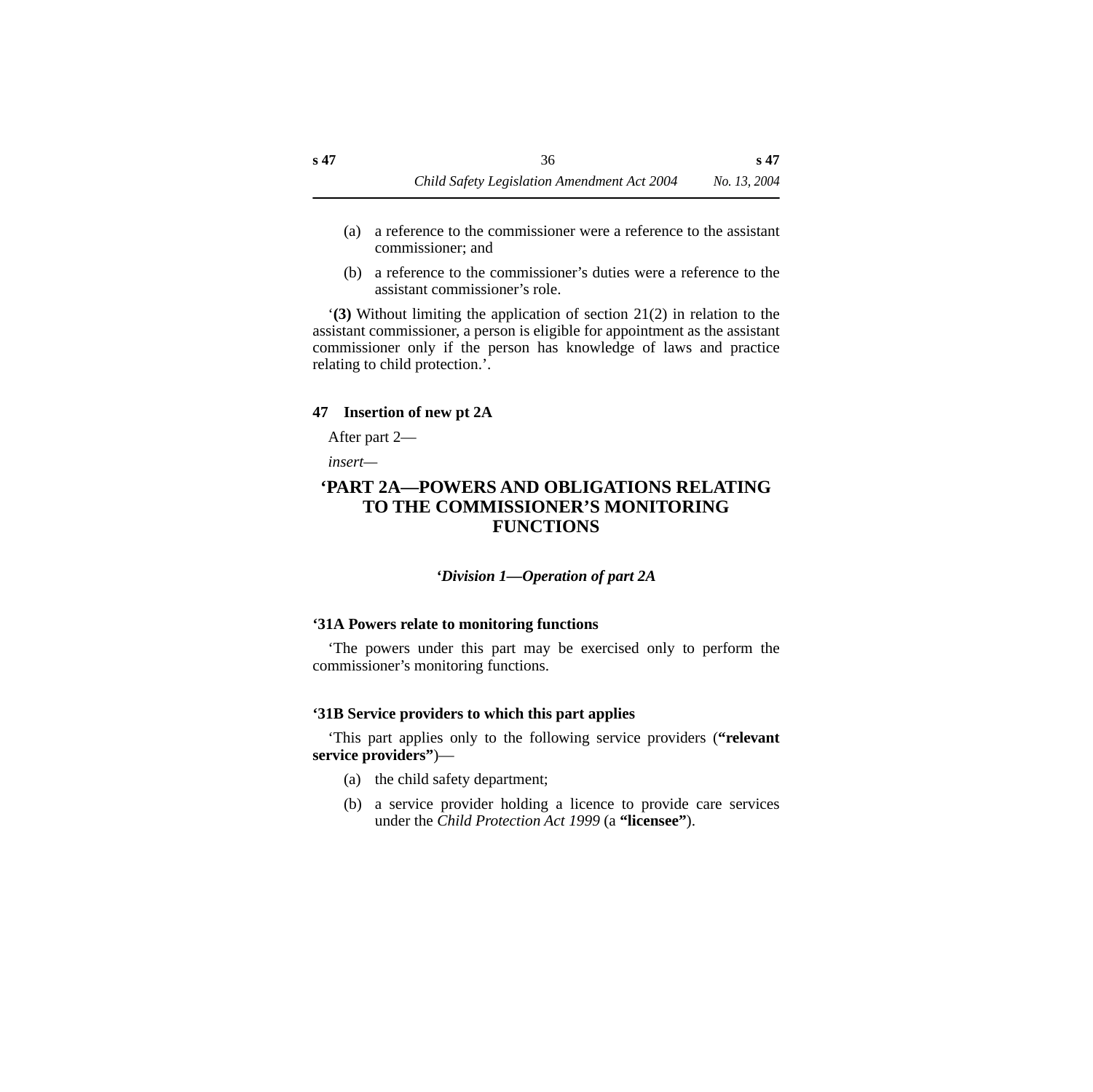#### *'Division 2—Powers and obligations*

#### **'31C Power to require information or documents**

'**(1)** The commissioner may give a written notice to a relevant service provider requiring the service provider to give the commissioner, within a stated reasonable time—

- (a) information about a stated matter; or
- (b) a stated document, or documents of a stated class, in the service provider's possession or control; or
- (c) a copy of a document, or copies of documents, mentioned in paragraph (b).

'**(2)** A requirement may, for example, relate to—

- (a) information, or a file containing information, about the service provider's provision of care to a particular child; or
- (b) information about the service provider's internal complaints management system; or
- (c) information that the commissioner reasonably needs to implement a plan for monitoring the service provider's operations.
- '**(3)** The notice must state the purpose for making the requirement.
- '**(4)** The notice must state the way (the **"stated way"**) in which—
	- (a) for a notice given to the child safety department—the information or documents must be given; or
	- (b) for a notice given to a licensee—the commissioner seeks to have the information or documents given.

*Examples of stated way*s—

- 1. Sending the commissioner an electronic copy of a document.
- 2. Allowing the commissioner to enter the service provider's premises and access information or documents.

'**(5)** Subject to subsection (6), the service provider must comply with the notice.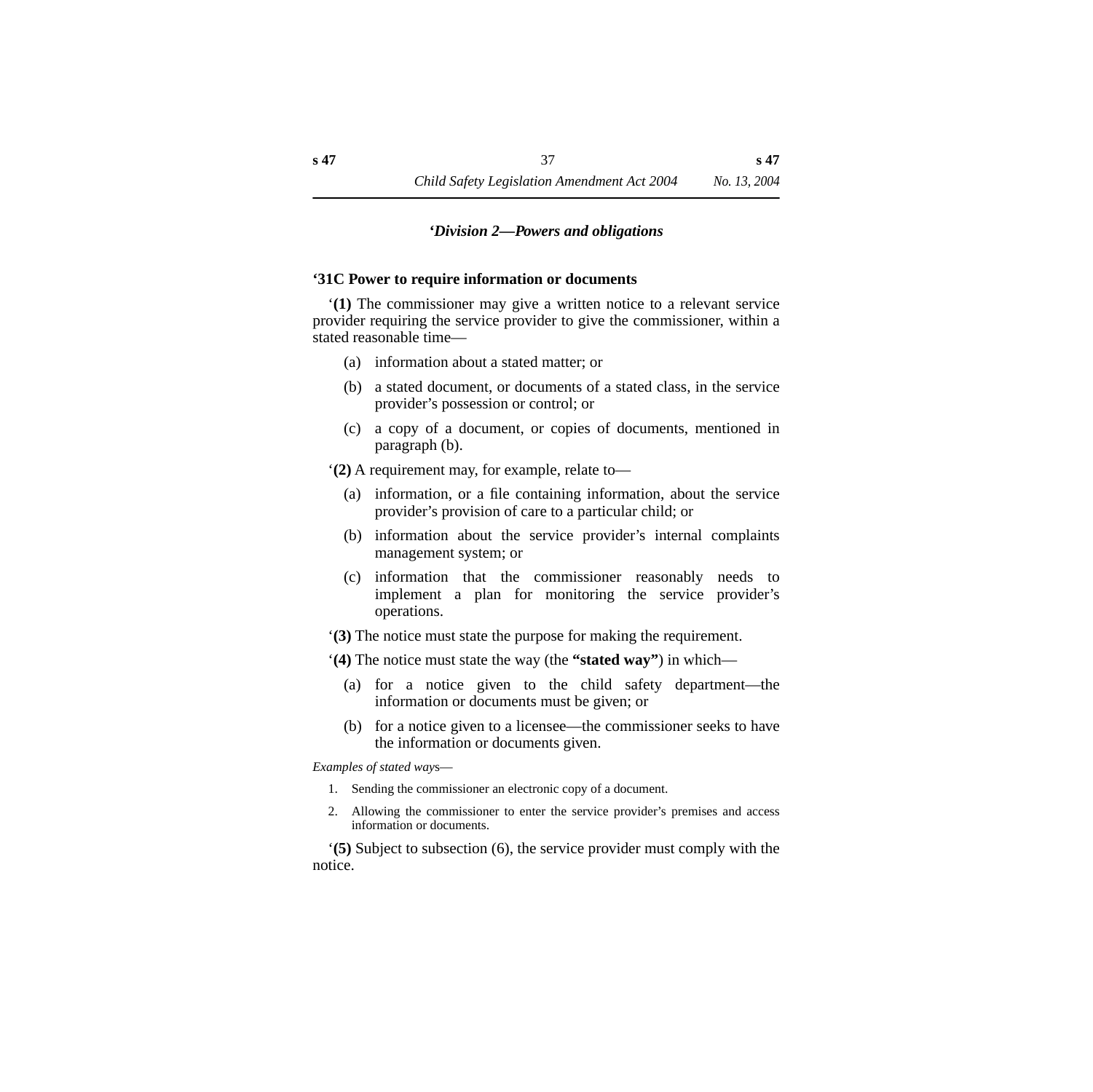*Note*—

Sections 31E and 31I provide for action the commissioner may take if the commissioner considers a service provider has not complied with a notice under this section.

'**(6)** If the notice is given to a licensee—

- (a) the licensee is required to give the information or documents by the stated time but is not required to give them in the stated way; and
- (b) the notice must state the matters mentioned in paragraph (a).

*Example for paragraph (a*)—

If the stated way includes allowing the commissioner entry to the licensee's premises, the licensee is not required to allow the entry. But if the licensee does not allow the entry, the licensee must give the information or documents in another way by the stated time.

#### **'31D Access to documents of the child safety department**

'**(1)** This section applies to a notice under section 31C given to the child safety department.

'**(2)** The stated way under section 31C(4) must be—

- (a) reasonably necessary for achieving the stated purpose for making the requirement; and
- (b) reasonable, having regard to the matters stated in section 18(2)

*Example*—

A notice requires the child safety department to give particular documents to the commissioner. The stated purpose for making the requirement is to audit the department's responses to notifications about suspected harm or risk of harm to children placed in the care of approved foster carers. The stated way in which the documents must be given is by allowing the commissioner to enter stated premises of the child safety department at a stated reasonable time to access the documents.

#### **'31E Help to obtain information or documents from a licensee**

'**(1)** This section applies if the commissioner considers a licensee has not complied with a notice under section 31C.

'**(2)** The commissioner may ask the chief executive (child safety) to take action, within a stated time, to facilitate access to the information or documents sought under the notice.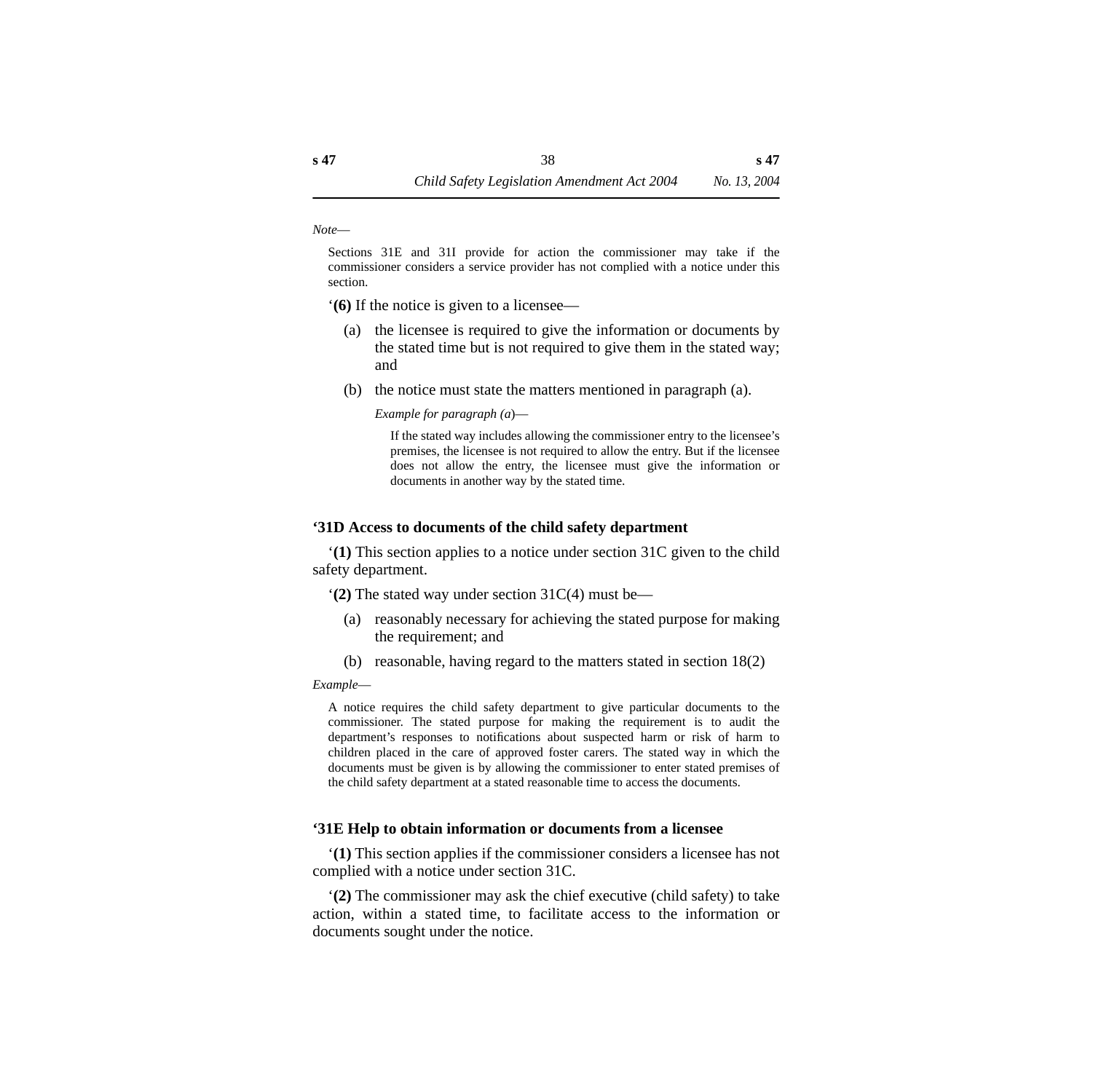'**(3)** The chief executive (child safety) may, for example, facilitate access by obtaining a document under the *Child Protection Act 1999*, or under an agreement with the licensee, and giving it to the commissioner.

'**(4)** The stated time for taking the action must be reasonable, having regard to the matters stated in section 18(2).

'**(5)** The chief executive (child safety) must comply with the request.

'**(6)** The chief executive (child safety) must keep the commissioner informed of progress in facilitating the access, including by giving information about any delays or any inability to facilitate the access.

# **'31F Periodic reporting**

'A relevant service provider must give to the commissioner, at the times and in the way prescribed under a regulation, the information prescribed under a regulation about its systems, policies or practices affecting children in the child safety system.

# **'31G Review of service**

'**(1)** This section applies if the commissioner—

- (a) has a particular concern about—
	- (i) a relevant service provider's handling of cases of children in the child safety system; or
	- (ii) a relevant service provider's systems, policies or practices affecting children in the child safety system; and
- (b) considers it would be appropriate, having regard to the matters stated in section 18(2), to exercise a power under this section to address the concern.

'**(2)** The commissioner may require the service provider to—

- (a) undertake a review of its handling of the cases or of the systems, policies or practices; and
- (b) give the commissioner a report about the review.

'**(3)** The commissioner may—

(a) require the service provider to stop carrying out a review mentioned in subsection (2)(a); and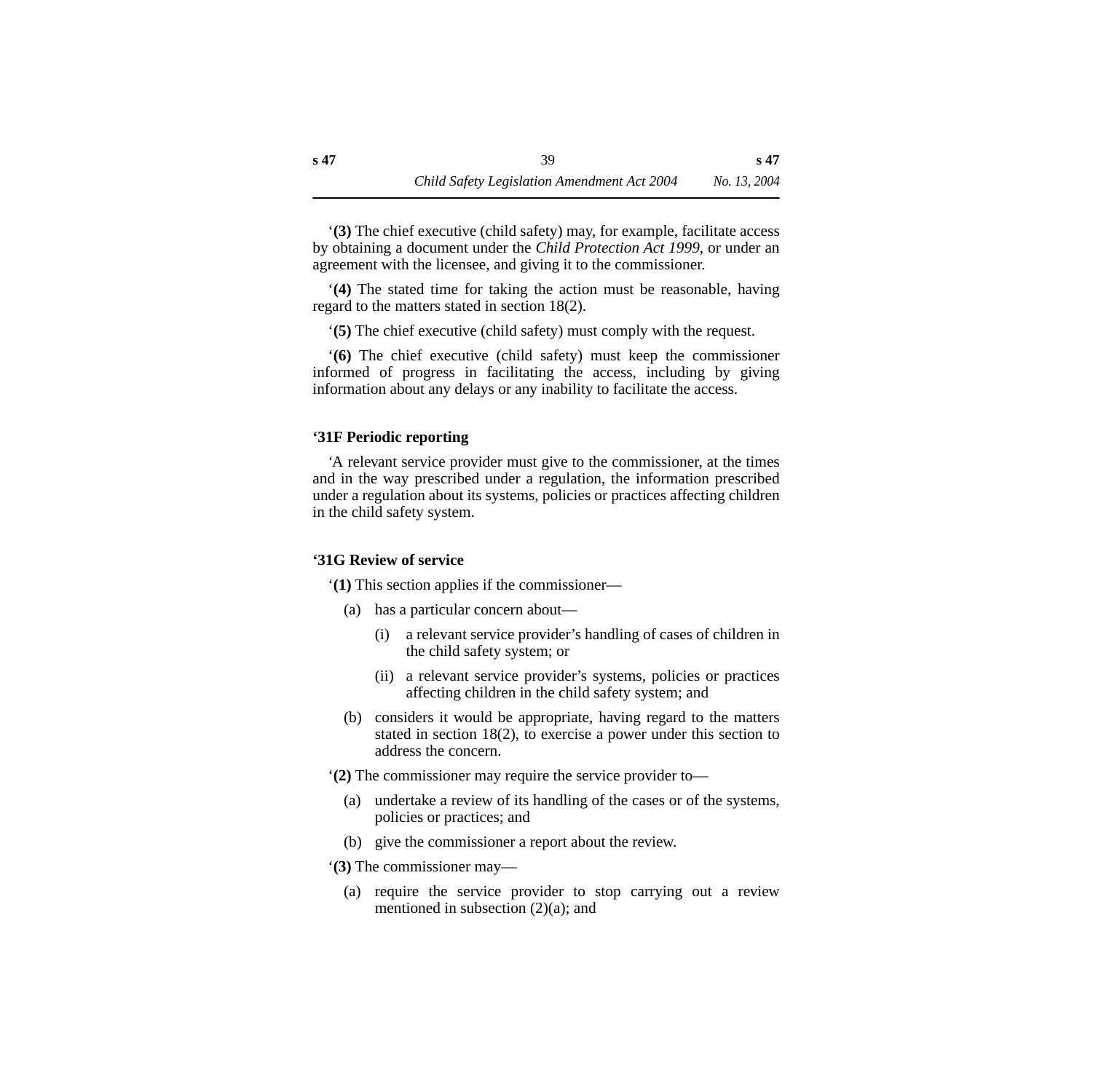- (b) assume responsibility from the service provider for the review; and
- (c) require the service provider to give the commissioner reasonable help to complete the review.

'**(4)** The service provider must comply with a requirement under this section.

'**(5)** For a relevant service provider that is a licensee, the commissioner—

- (a) must inform the chief executive (child safety) before requiring the service provider to undertake a review; and
- (b) may ask the chief executive (child safety) to help the service provider undertake the review; and
- (c) must give the chief executive (child safety) a copy of the report about the review.

#### **'31H Recommendations**

'The commissioner may make recommendations to a relevant service provider about matters arising from the commissioner's performance of the monitoring functions in relation to the service provider.

# **'31I Report to Minister about noncompliance**

'**(1)** This section applies if the commissioner considers a relevant service provider has—

- (a) contravened a provision of this division; or
- (b) failed to take appropriate action in response to a recommendation made under section 31H.

'**(2)** The commissioner may give a report to the Minister responsible for the child safety department.

# **'31J Noncompliance not an offence**

'A person does not commit an offence only by failing to comply with this division.'.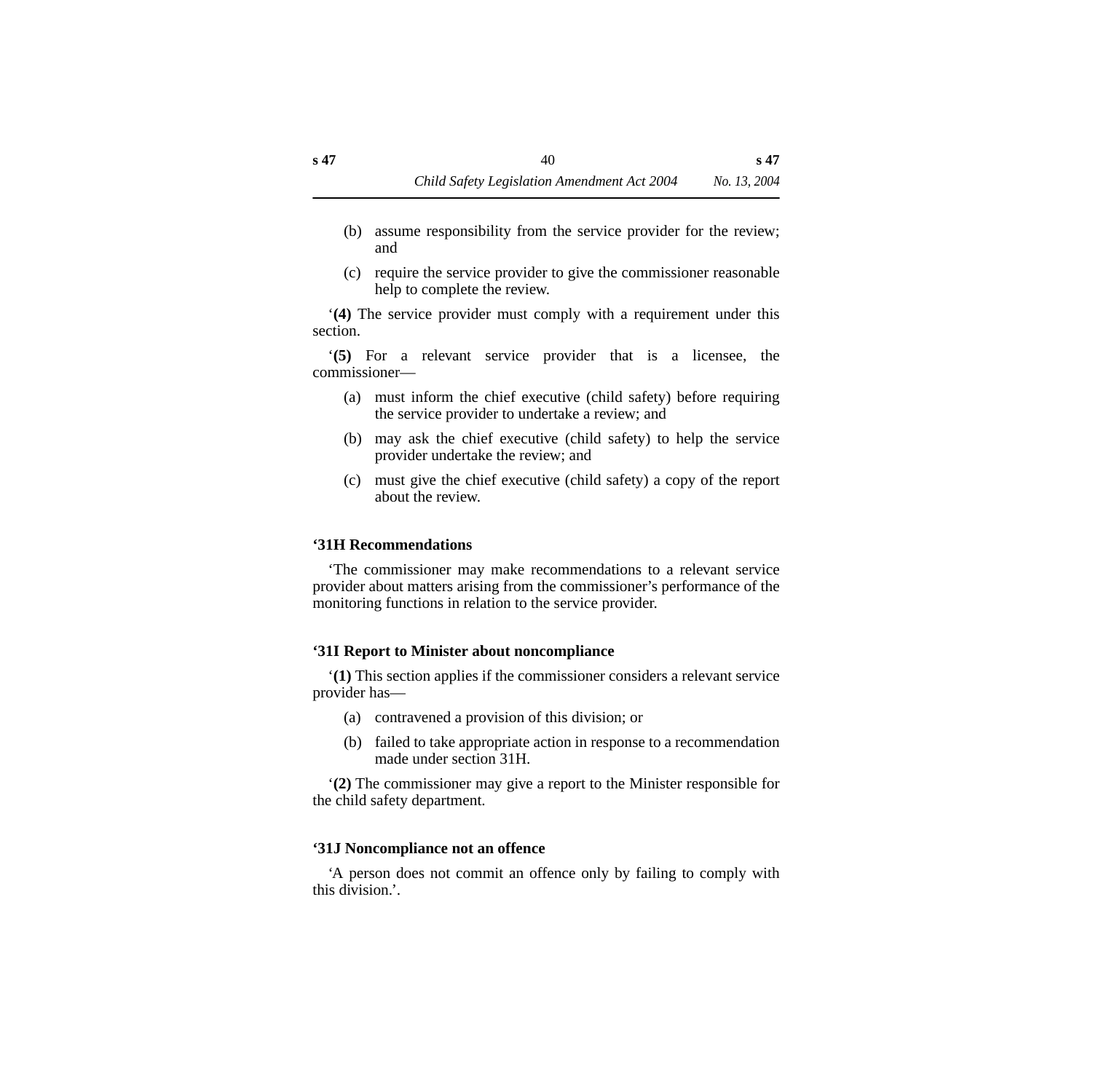### **48 Amendment of pt 3, hdg (Complaints)**

Part 3, heading, after '**COMPLAINTS**'—

*insert—*

'**AND INVESTIGATIONS**'.

#### **49 Insertion of new pt 3, div 1AA**

Part 3, before division 1—

*insert—*

#### *'Division 1AA—Preliminary*

#### **'31K Operation of pt 3**

'**(1)** This part provides a process for making and resolving complaints about certain matters.

'**(2)** The commissioner may undertake an investigation to deal with a complaint.

'**(3)** Also, the commissioner may undertake an investigation, apart from the process for dealing with a complaint, relating to a service provided, or required to be provided, to a child in the child safety system.'.

#### **50 Amendment of s 32 (Subject matter of complaints)**

**(1)** Section 32(a) and (b)—

*omit, insert—*

'(a) while the child is in the child safety system; or'.

**(2)** Section 32(c) to (e)—

*renumber* as section 32(b) to (d).

# **51 Replacement of pt 3, div 3, hdg (Investigating complaints)**

Part 3, division 3, heading—

*omit, insert—*

*'Division 3—Investigations'.*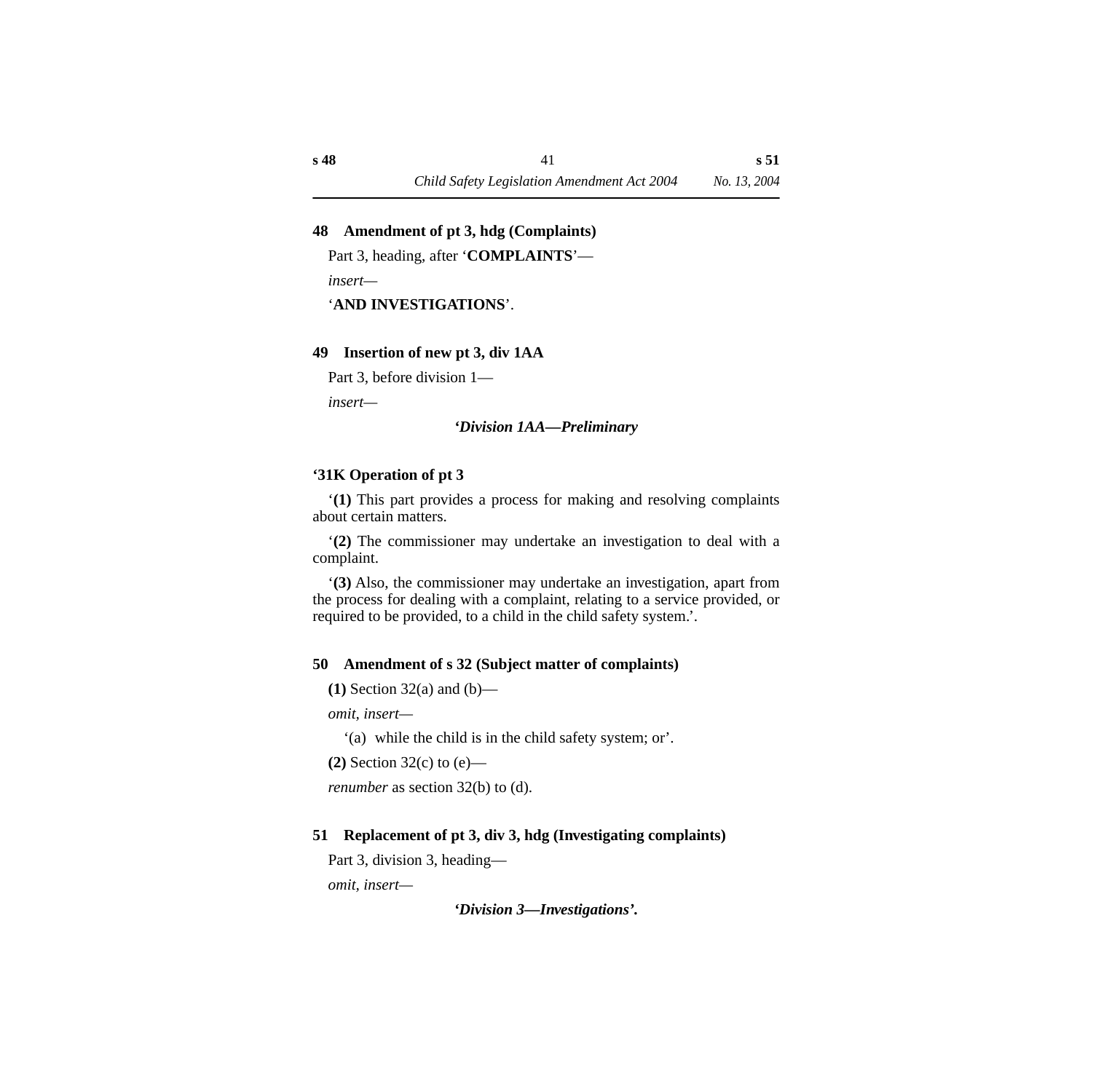#### **52 Amendment of s 41 (Commissioner may investigate complaint)**

Section 41, heading—

*omit, insert—*

# **'41 Investigation of complaint'.**

# **53 Amendment of s 42 (Notice to service provider)**

**(1)** Section 42, heading—

*omit.*

**(2)** Section 42(1) and (2)—

*renumber* and *relocate* as section 41(2) and (3).

# **54 Insertion of new s 42**

Part 3, division 3, subdivision 1, after section 41—

*insert—*

# **'42 Other investigations**

'**(1)** The commissioner may investigate a matter relating to a service provided, or required to be provided, to a child in the child safety system if the commissioner believes—

- (a) the rights, interests or wellbeing of a child or children may be seriously affected if the investigation is not conducted; or
- (b) the matter raises issues of public interest; or
- (c) the matter raises a significant issue about a law, policy or practice underlying the service, or about the need for a law, policy or practice to underlie the service.

'**(2)** Subsection (1) applies whether or not a complaint has been received about the matter.

'**(3)** The commissioner may make reasonably necessary inquiries to decide whether to investigate a matter.

'**(4)** Before exercising powers under this part for an investigation under this section, the commissioner must give a written notice to the service provider to whom the investigation relates.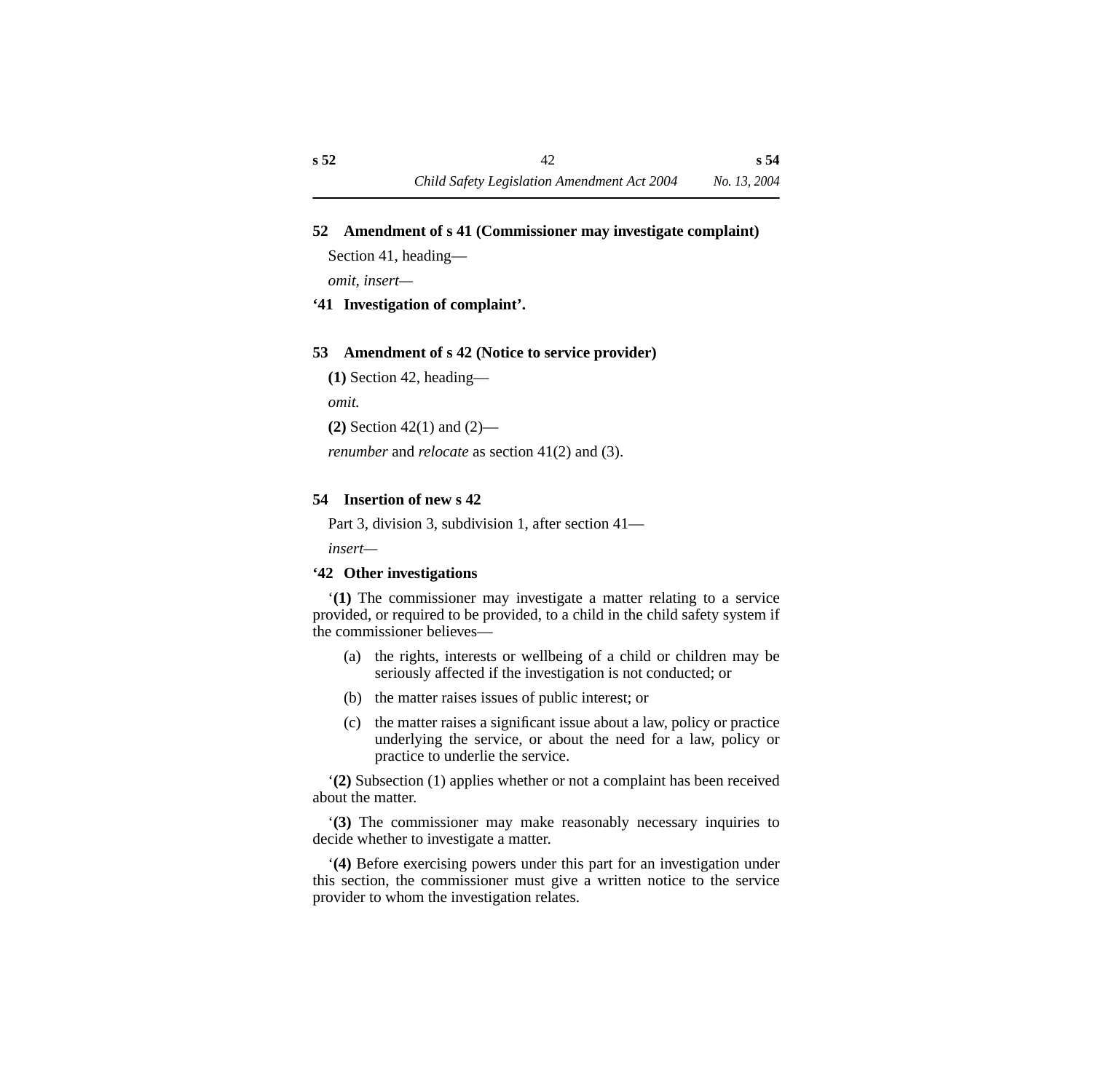'**(5)** The notice must state the following—

- (a) the investigation that the commissioner is conducting or proposing to conduct;
- (b) the subject matter of the investigation;
- (c) in general terms, the powers that the commissioner may exercise under this part for the investigation.'.

# **55 Amendment of s 43 (Access to child)**

**(1)** Section 43(1)(c)—

*renumber* as section 43(1)(d).

**(2)** Section 43(1)—

*insert—*

- '(c) a child, to whom an investigation relates, who is or was in the child safety system; or'.
- **(3)** Section 43(5), '(a) and (c)'—

*omit, insert—*

 $'(a)$ , (c) and (d)'.

# **56 Amendment of s 56 (Ending an investigation in child's best interests)**

**(1)** Section 56(1)—

*omit, insert—*

'**(1)** The commissioner may stop an investigation if the commissioner is satisfied it would not be in the best interests of a child or children to whom the investigation relates to continue it.'.

**(2)** Section 56(2), 'the complaint'—

*omit, insert—*

'a complaint'.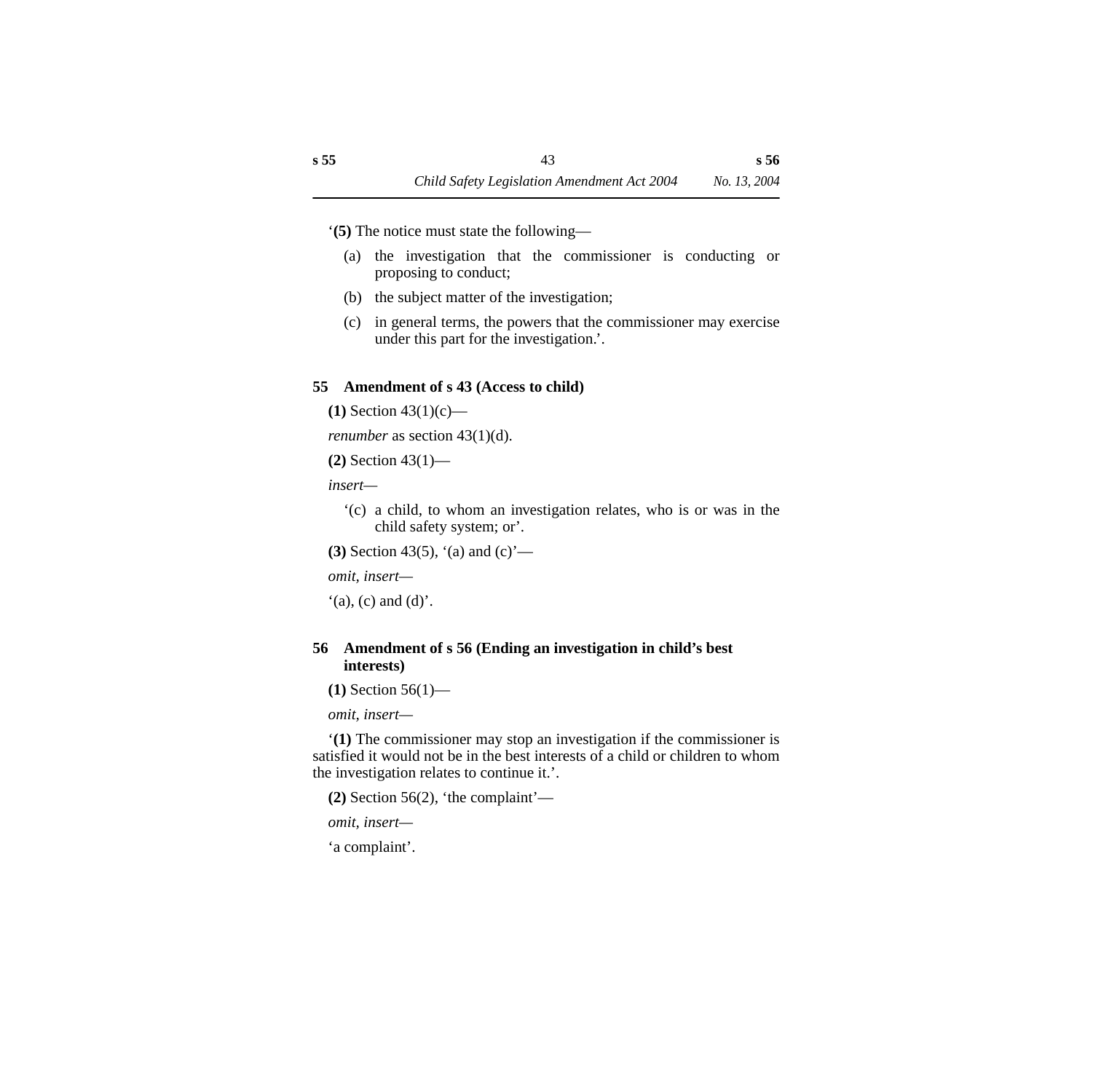# **57 Amendment of s 57 (Notice of investigation result)**

Section 57, heading, after '**of**'—

*insert—*

'**complaint**'.

# **58 Amendment of s 58 (Report after investigation)**

**(1)** Section 58(2), 'The report may recommend that a service provider (whether or not the service provider to which the complaint relates)'—

*omit, insert—*

'A report under subsection (1) or (2) may recommend that a service provider (whether or not a service provider to which a complaint relates)'.

**(2)** Section 58(3), 'subsection (2)'—

*omit, insert—*

'subsection (3)'.

**(3)** Section 58(2) and (3)—

*renumber* as section 58(3) and (4).

**(4)** Section 58—

*insert—*

'**(2)** As soon as practicable after completing an investigation other than an investigation of a complaint, or ending it under section 56, the commissioner must prepare a written report and give a copy to—

- (a) the chief executive (child safety); and
- (b) if the report relates to the delivery of services to children by a service provider other than the child safety department—the service provider; and
- (c) if the commissioner considers it appropriate—the Minister responsible for a subject matter of the investigation.'.

# **59 Replacement of s 64 (Purpose of pt 4)**

Section 64—

*omit, insert—*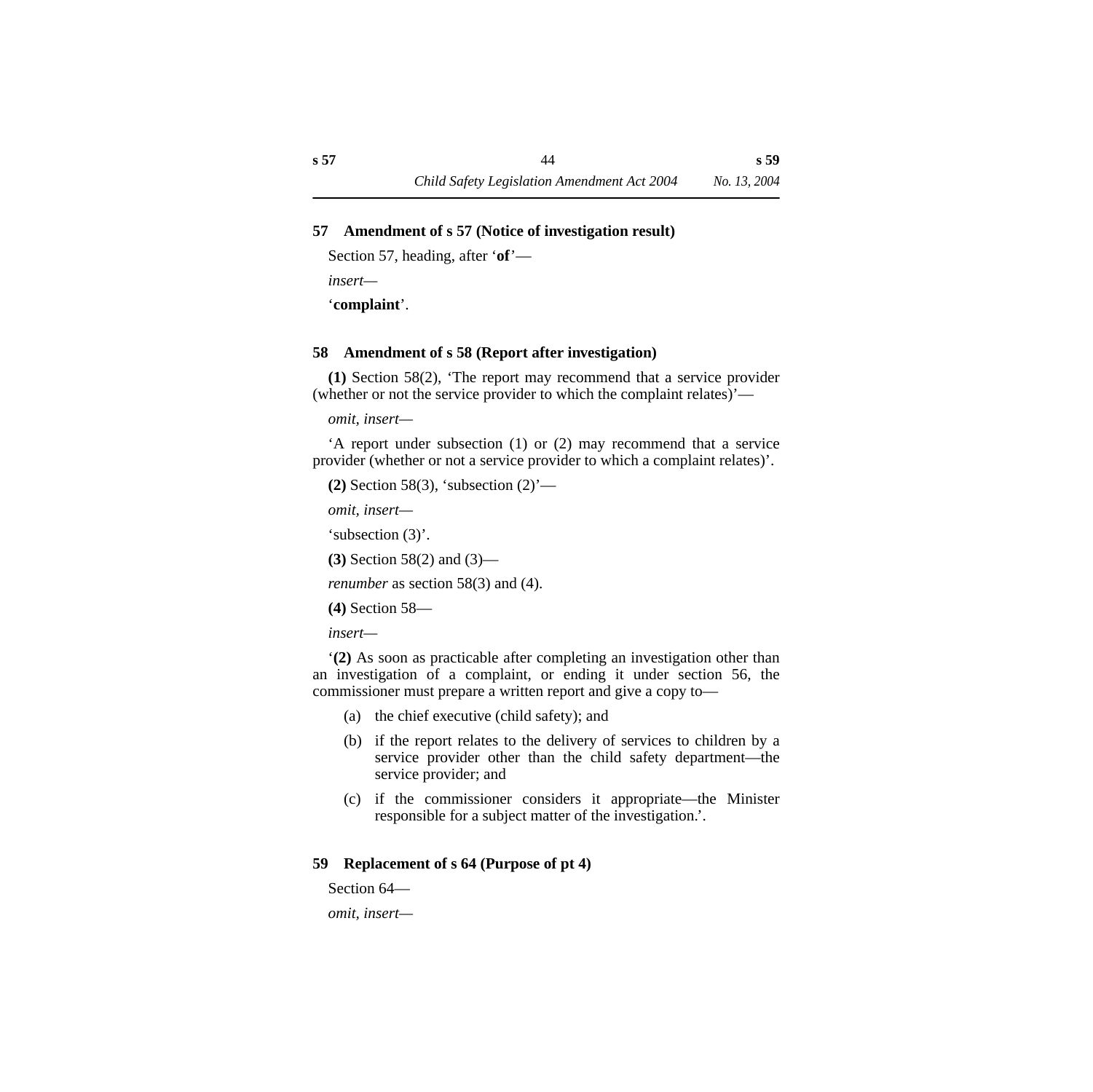### **'64 Purpose of pt 4**

'The purpose of this part is to provide for community visitors to promote and protect the rights, interests and wellbeing of the following children—

- (a) a child residing at a residential facility or detention centre, or at an authorised mental health service under the *Mental Health Act 2000*;
- (b) a child in the custody or guardianship of the chief executive (child safety) under the *Child Protection Act 1999* who, under section 82 of that Act, has been placed in the care of an approved foster carer or someone else other than a parent of the child;
- (c) a child who, under an agreement entered into by the chief executive (child safety) and a parent of the child, has been placed in the care of someone other than a parent of the child.

# **'64A Meaning of "visitable site"**

'A **"visitable site"** is a place mentioned in section 64(a).

# **'64B Meaning of "visitable home"**

'A **"visitable home"** is a home in which a child mentioned in section  $64(b)$  or (c) is residing.'.

# **60 Amendment of pt 4, div 2, hdg (Visits to visitable sites)**

Part 4, division 2, heading, after '*sites*'—

```
insert—
```
'*and homes*'.

# **61 Amendment of s 65 (Commissioner must arrange regular and frequent visits)**

Section 65, after 'site'—

*insert—*

'and each visitable home'.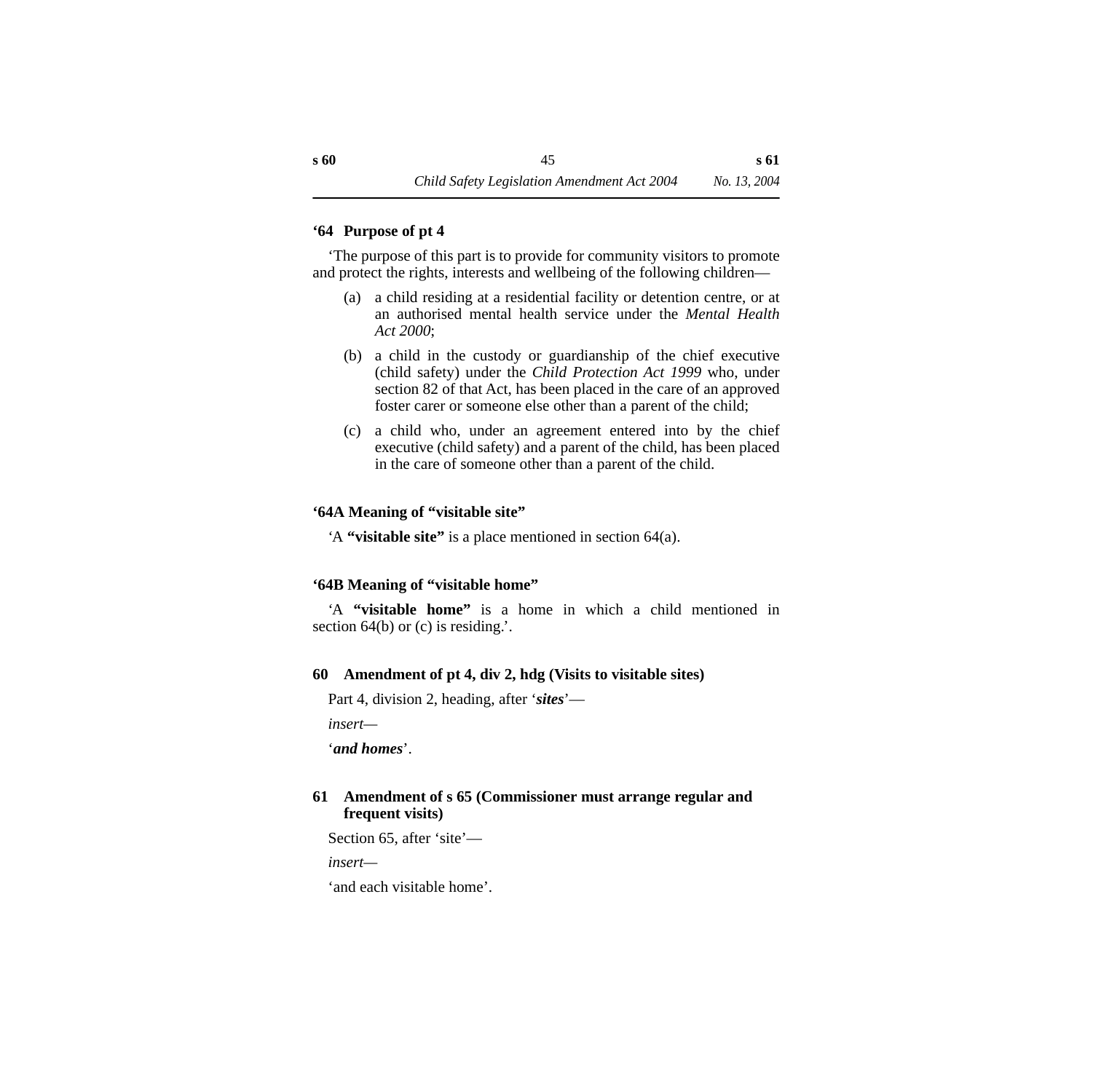# **62 Amendment of s 66 (Requirement to visit or communicate if asked)**

Section 66, heading, after '**visit**'—

*insert—*

'**visitable site**'.

# **63 Insertion of new s 66A**

After section 66—

*insert—*

# **'66A Requirement to visit visitable home or communicate if asked**

'**(1)** A child residing in a visitable home may—

- (a) ask the commissioner to arrange for a community visitor to visit the home to perform the functions of a community visitor; or
- (b) ask a carer of the child to arrange for a community visitor to visit the home to perform the functions of a community visitor; or
- (c) inform a carer of the child that the child wishes to communicate with a stated community visitor.

'**(2)** If subsection (1)(b) applies, the carer must tell the commissioner about the request as soon as possible.

'**(3)** If subsection (1)(c) applies, the carer must take reasonable steps to inform the community visitor as soon as possible.

'**(4)** A community visitor must comply with a request to visit a visitable home, or communicate with a child residing at a visitable home, as soon as practicable after being informed of the request.

'**(5)** A person does not commit an offence only by failing to comply with subsection  $(2)$ ,  $(3)$  or  $(4)$ .

# **64 Amendment of s 67 (Report after each visit)**

**(1)** Section 67(1), after 'site'—

*insert—*

'or visitable home'.

**(2)** Section 67(2), 'copy of the report'—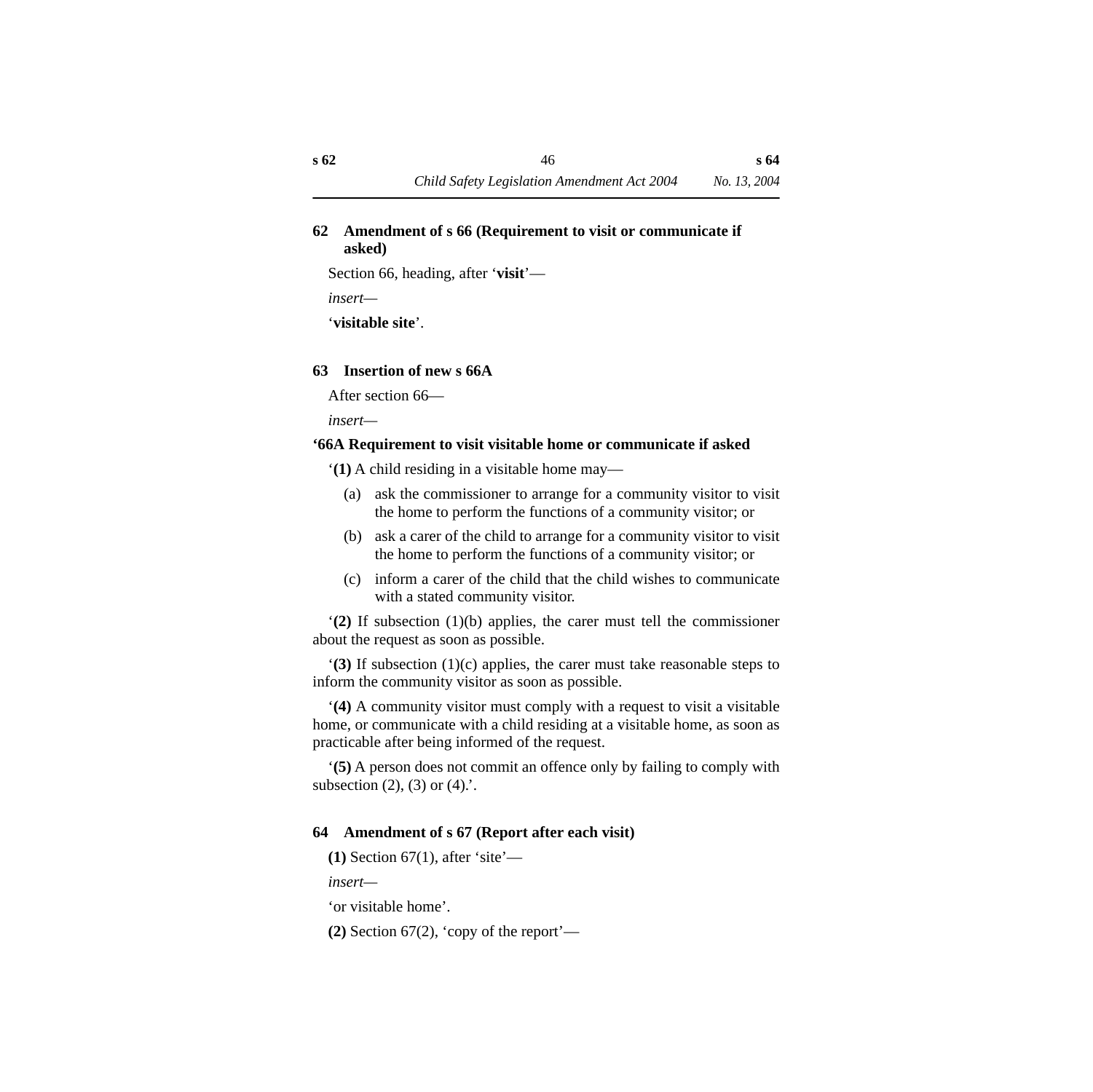'copy of a report about a visit to a visitable site'.

**(3)** Section 67(2)(f), 'and who asks for the copy or information'—

*omit.*

**(4)** Section 67(3), 'subsection (2)'—

*omit, insert—*

'subsection  $(2)$  or  $(3)$ '.

**(5)** Section 67(3)—

*renumber* as section 67(4).

**(6)** Section 67—

*insert—*

'**(3)** So far as the commissioner considers appropriate, the commissioner may give a copy of a report about a visit to a visitable home, or information from the report, to any of the following entities—

- (a) the chief executive (child safety);
- (b) the chief executive of a department responsible for providing services to the child who is a subject of the report;
- (c) a carer of the child;
- (d) a service provider, holding a licence to provide care services under the *Child Protection Act 1999,* involved in the placement of the child in the home;
- (e) the child.'.

# **65 Amendment of s 68 (Functions)**

**(1)** Section 68(1), after 'sites' (first mention)—

*insert—*

'and visitable homes'.

**(2)** Section 68(1)(e) to (i)—

*omit, insert—*

- '(e) to assess the physical and emotional wellbeing of the children;
- (f) for visitable sites—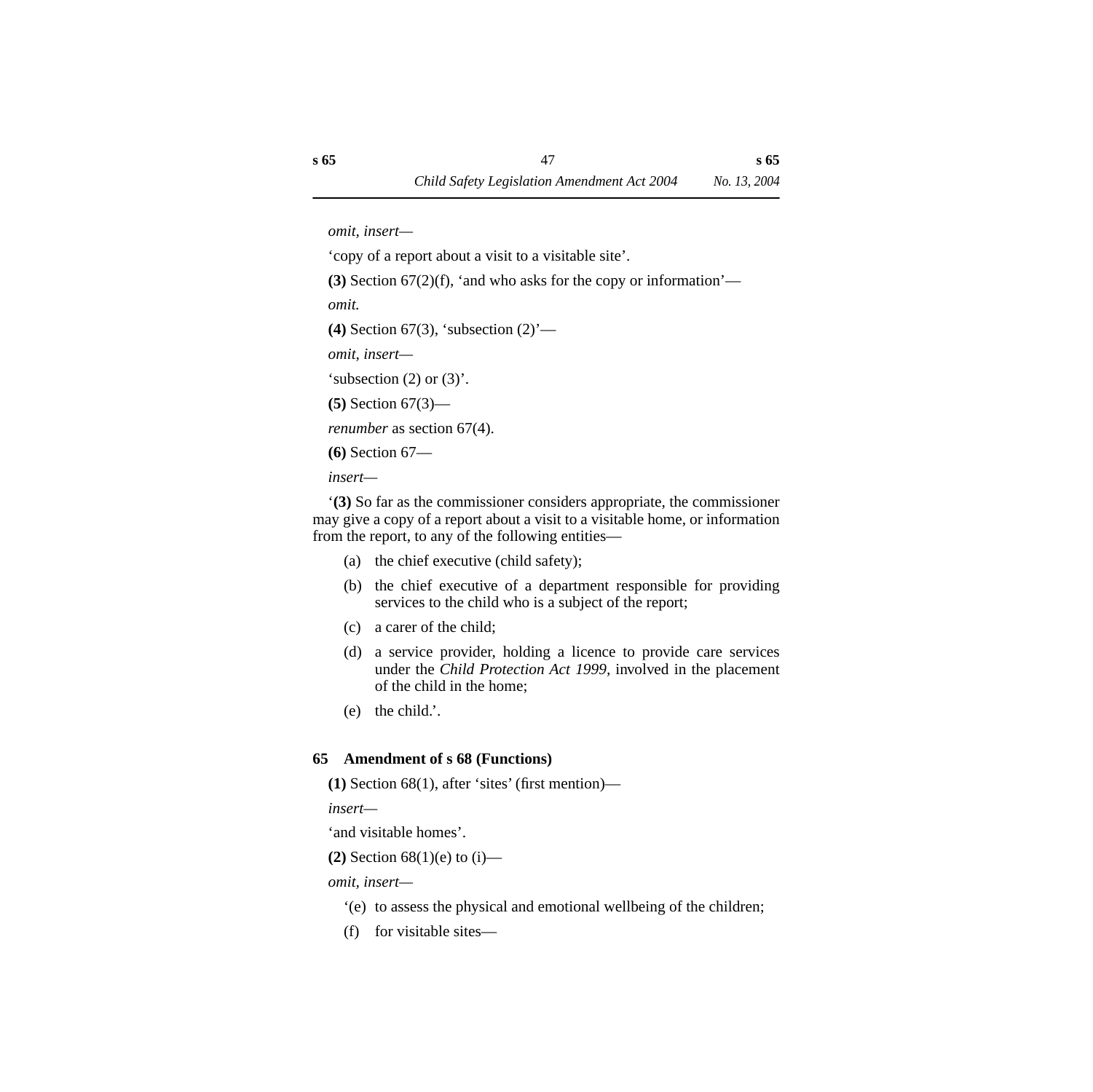- (i) to inspect the sites and assess their appropriateness for the accommodation of the children or the delivery of services to them, having regard to relevant State and Commonwealth laws, policies and standards; and
- (ii) to observe the treatment of the children, including the extent to which their needs are met by staff of the sites; and
- (iii) to assess the morale of the staff of the sites; and
- (iv) for detention centres—to assess whether the programs for the release of children subject to detention orders adequately and appropriately prepare them for release;
- (g) for visitable homes—
	- (i) to assess their appropriateness for the accommodation of the children; and
	- (ii) to observe the treatment of the children, including the extent to which their needs are met by persons caring for them at the homes.'.

# **66 Amendment of pt 4, div 3, sdiv 2, hdg (Power of entry to visitable sites)**

Part 4, division 3, subdivision 2, heading, after '*sites*'—

*insert—*

'*and visitable homes*'.

# **67 Amendment of s 69 (Power of entry)**

Section 69(2)—

*omit, insert—*

'**(2)** A community visitor may enter a visitable home if—

- (a) a carer residing in the home consents to the entry; or
- (b) the entry is authorised by a warrant.

'**(3)** For the purpose of asking a person who is in charge of a visitable site, or who is a carer residing in a visitable home, for consent to enter, a community visitor may, without the person's consent or a warrant—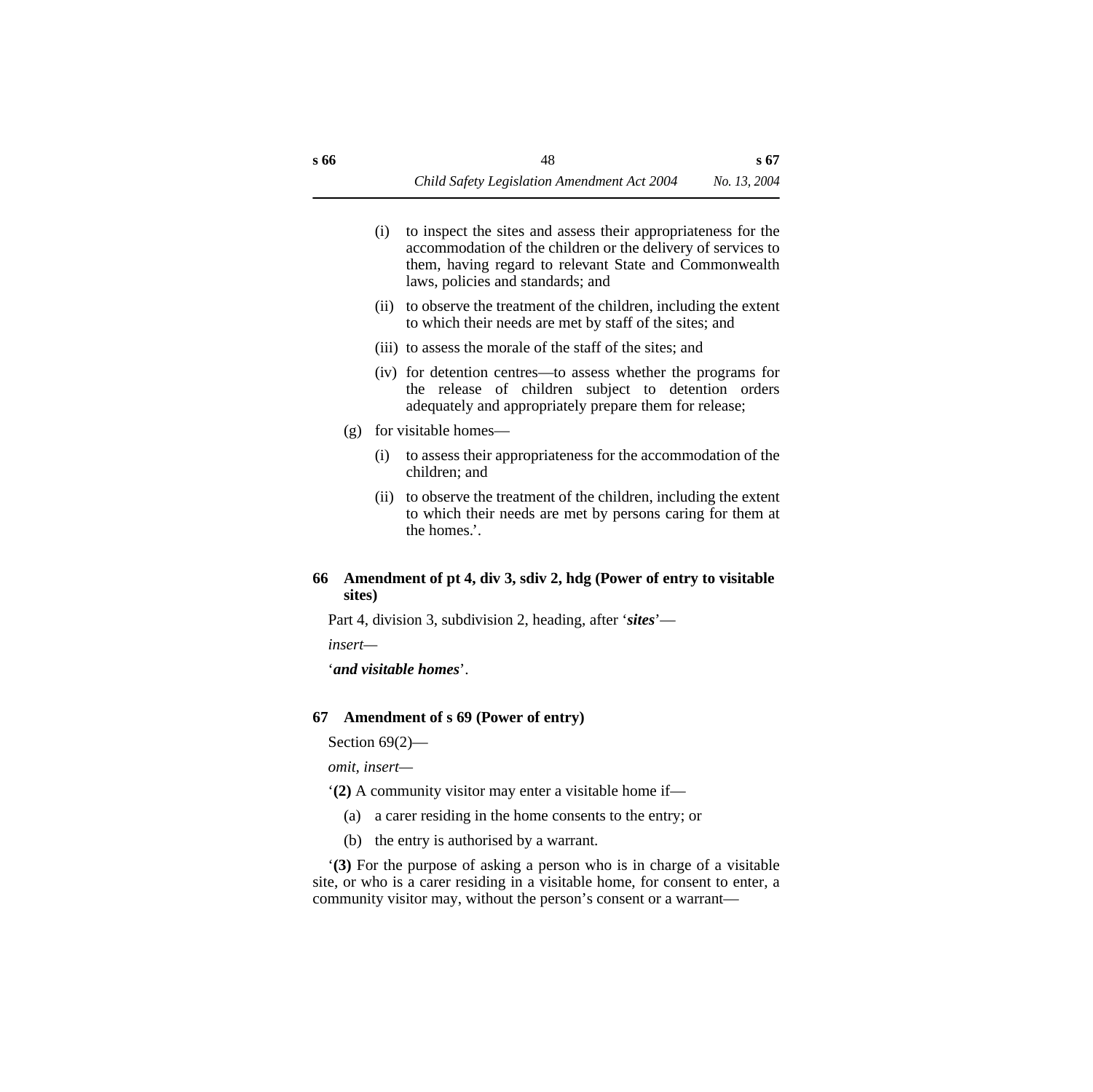- (a) enter land around the site or home to an extent that is reasonable to contact the person; or
- (b) enter part of the site or home the community visitor reasonably considers members of the public ordinarily are allowed to enter when they wish to contact the person.'.

# **68 Amendment of s 70 (Consent to entry)**

**(1)** Section 70(1)—

*omit, insert—*

'**(1)** This section applies if a community visitor intends to ask a person who is in charge of a visitable site, or who is a carer residing in a visitable home, to consent to the community visitor entering the site or home under section 69(1)(a) or  $(2)(a)$ .

**(2)** Section 70(6)—

*omit, insert—*

'**(6)** If—

- (a) an issue arises in a proceeding about whether a person who was in charge of a visitable site, or who was a carer residing in a visitable home, consented to the entry; and
- (b) an acknowledgement complying with subsection (4) for the entry is not produced in evidence;

the onus of proof is on the person relying on the lawfulness of the entry to prove a person mentioned in paragraph (a) consented.'.

# **69 Amendment of s 71 (Application for warrant)**

```
Section 71(1), after 'site'—
```
*insert—*

'or visitable home'.

# **70 Amendment of s 72 (Issue of warrant)**

```
(1) Section 72(1), 'site'—
omit, insert—
```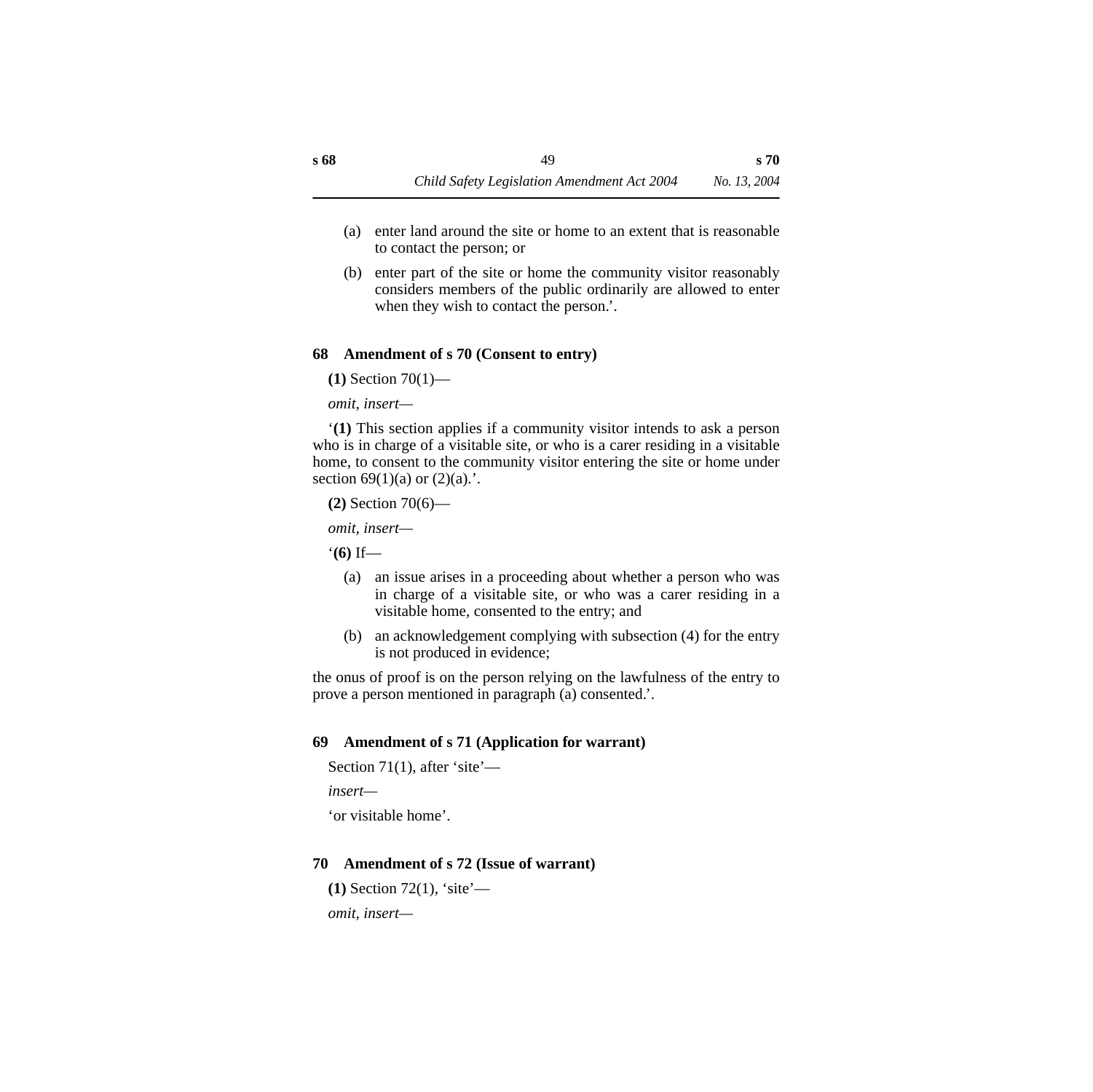'visitable site or visitable home'.

 $(2)$  Section  $72(2)(a)(i)$ , 'visitable site'—

*omit, insert—*

'site or home'.

**(3)** Section 72(2)(b), after 'site'—

*insert—*

'or home'.

# **71 Replacement of s 73 (Warrants—procedure before entry)**

Section 73—

*omit, insert—*

# **'73 Warrants—procedure before entry**

'**(1)** This section applies if a community visitor named in a warrant issued under this subdivision for a visitable site or visitable home is intending to enter the site or home under the warrant.

'**(2)** Before entering the site or home, the community visitor must do or make a reasonable attempt to do the following things—

- (a) identify himself or herself to a person who is in charge of the visitable site, or who is a carer residing in the visitable home, by producing the community visitor's identity card or another document evidencing the community visitor's appointment;
- (b) give the person a copy of the warrant;
- (c) tell the person the community visitor is permitted by the warrant to enter the site or home;
- (d) give the person an opportunity to allow the community visitor immediate entry to the site or home without using force.'.

# **72 Amendment of s 74 (Related powers)**

Section 74, heading, after '**powers**'—

*insert—*

'**for visitable sites**'.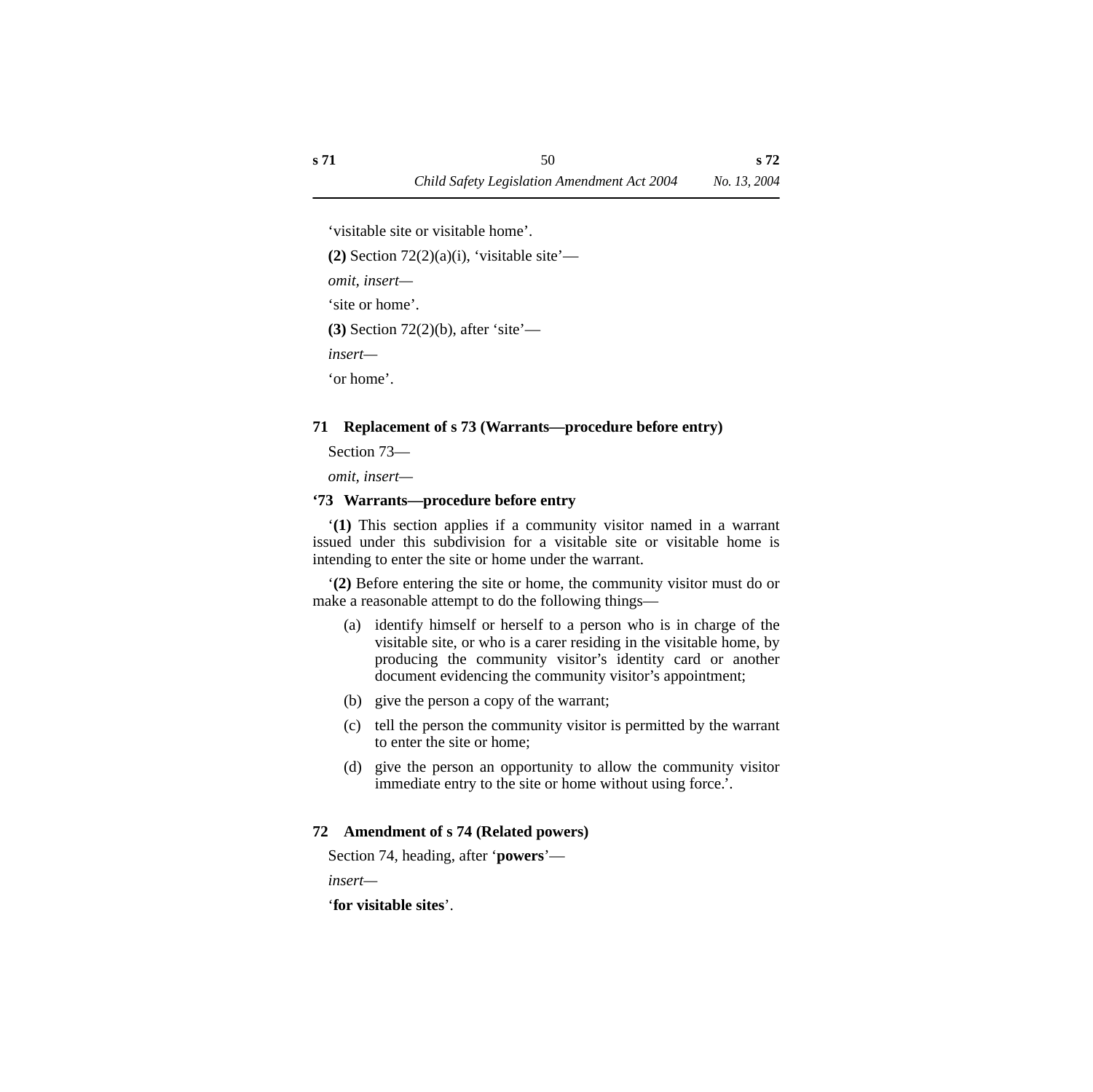### **73 Amendment of s 75 (Powers in relation to staff of sites)**

Section 75, heading, before '**sites**'—

*insert—*

'**visitable**'.

# **74 Amendment of s 76 (Power to require documents to be produced)**

Section 76, heading—

*omit, insert—*

### **'76 Power to require staff of visitable site to produce documents'.**

### **75 Insertion of new s 76A**

Part 4, division 3, subdivision 3, after section 76—

*insert—*

# **'76A Powers relating to visitable homes**

'**(1)** After entering a visitable home, a community visitor may do any of the following—

- (a) look around the home and assess its appropriateness for the accommodation of the relevant child;
- (b) have access to the relevant child;
- (c) talk with the relevant child at an appropriate place out of the hearing of other persons at the home;
- (d) require a carer residing in the home to give the visitor reasonable help to exercise the visitor's powers under paragraphs (a) to (c).

'**(2)** An appropriate place under subsection (1)(c) may be a place away from the visitable home (for example, a local park) where the child has asked to talk.

'**(3)** A person must comply with a requirement under subsection (1)(d).

'**(4)** A person does not commit an offence only by failing to comply with a requirement under subsection (1)(d).

'**(5)** In this section—

**"relevant child"** means a child mentioned in section 64(b) or (c) residing at the home.'.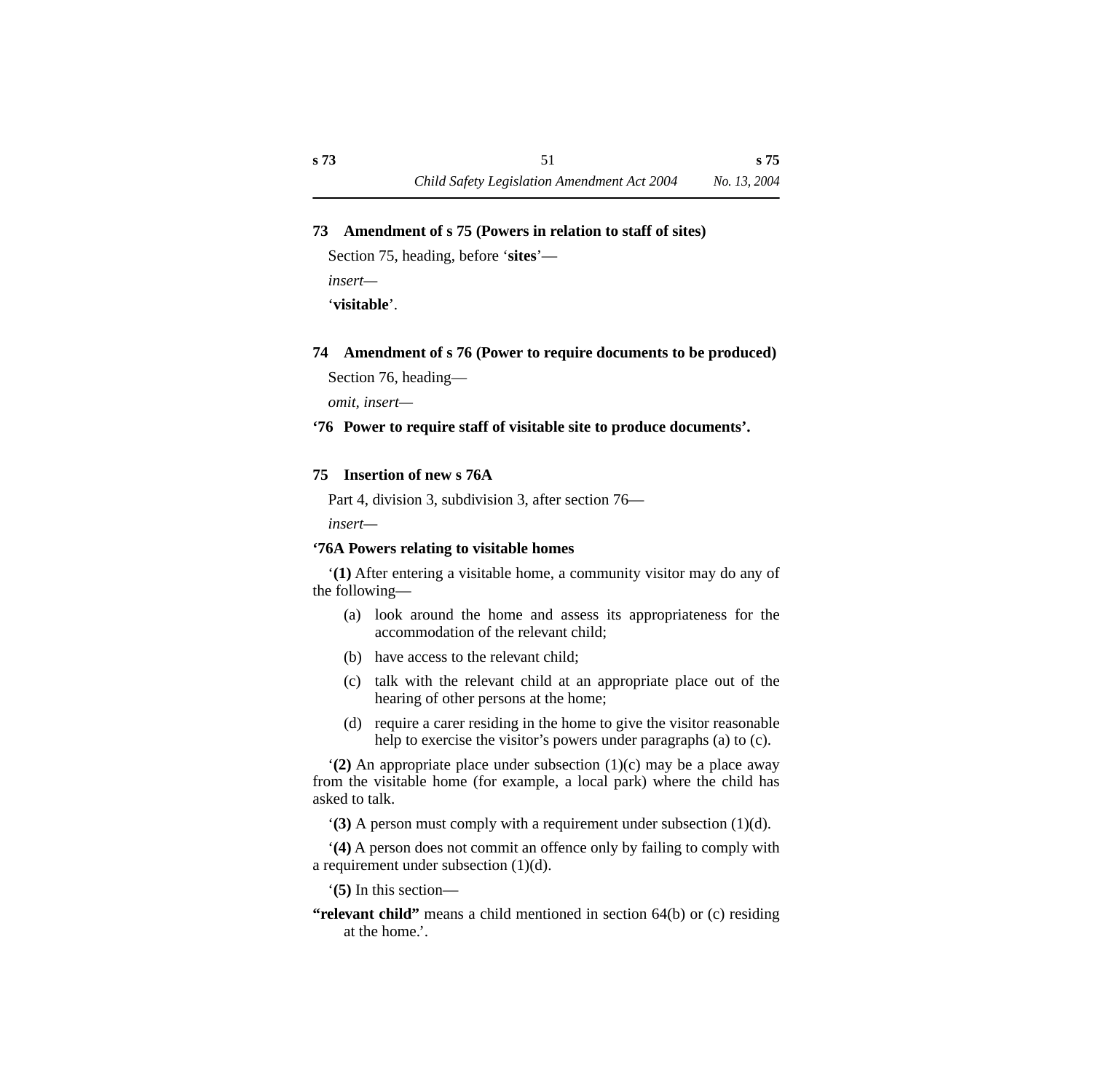#### **76 Amendment of s 77 (Child's views and wishes)**

**(1)** Section 77(1)—

*insert—*

'(c) including information about the child in a report to the commissioner under section 67(1).'.

**(2)** Section 77(2) and (3)—

*renumber* as section 77(3) and (4).

**(3)** Section 77—

*insert—*

'**(2)** To the greatest extent practicable, a community visitor must seek, and take into account, the views and wishes of a child residing at a visitable home before—

- (a) asking a carer or someone else at the home a question about the child; or
- (b) including information about the child in a report to the commissioner under section 67(1).'.

# **77 Amendment of s 78 (Community visitor to respect privacy of children residing at a site)**

**(1)** Section 78, heading, '**of children residing at a site**'—

*omit.*

**(2)** Section 78—

*insert—*

'**(2)** In exercising a power or performing a function in relation to a visitable home, a community visitor must act in a way that—

- (a) preserves, as far as practicable, the privacy of persons residing at the home and does not cause them unnecessary inconvenience; and
- (b) respects the wishes of any of the children residing in the home who does not wish to communicate with the visitor.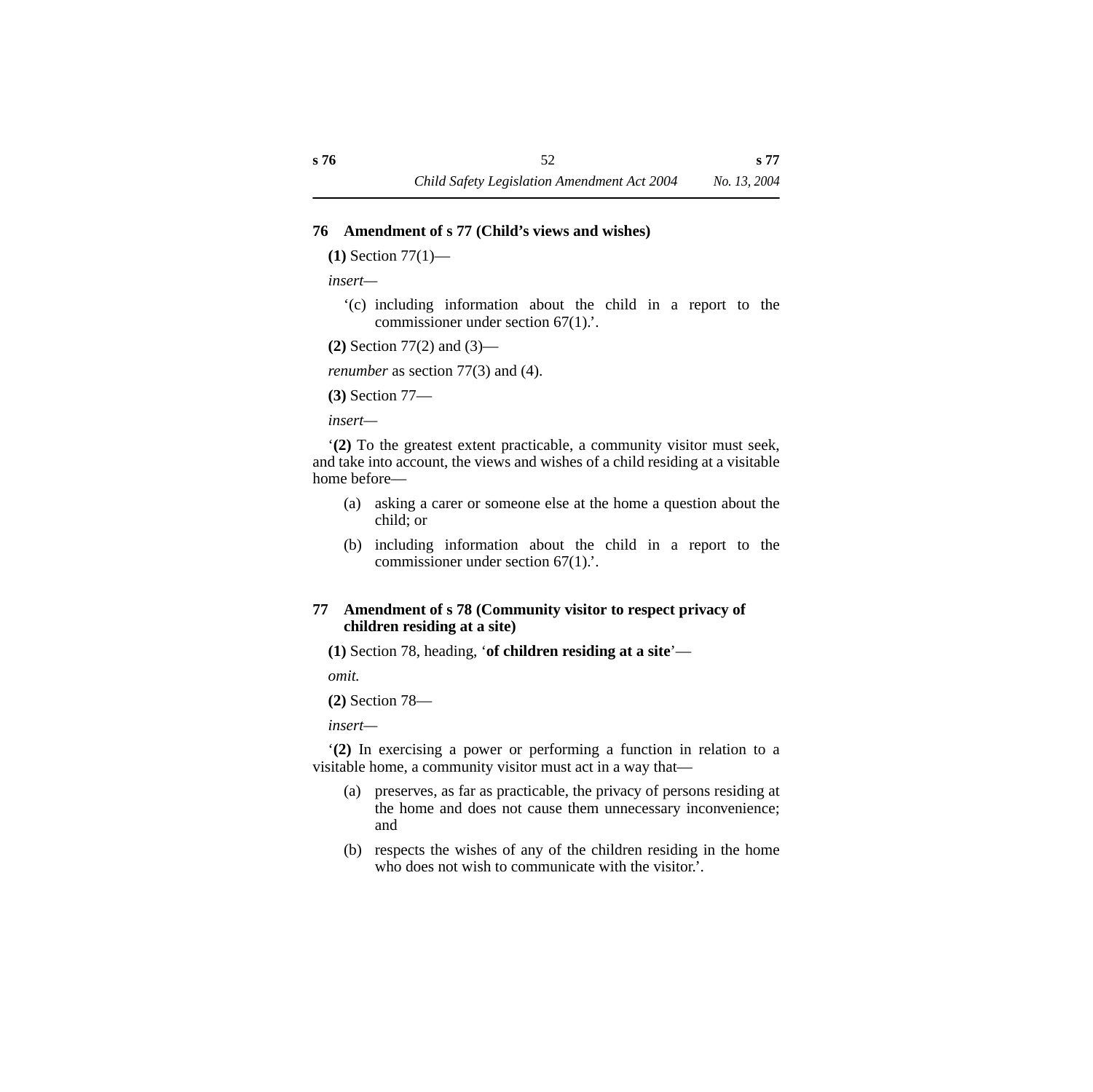# **78 Amendment of s 81 (Appointment)**

```
Section 81(5)—
```
*insert—*

'(d) an approved foster carer.'.

# **79 Omission of s 89 (Annual report by commissioner)**

Section 89—

*omit.*

# **80 Insertion of new pt 4A**

After part 4—

*insert—*

# **'PART 4A—CHILD DEATHS**

*'Division 1—Child Death Case Review Committee*

# *'Subdivision 1—Preliminary*

# **'89A Definitions for div 1**

'In this division—

**"appointed members"** see section 89F(1)(c).

**"CDCRC"** see section 89B.

- **"CDCRC member"** means a person mentioned in section 89F(1)(a) or (b) or an appointed member.
- **"original reviews"** means reviews carried out under the *Child Protection Act 1999*, chapter 7A<sup>11</sup> by the chief executive (child safety).

<sup>11</sup> *Child Protection Act 1999*, chapter 7A (Child deaths)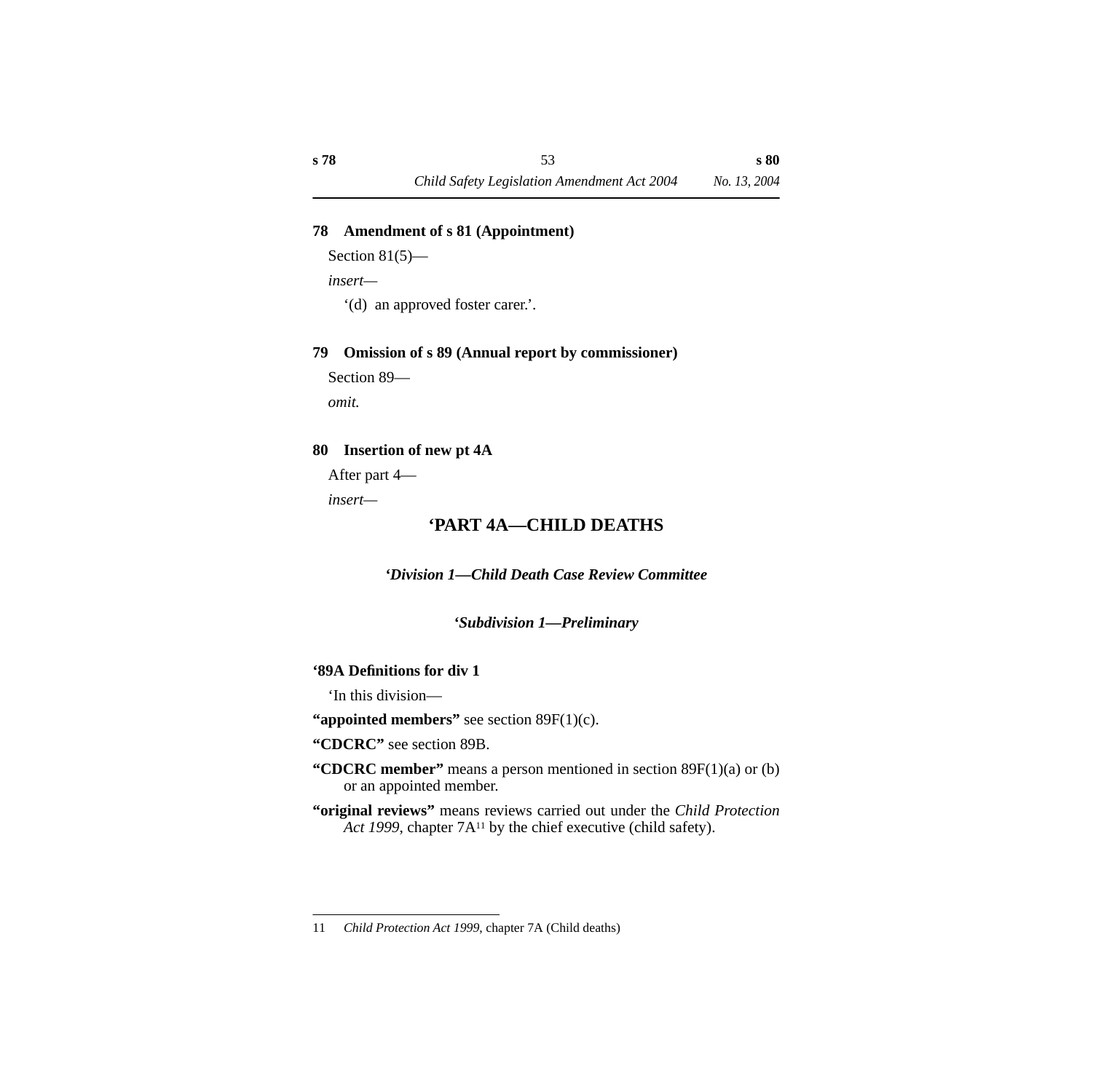**"policies"** includes guidelines, procedures, protocols, standards and systems.

**"review criteria"** see section 89S.

# *'Subdivision 2—Establishment and functions*

# **'89B Establishment**

'The Child Death Case Review Committee (the **"CDCRC"**) is established.

### **'89C Functions**

'The CDCRC's functions are—

- (a) to review all reviews carried out under the *Child Protection Act 1999*, chapter 7A; and
- (b) in relation to matters arising out of its reviews under paragraph (a), to make recommendations to the chief executive (child safety) about—
	- (i) improving the child safety department's policies relating to the delivery of services to children and families; and
	- (ii) improving the relationships between the child safety department and other entities whose functions include having involvement with children and families; and
	- (iii) whether disciplinary action should be taken against officers or employees of the child safety department in relation to the child safety department's involvement with a child; and
- (c) to monitor the implementation of its recommendations under paragraph (b); and
- (d) if asked by the Minister, to give the Minister information about particular reviews, or classes or reviews, carried out under this part.

# **'89D CDCRC must act independently**

'In performing the CDCRC's functions under this part, the CDCRC—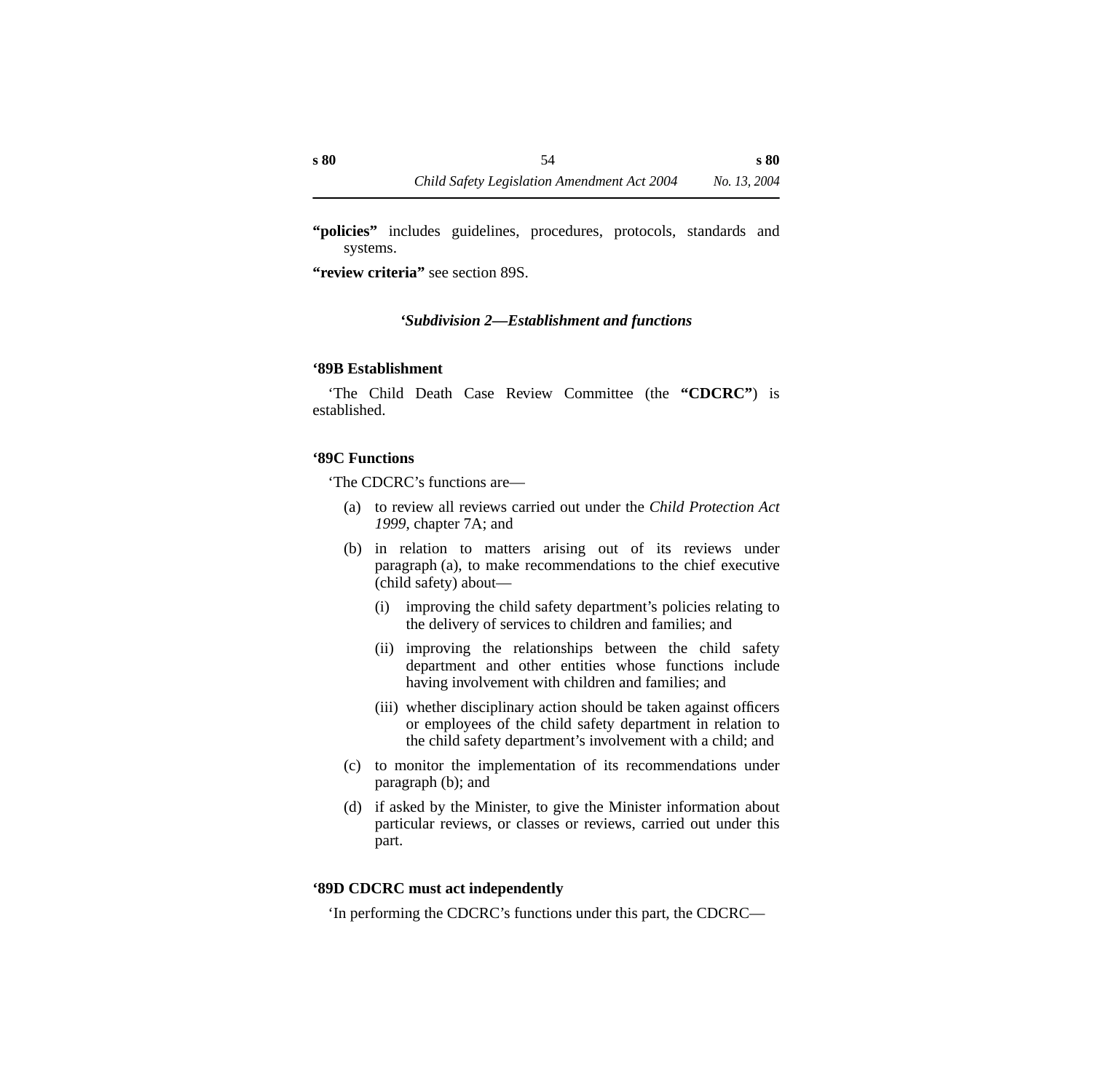- (a) must act independently; and
- (b) is not under the control or direction of any other entity, including the Minister and the commissioner, in relation to the way it performs its functions.

### **'89E CDCRC may use expert advisors**

'In performing its functions, the CDCRC may obtain help from anyone whom the CDCRC considers to be appropriately qualified to help.

*Example of when CDCRC may decide to obtain help*—

The CDCRC may be reviewing the chief executive (child safety's) review about a child who has died and whose mother has an intellectual disability. It may decide to obtain help from a person with expert knowledge of delivering services to persons with intellectual disabilities. The person's expert knowledge may help the CDCRC to evaluate an assessment in the chief executive (child safety's) review about the adequacy and appropriateness of the child safety department's involvement with the child.

# *'Subdivision 3—Membership*

# **'89F Membership**

'**(1)** The CDCRC consists of—

- (a) the commissioner; and
- (b) the assistant commissioner; and
- (c) not less than 5, and not more than 7, members appointed by the Minister (**"appointed members"**).

'**(2)** A person is eligible for appointment as an appointed member only if the Minister is satisfied—

- (a) the person—
	- (i) has expertise in the field of paediatrics and child health, forensic pathology, mental health, investigations or child protection; or
	- (ii) is otherwise, because of the person's qualifications, experience or membership of an entity, likely to make a valuable contribution to the CDCRC; and
- (b) the person is otherwise suitable for appointment to the CDCRC.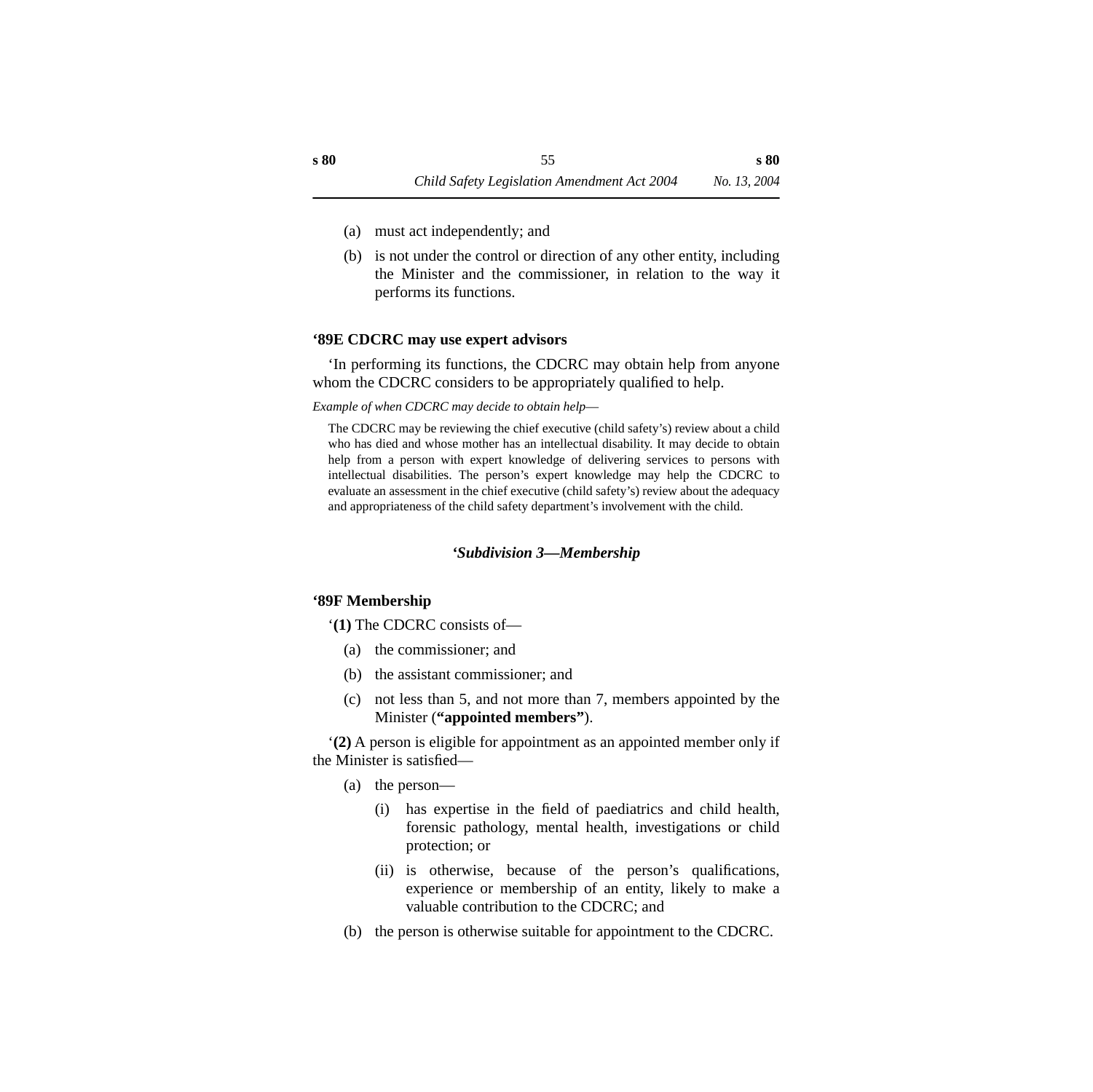'**(3)** Without limiting the matters to which the Minister may have regard in deciding whether a person is otherwise suitable for appointment, the Minister—

- (a) must not appoint a person if the person does not consent to a criminal history check before appointment; and
- (b) may have regard to the person's criminal history.

'**(4)** The members of the CDCRC must include at least—

- (a) 1 Aboriginal person; and
- (b) 1 Torres Strait Islander.

### **'89G Provision relating to appointment of State Coroner as appointed member**

'**(1)** If the Minister proposes to appoint the State Coroner as an appointed member—

- (a) the State Coroner is not required to consent under section 89F(3)(a) to a criminal history check before appointment; and
- (b) section 89F(3)(b) does not apply to the Minister's consideration of the State Coroner's suitability for appointment.

'**(2)** Subsections (3) to (5) apply if the State Coroner is an appointed member.

'**(3)** The State Coroner may, by written notice given to the chairperson of the CDCRC, nominate a person to act as the State Coroner's deputy in relation to the CDCRC.

'**(4**) Subject to the terms of the notice, the deputy may act for the State Coroner as a CDCRC member at any time.

'**(5)** While the deputy is acting—

- (a) the deputy has all the functions and powers of a CDCRC member; and
- (b) this Act applies to the deputy as if the deputy were a CDCRC member.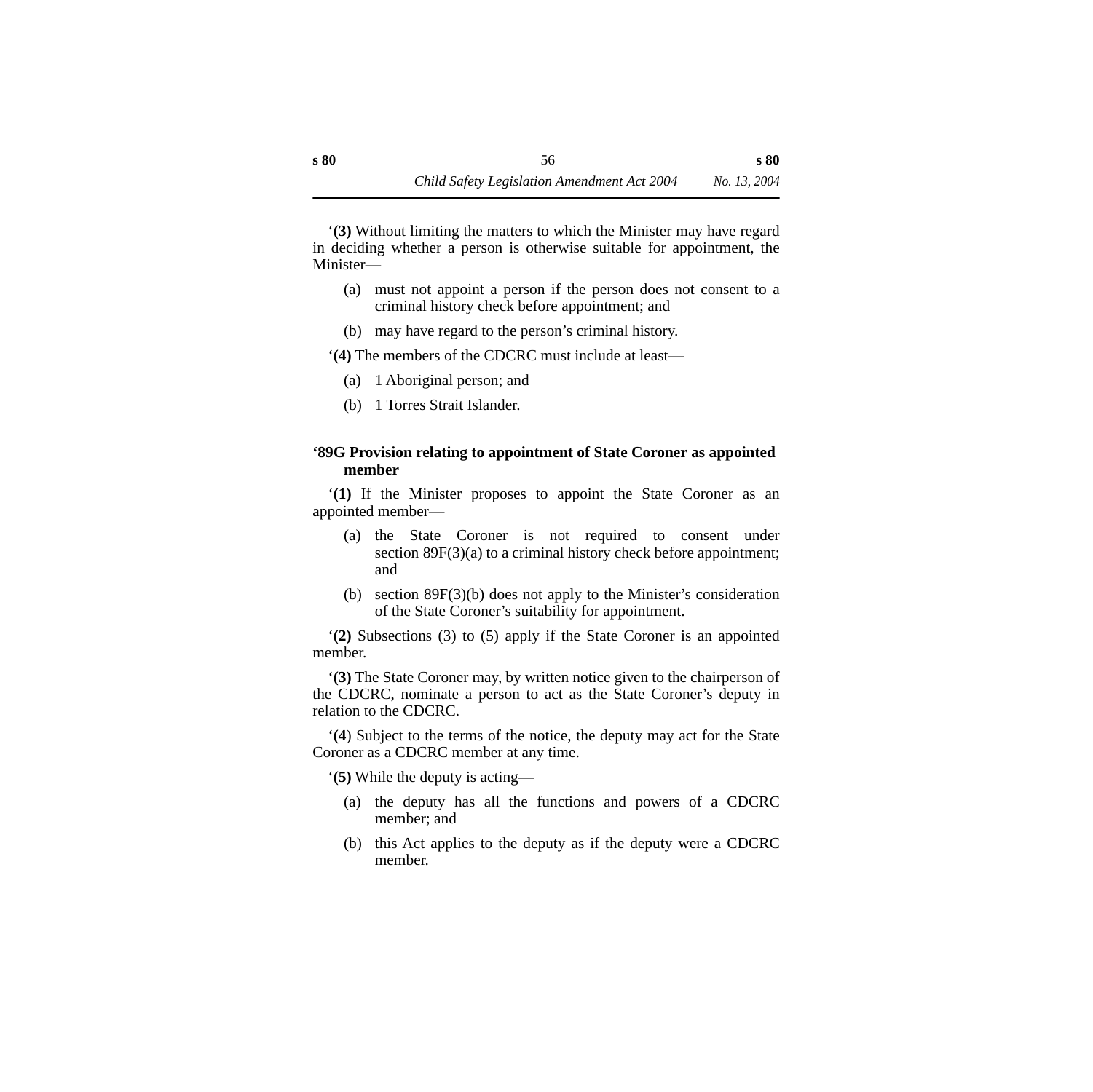#### **'89H Minister may obtain report from police commissioner**

'**(1)** This section applies to—

- (a) a person who—
	- (i) the Minister proposes to appoint as a member of the CDCRC; and
	- (ii) has consented to a criminal history check under section 89F; or
- (b) a person who is an appointed member.

'**(2)** However, this section does not apply if the person is the State Coroner.

'**(3)** The Minister may ask the police commissioner to give the commissioner the following information about the person—

- (a) a written report about the person's criminal history;
- (b) a brief description of the circumstances of a conviction or charge mentioned in the person's criminal history.

'**(4)** Subject to subsection (5), the police commissioner must comply with the request.

'**(5)** The duty imposed on the police commissioner to comply with the request applies only to information in the police commissioner's possession or to which the police commissioner has access.

'**(6)** The Minister must destroy a report given to the Minister under this section as soon as practicable after it is no longer needed for the purpose for which it was requested.

# **'89I Application of Criminal Law (Rehabilitation of Offenders) Act 1986**

'Sections 89F(3) and 89H apply to a person despite anything in the *Criminal Law (Rehabilitation of Offenders) Act 1986*.

#### **'89J Conditions of appointment**

'**(1)** An appointed member holds office for the term, not more than 3 years, stated in the member's instrument of appointment.

'**(2)** An appointed member is appointed on a part-time basis only.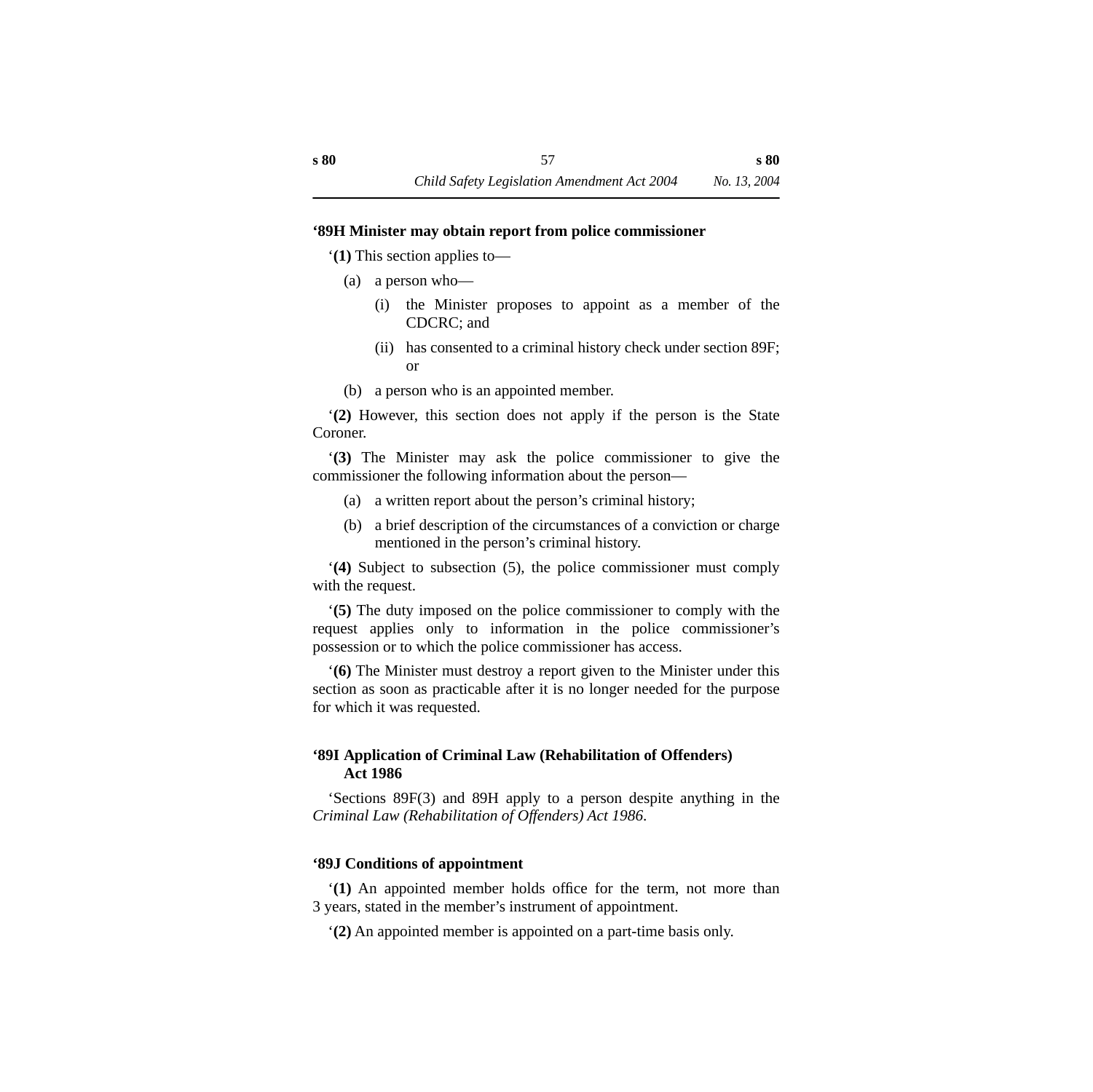'**(3)** An appointed member is entitled to the fees and allowances fixed by the Minister, and otherwise holds office under the conditions of appointment fixed by the Minister.

#### **'89K Vacation of office of appointed member**

'The office of an appointed member becomes vacant if the appointed member—

- (a) resigns office by signed notice given to the Minister; or
- (b) is removed from office as a member under section 89L.

#### **'89L Removal from office of appointed members**

'**(1)** The Minister may remove an appointed member from office if—

- (a) the member is mentally or physically incapable of performing the member's duties; or
- (b) the Minister is satisfied the member has neglected the member's duties or performed the member's duties incompetently or inefficiently; or
- (c) the member is otherwise unsuitable to continue as a member; or
- (d) for a member appointed because of the member's membership of an entity—the member ceases to be a member of the entity.

'**(2)** However, subsection (1) does not apply to an appointed member who is the State Coroner.

#### *'Subdivision 4—Chairperson*

#### **'89M Chairperson**

'**(1)** The commissioner is chairperson of the CDCRC.

'**(2)** The chairperson is to preside at all meetings of the CDCRC at which the chairperson is present.

'**(3)** If the chairperson is not present at a meeting of the CDCRC, a CDCRC member chosen by the members present at the meeting is to preside.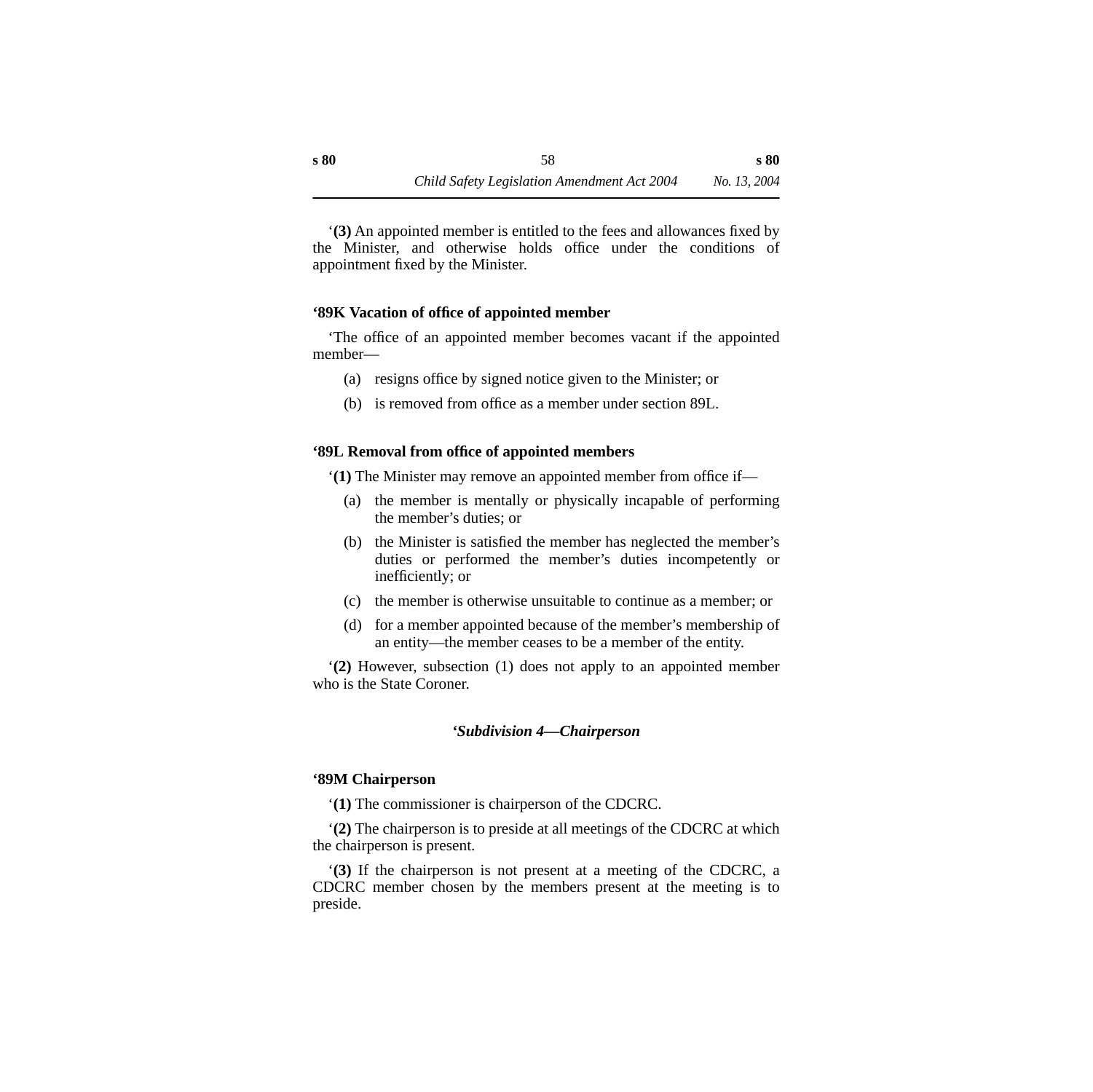#### *'Subdivision 5—Conduct of business*

#### **'89N Quorum**

'**(1)** A quorum for the CDCRC is the number equal to one-half of the number of CDCRC members for the time being holding office or, if one-half is not a whole number, the next higher whole number.

'**(2)** However, if the review being carried out by the CDCRC concerns—

- (a) an Aboriginal child, there is not a quorum unless at least 1 CDCRC member present is an Aboriginal person; or
- (b) a Torres Strait Islander child, there is not a quorum unless at least 1 CDCRC member present is a Torres Strait Islander.

#### **'89O Conduct of meetings**

'**(1)** A question at a CDCRC meeting is decided by a majority of the votes of the CDCRC members present.

'**(2)** Each CDCRC member present at the meeting has a vote on each question to be decided and, if the votes are equal, the member presiding also has a casting vote.

#### **'89P Minutes**

'The CDCRC must keep minutes of its meetings.

#### **'89Q Disclosure of interests**

'**(1)** This section applies to a CDCRC member (the **"interested person"**) if—

- (a) the interested person has a direct or indirect interest in an issue being considered, or about to be considered, by the CDCRC; and
- (b) the interest could conflict with the proper performance of the person's duties about the consideration of the issue.

'**(2)** As soon as practicable after the relevant facts come to the interested person's knowledge, the person must disclose the nature of the interest to a CDCRC meeting.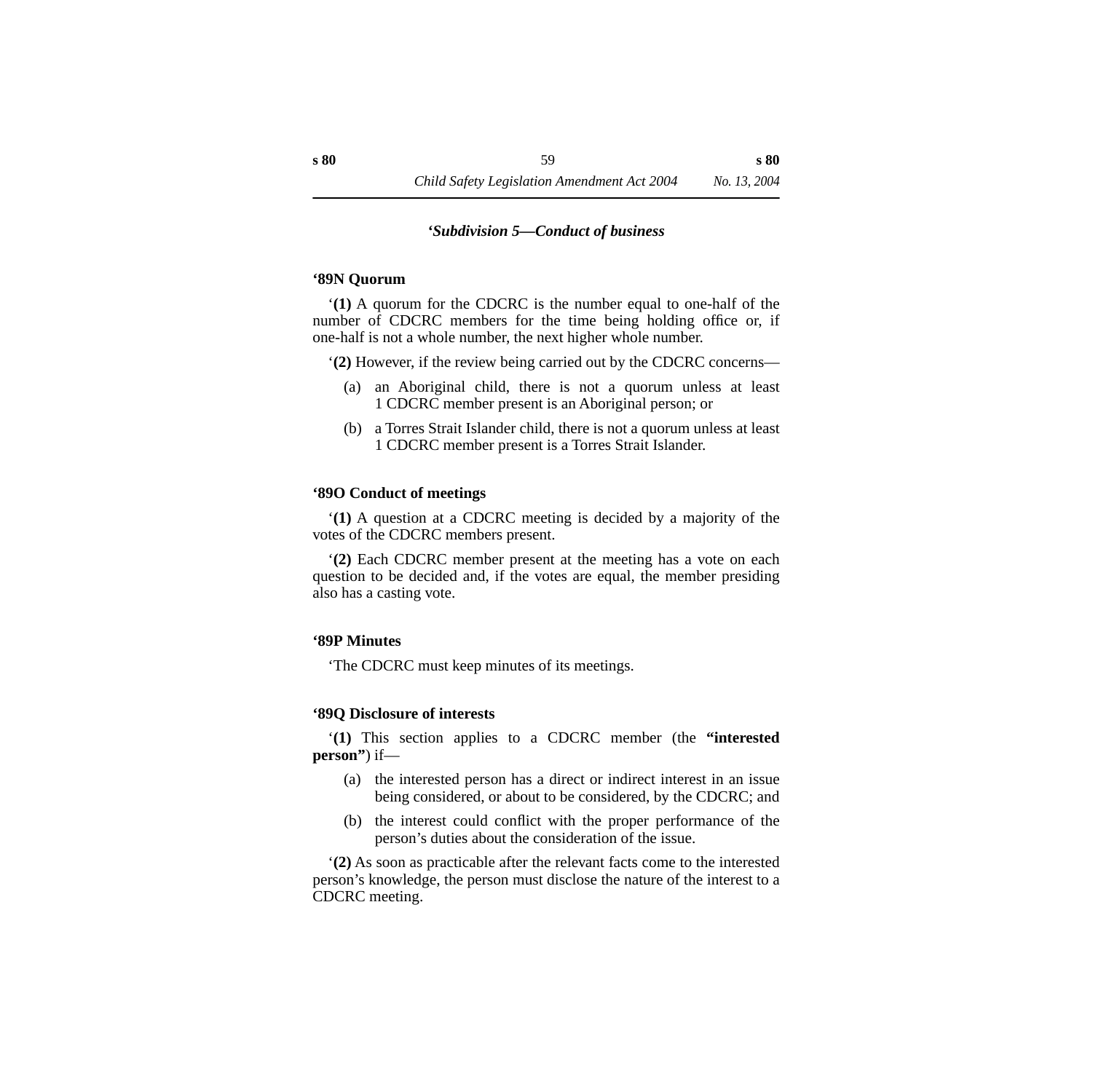'**(3)** Unless the CDCRC otherwise directs, the interested person must not—

- (a) be present when the CDCRC considers the issue; or
- (b) take part in a decision of the CDCRC about the issue.

'**(4)** The interested person must not be present when the CDCRC is considering whether to give a direction under subsection (3).

'**(5)** If there is another person who must, under subsection (2), also disclose an interest in the issue, the other person must not—

- (a) be present when the CDCRC is considering whether to give a direction under subsection (3) about the interested person; or
- (b) take part in making the decision about giving the direction.

'**(6)** If—

- (a) because of this section, a CDCRC member is not present at a meeting for considering or deciding an issue, or for considering or deciding whether to give a direction under subsection (3); and
- (b) there would be a quorum if the member were present;

the remaining persons present are a quorum of the CDCRC for considering or deciding the issue, or for considering or deciding whether to give the direction, at the meeting.

'**(7)** A disclosure under subsection (2) must be recorded—

- (a) in the CDCRC's minutes; and
- (b) if the disclosure relates to a review being carried out by the CDCRC, in the report prepared under section 89T by the CDCRC about the review.

'**(8)** Subsection (7)(b) is subject to section 89U(2).

# **'89R Conduct of business**

'Subject to this division, the CDCRC may conduct its business, including meetings, in the way it considers appropriate.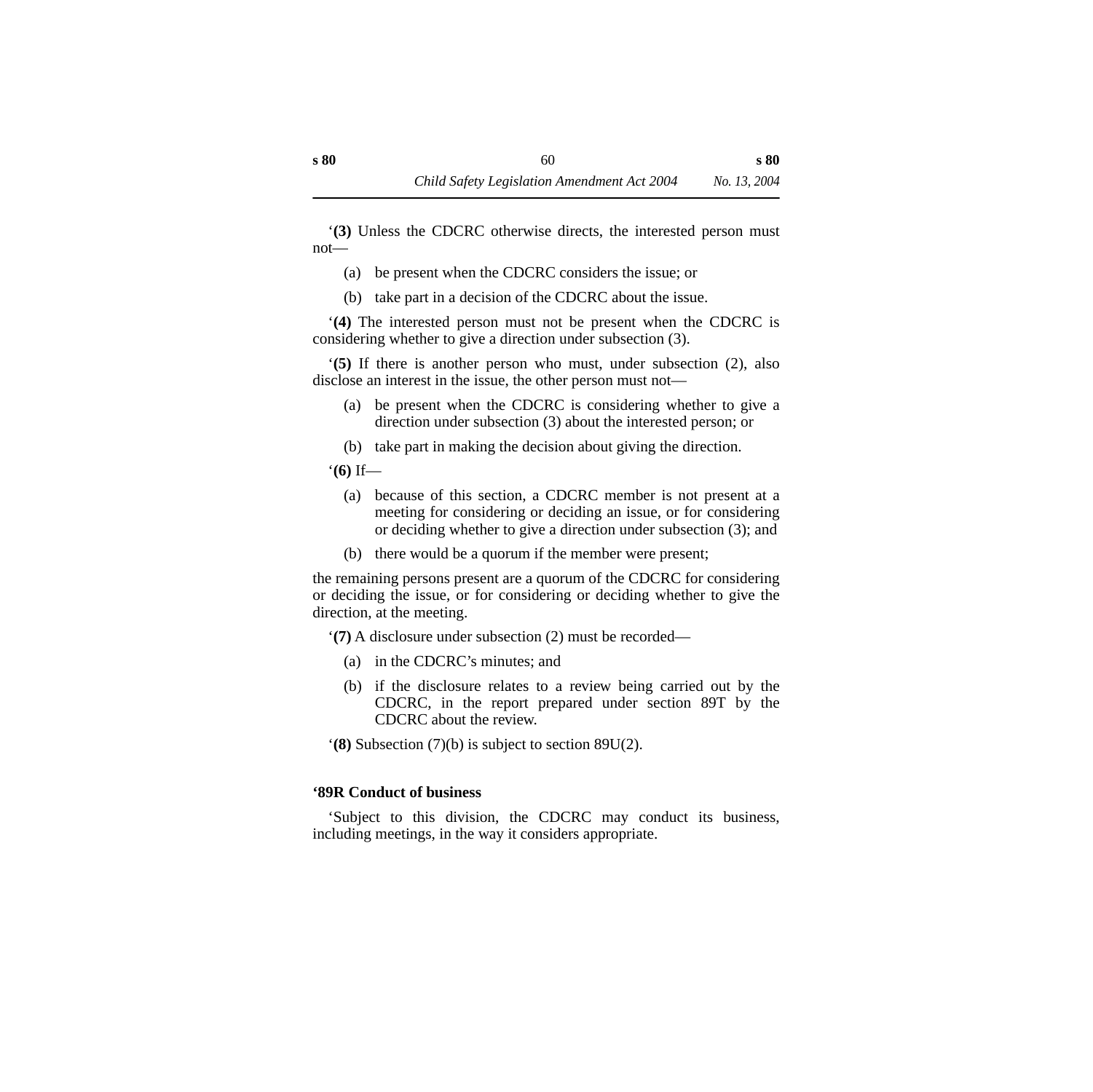#### *'Subdivision 6—Reviews and reports*

#### **'89S Criteria to be used in carrying out review**

'**(1)** The CDCRC must develop criteria (**"review criteria"**) to be used in carrying out its reviews of original reviews.

'**(2)** In developing the review criteria, the CDCRC must consult the chief executive (child safety) and may consult other entities the CDCRC considers have a sufficient interest in the performance of its functions.

'**(3)** The review criteria must be published in the gazette.

'**(4)** The review criteria are a statutory instrument.

#### **'89T Carrying out review**

'**(1)** This section applies if the CDCRC is given a copy of a report of an original review under the *Child Protection Act 1999*, section 246D(2).12

'**(2)** The CDCRC must review the original review using the review criteria, and prepare a report about its review, as soon as practicable but, in any case, so that it can comply with section 89U(1).

'**(3)** For its review, the CDCRC may give a notice to the chief executive (child safety) requiring the chief executive (child safety) to give the CDCRC a supplementary report relating to the original review.

'**(4)** Also, for its review, the CDCRC may have regard to a report that—

- (a) is given, under the *Ombudsman Act 2000*, section 57B,13 to the CDCRC; and
- (b) relates to the child whose involvement with the child safety department is the subject of the review

'**(5)** Without limiting what the CDCRC's report may contain, the report may recommend that the chief executive (child safety) take stated action within a stated time that is reasonable in the circumstances.

<sup>12</sup> *Child Protection Act 1999*, section 246D (Report to be prepared and given to CDCRC)

<sup>13</sup> *Ombudsman Act 2003*, section 57B (Report may be given to CDCRC)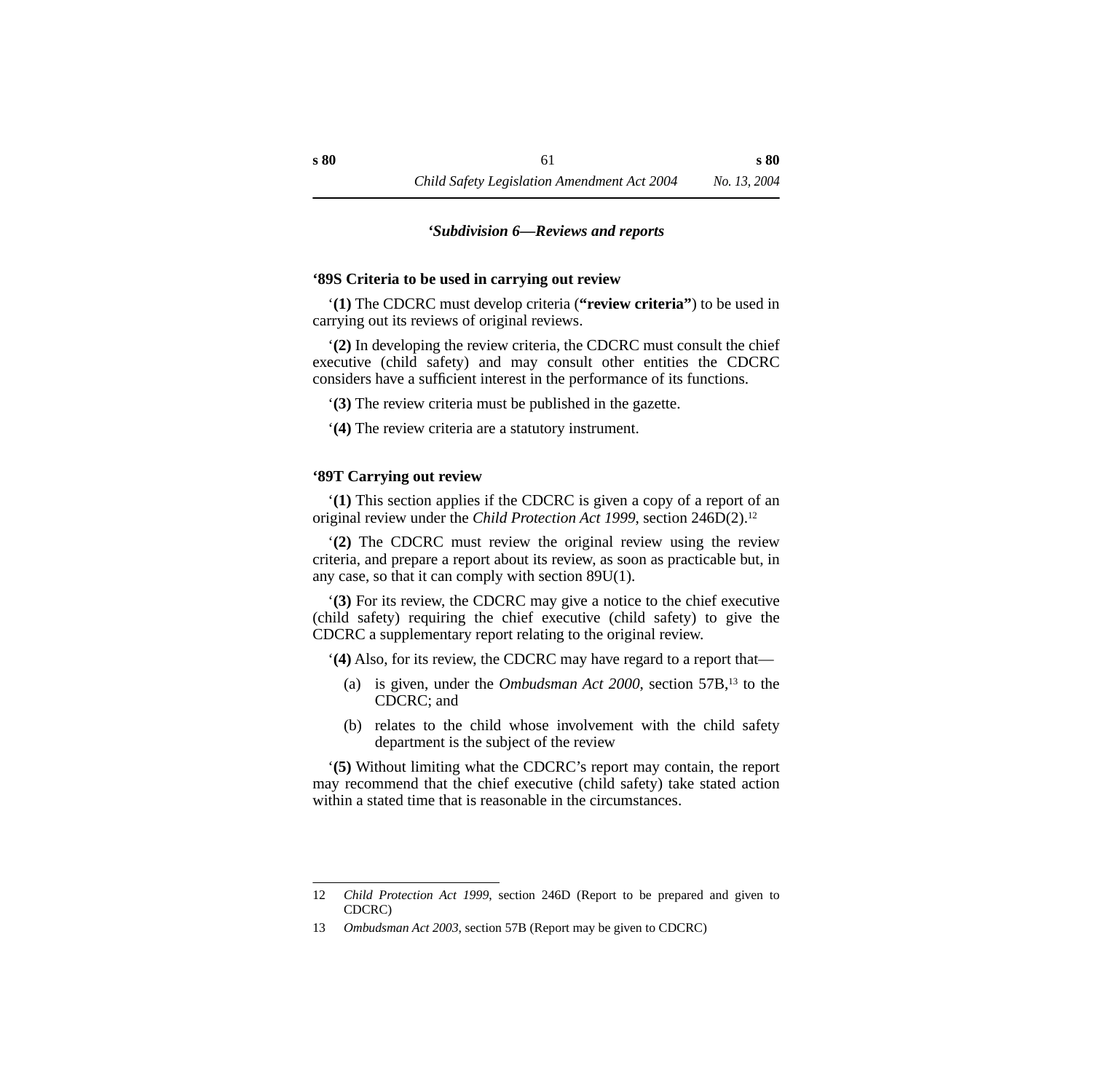#### **'89U CDCRC to give copy of its report to certain persons**

'**(1)** Within 3 months after being given the report of an original review, the CDCRC must give a copy of its report to—

- (a) the chief executive (child safety); and
- (b) the commissioner.

'**(2)** The CDCRC's report must not include any information identifying, or that is likely to lead to the identification of, any individual.

'**(3)** However, the CDCRC may include with the copy of its report given to the chief executive (child safety) a separate document that allows the chief executive (child safety) to identify individuals mentioned in the report.

#### *'Subdivision 7—Recommendations*

#### **'89V Request to chief executive (child safety)**

'The CDCRC may ask the chief executive (child safety) to notify the CDCRC, within a reasonable stated time, of the steps taken to give effect to the recommendations contained in its report and, if no steps have been taken, the reasons for this.

#### **'89W CDCRC may give report to Minister in certain circumstances**

'**(1)** This section applies if the CDCRC, after considering the response of the chief executive (child safety) given under section 89V, considers that no steps have been taken to give effect to the CDCRC's recommendations or the steps taken are inadequate or inappropriate.

'**(2)** The CDCRC may report on the matter to the Minister and the Minister to whom the chief executive (child safety) is responsible.

'**(3)** The CDCRC must attach the following to the report—

- (a) a copy of the CDCRC's report on the review;
- (b) the response of the chief executive (child safety) under section 89V about the matter.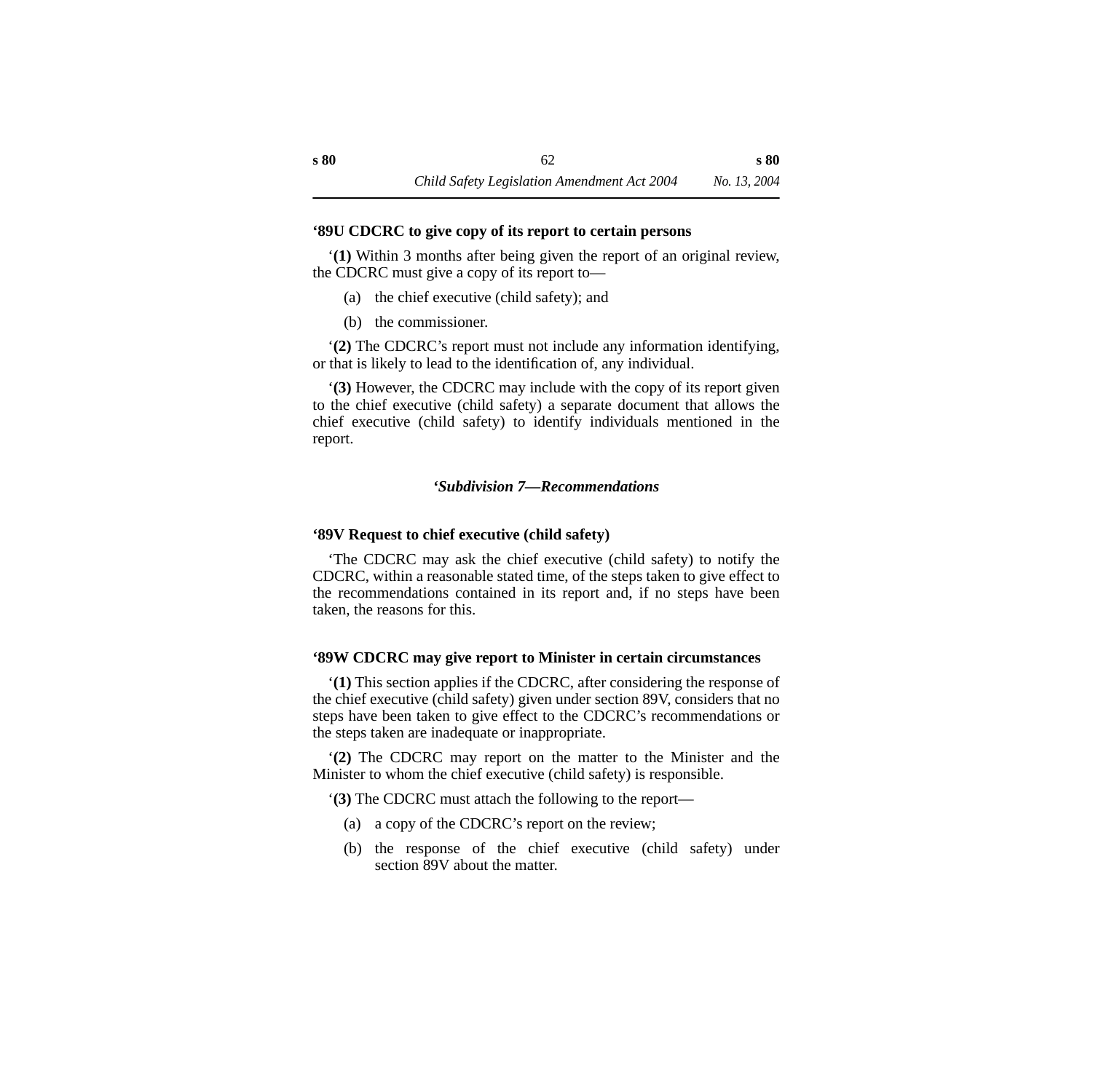#### *'Subdivision 8—Other provisions*

#### **'89X Confidentiality of information**

'**(1)** This section applies to a person who gains confidential information because of, or an opportunity given by—

- (a) being a CDCRC member; or
- (b) being a person who is giving, or has given, help to the CDCRC under section 89E; or
- (c) providing administrative support to the CDCRC under section 89ZB.

'**(2)** The person must not—

- (a) make a record of the information or intentionally disclose the information to anyone except—
	- (i) to the extent necessary to perform the person's functions relating to the CDCRC; or
	- (ii) if the person is the State Coroner, to a coroner for use by the coroner to help in an investigation under the *Coroners Act 2003*; or
	- (iii) if the person is the State Coroner's deputy under section 89G,<sup>14</sup> to the State Coroner or to a coroner for use by the coroner to help in an investigation under the *Coroners Act 2003*; or
- (b) recklessly disclose the information to anyone.

Maximum penalty—100 penalty units.

#### **'89Y No liability for defamation if report made in good faith**

'It is a lawful excuse for the publication of any defamatory statement made in a report prepared by the CDCRC under this part that the publication is made in good faith and is, or purports to be, made for this Act or the *Child Protection Act 1999*.

<sup>14</sup> Section 89G (Provision relating to appointment of State Coroner as appointed member)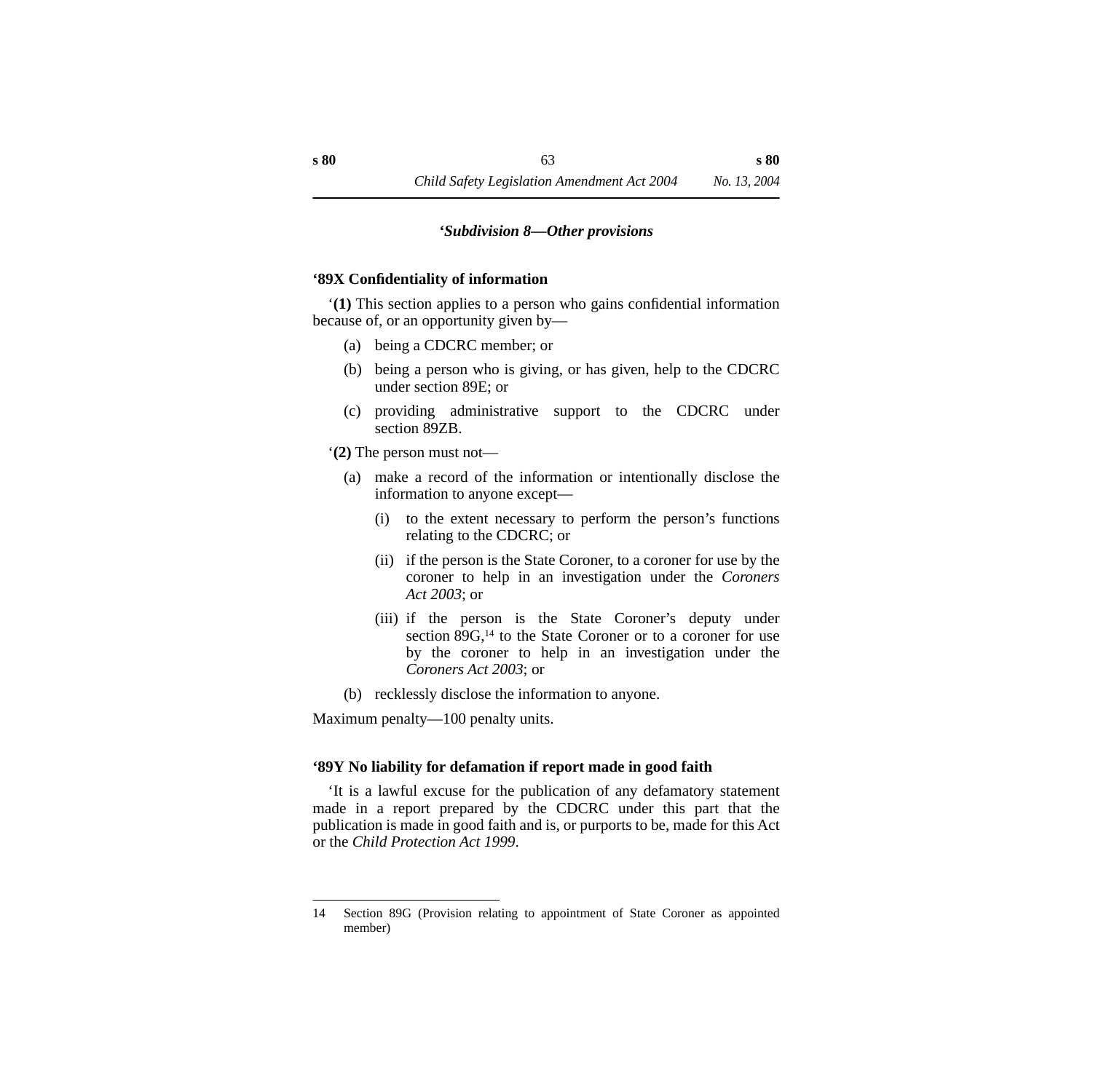#### **'89Z Information not to be given in evidence**

'**(1)** A relevant person is neither competent nor compellable—

- (a) to produce, in compliance with a requirement under an Act or legal process, any document in the person's possession or under the person's control created by, at the request of, or solely for the purpose of, the CDCRC; or
- (b) to divulge or communicate, in compliance with a requirement under an Act, or legal process, information that came to the person's notice as a relevant person.

'**(2)** Subsection (1) does not apply to a requirement made in proceedings about an act or omission by the relevant person or the CDCRC.

'**(3)** In this section—

**"relevant person"** means a person who is, or was—

- (a) a CDCRC member; or
- (b) giving help to the CDCRC under section 89E; or
- (c) providing administrative support to the CDCRC under section 89ZB.

# **'89ZA Annual report**

'**(1)** By 31 October in each year, the CDCRC must give to the Minister a report about the performance of the CDCRC's functions during the previous financial year.

'**(2)** The report must not include information that identifies, or is likely to identify, individuals referred to in reports under section 89T(2).

# **'89ZB Administrative support for CDCRC**

'The commissioner must ensure the CDCRC has the administrative support services reasonably required for the CDCRC to carry out its functions effectively and efficiently.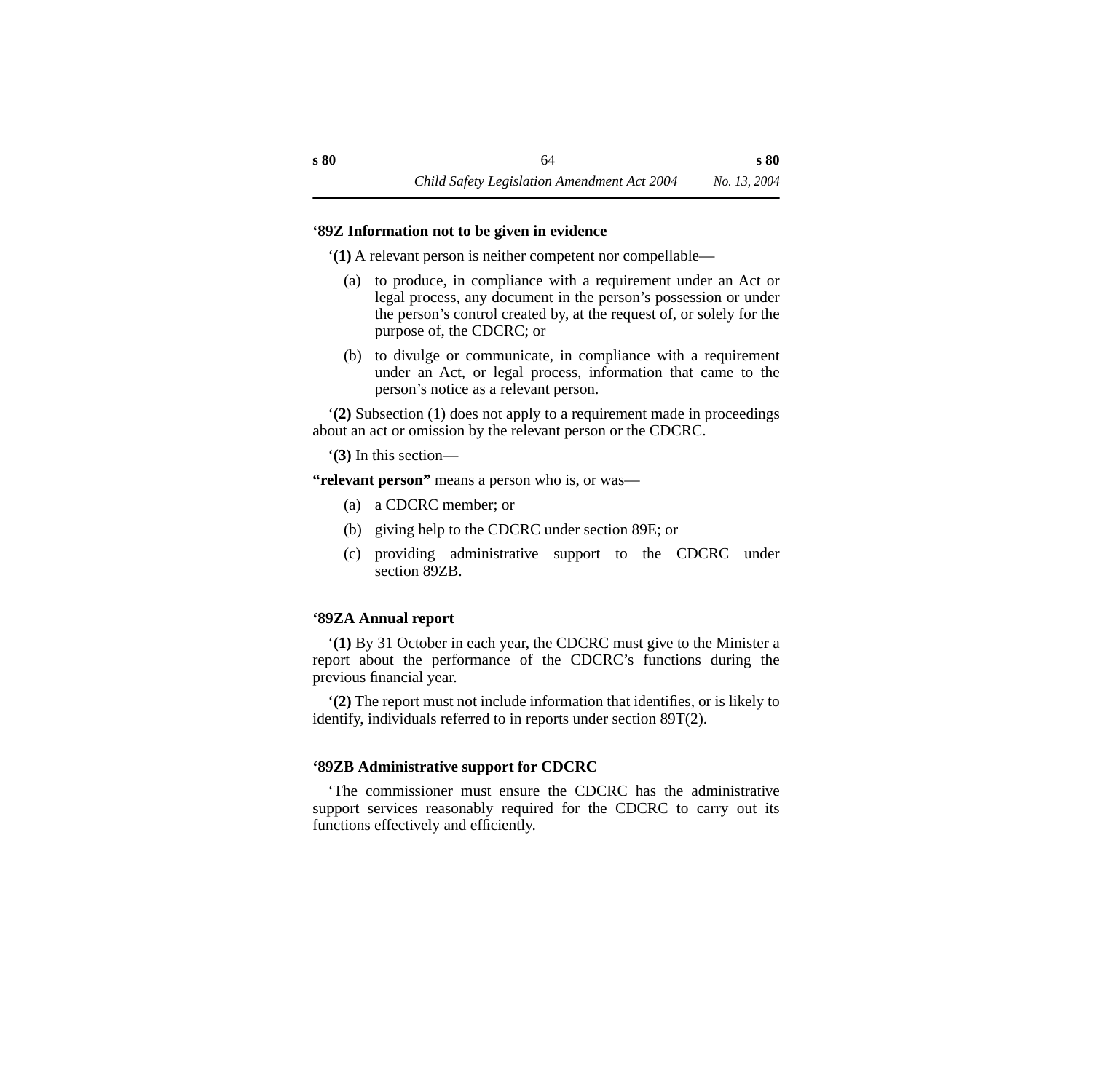### *'Division 2—Commissioner's functions relating to child deaths*

#### **'89ZC Register**

'The commissioner must keep a register of child deaths in Queensland.

### **'89ZD Access to information in the register for research purposes**

'**(1)** This section applies if a person wants access to information in the register to undertake research to help reduce the likelihood of child deaths.

'**(2)** The person may access the information only with the commissioner's consent.

'**(3)** The commissioner may consent only if satisfied—

- (a) the person is a genuine researcher; and
- (b) the information is reasonably necessary for research mentioned in subsection (1).

'**(4)** The commissioner must not give the person access to identifying information unless the commissioner reasonably believes—

- (a) the identifying information is necessary for the research to be effective; and
- (b) the opportunity for increased knowledge that may result from the research outweighs the need to protect the privacy of any living or dead person.

'**(5)** The commissioner may impose conditions on the consent that the commissioner considers appropriate including, for example, a condition that the person must not disclose identifying information to anyone else or use the information other than for a stated purpose.

'**(6)** The person must comply with any condition imposed on the consent, unless the person has a reasonable excuse.

Maximum penalty—100 penalty units.

'**(7)** In this section—

**"identifying information"** means information that identifies an individual.

**"genuine researcher"** means—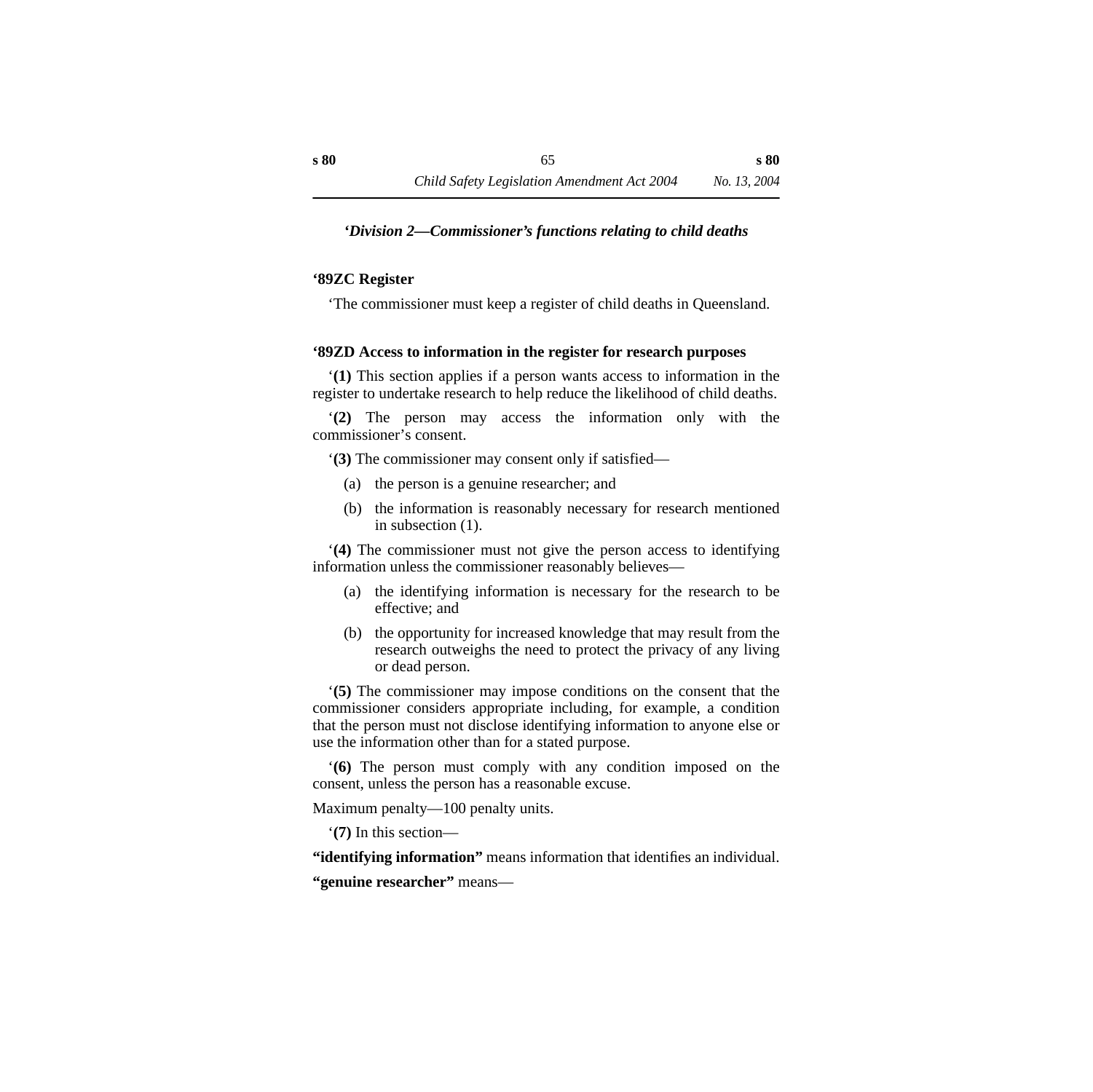- (a) a person authorised under the *Health Act 1937*, section 154M15 to conduct scientific research and studies for the purpose of reducing morbidity or mortality in Queensland; or
- (b) a member of an approved quality assurance committee under the *Health Services Act 1991*, part 4, division 2;<sup>16</sup> or
- (c) another person who the commissioner considers is conducting genuine research.

#### **'89ZE Other functions relating to information about child deaths**

'The commissioner also has the following functions to help reduce the likelihood of child deaths—

- (a) in relation to the information about child deaths recorded in the register—
	- (i) to classify the deaths according to cause of death, demographic information and other relevant factors; and
	- (ii) to analyse the information to identify patterns or trends;
- (b) to conduct research, alone or in cooperation with other entities;
- (c) to identify areas for further research by the commissioner or other entities;
- (d) to make recommendations, arising from keeping the register and conducting research under this division, about laws, policies and practices.

# **'89ZF Reports**

'**(1)** By 31 October in each year, the commissioner must prepare, and give to the Minister, a report about the following matters for the previous financial year—

- (a) the results of analysing information included in the register;
- (b) the commissioner's activities relating to research about child deaths;

<sup>15</sup> *Health Act 1937*, section 154M (Authority to conduct scientific research and studies)

<sup>16</sup> *Health Services Act 1991*, part 4 (Teaching hospitals and quality assurance), division 2 (Quality assurance)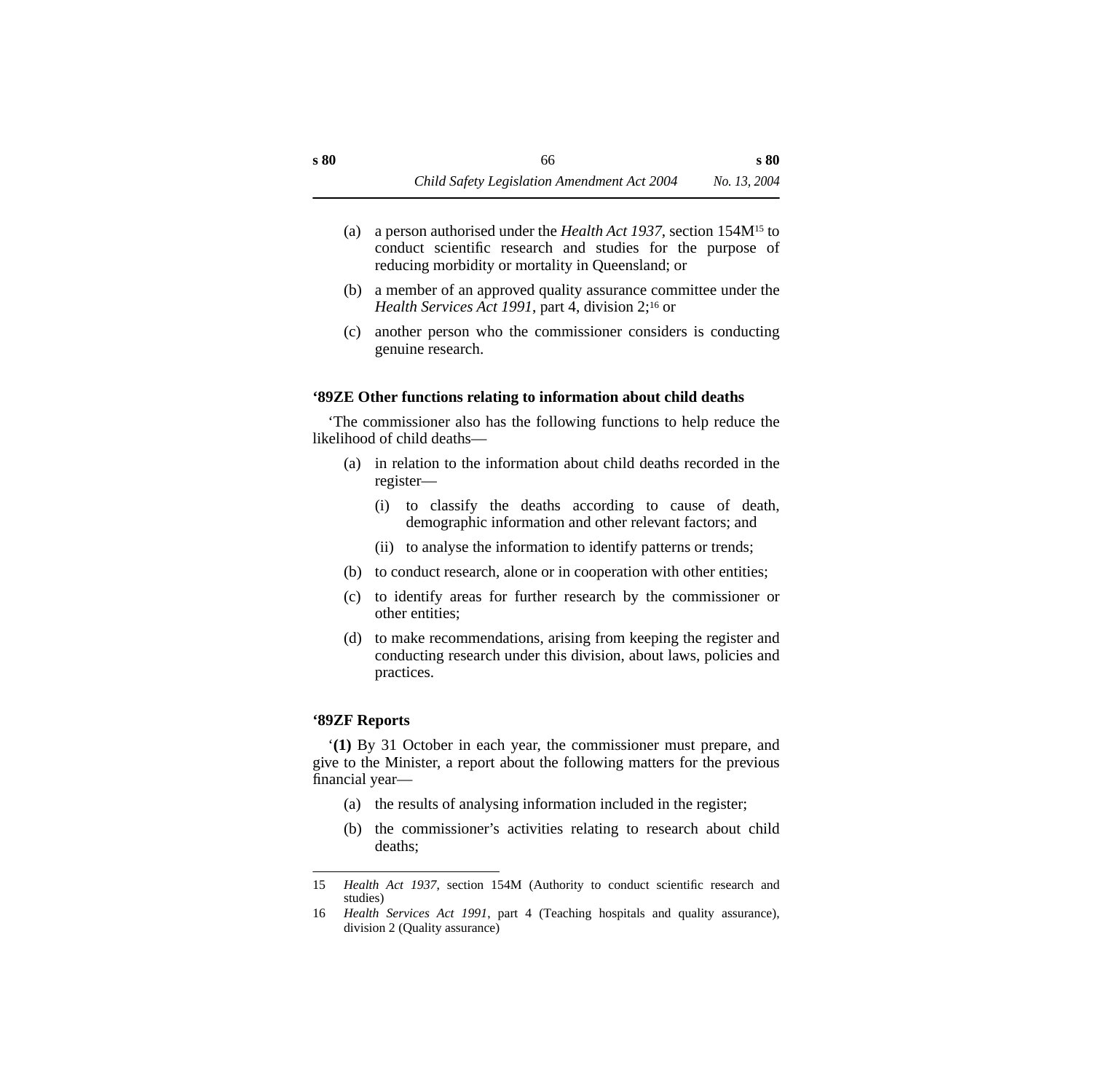- (c) any persons given access to information in the register for research purposes;
- (d) recommendations the commissioner has made about laws, policies or practices;
- (e) the extent to which previous recommendations of the commissioner have been implemented.

'**(2)** The commissioner may also prepare, and give to the Minister, other reports arising from the performance of the commissioner's functions under section 89ZE.

'**(3)** The commissioner must not include in a report any comments adverse to an entity identifiable from the report, unless the entity has been given a copy of the comments and given a reasonable opportunity to respond to them.

'**(4)** If the entity gives the commissioner a written statement in response to the comments and asks that the statement be included in the report, the commissioner must include the statement in the report.

'**(5)** However, the commissioner is not required by subsection (4) to include a statement so far as it contains information that the commissioner considers should not be publicly disclosed on the ground that—

- (a) disclosure of the information may adversely affect the outcome of an inquiry or investigation by a complaints agency or the police service, or an investigatory body established under a law of the Commonwealth; or
- (b) the information concerns a matter before a court.

'**(6)** It is a lawful excuse for the publication of any defamatory statement made in a report that the publication is made in good faith and is, or purports to be, made for this Act.

'**(7)** Within 14 sitting days after receiving a report under this section, the Minister must table it in the Legislative Assembly.

### **'89ZG Government entity may enter into arrangement with commissioner**

'**(1)** A government entity may—

(a) enter into an arrangement with the commissioner about providing to the commissioner information or a document that the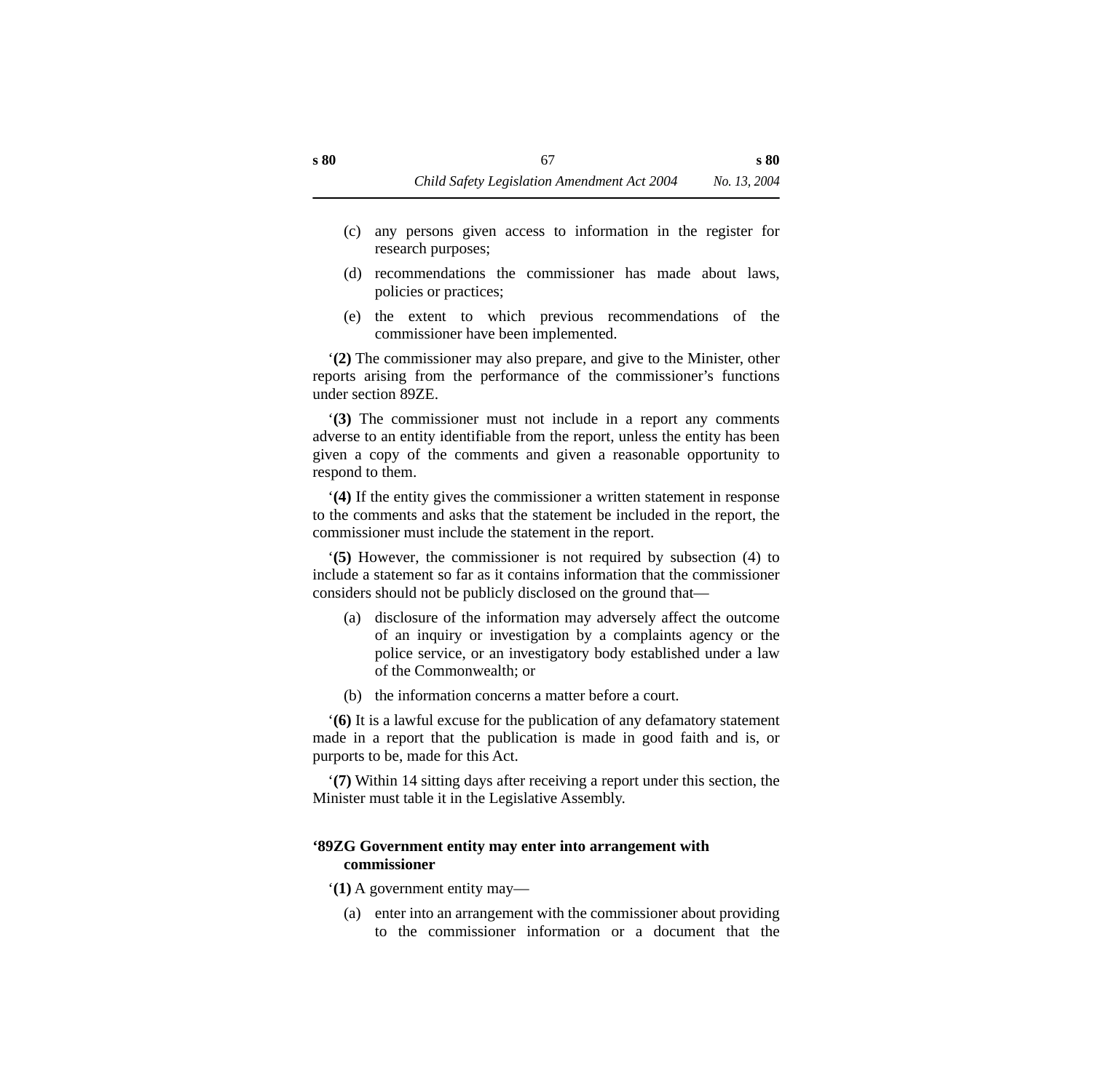commissioner reasonably needs to perform the commissioner's functions under this division; and

(b) provide information or a document to the commissioner under the arrangement.

'**(2)** The government entity and the commissioner must, as far as practicable, protect the persons to whom the information or document relates from unjustified intrusion on their privacy.

'**(3)** The government entity may charge a fee for a service under the arrangement that is not more than the actual cost of providing the service.

'**(4)** This section does not apply to—

- (a) the Children Services Tribunal; or
- (b) the registrar under the *Births, Deaths and Marriages Registration Act 2003*; or
- (c) the State Coroner or the chief executive of the department in which the *Coroners Act 2003* is administered.

'**(5)** A person does not, by providing access to information or a document under this section—

- (a) contravene a provision of an Act or a law imposing a statutory or commercial obligation or restriction to maintain secrecy in relation to the information or document; or
- (b) incur any civil liability in relation to the information or document.

'**(6)** To remove doubt, for the purpose of the *Health Services Act 1991*, section 63, it is declared an officer, employee or agent mentioned in that section is authorised to give information under this section.

# **'89ZH Disclosure of information**

'The commissioner may disclose information obtained under this division, to the State Coroner, for use by a coroner to help in—

- (a) an investigation under the *Coroners Act 2003*; or
- (b) an inquiry into a death under the *Coroners Act 1958*.'.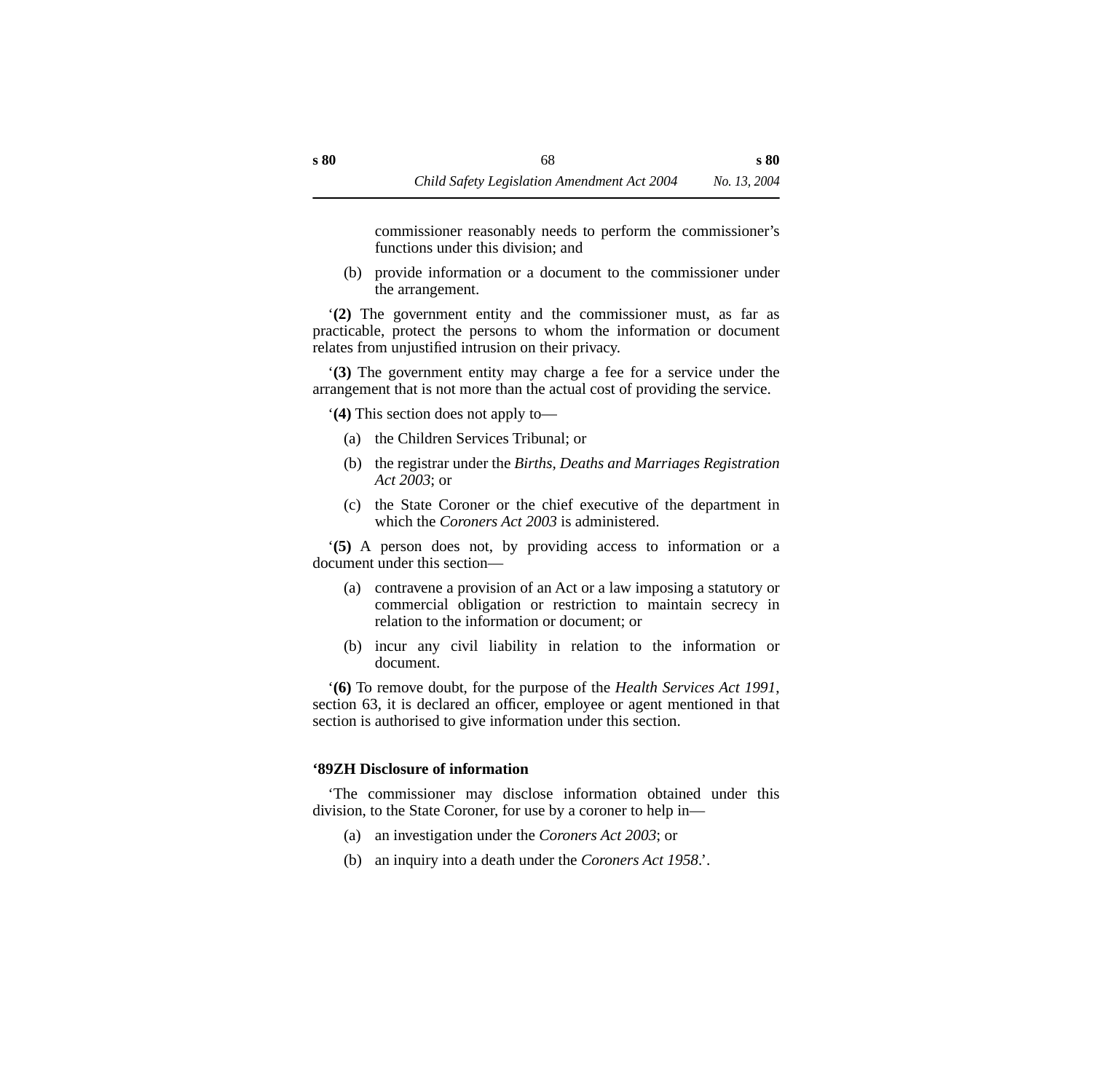#### **81 Insertion of new pt 7A**

After part 7—

*insert—*

# **'PART 7A—COMMISSIONER MAY APPLY FOR REVIEW OF PARTICULAR DECISIONS**

#### **'140A Meaning of "reviewable decision" for pt 7A**

'**(1)** In this part—

**"reviewable decision"** means any of the following—

- (a) if, under the *Child Protection Act 1999*, section  $14(1)$ ,<sup>17</sup> the chief executive (child safety) is required to take action under section  $14(1)(a)$  or (b), a decision by the chief executive about the action;
- (b) a decision, under the *Child Protection Act 1999*, section 87(2),18 by the chief executive (child safety) not to take action under that subsection;
- (c) a decision by the chief executive (child safety) to take, or not to take, a step for the purpose of ensuring a child who, under the *Child Protection Act 1999*, is placed in the care of an approved foster carer, licensed care service or departmental care service is cared for in a way that meets the statement of standards under section 122 of that Act;
- (d) a decision that is a reviewable decision under the *Child Protection Act 1999*,<sup>19</sup> other than—
	- (i) a decision about a licence under section 129 of that Act; or
	- (ii) a decision about a certificate of approval under section 136 of that Act; or

<sup>17</sup> *Child Protection Act 1999*, section 14 (Chief executive may investigate alleged harm)

<sup>18</sup> *Child Protection Act 1999*, section 87 (Chief executive to provide contact between child and child's parents)

<sup>19</sup> See the *Child Protection Act 1999*, schedule 3 (Dictionary), definition "reviewable decision". Reviewable decisions are in schedule 2 (Reviewable decisions and aggrieved persons) of that Act.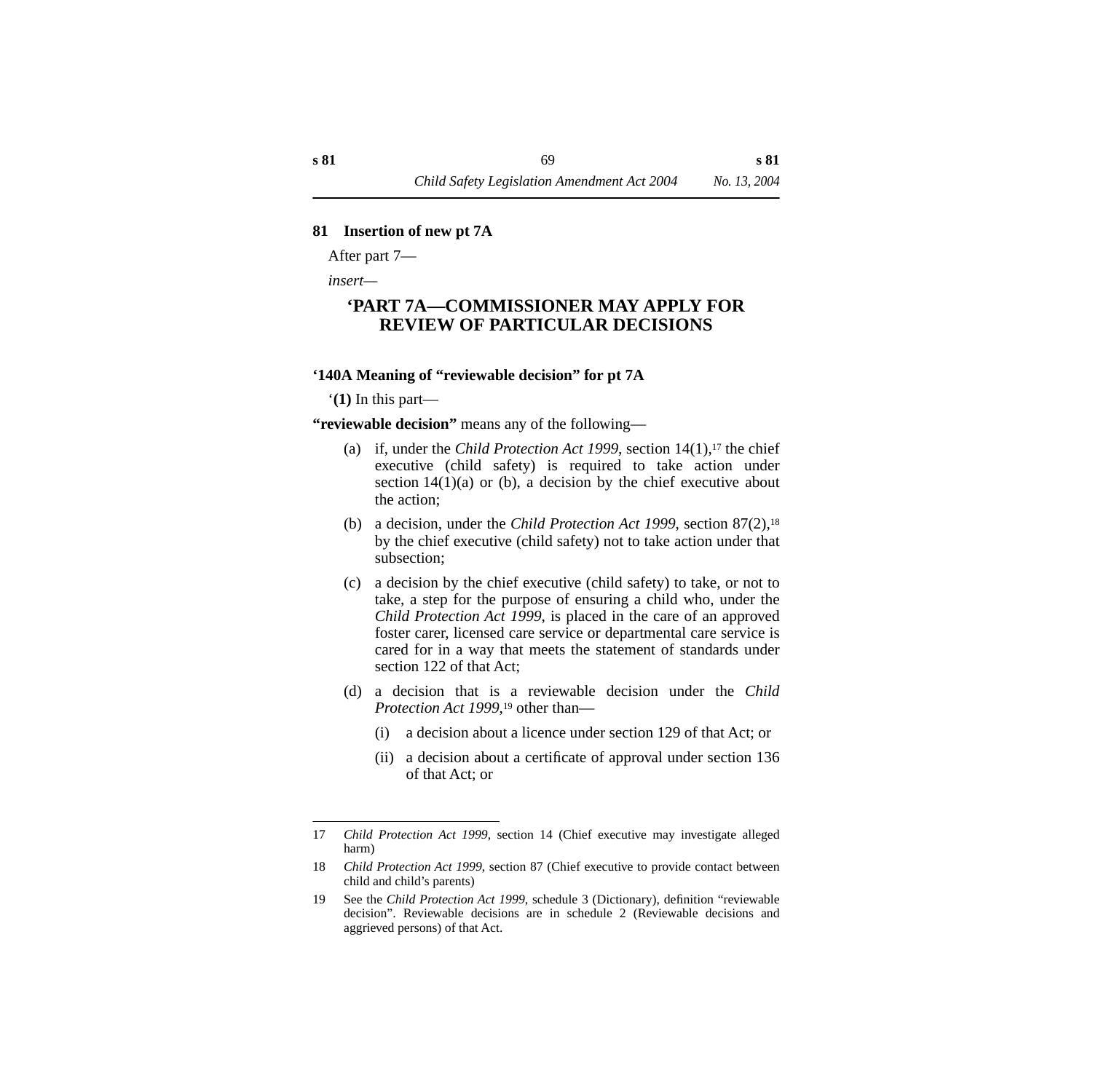(iii) a decision about an authority under section 137, 138 or 140 of that Act.

'**(2)** For paragraph (a) of the definition "reviewable decision" in subsection (1), if the chief executive (child safety) is required to take action under the *Child Protection Act 1999,* section 14(1)(a) or (b) and fails to take the action, the failure is taken to be a decision by the chief executive (child safety) not to take any action.

'**(3)** For paragraph (c) of the definition "reviewable decision" in subsection (1), a failure by the chief executive (child safety) to decide to take a step for the purpose mentioned in that paragraph is taken to be a decision not to take the step.

'**(4)** Subsection (5) applies if, in the course of the commissioner seeking to have a reviewable decision resolved to the commissioner's satisfaction—

- (a) the chief executive (child safety) amends, or substitutes another reviewable decision for, the first reviewable decision and the amended reviewable decision or substituted reviewable decision does not resolve the matter to the commissioner's satisfaction; or
- (b) in relation to a failure to take action or to decide to take a step as mentioned in subsection (2) or (3)—the chief executive (child safety) actually makes a reviewable decision and the reviewable decision does not resolve the matter to the commissioner's satisfaction.

'**(5)** For section 140B, the amended or substituted reviewable decision, or the reviewable decision actually made, becomes the reviewable decision.

#### **'140B Commissioner may apply for review of reviewable decisions**

'**(1)** This section applies if, in performing the commissioner's child guardian functions, the commissioner—

- (a) is dissatisfied with a reviewable decision; and
- (b) has been unable to resolve the matter with the chief executive (child safety) to the commissioner's satisfaction.

'**(2)** The commissioner may apply to the Children Services Tribunal to have the reviewable decision reviewed.

'**(3)** The commissioner may apply to the Children Services Tribunal only if the commissioner is satisfied that to do so would be in the child's best interests.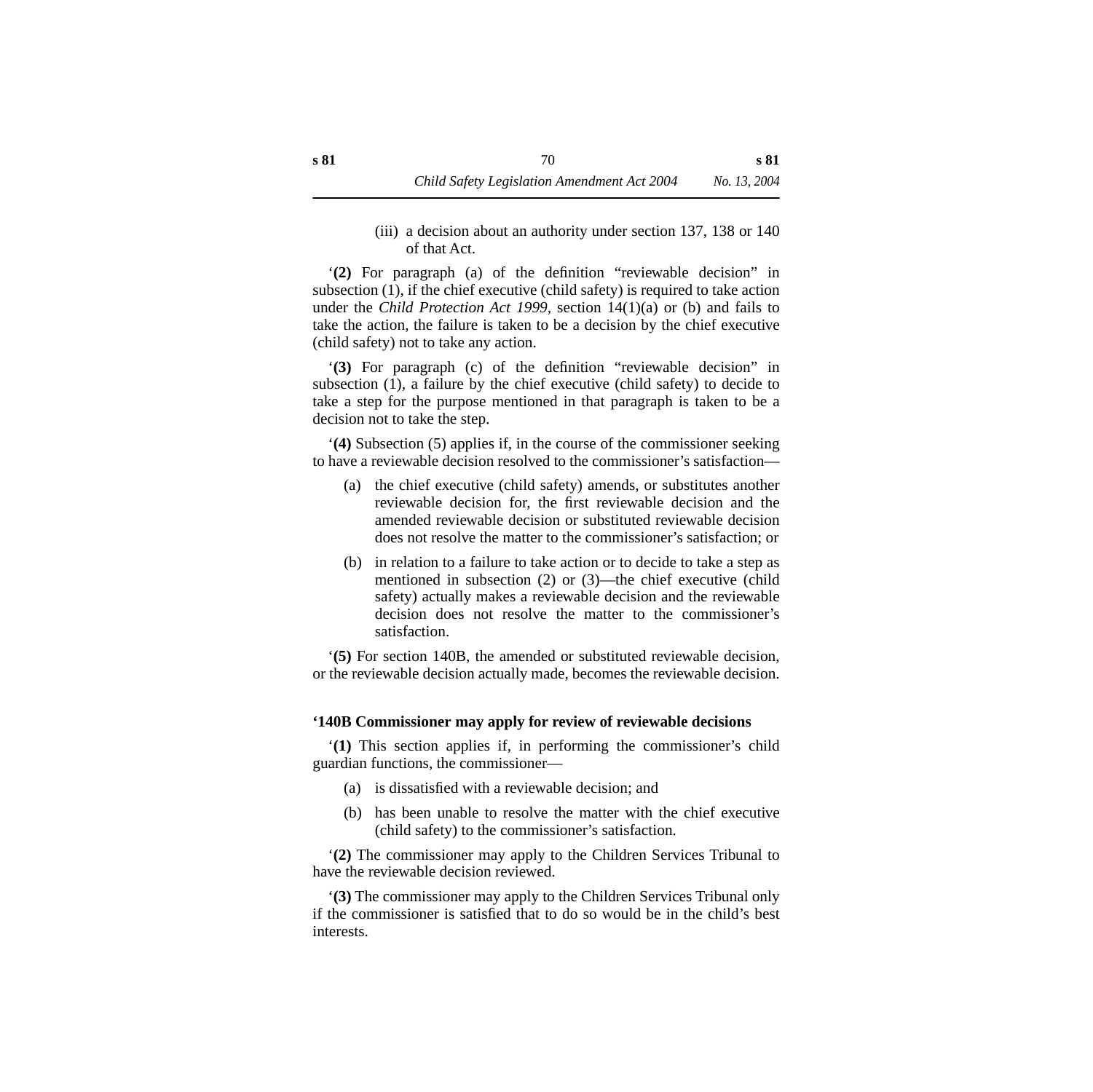'**(4)** Before the commissioner may apply to the Children Services Tribunal to have the reviewable decision reviewed, the commissioner must give the chief executive (child safety) a written notice stating—

- (a) the commissioner is dissatisfied with the decision; and
- (b) the reasons the commissioner is dissatisfied with the decision; and
- (c) the matter has not been resolved to the commissioner's satisfaction; and
- (d) the commissioner intends to apply to the Children Services Tribunal for a review of the decision.'.

## **82 Amendment of s 159 (Relationship with complaints agencies)**

Section 159(2)—

*omit, insert—*

'**(2)** The commissioner may—

- (a) liaise with a complaints agency about the exercise by the commissioner and the complaints agency of their functions relating to complaints about services provided to children; and
- (b) enter into an arrangement with the complaints agency aimed at avoiding inappropriate duplication of activities relating to those functions<sup>'</sup>.

## **83 Amendment of s 161 (Protection from liability)**

Section 161(3), definition "official"—

*insert—*

'(d) a member of the Child Death Case Review Committee.'.

## **84 Insertion of new s 163A**

```
After section 163—
```
*insert—*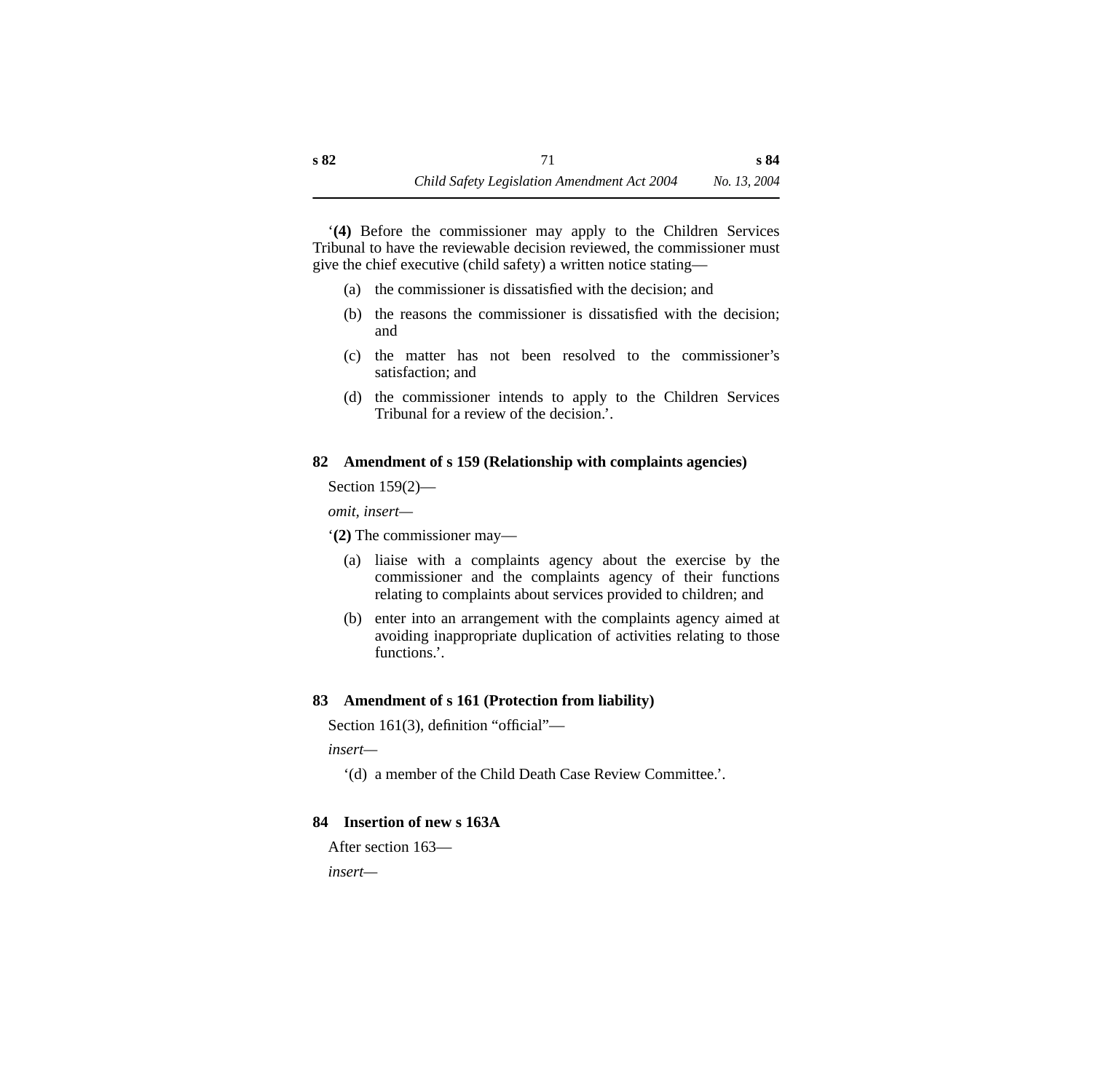#### **'163A Annual report by commission**

'The commission's annual report under the *Financial Administration and Audit Act 1977* for a financial year must include—

- (a) a report on the performance of the commissioner's child guardian functions during the year; and
- (b) a report on the operations of community visitors during the year.'.

## **85 Amendment of s 165 (Delegation by commissioner)**

**(1)** Section 165, heading, after '**commissioner**'—

*insert—*

## '**or assistant commissioner**'.

**(2)** Section 165(2)—

```
renumber as section 165(3).
```
**(3)** Section 165—

*insert—*

'**(2)** The assistant commissioner may delegate the assistant commissioner's powers under this Act to—

- (a) an appropriately qualified member of the commission's staff; or
- (b) another individual whom the assistant commissioner considers is an appropriately qualified person to exercise the powers delegated to the person.'.

## **86 Insertion of new pt 9, div 6**

```
Part 9, after division 5—
```
*insert—*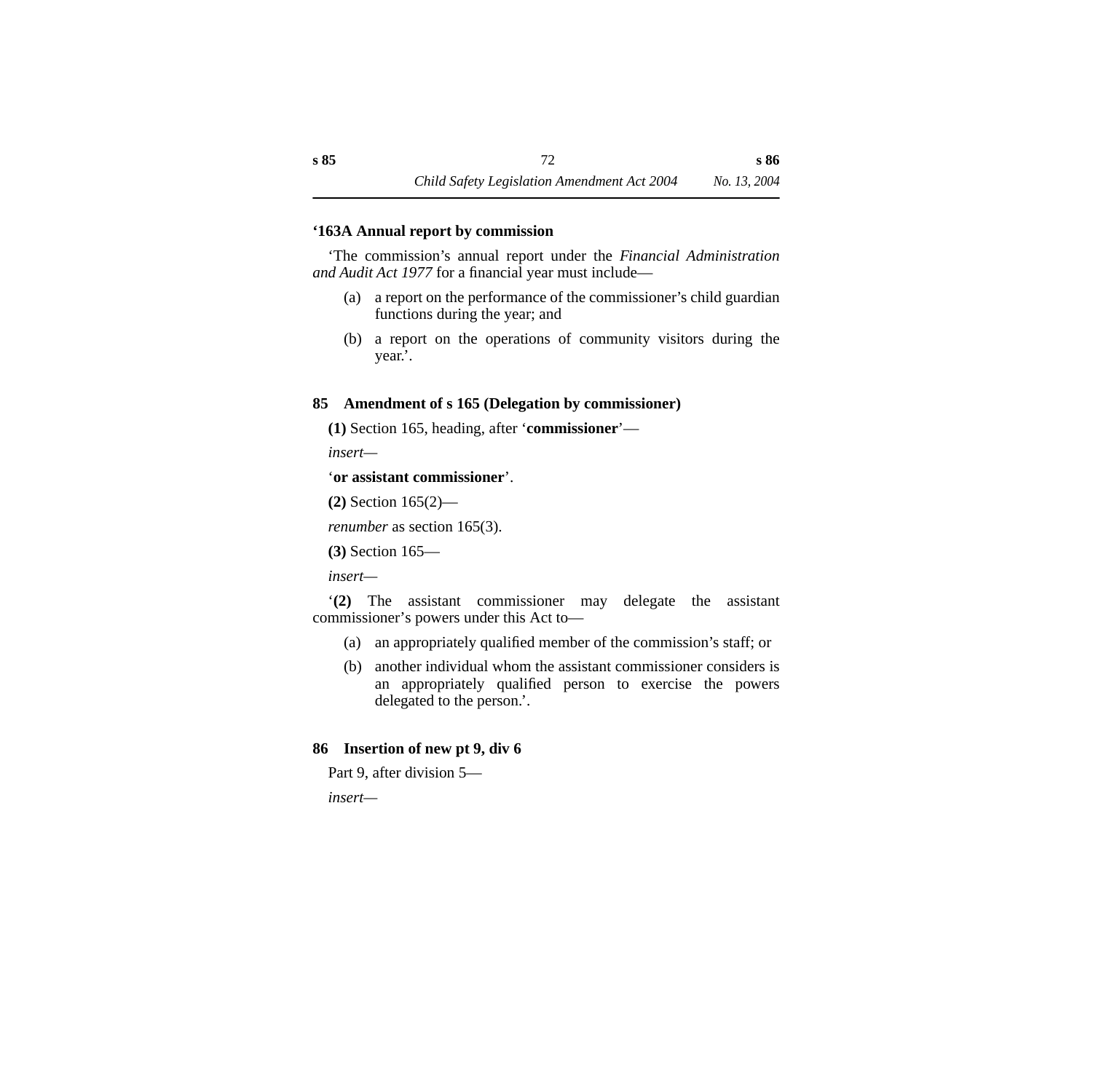#### *'Division 6—Transitional provisions for Child Safety Legislation Amendment Act 2004*

#### **'183 Commissioner**

'**(1)** Subject to this Act, the current commissioner continues in office under this Act as the Commissioner for Children and Young People and Child Guardian until the end of the term stated in the person's appointment.

'**(2)** Unless the context otherwise requires, a reference in a document to the Commissioner for Children and Young People is taken to be a reference to Commissioner for Children and Young People and Child Guardian.

'**(3)** In this section—

**"commencement day"** means the day the *Child Safety Legislation Amendment Act 2004*, section 39 commences.

**"current commissioner"** means the person who, immediately before the commencement day, was the Commissioner for Children and Young People.

#### **'184 Commission**

'**(1)** The current commission continues as the Commission for Children and Young People and Child Guardian.

'**(2)** Unless the context otherwise requires, a reference in a document to the Commission for Children and Young People is taken to be a reference to Commission for Children and Young People and Child Guardian.

'**(3)** In this section—

- **"commencement day"** means the day the *Child Safety Legislation Amendment Act 2004*, section 39 commences.
- **"current commission"** means the office that, immediately before the commencement day, was the Commission for Children and Young People.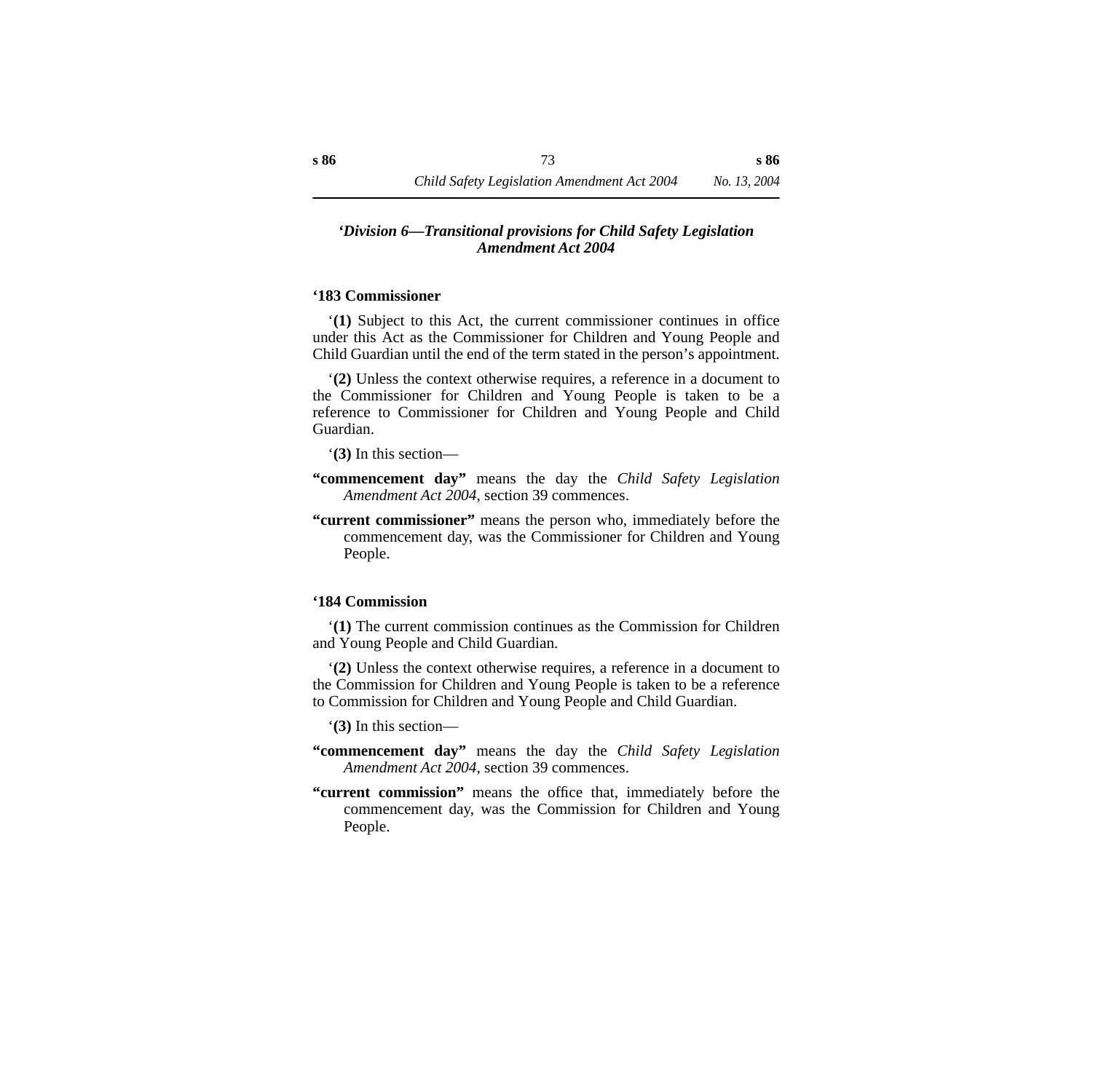#### **'185 Child deaths**

'**(1)** As far as is practicable, the commissioner must include, in the register under section 89ZC, a record of the child deaths that happened before the commencement day and on or after 1 January 2001.

'**(2)** The first report prepared under section 89ZF(1) is due by 31 October 2005 and must include the matters stated in section 89ZF(1) for the period from the commencement day to 1 July 2005.

'**(3)** In this section—

**"commencement day"** means the day the *Child Safety Legislation Amendment Act 2004*, section 80 commences.

#### **'186 References to child safety department**

'If the *Child Protection Act 1999* is administered only in a part of a department, a reference in this Act to the child safety department is a reference only to that part.

#### **'187 First report under s 89ZA**

'The first report prepared under section 89ZA is due by 31 October 2005 and must relate to the period starting on the day that section commences and ending on 30 June 2005.'.

#### **87 Amendment of sch 4 (Dictionary)**

**(1)** Schedule 4, definitions "carer", "chief executive (families)", "commission", "commissioner" and "visitable site"—

*omit.*

**(2)** Schedule 4—

*insert—*

' **"appointed members"**, for part 4A, division 1, see section 89A.

- **"approved foster carer"** means an approved foster carer under the *Child Protection Act 1999*.
- **"assistant commissioner"** means the assistant commissioner appointed under section 28A.

**"carer"**—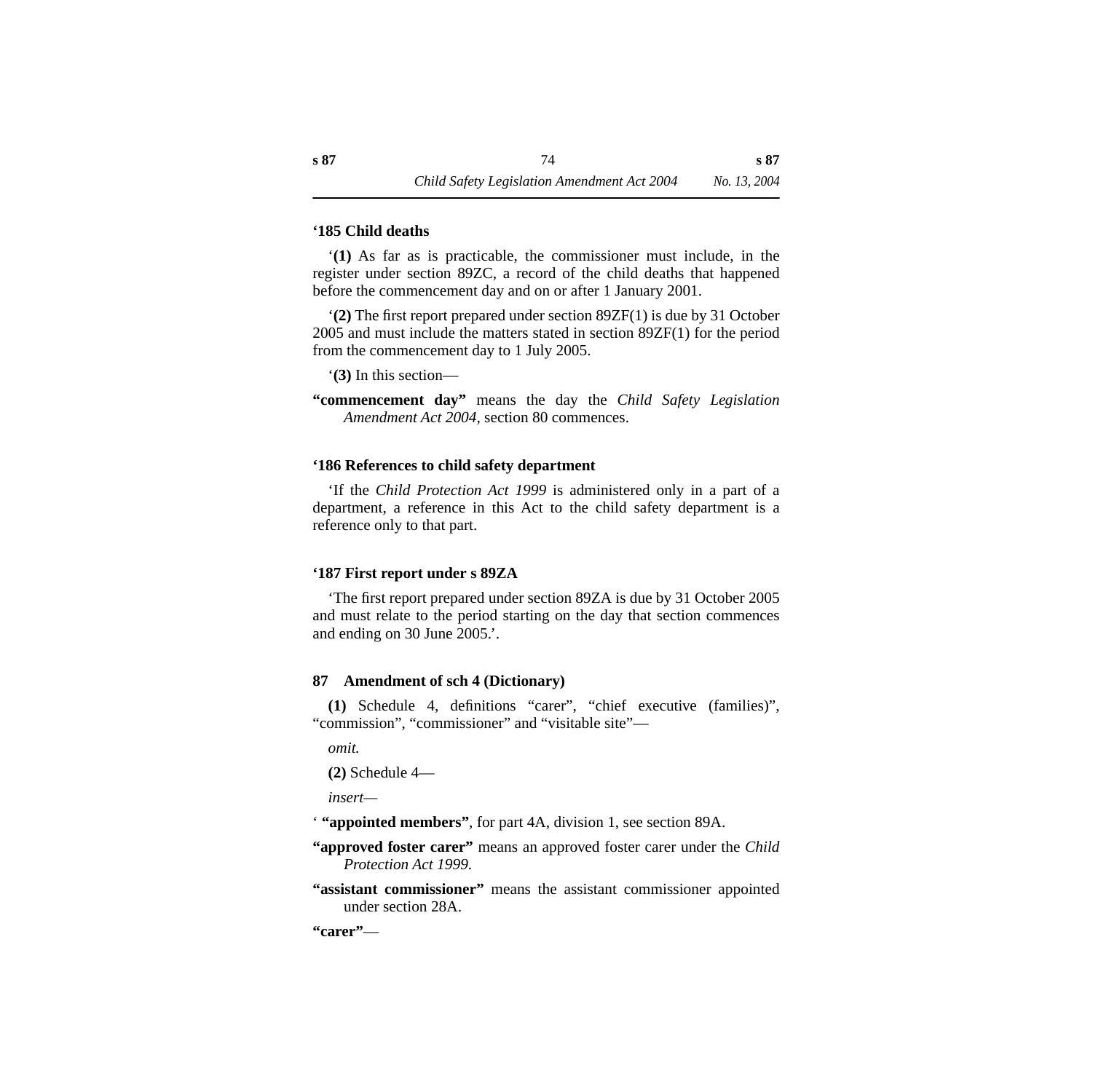- (a) in relation to a child residing in a visitable home, means a person in whose care the child has been placed; or
- (b) in relation to a child care service, see the *Child Care Act 2002*, section 56.

**"CDCRC"**, for part 4A, division 1, see section 89A.

- **"CDCRC member"**, for part 4A, division 1, see section 89A.
- **"chief executive (child safety)"** means the chief executive of the child safety department.
- **"child guardian functions"**, of the commissioner, see section 15(2).
- **"child safety department"** means the department in which the *Child Protection Act 1999* is administered.
- "child safety system" see the definition "in the child safety system".
- **"commission"** means the Commission for Children and Young People and Child Guardian.
- **"commissioner"** means the Commissioner for Children and Young People and Child Guardian.
- **"in the child safety system"** see section 11A.
- **"licensee"**, for part 2A, see section 31B(b).
- **"monitoring functions"**, of the commissioner, see section 15(3).
- **"original reviews"**, for part 4A, division 1, see section 89A.
- **"police service"** means the Queensland Police Service.
- **"policies"**, for part 4A, division 1, see section 89A.
- **"relevant service providers"**, for part 2A, see section 31B.
- **"review criteria"**, for part 4A, division 1, see section 89A.
- **"reviewable decision"**, for part 7A, see section 140A.
- **"State Coroner"** means the State Coroner under the *Coroners Act 2003*.
- **"visitable home"** see section 64B.
- **"visitable site"** see section 64A.
- **"woman"** includes any female.'.
- **(3)** Schedule 4, definition "prescribed department", paragraphs (b) and  $(c)$ —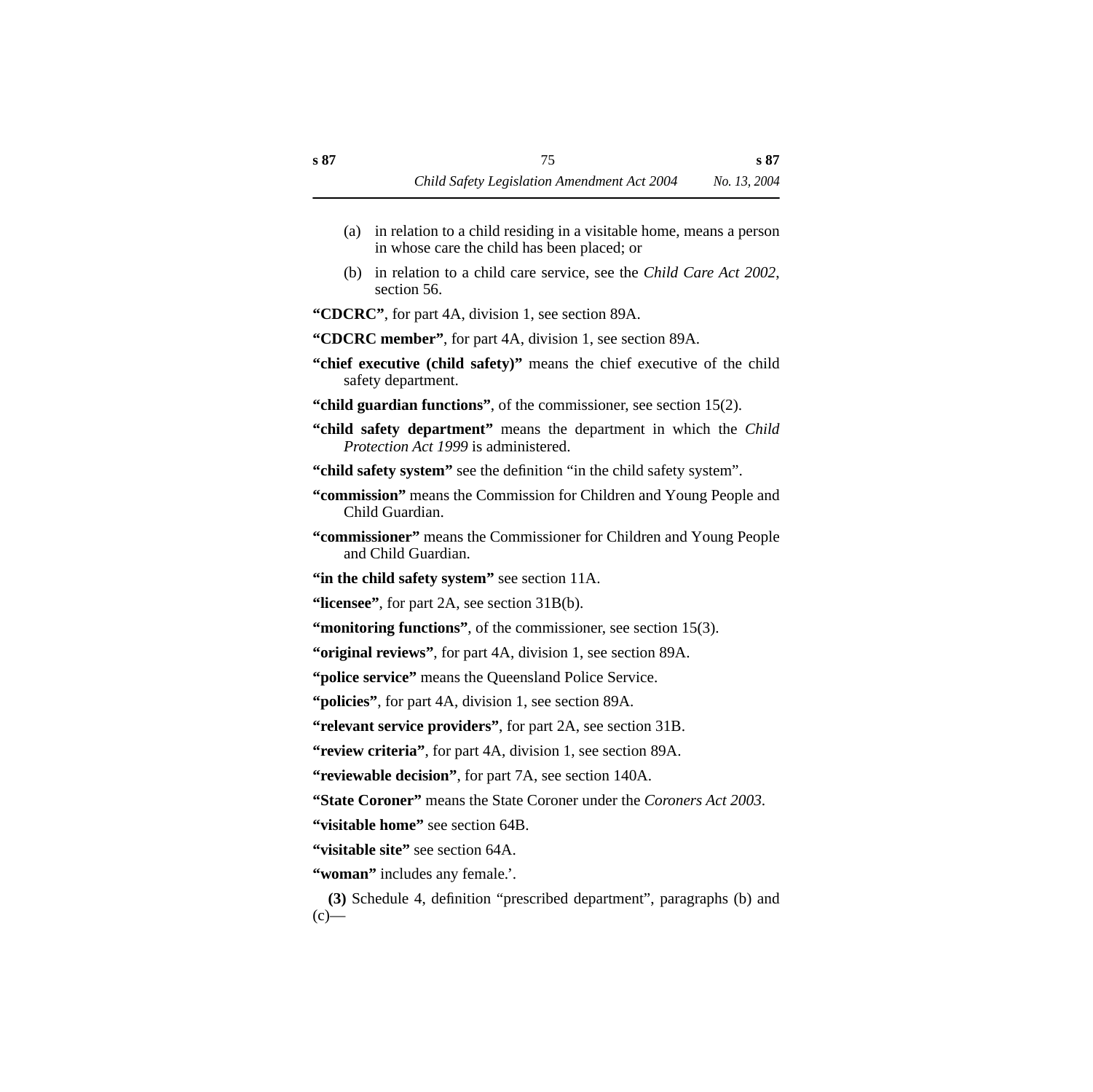*renumber* as paragraphs (c) and (d).

**(4)** Schedule 4, definition "prescribed department"—

*insert—*

'(b) the department responsible for community services; or'.

# **PART 6—AMENDMENT OF CORONERS ACT 2003**

# **88 Act amended in pt 6**

This part amends the *Coroners Act 2003*.

# **89 Amendment of s 9 ("Death in care" defined)**

Section 9(1)—

*insert—*

'(e) the person was a child in a placement with the consent of a parent or guardian.'.

## **90 Insertion of new s 10A**

Part 2, after section 10—

*insert—*

# **'10A State Coroner to notify children's commissioner of deaths**

'**(1)** If the death of a child is reported to the State Coroner under section 7, the State Coroner must, within 30 days after receiving the report—

- (a) notify the children's commissioner of the death; and
- (b) if a report about the death was given under section 7(3) by a police officer to a coroner—give the children's commissioner a copy of the report unless the State Coroner considers that giving the report is likely to prejudice an investigation by a coroner or police officer.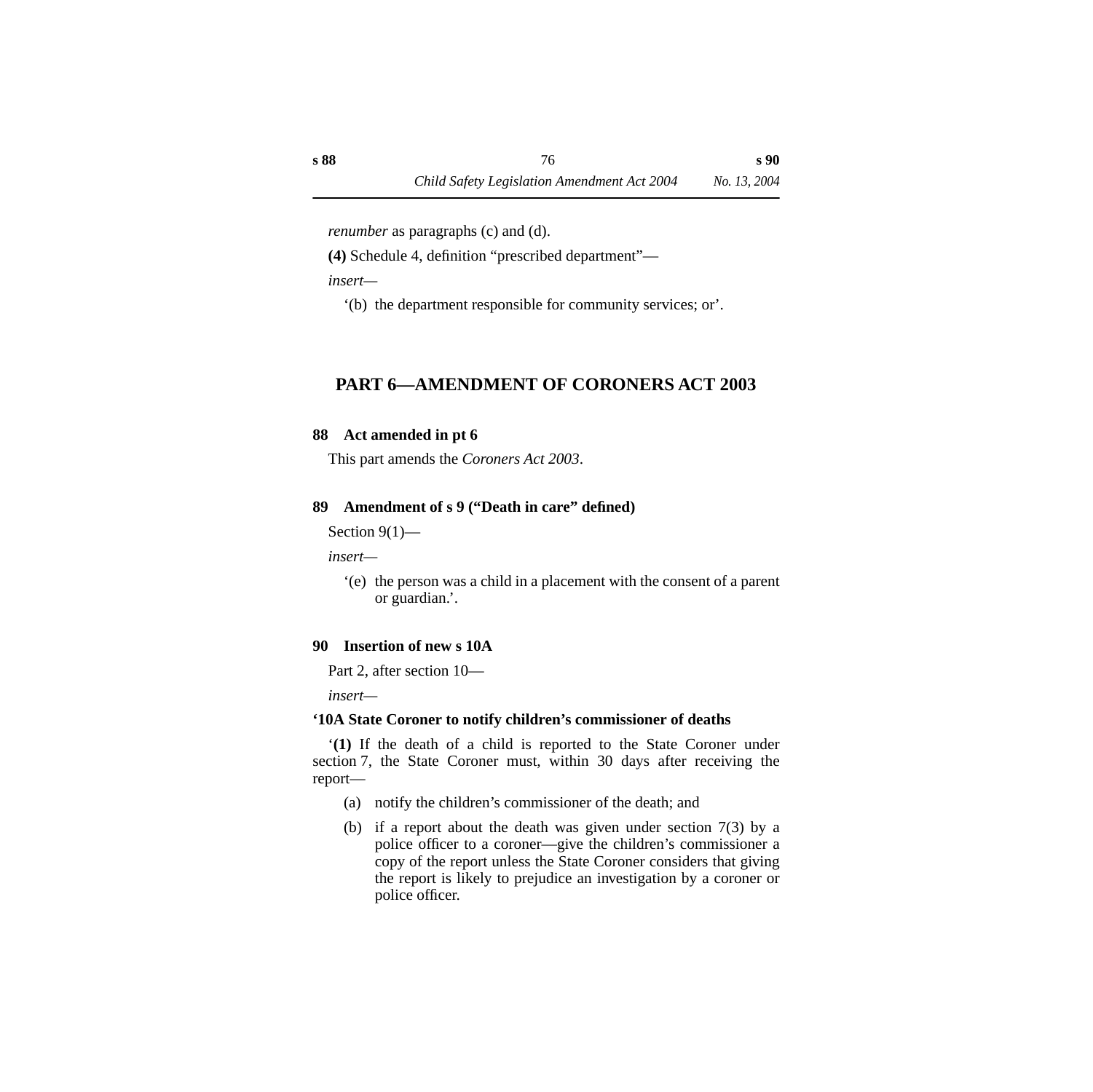'**(2)** Before giving the children's commissioner a copy of a report under subsection  $(1)(b)$ , the State Coroner must ensure that all information in the report that identifies anyone is obliterated.

'**(3)** However, the State Coroner need not obliterate information if the State Coroner reasonably believes the person's identity is necessary for the children's commissioner's child death research functions.'.

#### **91 Amendment of s 45 (Coroner's findings)**

**(1)** Section 45(4)(c)—

*renumber* as section 45(4)(d).

**(2)** Section 45(4)—

*insert—*

'(c) if the deceased person was a child—the children's commissioner; and'.

## **92 Amendment of s 46 (Coroner's comments)**

Section 46(2)—

*insert—*

'(e) if the comments relate to the death of a child—the children's commissioner.'.

## **93 Amendment of s 47 (Coroner's comments and findings for deaths in care or custody)**

Section 47(3), definition "relevant Act", paragraph (a)—

*insert—*

'(vii)for the death of a person mentioned in section 9(1)(e)—the *Child Protection Act 1999*; or'.

## **94 Insertion of new ss 54A–54C**

```
After section 54—
```
*insert—*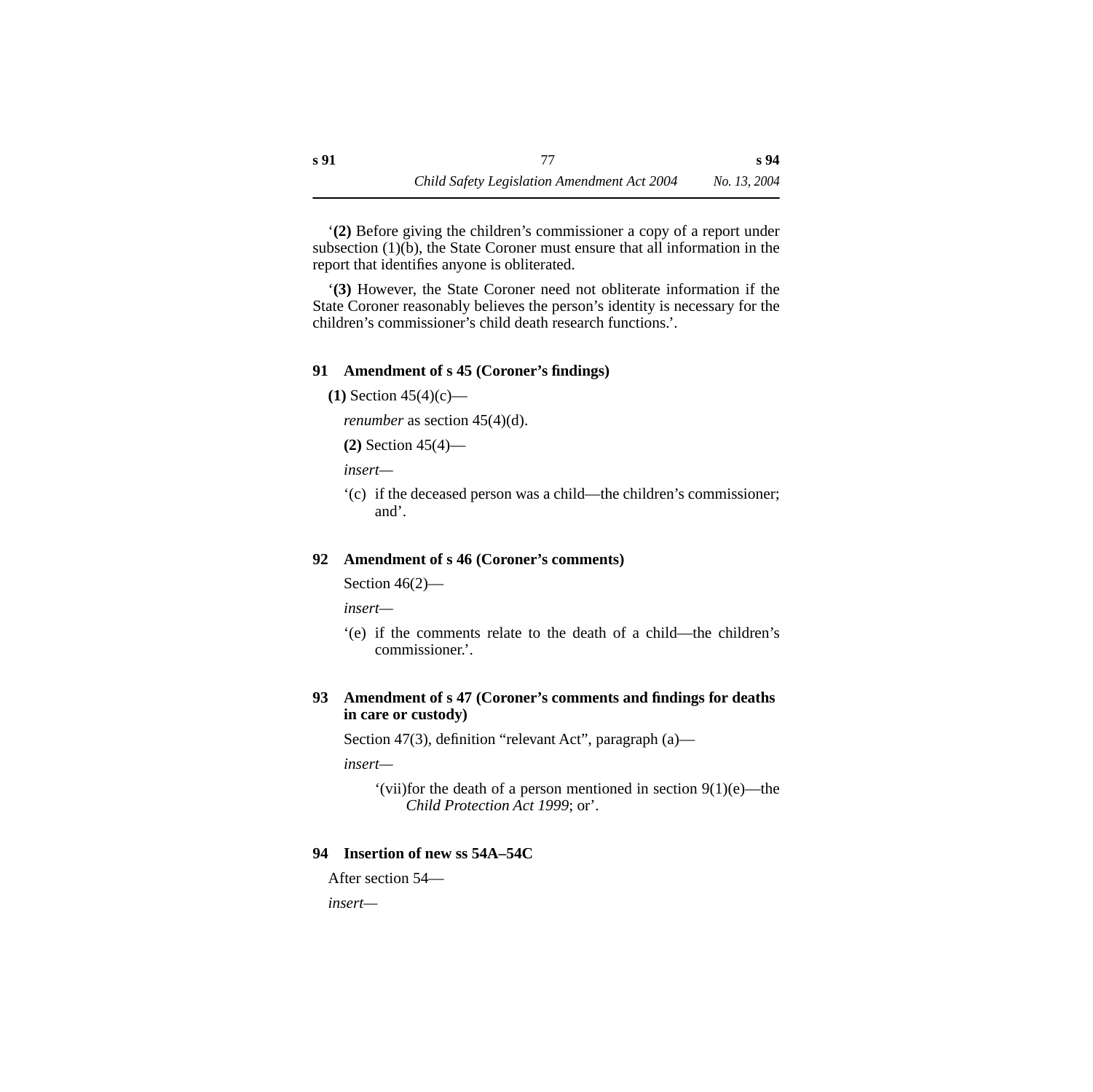#### **'54A Access to investigation documents by the children's commissioner**

'**(1)** The chief executive may enter into an arrangement with the children's commissioner about giving the commissioner access to the following documents for the commissioner's child death research functions—

- (a) an investigation document, other than a report mentioned in section 7(3), that relates to the death of a particular child;
- (b) all investigation documents, other than reports mentioned in section 7(3), that relate to the deaths of children.

'**(2)** Without limiting what may be included in an arrangement, the arrangement may provide for the following—

- (a) when investigation documents may be accessed by the children's commissioner, including, for example, whether access will be given to the children's commissioner while a coroner is investigating the death to which the document relates;
- (b) how and where the children's commissioner may access the investigation documents.

'**(3)** The State Coroner may provide access to an investigation document to the children's commissioner under the arrangement.

'**(4)** Sections 53, 54 and 55 do not apply in relation to access to an investigation document under the arrangement.

'**(5)** However, access to an investigation document under the arrangement is subject to the other provisions of this division.

'**(6)** In this section—

**"investigation document"** includes a document obtained under the *Coroners Act 1958* that is similar in nature to an investigation document as defined in schedule 2.

## **'54B Limitations on access under s 54A**

'**(1)** This section contains particular provisions limiting access to investigation documents under an arrangement under section 54A.

'**(2)** Before giving the children's commissioner access to an investigation document, the State Coroner must ensure that all information in the document that identifies anyone is obliterated.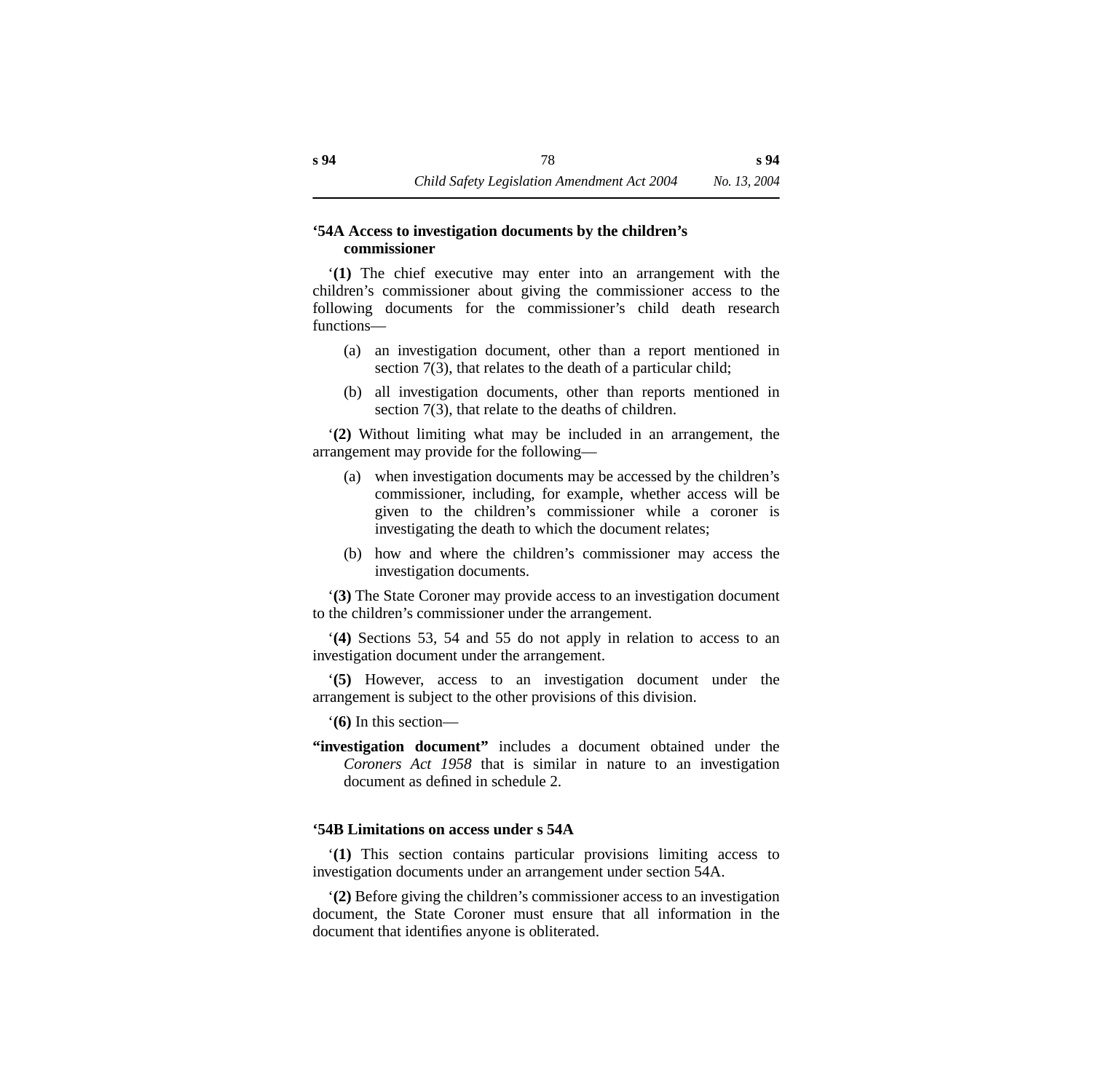'**(3)** However, the State Coroner need not obliterate information if the State Coroner reasonably believes the person's identity is necessary for the children's commissioner's child death research functions.

'**(4)** If the investigation document is a police document and the State Coroner decides under subsection (3) not to obliterate information that identifies someone, the State Coroner may give access to the document only if the commissioner of the police service agrees to the document being accessed under the arrangement.

'**(5)** If the investigation document is not a coronial document for an investigation under this Act or a police document, the State Coroner may give access to the document only if the chief executive of the entity that prepared the document agrees to the document being accessed under the arrangement.

'**(6)** In this section—

**"investigation document"** includes a document obtained under the *Coroners Act 1958* that is similar in nature to an investigation document as defined in schedule 2.

## **'54C Fees for access under s 54A**

'**(1)** The chief executive may charge the children's commissioner a fee for access to investigation documents provided under section 54A that is not more than the actual cost of providing the access.

'**(2)** A fee prescribed under a regulation for access to an investigation document does not apply to access to an investigation document provided under section 54A.

'**(3)** In this section—

**"investigation document"** includes a document obtained under the *Coroners Act 1958* that is similar in nature to an investigation document as defined in schedule 2.

#### **95 Amendment of s 71 (Functions and powers of State Coroner)**

**(1)** Section 71(6)—

*renumber* as section 71(7).

**(2)** Section 71—

*insert—*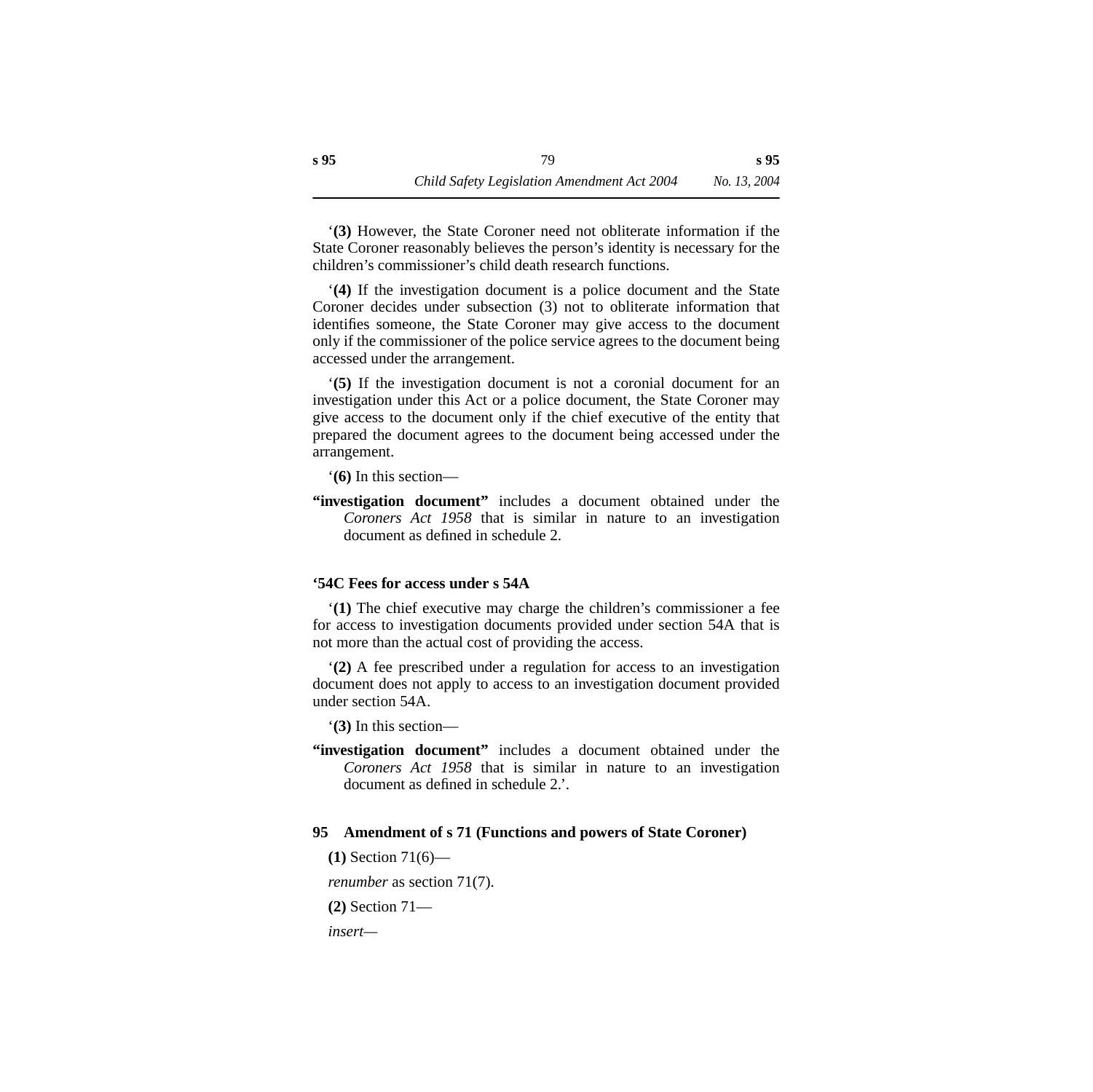'**(6)** Despite subsection (4), the State Coroner may be appointed as, and perform the functions of, a member of the Child Death Case Review Committee under the *Commission for Children and Young People and Child Guardian Act 2000*.'.

#### **96 Amendment of sch 2 (Dictionary)**

**(1)** Schedule 2—

*insert—*

- ' **"chief executive (child safety)"** means the chief executive of the department in which the *Child Protection Act 1999* is administered.
- **"child death research functions"**, for the children's commissioner, means the functions set out in the *Commission for Children and Young People and Child Guardian Act 2000*, part 4A, division 2.
- **"child in a placement with the consent of a parent or guardian"** means a child—
	- (a) about whom an authorised officer is investigating, or has investigated, alleged harm or alleged risk of harm under the *Child Protection Act 1999*, section 14; and
	- (b) who is residing with someone other than the person with whom the child normally resides as a result of an agreement between a parent or guardian of the child and the chief executive (child safety).
- **"children's commissioner"** means the Commissioner for Children and Young People and Child Guardian appointed under the *Commission for Children and Young People and Child Guardian Act 2000*.'.

**(2)** Schedule 2, definition "investigation document"—

*insert—*

'(e) a document connected to the investigation that is given, under the *Child Protection Act 1999*, section 246H,<sup>20</sup> to the State Coroner for use by a coroner; or

<sup>20</sup> *Child Protection Act 1999*, section 246H (Chief executive to give reports to State Coroner)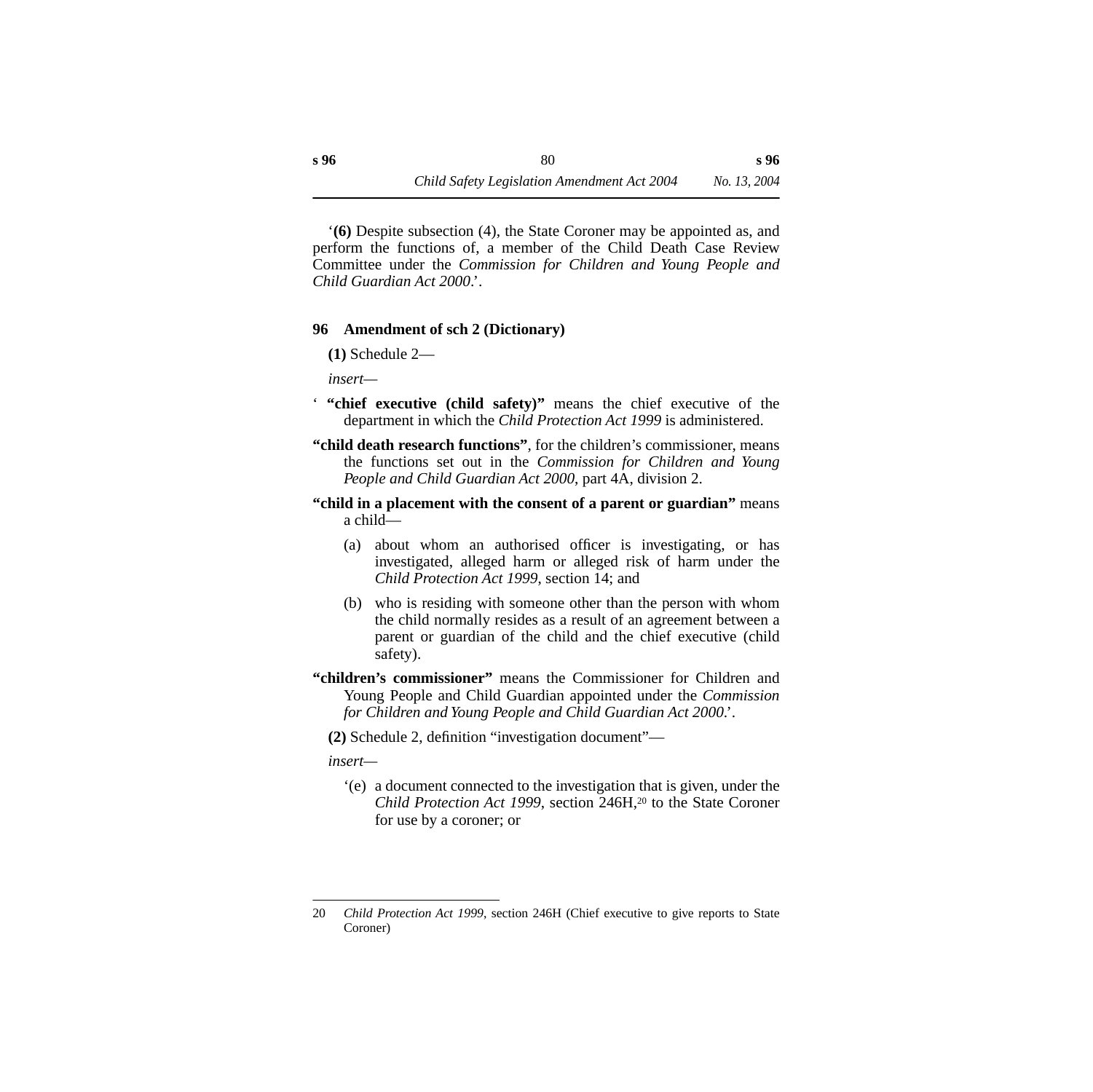(f) a document connected to the investigation that is given, under the *Ombudsman Act 2001*, section 57A,<sup>21</sup> to the State Coroner for use by a coroner.'.

# **PART 7—AMENDMENT OF HEALTH SERVICES ACT 1991**

#### **97 Act amended in pt 7**

This part amends the *Health Services Act 1991*.

## **98 Amendment of s 57 (Duty of confidentiality of officials)**

```
Section 57(4)(b), (gb)'—
omit, insert—
\dot{f}(j).
```
## **99 Amendment of s 63 (Confidentiality)**

**(1)** Section 63(2)(g)—

*omit, insert*—

- '(g) to the giving of information to the Commonwealth or another State, or an entity of the Commonwealth or another State, by the chief executive if giving the information—
	- (i) is required or allowed under an agreement—
		- (A) between Queensland and the Commonwealth, State or entity; and
		- (B) prescribed under a regulation for this paragraph; and
	- (ii) is considered by the chief executive to be in the public interest; or

<sup>21</sup> *Child Protection Act 1999*, section 57A (Report may be given to State Coroner or Attorney-General)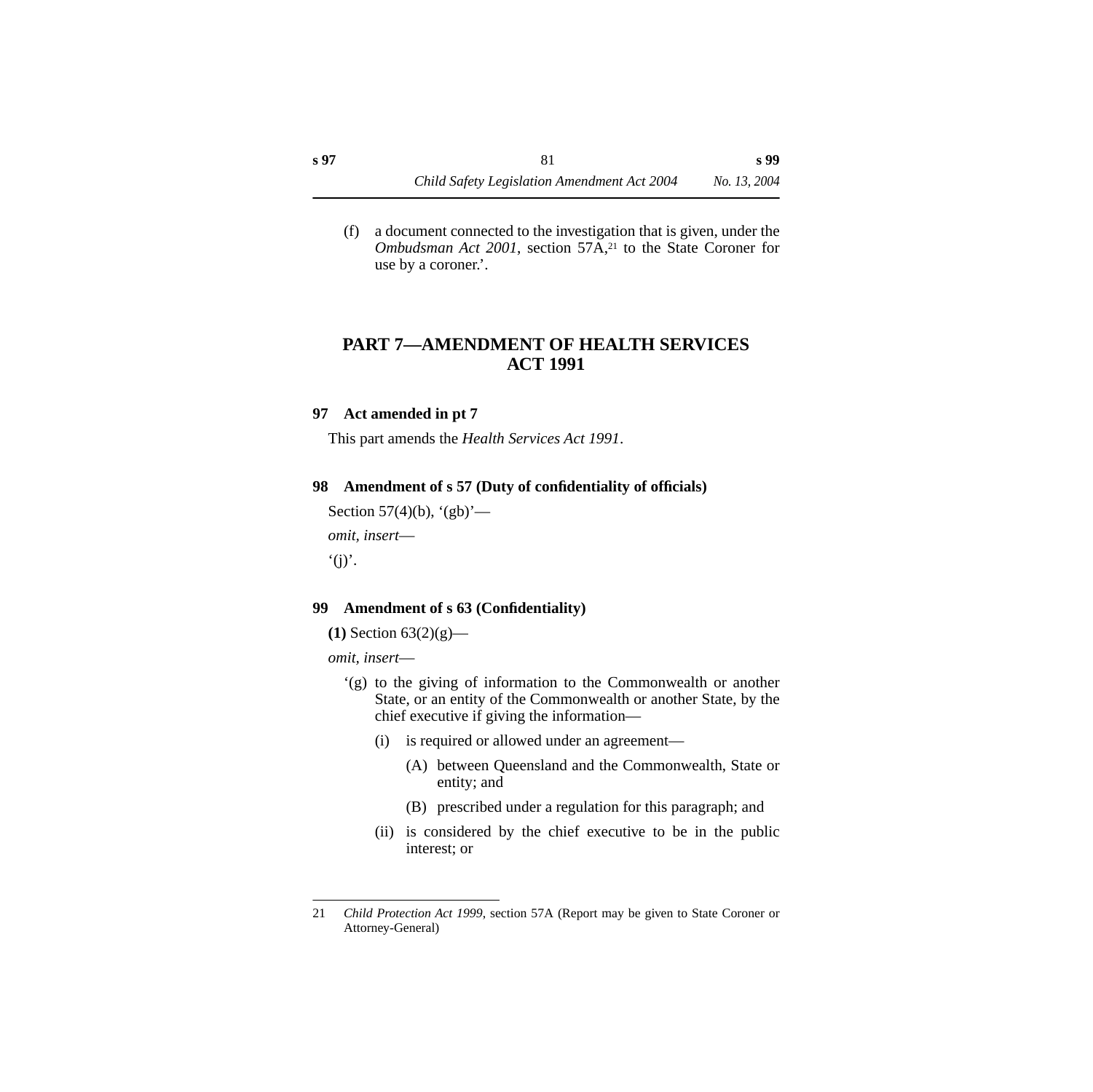(gaa)to the giving of information to an entity of the State by the chief executive if giving the information—

- (i) is required or allowed under an agreement—
	- (A) between the chief executive and the entity; and
	- (B) prescribed under a regulation for this paragraph; and
- (ii) is considered by the chief executive to be in the public interest; or'.

```
(2) Section 63(2)(ga), '(gb)'—
```

```
omit, insert—
```
 $'(i)'.$ 

```
(3) Section 63(2)—
```

```
insert—
```
- '(gc)to the giving of information to another officer, employee or agent of the department for evaluating, managing, monitoring or planning health services; or
- (gd) to the giving of information to an entity prescribed under a regulation for this paragraph for the purpose of evaluating, managing, monitoring or planning health services as stated in the regulation; or'.

**(4)** Section 63(2)(gaa) to (j)—

```
renumber as section 63(2)(h) to (o).
```
**(5)** Section 63(3), after '(2)(g)'—

*insert*—

'or  $(h)$ '.

```
(6) Section 63(3)(a)—
```

```
omit, insert—
```
'(a) must not give it to anyone else unless allowed to do so by the agreement or in writing by the chief executive; and'.

```
(7) Section 63(4A)(b), '(gb)'—
```

```
omit, insert—
```
 $\dot{f}(i)$ .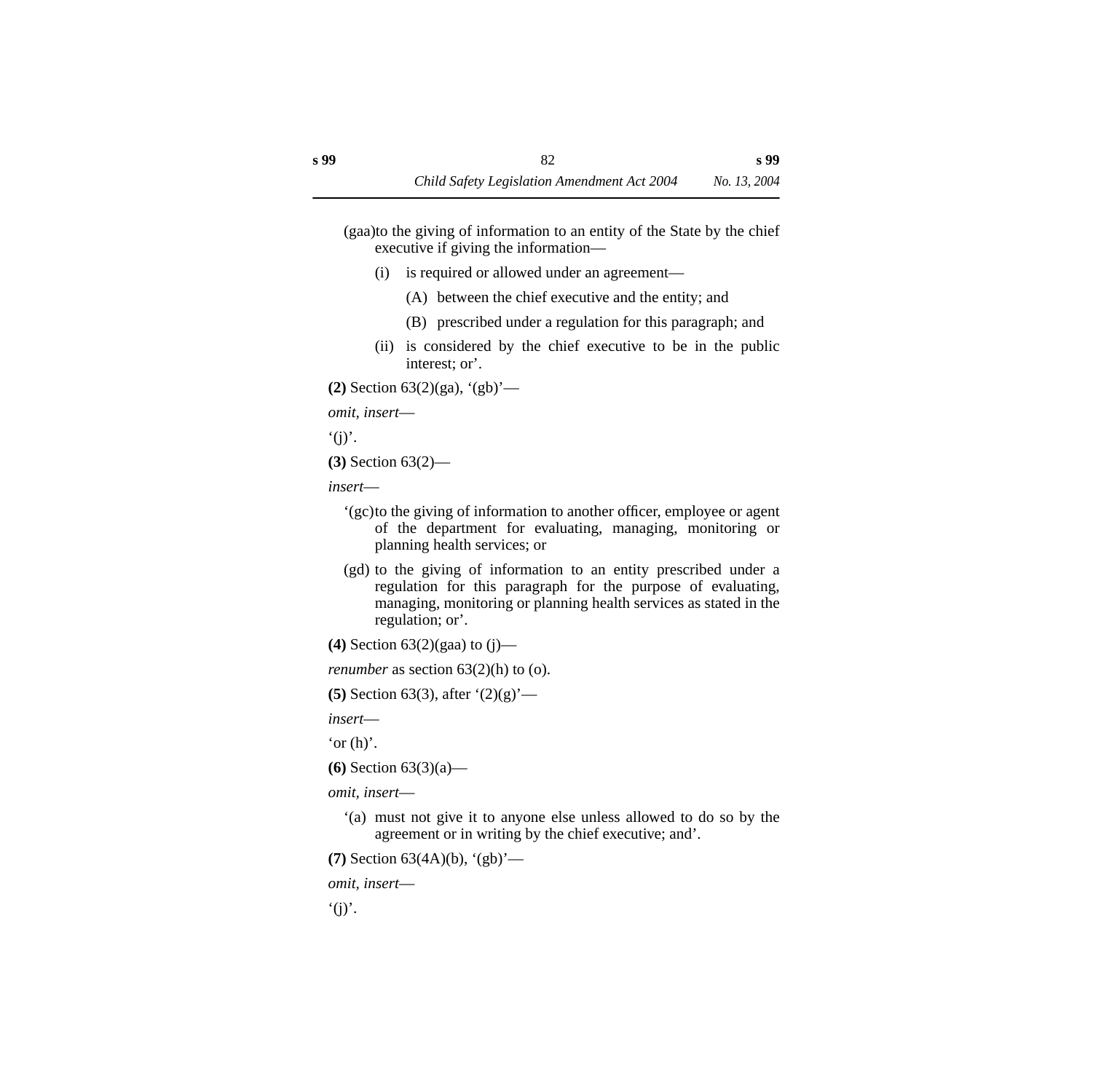```
(8) Section 63(4B)(a), '(gb)'—
omit, insert—
'(i).
(9) Section 63(6), 'subsection (2)(i)'—
omit, insert—
'this section'.
(10) Section 63(6)—
```
*insert—*

' **"entity of the State"** includes a department and an entity established under an Act for a public purpose.'.

# **PART 7A—AMENDMENT OF LEGAL PROFESSION ACT 2004**

#### **99A Act amended in pt 7A**

This part amends the *Legal Profession Act 2004*.

#### **99B Amendment of s 161 (Defaults relating to financial services or investments)**

Section 161(2), from 'However' to 'placed'—

*omit, insert—*

'Without limiting subsection (1), this part does not apply to a default of a law practice if the default happens in relation to money or property that was placed'.

## **99C Amendment of s 252 (Chapter also applies to law practice employees)**

```
Section 252—
insert—
```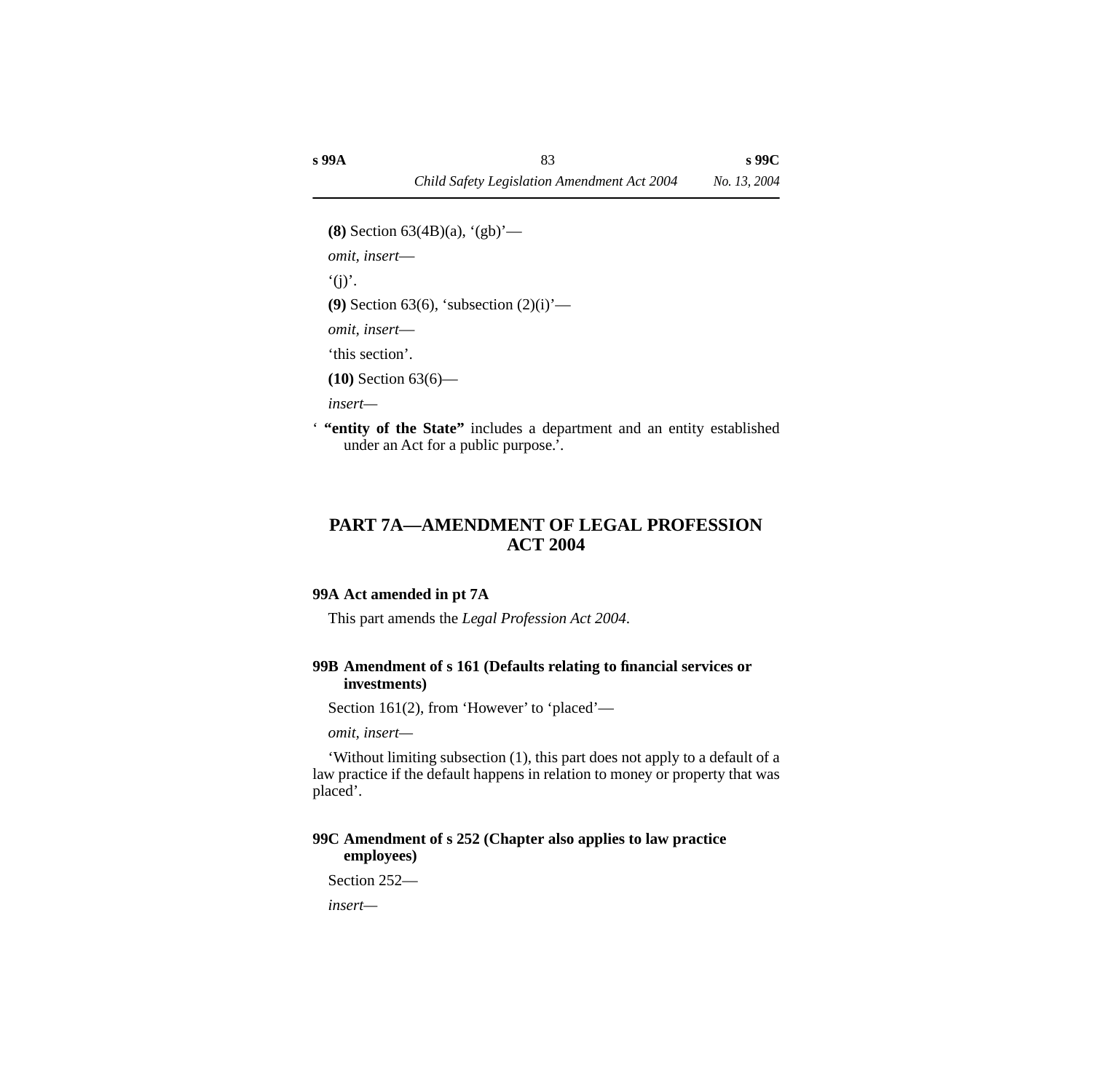'**(2)** Also, this chapter applies to former law practice employees in relation to conduct happening while they were law practice employees in the same way as it applies to persons who are law practice employees, and so applies with necessary changes.

'**(3)** In this section—

**"former law practice employee"** includes a person who was a law practice employee in this jurisdiction before the commencement of this definition but is not a law practice employee on the commencement.'.

#### **99D Amendment of s 316 (Application of ch 4)**

Section 316(2), 'this part'—

*omit, insert—*

'this chapter'.

#### **99E Amendment of s 491 (Functions and powers of board)**

**(1)** Section 491, heading, after '**board**'—

*insert—*

'**etc.**'.

**(2)** Section 491—

*insert—*

'**(3)** Fees payable to the board under section 4222 are not moneys payable to the Supreme Court Library Committee under the *Supreme Court Library Act 1968*, section 11.23

'**(4)** The board is a statutory body for the *Financial Administration and Audit Act 1977* and the *Statutory Bodies Financial Arrangements Act 1982*.'.

<sup>22</sup> Section 42 (Fees payable)

<sup>23</sup> *Supreme Court Library Act 1968*, section 11 (Fees received from Barristers' Board and Solicitors' Board)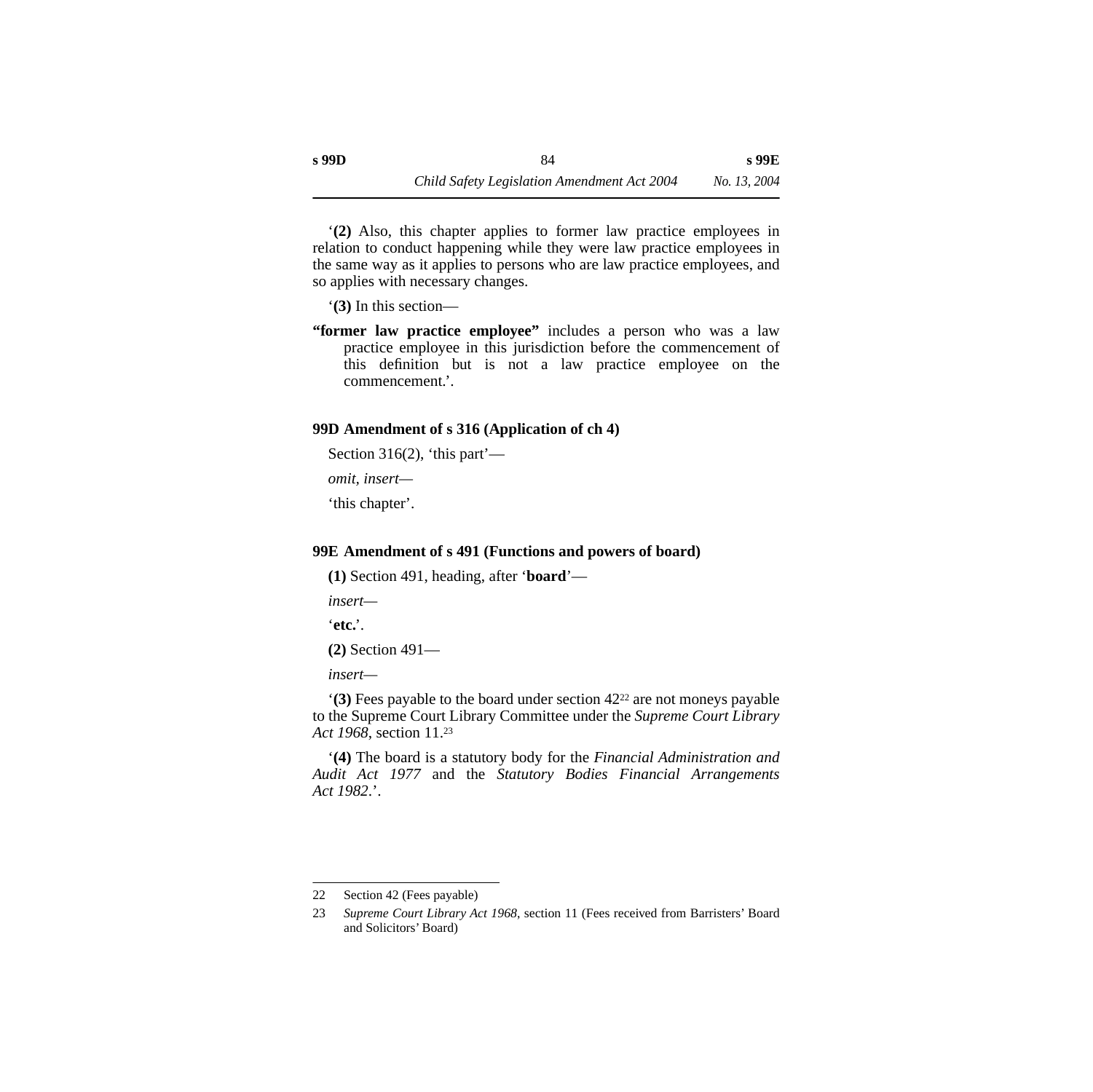#### **99F Amendment of s 492 (Administrative support of the board)**

Section 492—

*insert—*

'**(2)** Under an agreement with the law society, the board must pay the law society for the administrative support from fees received by the board.'.

## **99G Amendment of s 594 (Approved forms)**

Section 594 $(2)(b)$ , 'the body'—

*omit, insert—*

'the chairperson of the tribunal for the tribunal, and the committee for the committee'.

# **PART 8—AMENDMENT OF OMBUDSMAN ACT 2001**

## **100 Act amended in pt 8**

This part amends the *Ombudsman Act 2001*.

## **101 Insertion of new ss 57A and 57B**

Part 6, after section 57—

*insert—*

## **'57A Copy of report may be given to particular persons**

'**(1)** This section applies if a report prepared by the ombudsman under this part relates to the death of a person that—

- (a) was a reportable death under the *Coroners Act 2003*; or
- (b) was the subject of an inquiry under the *Coroners Act 1958*.

'**(2)** The ombudsman may give a copy of the report—

(a) to the State Coroner—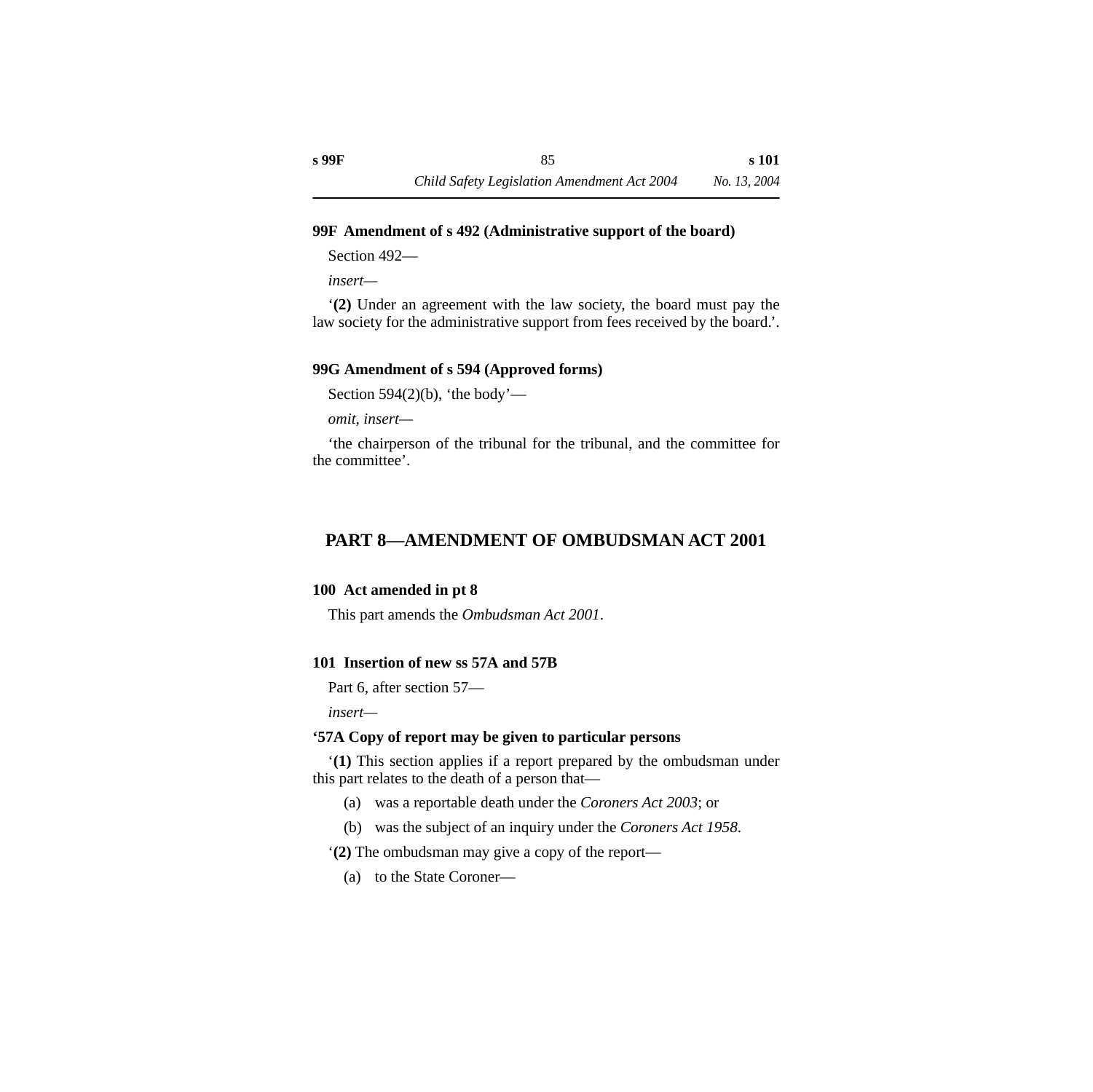- (i) for use by a coroner to help in an investigation under the *Coroners Act 2003* or an inquiry under the *Coroners Act 1958*; or
- (ii) for use by the State Coroner in relation to the State Coroner's functions and powers under the *Coroners Act 2003*; or
- (b) to the Attorney-General, for use by the Attorney-General for his or her functions and powers under the *Coroners Act 2003* or *Coroners Act 1958*; or
- (c) to the Minister under the *Coroners Act 2003* or *Coroners Act 1958*, for use by that Minister for his or her functions and powers under that Act.
- '**(3)** This section applies despite any other provision of this Act.

'**(4)** In this section—

**"State Coroner"** means the State Coroner under the *Coroners Act 2003*.

#### **'57B Report may be given to CDCRC**

'**(1)** This section applies if a report prepared by the ombudsman under this part—

- (a) relates to the death of a child; and
- (b) the CDCRC is carrying out a review, or has carried out a review, under the *Commission for Children and Young People and Child Guardian Act 2000*, part 4A, division 1,<sup>24</sup> relating to the child.
- '**(2)** The ombudsman may give a copy of the report to the CDCRC.
- '**(3)** This section applies despite any other provision of this Act.

'**(4)** In this section—

**"CDCRC"** means the Child Death Case Review Committee established under the *Commission for Children and Young People and Child Guardian Act 2000*, part 4A, division 1.'.

<sup>24</sup> *Commission for Children and Young People and Child Guardian Act 2000*, part 4A (Child deaths), division 1 (Child Death Case Review Committee)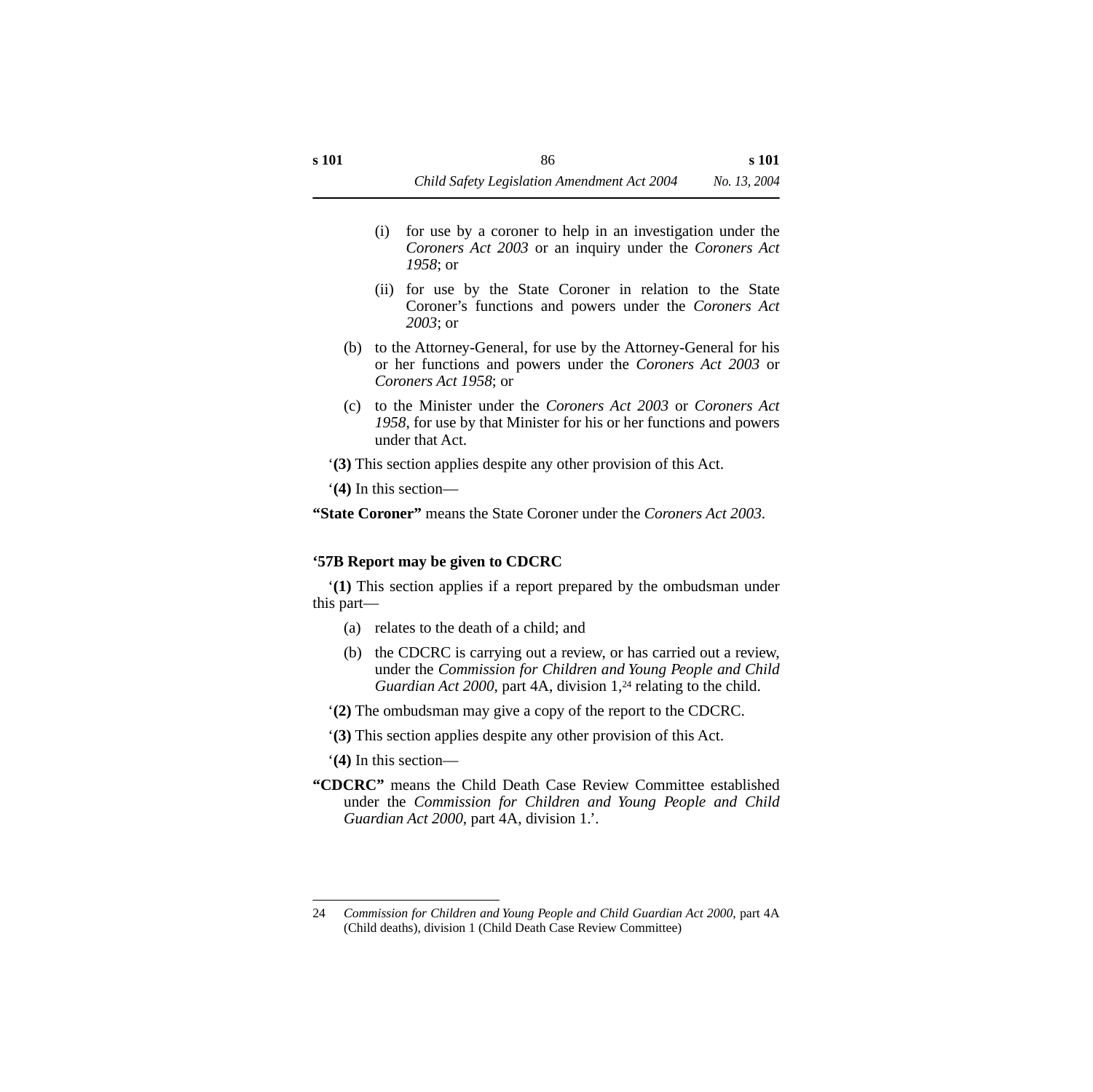# **PART 9—AMENDMENT OF OTHER ACTS**

#### **102 Consequential amendments**

**(1)** In each provision mentioned in schedule 2, part 1—

*omit* '*Commission for Children and Young People Act 2000*'

*insert* '*Commission for Children and Young People and Child Guardian Act 2000*'.

**(2)** In each provision mentioned in schedule 2, part 2—

*omit* 'Commissioner for Children and Young People' or 'commissioner for children and young people'

*insert* 'Commissioner for Children and Young People and Child Guardian'.

**(3)** In each provision mentioned in schedule 2, part 3—

*omit* 'Commission for Children and Young People'

*insert* 'Commission for Children and Young People and Child Guardian'.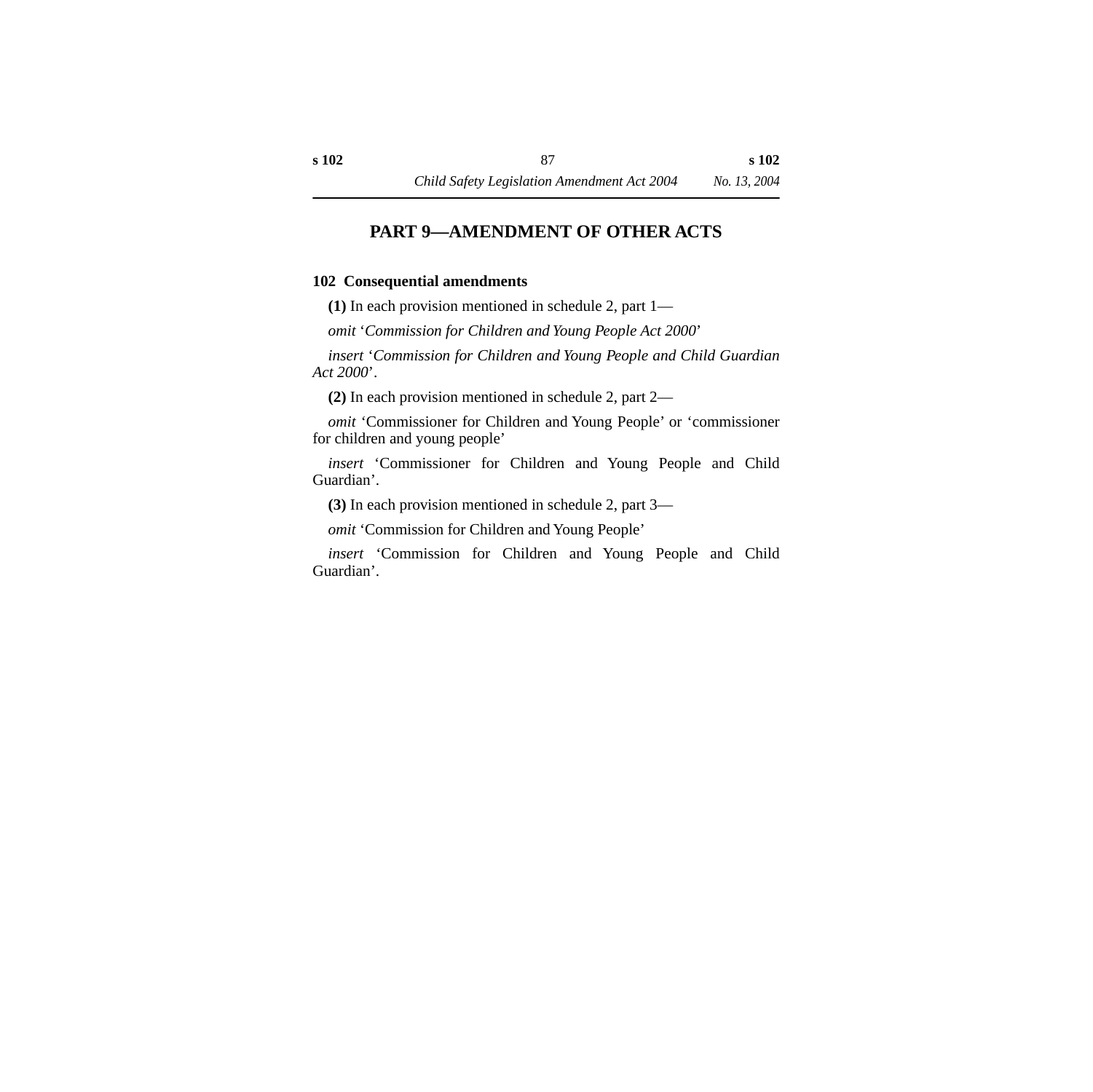# **SCHEDULE 1**

# **MINOR AMENDMENTS OF COMMISSION FOR CHILDREN AND YOUNG PEOPLE ACT 2000**

section 30

#### **1 Section 20(2)(a), 46(1) and (2) and 158(1), 'chief executive (families)'—**

*omit, insert—* 'chief executive (child safety)'.

#### **2 Section 20(3), example, 'chief executive (families)'—**

*omit, insert—*

'chief executive (child safety)'.

#### **3 Section 81(5)(b), 'department in which the** *Child Protection Act 1999* **is administered'—**

*omit, insert—*

'child safety department'.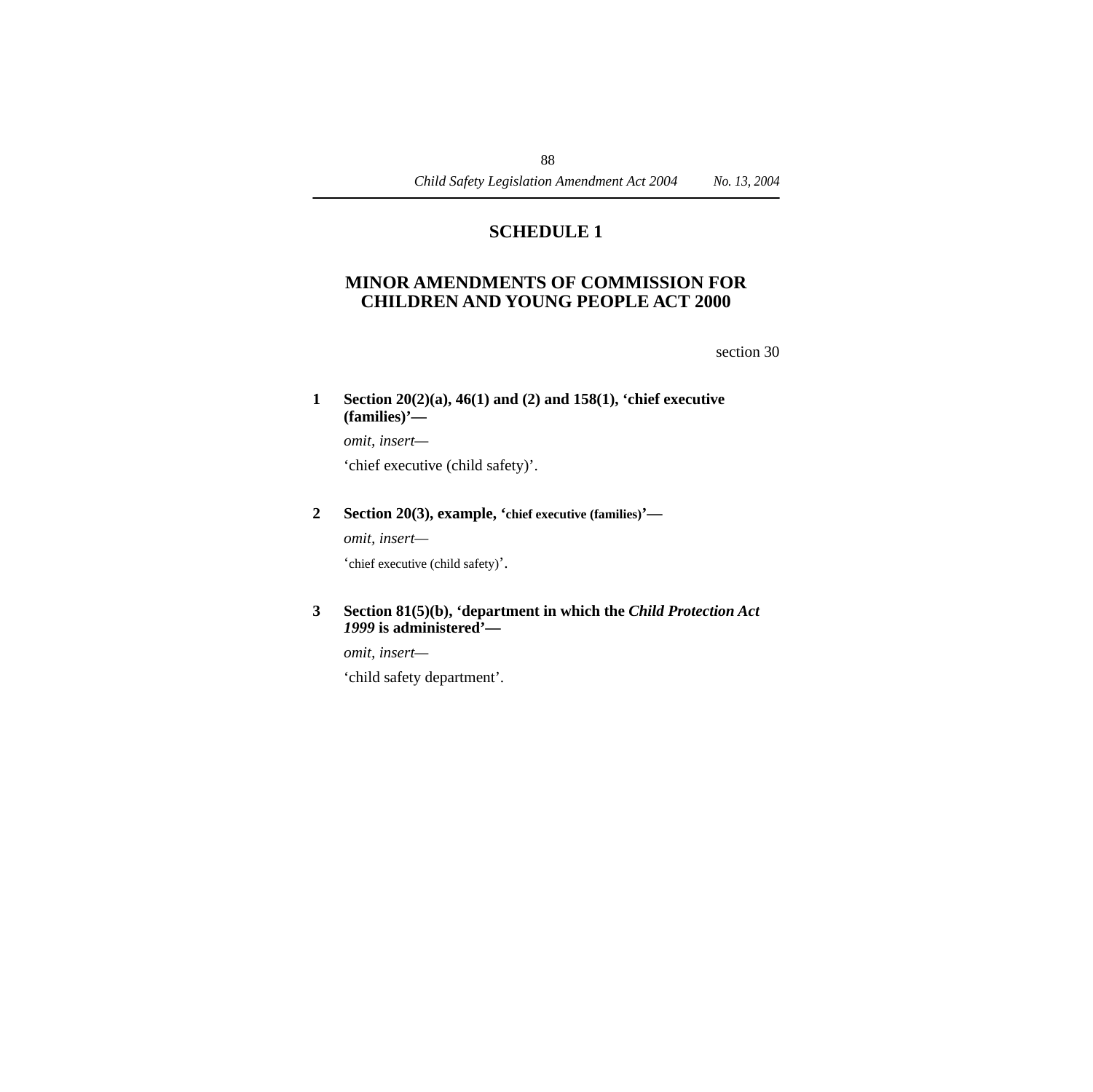# **SCHEDULE 2**

# **AMENDMENT OF REFERENCES TO COMMISSION FOR CHILDREN AND YOUNG PEOPLE ACT 2000, COMMISSIONER AND COMMISSION**

section 102

# **PART 1—REFERENCES TO COMMISSION FOR CHILDREN AND YOUNG PEOPLE ACT 2000**

#### **1 Child Care Act 2002**

- section  $26(2)$ , note
- section 27
- section  $45(1)(e)$
- section  $54(8)$
- section 74, heading
- section  $74(1)(b)$
- part 9, division 2, heading
- section  $165(1)$
- section  $166(2)$
- schedule 2, definitions "apply for a suitability notice" and "suitability notice"

#### **2 Child Protection Act 1999**

- section  $186(2)(d)$
- **3 Education (Accreditation of Non-State Schools) Act 2001**
	- section 15
	- section 140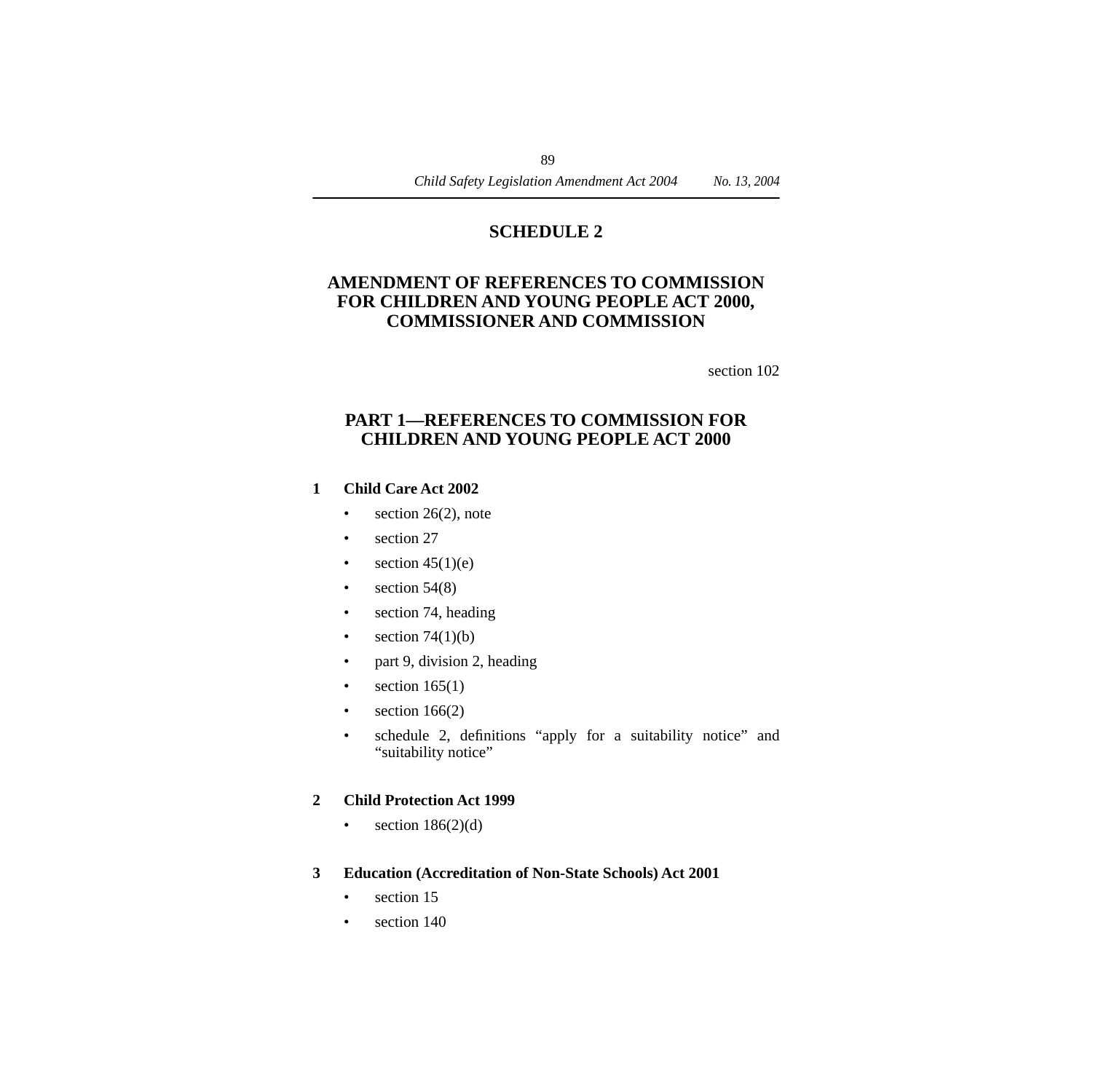## SCHEDULE 2 (continued)

- section  $146(2)$
- section 168, heading
- section  $168(1)(b)$  and  $(2)(b)$
- schedule 3, definition "positive notice"

## **4 Education (Teacher Registration) Act 1988**

• section  $71B(3)$ 

## **5 Grammar Schools Act 1975**

• section  $46G(5)$ 

## **6 Juvenile Justice Act 1992**

• section 291

## **7 Mental Health Act 2000**

• section  $342(4)(b)(ii)$ 

## **8 Ombudsman Act 2001**

• schedule 3, definition "complaints entity"

# **PART 2—REFERENCES TO COMMISSIONER FOR CHILDREN AND YOUNG PEOPLE**

## **9 Child Care Act 2002**

- section  $74(2)(a)$
- section  $140(2)$  and  $(3)$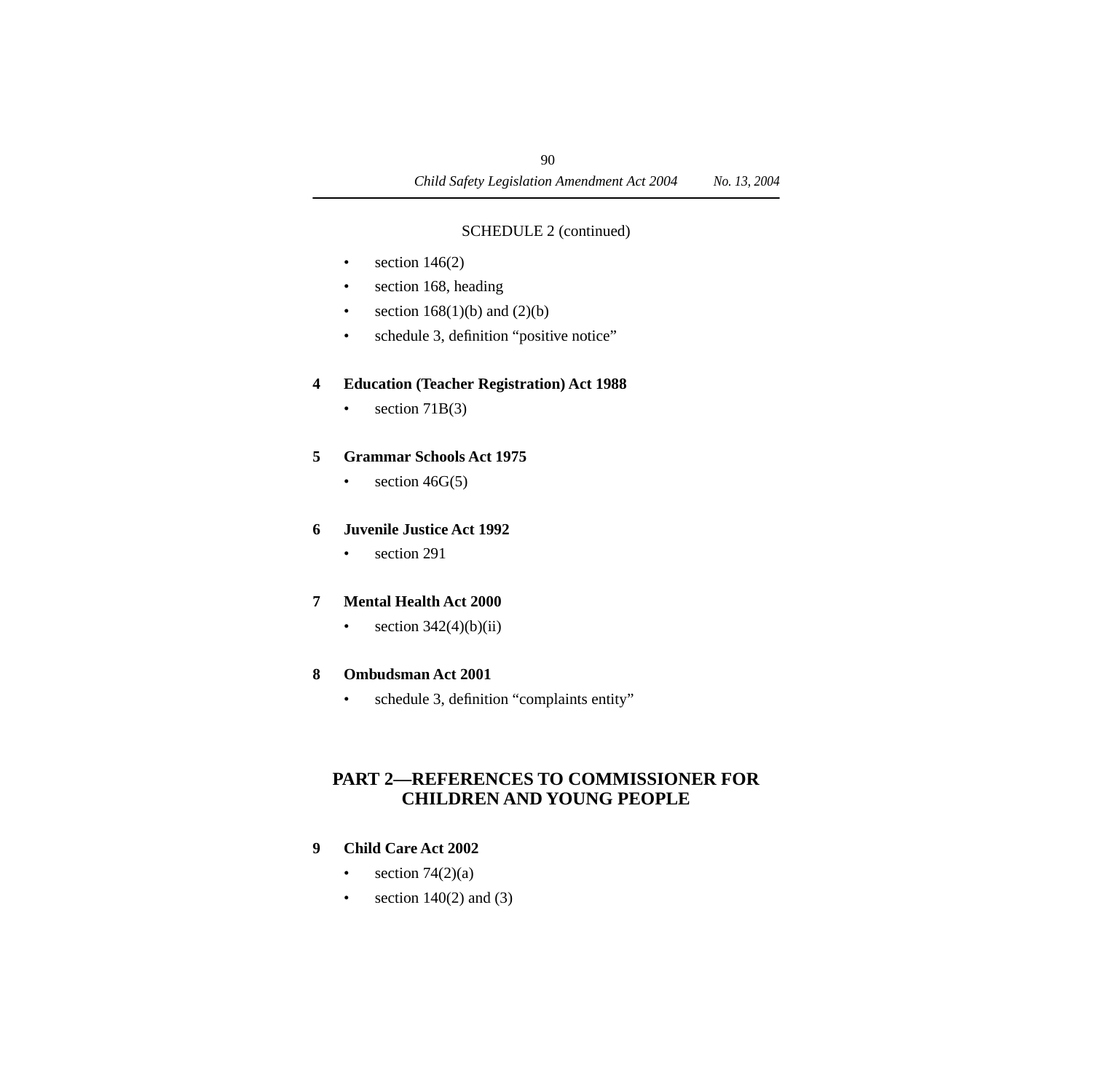#### SCHEDULE 2 (continued)

#### **10 Crime and Misconduct Act 2001**

• section  $278(1)(d)$ 

#### **11 Education (Accreditation of Non-State Schools) Act 2001**

• schedule 3, definition "commissioner"

## **12 Education (Teacher Registration) Act 1988**

- section 71B, heading
- section  $71B(3)$

## **13 Juvenile Justice Act 1992**

• section 291

## **14 Mental Health Act 2000**

• section  $342(4)(b)(ii)$ 

#### **15 Ombudsman Act 2001**

• schedule 3, definition "complaints entity"

## **16 Parliament of Queensland Act 2001**

• section  $67(1)(e)$ 

## **17 Police Powers and Responsibilities Act 2000**

• section  $157(5)(e)$ 

## **18 Public Service Act 1996**

• schedule 1, item 3